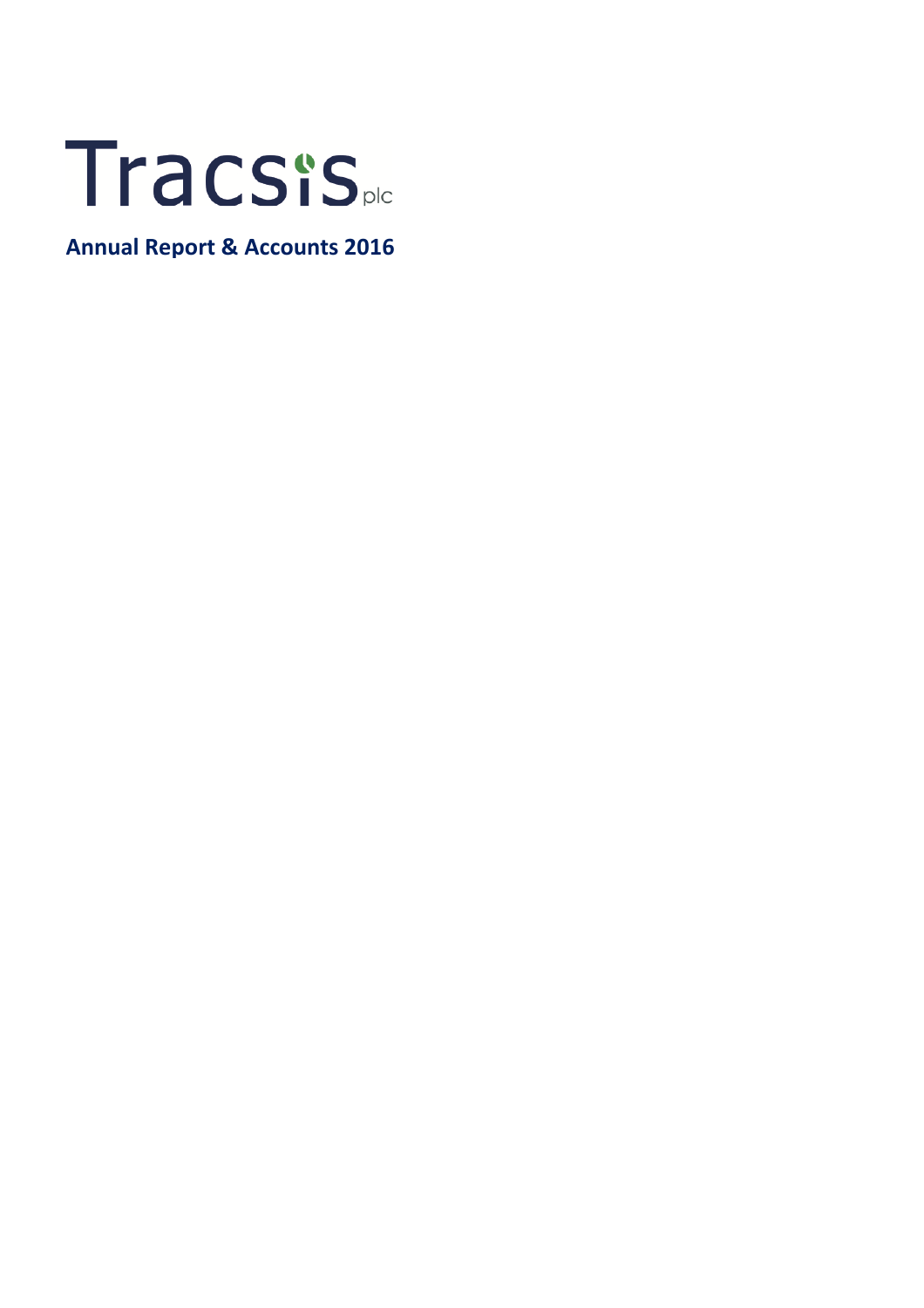### **Contents**

| <b>Strategic Report</b><br>Our Business at a Glance<br><b>Strategy and Business Model</b><br>Chairman and Chief Executive Officer's Report<br>(incorporating Business Review and Future Developments)<br><b>Risk Management</b><br>Key Performance Indicators                                                                                                           | $\overline{c}$<br>3<br>4<br>9<br>13          |
|-------------------------------------------------------------------------------------------------------------------------------------------------------------------------------------------------------------------------------------------------------------------------------------------------------------------------------------------------------------------------|----------------------------------------------|
| Governance<br><b>Board of Directors</b><br>Directors' Report<br>Directors' Remuneration Report<br>Corporate Governance<br>Statement of Directors' Responsibilities<br>Independent Auditor's Report to the members of Tracsis plc                                                                                                                                        | 14<br>15<br>18<br>22<br>24<br>25             |
| <b>Financial Statements</b><br>Consolidated Statement of Comprehensive Income<br><b>Consolidated Balance Sheet</b><br>Consolidated Statement of Changes in Equity<br><b>Consolidated Cash Flow Statement</b><br>Notes to the Consolidated Financial Statements<br>Company Balance Sheet<br>Company Statement of Changes in Equity<br>Notes to the Company Balance Sheet | 26<br>28<br>29<br>30<br>31<br>67<br>68<br>69 |
| Group Information                                                                                                                                                                                                                                                                                                                                                       | 77                                           |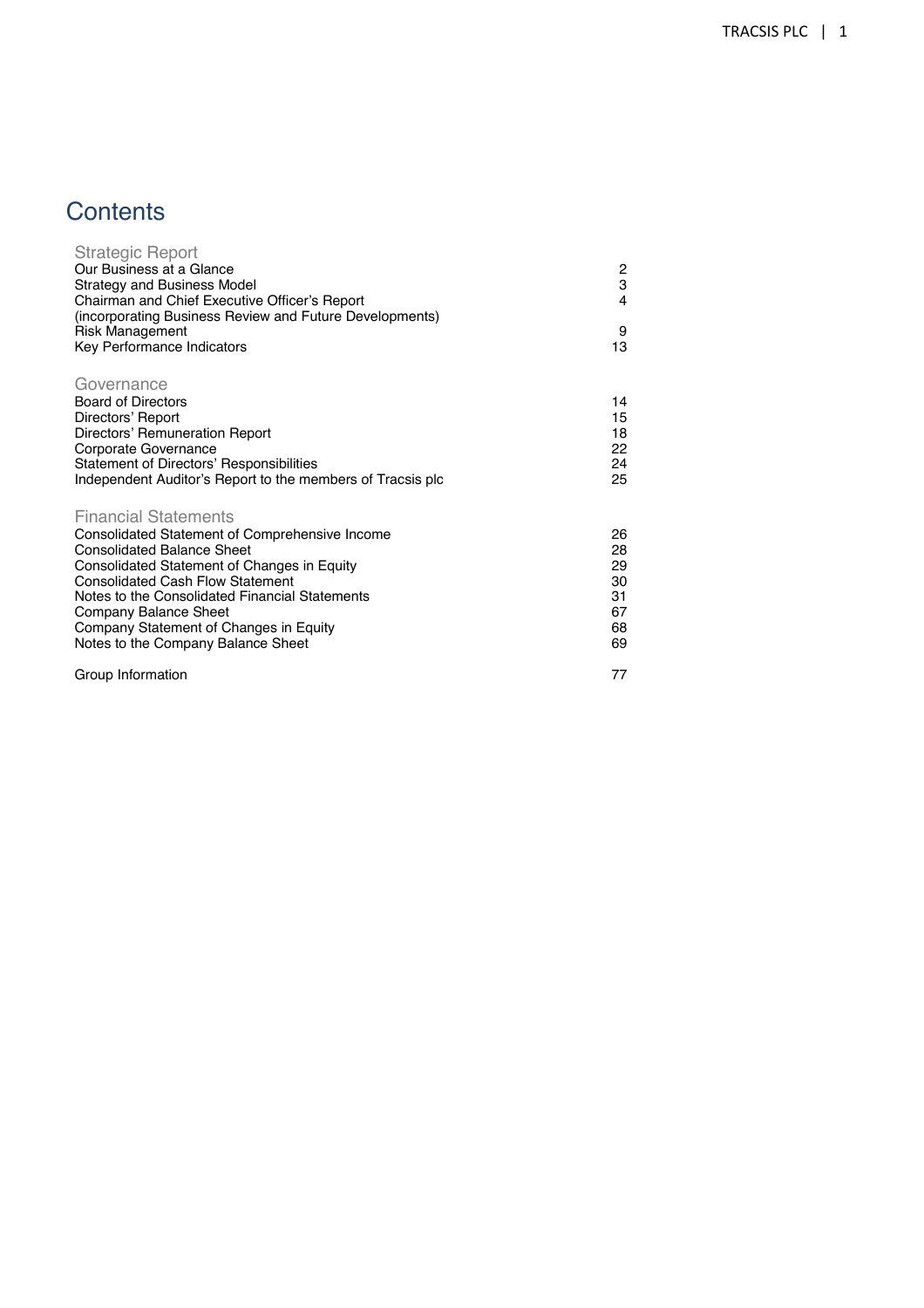# Our Business at a Glance

Tracsis plc was founded in January 2004 to commercialise world class research and expertise developed in the field of transport scheduling and software optimisation technologies.

In the subsequent years Tracsis has grown rapidly, diversified into related transport technologies, and successfully executed a strategy that has seen it make a total of eight acquisitions and two investments. Today, the Group specialises in solving a variety of data capture, reporting and resource optimisation problems along with the provision of a range of associated professional services.

Tracsis' products and services are used to increase efficiency, reduce cost and improve the operational performance and decision making capabilities for its customers. The Group has a blue chip client base which includes the majority of UK transport operators and the business also works extensively with large transport authorities and infrastructure operators such as Network Rail, the Department for Transport, Transport Scotland, Transport for London, local authorities and a variety of large engineering and infrastructure companies.

The Group's products and services comprise two principal offerings:

- Rail Technology & Services
	- o Software: Industry strength optimisation and rail management software that cover a variety of asset and information classes, plus related hosting services;
	- o Remote Condition Monitoring (RCM): Technology and reporting for critical infrastructure assets in real time, to identify problems and aid with preventative maintenance;
	- o Professional Services: Consulting and technology related professional services across the operational and strategic planning horizon for traffic and transport customers and network operators
- Traffic & Data Services:
	- o Collection, collation and analytical services of traffic and passenger/customer data within rail, traffic and pedestrian rich environments;
	- o Event planning, traffic management and parking for outdoor and sporting event markets.

Tracsis has multiple offices in the UK which service our growing client base. At year end we employed over 400 permanent staff many of whom are shareholders in the company.

The business drives growth both organically and via strategic acquisition and has made eight acquisitions since coming to market in 2007.

### **Financial highlights**

for the year ended 31 July 2016:

- Revenues increased 29% to £32.6m (2015: £25.4m)
- Adjusted EBITDA increased 17% to £7.6m (2015: £6.5m)
- Profit Before Tax of £4.0m (2015: £4.5m)
- Cash balances of £11.4m (2015: £13.3m)
- Full year dividend increased 20% to 1.2p per share (2015: 1.0p)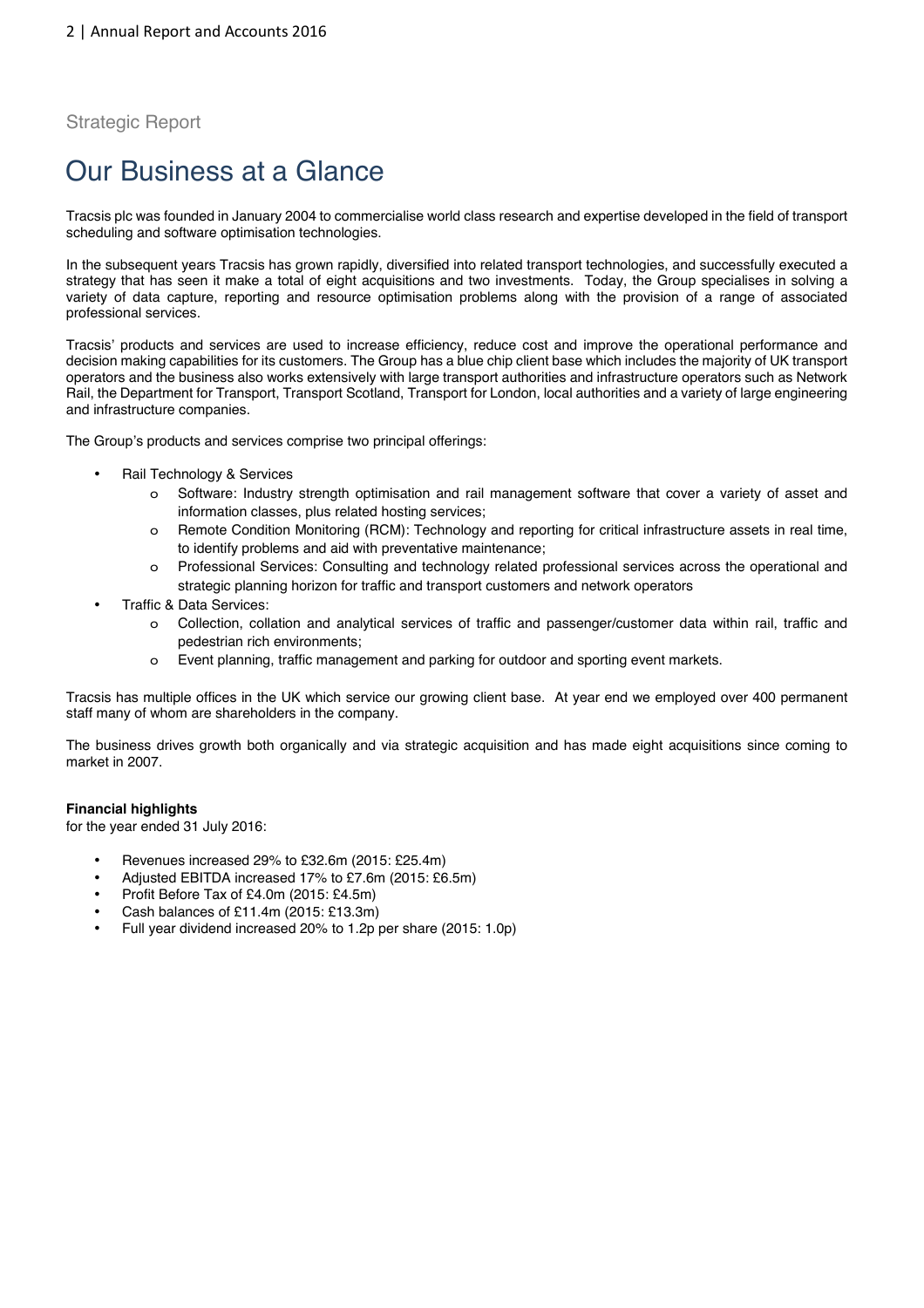## Strategy and Business Model

Our vision for Tracsis is to become a leading provider of high value, niche technology solutions and services for the global traffic and transportations markets. Our business model remains focussed on specialist offerings that have high barriers to entry, are sold on a recurring basis under contract, and to a retained customer base that is largely blue chip in nature. Our vision is being achieved via the delivery of a three pronged strategy.

1) Manageable, industry-led organic growth through continual innovation of products and services and an excellent close working relationship with our customers.

- 2) International expansion into select overseas markets that share problems with the industries we currently serve.
- 3) Reinvesting company profits to fund further accretive acquisitions that meet with our disciplined investment criteria.

We believe our strategy will allow Tracsis to continue the growth trajectory we have achieved since IPO in 2007 and deliver further significant value to shareholders in the short, medium and long term. Achievements made in the past year in respect of our business strategy can be summarised as follows:

|   | <b>Strand of Strategy:</b>                                                        | Achievements 2015/16:                                                                                                                                                                                                                                                                                                                                                                                                                                                                                                                                                     |
|---|-----------------------------------------------------------------------------------|---------------------------------------------------------------------------------------------------------------------------------------------------------------------------------------------------------------------------------------------------------------------------------------------------------------------------------------------------------------------------------------------------------------------------------------------------------------------------------------------------------------------------------------------------------------------------|
| 1 | Organic<br>further sales from existing<br>products to UK                          | First sales of new products achieved: TRACS Enterprise and DayOne<br>High level of Software licence renewals achieved across the TRACS,<br>٠<br>Datasys and COMPASS product suites<br>Good sales made to the Group's key UK customer<br>٠<br>Positive levels of trading throughout the UK<br>٠                                                                                                                                                                                                                                                                            |
| 2 | <b>Overseas Markets</b><br>showing good promise<br>and remain relatively untapped | Post period end, agreement signed with North American Class 1 Railroad<br>for the Group's Remote Condition Monitoring technology<br>Traffic Data business in Ireland continues to trade well<br>$\bullet$<br>Further Software projects delivered in Sweden and New Zealand<br>٠<br>Disposal of the Group's non-core Australian business completed during the<br>period for strategic reasons                                                                                                                                                                              |
| 3 | <b>Acquisitions</b>                                                               | Ontrac and SEP bring new sales opportunities and increase the Group's<br>product and service offerings<br>Acquisition of Ontrac Limited and Ontrac Technology Limited completed in<br>٠<br>the year – improves the Group's software, hosting and bespoke software<br>development capabilities<br>Acquisition of SEP Limited and SEP Events Limited completed – adds event<br>٠<br>planning and traffic management to the Group's service offerings<br>Investment made into Citi Logik in the year<br>٠<br>Investment made into Nutshell Software Limited in the year<br>٠ |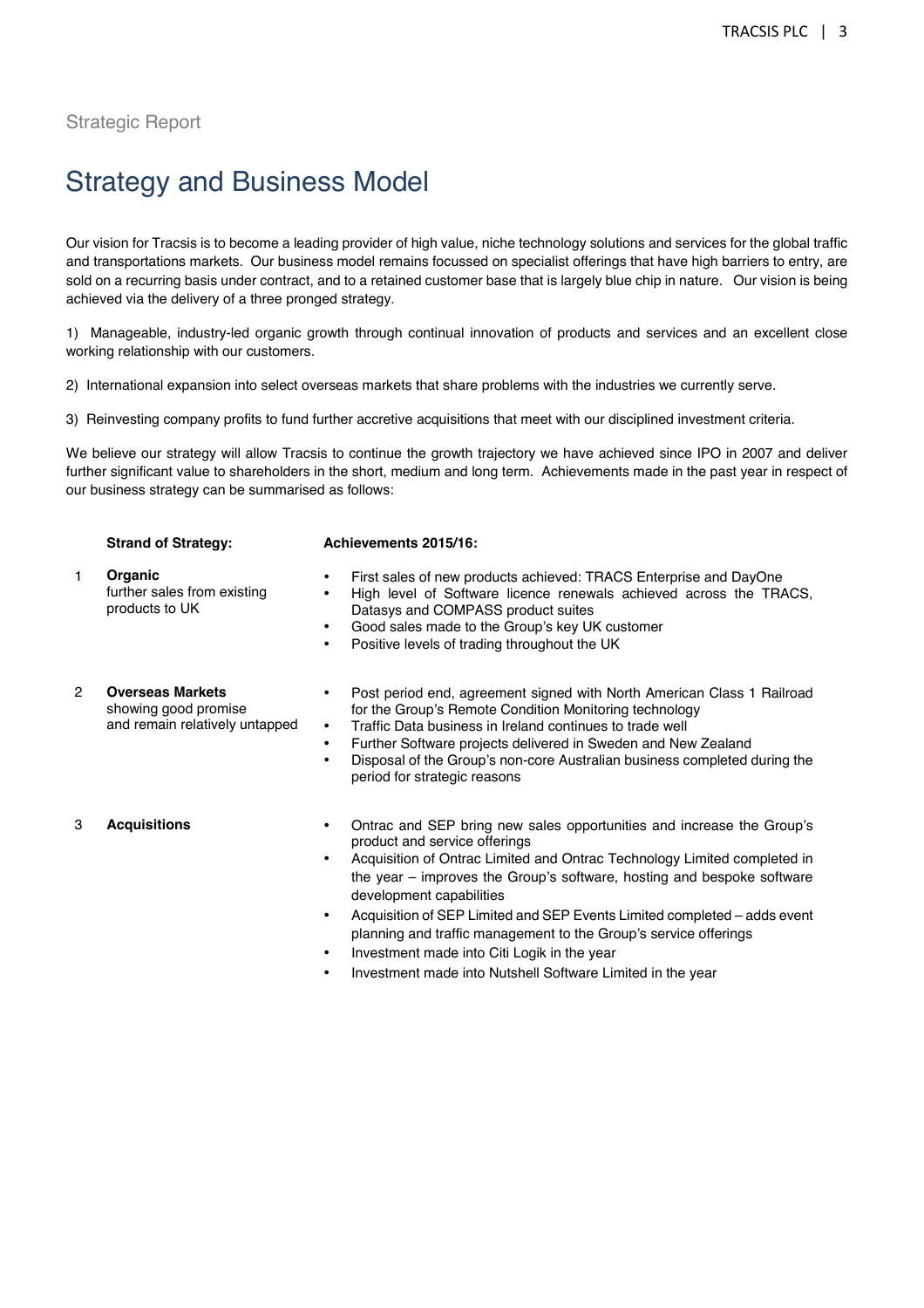# Chairman & Chief Executive Officer's Report

### **A welcome from Chris Cole, Non-Executive Chairman**

The enlarged Group has performed well in the year, and 2015-16 was a busy transactional period supporting our strategy, with two acquisitions completed, two small investments made, and the disposal of a non-core asset. This activity was all successfully completed whilst Tracsis delivered a further period of strong trading which is testament to the hard work and dedication from the teams. The Board thanks everyone for their hard work and contribution made during the year.

### **Introduction**

The Group has once again enjoyed another year of growth and consolidation, with revenues rising to over £32m - ahead of original expectations, and EBITDA of over £7.5m. Both of these metrics are well ahead of the previous year and are significant achievements for Tracsis. The business continues to benefit from a strong financial position, a great product and service offering, high degrees of predictable and recurring revenue, and a customer base made up of all the major transport owning Groups, infrastructure managers, and multiple blue chip engineering firms. The acquisitions made during the year have strengthened and expanded the Group's customer footprint and opened up a host of new opportunities for its technology and services.

### **Business overview**

Tracsis specialises in providing software products, consultancy services and delivering bespoke projects to solve a variety of problems within the transport and traffic sector. The Group's market offering can be broadly categorised into two distinct offerings:

• **Rail Technology & Services:** Software development and licensing, remote condition monitoring (RCM), and technology led consulting.

The Group has a long pedigree in developing industrial strength optimisation software that covers a variety of resource/asset classes with the goal of reducing customer costs whilst increasing network performance. This is complemented by the Group's RCM offering (hardware and software) that allows for real-time reporting on the status of critical infrastructure assets, to identify problems and aid with preventative maintenance. Utilizing its expertise in the sector, the Group's professional services division, provides consultancy and specialist advice across the operational and strategic planning horizons and play a key role in advising owning Groups and regulatory bodies. By profit, this is the Group's largest division with higher margins.

• **Traffic & Data Services**: Data capture, analysis and interpretation of traffic and pedestrian data to aid with the planning, investment and ultimate operations of a transport environment.

The Group has provided a variety of data capture and analytics since 2009, and have bolstered this offering to expand the Group's activities through a number of acquisitions and investments. In the past year – and via the acquisition of SEP – this division has expanded its addressable markets from rail, traffic and pedestrian movement to include the events industry, which is a significant and growing market within the UK. By revenue, this is the largest part of the Tracsis Group and its broad offering uses a variety of technologies (such as WiFi, ATC, ANPR, mobile telco data) to deliver projects for a wide range of blue chip clients.

The Group's mission from the outset has been to solve complex, high value, data driven problems in the transportation markets. Having recognised these problems exist in other related markets including the traffic and events industries and the Group has applied its expertise to address this. These markets contain several attractive traits from a Tracsis perspective – high barriers to entry due to domain knowledge, large and disparate data sets, and with customers that understand the inherent value that can be released through the provision of a good solution or service. In short, Tracsis focuses on solving problems that are well understood by its customers but for which there is poor provision from traditional technology providers due to the niche nature of these problems.

Through the provision of the Group's products and services, Tracsis provides clients with better visibility and information on their operations which assists with key decision making. This ultimately supports improving efficiency and productivity, reducing cost, and delivers a better, safer, more professional solution for the end consumer.

The Directors believe that the traffic, transport and event industries, in particular but not limited to passenger rail, is well positioned for further growth and the Group is able to capitalise on this with an expanding portfolio of products and service offerings.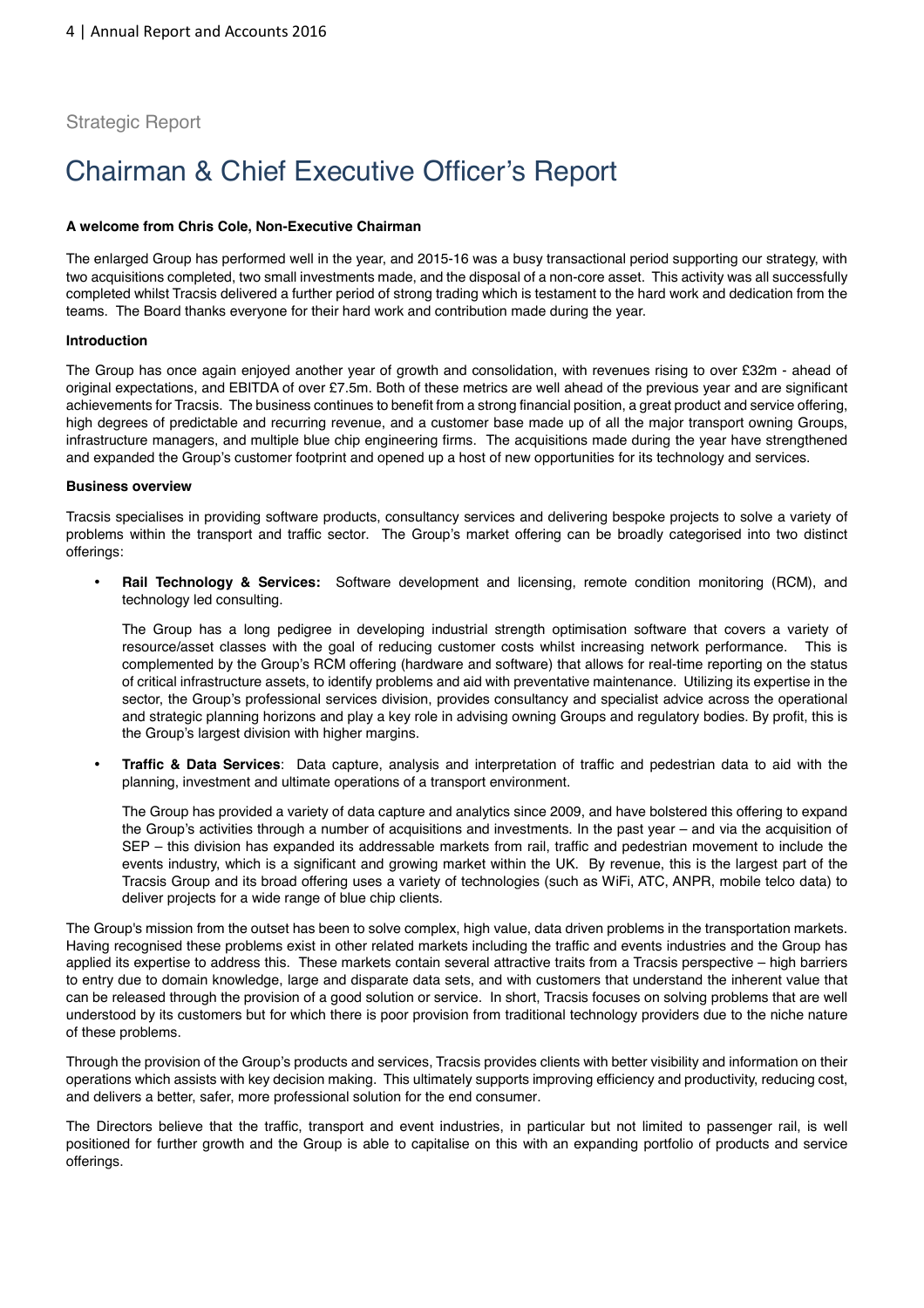### **Financial summary**

The Group delivered revenue of £32.6m for the year, an increase of 29% on the prior year (2015: £25.4m) which exceeded the Board's original expectations and with contributions made from all parts of the business including the acquisitions completed during the year. Adjusted pre-tax profit of £6.9m was also ahead of expectations and an increase of 19% on the previous year (2015: £5.8m).

Adjusted EBITDA\* increased by 17% to £7.6m (2015: £6.5m) with statutory Profit before Tax lower than the previous year at £4.0m (2015: £4.5m). As outlined within the January interim results, statutory PBT was impacted by exceptional items in respect of the two significant acquisitions made in H1 and the disposal of Tracsis Traffic Australia Pty. In addition, share based payments rose due to the adoption and take-up from Tracsis employees of the Group's Long Term Incentive Plan, which has been a great success in terms of attracting, motivating and retaining the best and brightest talent.

At 31 July 2016, the Group had cash balances of £11.4m (2015: £13.3m), and cash generation remains strong. Overall cash balances decreased by £1.9m in the financial year, which takes account of c. £7.5m of investments being made in acquisitions and investments (net of cash acquired). The business therefore generated net cash of c. £5.6m excluding the acquisitions, which demonstrates excellent conversion of profits to cash. The Group also continues to be debt free.

\* Earnings before finance income, tax, depreciation, amortisation, exceptional items and share-based payment charges

### **Trading Progress and Prospects**

### Rail Technology & Services

Summary segment results:

| Revenue                 | £14.1m |
|-------------------------|--------|
| FBITDA                  | £5.3m  |
| Profit before Tax £5.1m |        |

### *Software*

Software sales, excluding Ontrac, which was acquired in December 2015, increased significantly by 18% to £6.6m (2015: £5.6m) with the vast majority of this revenue being made up by software licences, which are recurring in nature. All aspects of the software portfolio performed well, with continued high levels of renewal rates for the TRACS, Compass and Datasys product suites. Additional revenues were delivered from a combination of upselling and cross selling the Group's existing products to its customer base and also initial sales of new product lines. During the year the Group continued to invest in product development and was pleased to secure the first sales for 'TRACS Enterprise' and 'Bugle DayOne'. These new products take advantage of increased connectivity within a customer workforce via mobile devices, to deliver enhanced reporting across an organisation that can lead to improved decision making and service delivery. Both products were developed in conjunction with the UK rail industry and there is a good opportunity to roll these out to the wider Tracsis customer base in due course.

### *Remote Condition Monitoring (RCM)*

As seen in previous years, the timing of the revenue from the Framework Agreement with the Group's major UK customer is variable. As such, revenues of £2.2m were lower than the previous year (2015: £3.0m), largely due to the absence of any significant Framework Agreement orders.

On 17 August 2016, the Group was pleased to announce a significant order from a North American Class 1 railroad operator for its RCM technology, which marks the Group's first major contract outside of the UK. Under the terms of the agreement, the initial order comprises the outright purchase of RCM hardware units, software licences for the Group's data aggregation and analysis tool (Centrix), and various ancillary products. The RCM units have already begun to be installed and this process will continue in the coming months across multiple locations on the client's network. The total order value is in excess of \$0.4m and is expected to be fulfilled before the end of 2016.

The Directors continue to view the overseas rail industry as providing exciting growth opportunities for the Group's RCM offering and extensive business development activity is underway. The US market in particular is the largest and most accessible market and in recent years the Group has spent time getting to know the landscape and where remote condition monitoring technology can make a difference. The contract win illustrates that the Group has the capability and product set to address this opportunity, and whilst the specific timing of further sales will always be difficult to predict, management remains confident of further growth and new sales in the short to medium term.

With the nature of this technology being applicable to other industries, the Group has focused on expanding this offering into new ventures in new sectors outside of the rail industry. As such, the Group was pleased to have won several pilots for monitoring of distributed power generation plants both in the UK and overseas. Tracsis achieved its first revenue generating projects post year-end and these will be fulfilled in late 2016 / early 2017.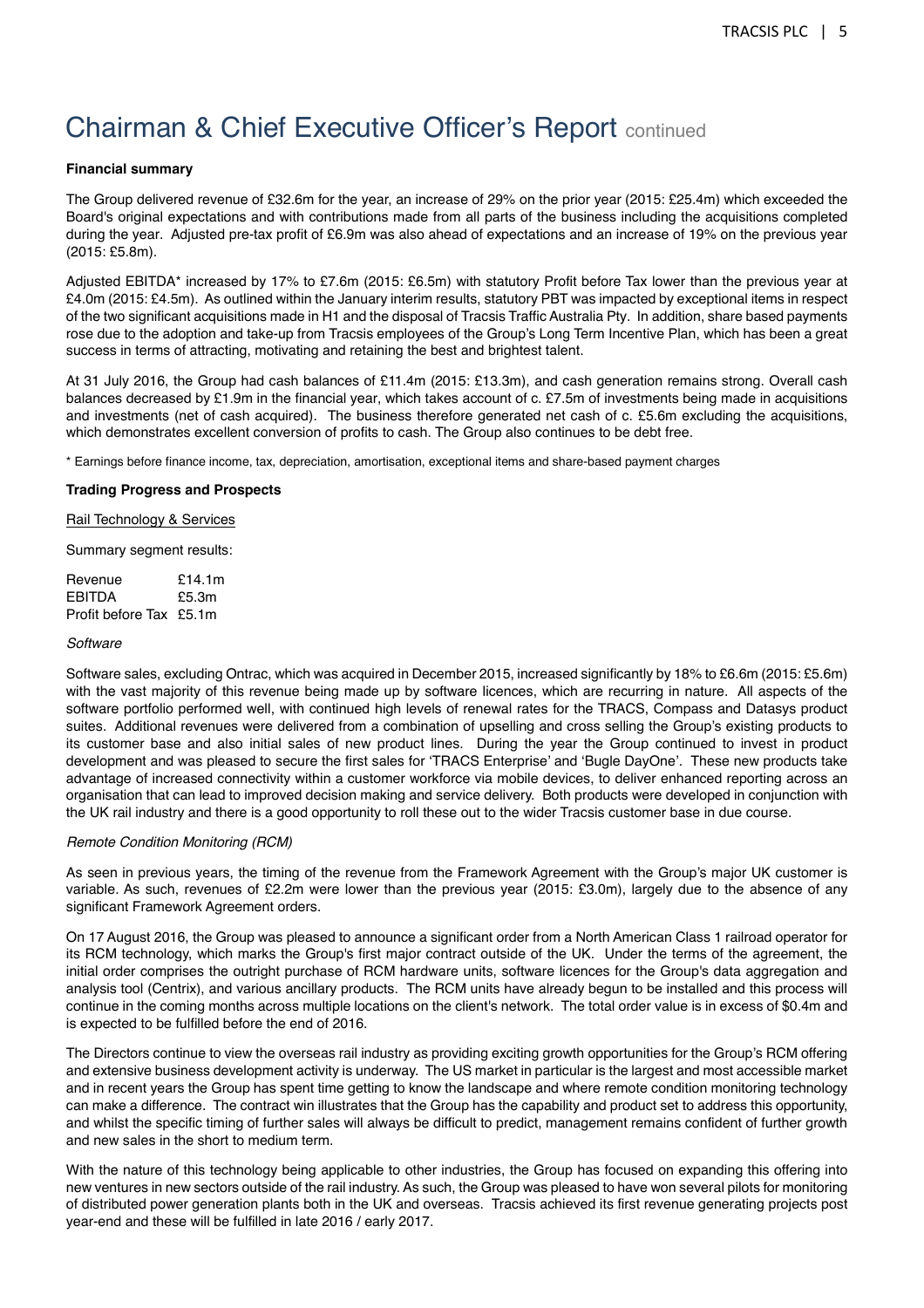### *Consultancy and Professional Services*

Revenue rose 7% to £2.1m (2015: £2.0m) with the Tracsis team supporting bidders for the East Anglia franchise competition, the Manchester Metrolink bid, and also the South Western franchise competition. Alongside franchise bidding, the team continues to deliver a mix of work and its diversification into new service offerings such as performance modelling and train crew analysis was instrumental in achieving this growth. The Group continues to target projects outside of franchise bid work in order to smooth the inherent revenue volatility that comes with work of this nature and good progress was made in this regard. Looking ahead, the focus within the professional services team will be to further broaden and strengthen its consultancy offering whilst remaining flexible to the significant opportunities that exist within franchise bidding.

### *Ontrac*

Ontrac, which was acquired in December 2015, performed well in the eight months post acquisition and contributed revenue of £3.2m. This revenue came from a combination of software licences, hosting services, and bespoke software development work along with related consultancy services. The business works extensively with Network Rail along with a wide variety of engineering and construction companies within the railway supply chain who use Ontrac's Connect, Rail Hub and National Hazard Directory products.

The acquisition of Ontrac has added significant breadth and depth to the Group's software offering, and also increased the weighting of recurring revenue (via licensing and hosting) as a proportion of overall Group income. Furthermore, the diversity of the Ontrac customer base outside of the core UK rail market further diversifies Group revenue and offers some attractive cross-selling opportunities.

### Traffic & Data Services

Summary segment results:

| Revenue                 | £18.5m |
|-------------------------|--------|
| <b>FBITDA</b>           | £2.3m  |
| Profit before Tax £1.3m |        |

### *Traffic Data and Passenger Counts*

Traffic Data and Passenger Counts remains the largest part of the Group by revenue. Revenues from continuing operations increased 5% from £12.7m to £13.2m. As announced, in the period the Group disposed of Tracsis Traffic Data Pty Limited, a non-core operation which had contributed £2.2m of revenue in 2015 and £1.2m of revenue in 2016. Taking the disposal into account, there was a small decrease in sales from £14.9m to £14.4m in the year.

In the past year trading conditions have remained positive and the Group's traffic data business is the largest of its type within the UK with an estimated market share of c. 45%. The strategy for the division remains one of margin improvement through a variety of initiatives. Good progress has already been made and the focus over the coming years will be to continue to transition to a business that achieves enhanced operational efficiencies via an increased use of technology and process improvements. In doing so management believes significant improvements can be made to underlying profit margins. Good progress has already been made, which should be reflected in future results although the full process is likely to take one to two years to complete.

### *SEP*

SEP was acquired in the year, and has significantly increased the service offering and customer base of the Traffic Data division. SEP's core business is traffic planning, consultancy and on-the-ground management of pedestrian and vehicle rich environments within the events industry, which covers a variety of large and complex venues ranging from music festivals to sporting events where the customer experience is critical. With the Group's existing offering in place, SEP was an obvious target for Tracsis, particularly with its long pedigree spanning over 25 years and an excellent reputation within the event space. SEP continues to work with major, high profile clients, and has undertaken projects for a multitude of clients and event days. Its client base includes Silverstone, Goodwood, a Premier League Football Club, Jockey Club and many more.

SEP achieved revenues of £4.1m in the period since acquisition (10 months) and traded in line with expectations.

### *Australian disposal*

As previously announced, on 22 December 2015, the Group disposed of Tracsis Traffic Data Pty Limited ('TTD'), a data capture operation that was originally acquired as part of the Sky High PLC acquisition in 2013. The disposal took the form of a management buy-out and was in line with the Group's strategy to maintain strength in core markets where there is obvious ability to leverage from Group resources.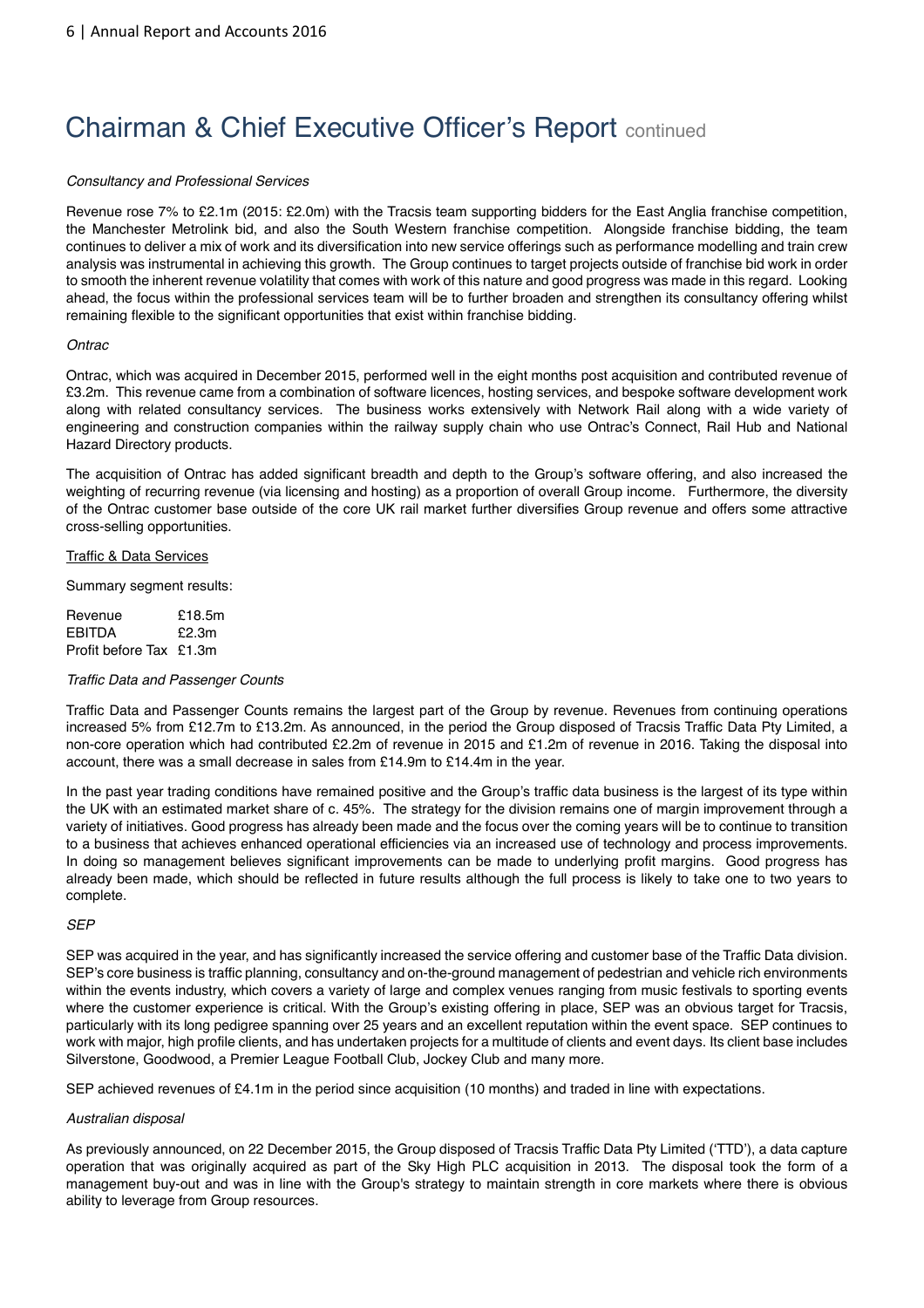The disposal proceeds include an initial payment of AUS \$285k and deferred consideration of AUS \$799k payable over three years to give total consideration of AUS \$1,084k. As part of the disposal agreement, the Group has security arrangements over the shares and assets of TTD and connected parties, which will remain in place until the consideration is paid in full.

### **Dividends**

In February 2012, the Board implemented a progressive dividend policy and the Group intends to maintain this going forwards. An interim dividend of 0.5p per share for FY 2015/16 was paid in April 2016. A final dividend of 0.7p per share in respect of FY 2015/16 is proposed, to take the full year dividend to 1.2p. This represents a 20% increase on the previous year's dividend of 1.0p per share.

The dividends remain well covered by the Group's profitability and cash position, which supports its primary focus on growth via acquisition and further development of new products and services. The Board is committed to maintaining the progressive dividend policy provided the business continues to trade in line with expectations.

The dividend will be paid on 10 February 2017 to shareholders on the register on 27 January 2017.

### **Acquisitions**

This was a busy year for Tracsis from an M&A perspective, with the Group completing the acquisitions of SEP and Ontrac, and making investments into Citi Logik and Nutshell.

### SEP Limited

On 25 September 2015, the Group acquired SEP Limited ('SEP'). Based from Boroughbridge, North Yorkshire, SEP is a leading provider of traffic planning, consultancy and management services for the events industry. Since its formation in 1989, SEP's client list has grown to include many of the UK's largest and most prestigious outdoor entertainment and sporting fixtures, along with major agricultural events, air shows and music festivals.

Having successfully collaborated on major events, it was clear that SEP is a natural enhancement to Tracsis' existing Traffic & Data Services division and offers strong cross sell and upsell opportunities along with a range of synergies from shared labour, technology and back office resources, providing an opportunity to increase profit margins.

The acquisition consideration comprised an initial cash payment of £1.6m and the issue of ordinary shares with a value of £0.25m. Contingent and deferred and consideration of up to £0.7m is payable over two years based on SEP achieving certain financial targets, giving a total maximum consideration of £2.6m.

In the ten months since acquisition, SEP contributed revenue of £4.1m and an EBITDA of £0.3m which was in line with expectations. The full benefits of this acquisition will be experienced in the year ending 31 July 2017 which would mark the end of a full 12 month period as part of the Tracsis Group and will include the months of August and September which form part of the peak months of the event season.

### Ontrac Limited

On 1 December 2015, the Group acquired the entire issued share capital of Ontrac Limited and Ontrac Technology Limited (together being 'Ontrac'). Based in Gateshead and London, Ontrac is an award winning software development and IT solutions company that works with a range of clients in the transport, construction, engineering and local government sectors. Ontrac's products have helped digitise process intensive workflows and aided with collaborative working through access to shared information. Ontrac is highly complementary to Tracsis' existing software development and consulting division and offers good cross sell and upsell opportunities across the Group along with obvious integration synergies and shared resources.

The acquisition consideration comprised an initial cash payment of £6.0m which was funded out of Tracsis cash reserves and the issue of ordinary shares in Tracsis with a value of £0.9m, along with a payment of £4.6m that represented the value of the Company's tangible net assets at completion. Additional contingent consideration of up to £8.0m is payable subject to Ontrac achieving certain stretch financial targets in the two years post acquisition which are based on the profit contribution to the Group. Therefore, Tracsis paid an initial amount of £11.5m (£6.9m goodwill and £4.6m for tangible assets) and on the basis that all stretch financial targets are achieved, the maximum total consideration will be £19.5m.

In the eight months since acquisition, Ontrac contributed revenue of £3.2m and an EBITDA of £1.1m. This was in line with expectations and as noted in the interim results, the Group expected a large contribution in the second half of the financial year, which was delivered. The full benefits of this acquisition will be experienced in the year ending 31 July 2017 which would mark the end of a full 12 months as part of the Tracsis Group.

### **Investments**

The Board made a number of small investments in the period: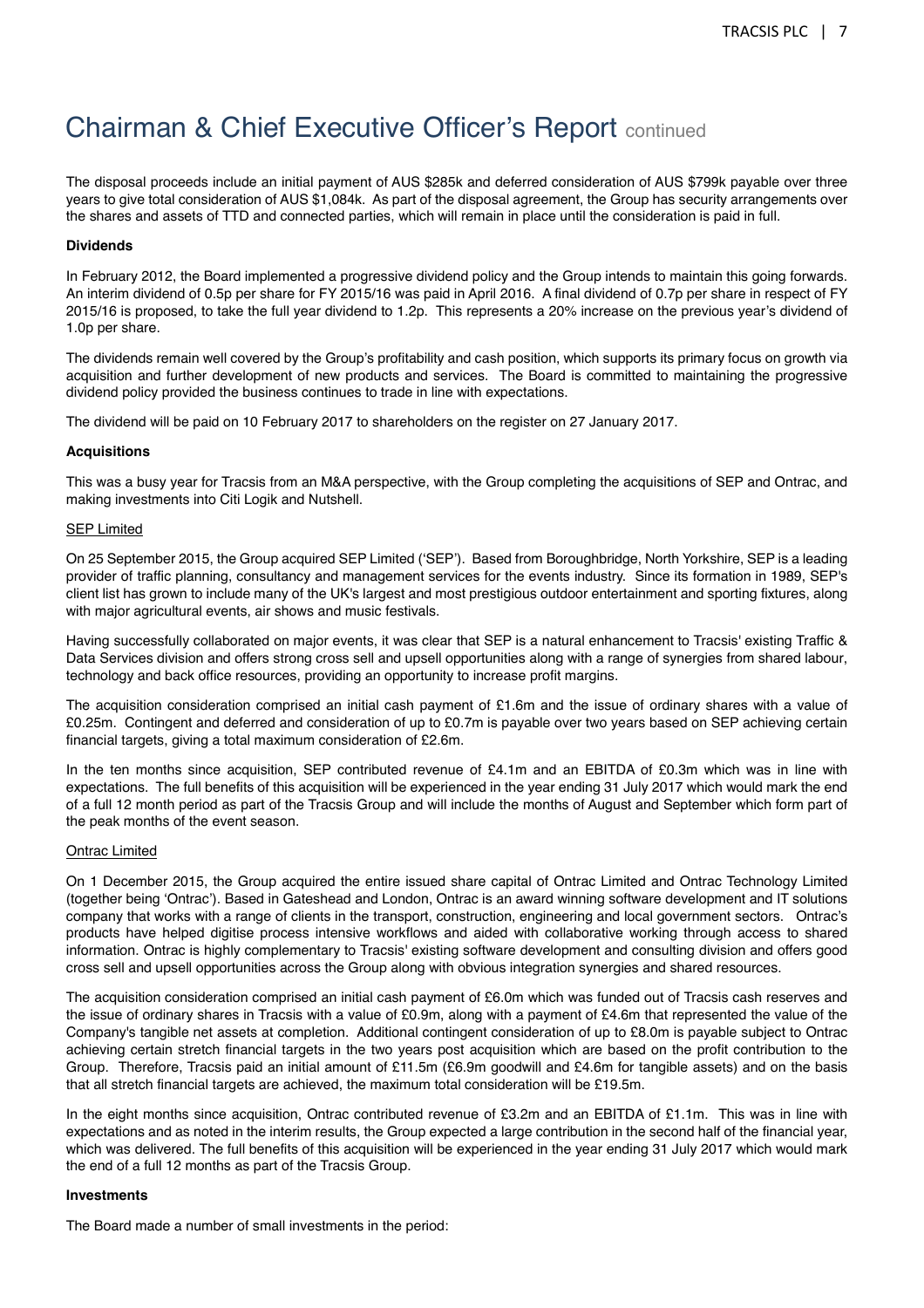In July 2016, the Group made an investment in Nutshell Software Limited ('Nutshell'). Nutshell specialises in application software for the rapid creation of mobile business applications across multiple platforms for large enterprise organisations within the transport, utilities, healthcare and energy sectors. The business was formed in 2015, and is currently revenue generating. As well as the complementary addressable markets, the Group believes there are good opportunities for Nutshell to benefit from the Group's links to the UK transport industry along with entering related industries. Under the terms of the investment, Tracsis have agreed to invest up to £0.5m via a combination of equity and convertible debt to acquire up to 37.8% of Nutshell. The funds raised will be used primarily to promote sales and business development activity as the product is taken to market.

On 4 September 2015, the Group made a strategic investment to acquire up to 29.4% of Citi Logik Limited ('Citi Logik') via a combination of equity and convertible debt. Citi Logik is an exciting proposition with a compelling value proposition to utilise consumer mobile phone data to model pedestrian and traffic movements through an environment. So far, Tracsis has invested £0.5m into Citi Logik and holds an interest of 17%. A Tracsis executive holds a position on the Citi Logik board of Directors and the Group continues to work with the executive team to promote the solution to its customer base. Further investment into Citi Logik would only be undertaken in line with Citi Logik progress on their business plan and seeing traction with business development opportunities, although the technology and market opportunity at this stage remains compelling.

### **Overseas**

Overseas growth continues to be a key part of the Group's long term growth strategy and given its success within the UK, overseas markets have remained relatively untapped, however solid progress has been made in the past year. As noted previously, the Group secured a key win with a North American Class 1 operator for its remote condition monitoring technology, which is a significant milestone. The Group continues to appraise multiple overseas opportunities and post year end achieved a software sale in the United Arab Emirates and also the North American RCM sale noted previously. Total overseas revenues (excluding the disposal of Tracsis Traffic Data Pty) were £0.6m in the year, with work being delivered in Ireland, Sweden, New Zealand and the United States.

### **Impact of the EU Referendum**

Following the EU Referendum decision, the Group has not experienced any material change in business activity or demand for its products and services. Whilst it is too early to assess any long term implications of this decision, the Group has not made any changes to financial forecasts in light of this.

Tracsis continues to benefit from operating within specific niche verticals of the traffic data and transport markets where it can provide demonstrable cost and efficiency savings to its customers. The Group believes that its market offering and the sectors in which it operates provides it with good resilience to external influences although, as prudent to do so, it remains vigilant of these influences.

### **Summary and Outlook**

FY 2015/16 was another year of significant progress for Tracsis and the Group has continued to execute on its growth strategy. The Group's technology and service offering has grown organically whilst also being bolstered by the additions of SEP and Ontrac, the full benefit of which will be seen later this year. Furthermore, the Group's strategic investments offer exciting opportunities for the future.

Revenue, adjusted EBITDA and adjusted profit were all well ahead of the same period last year and the Group continues to benefit from a robust balance sheet with strong levels of cash generation and significant cash reserves.

Tracsis' strategy remains unchanged: to deliver shareholder value both organically and through acquisition of complementary businesses, and by developing products and services that solve well recognised, high value problems that are poorly served by existing technology. The Group's business model continues to focus on markets that generally have high barriers to entry, with contracts that are sold on a recurring/repeat basis, and to a retained customer base that is predominantly blue chip in nature. This strategy has worked well in the past to generate good growth and significant returns for shareholders and the Group believes it will continue to work well in the future especially given the pace of change within its target markets.

Tracsis remains well placed to benefit from a growing UK traffic and transportation industry and the Group will continue to develop its overseas activities, which remain a significant opportunity for the future. Alongside this, the Group will continue to identify new opportunities where its technology and solutions can be applied. In the meantime, Tracsis will continue to diversify its technology portfolio through working closely with its customers and through the prudent allocation of capital to make further acquisitions as and when these opportunities present themselves.

Thanks go to customers, shareholders, and most importantly the team here at Tracsis.

### **Chris Cole, Chairman John McArthur, Chief Executive Officer**

16 November 2016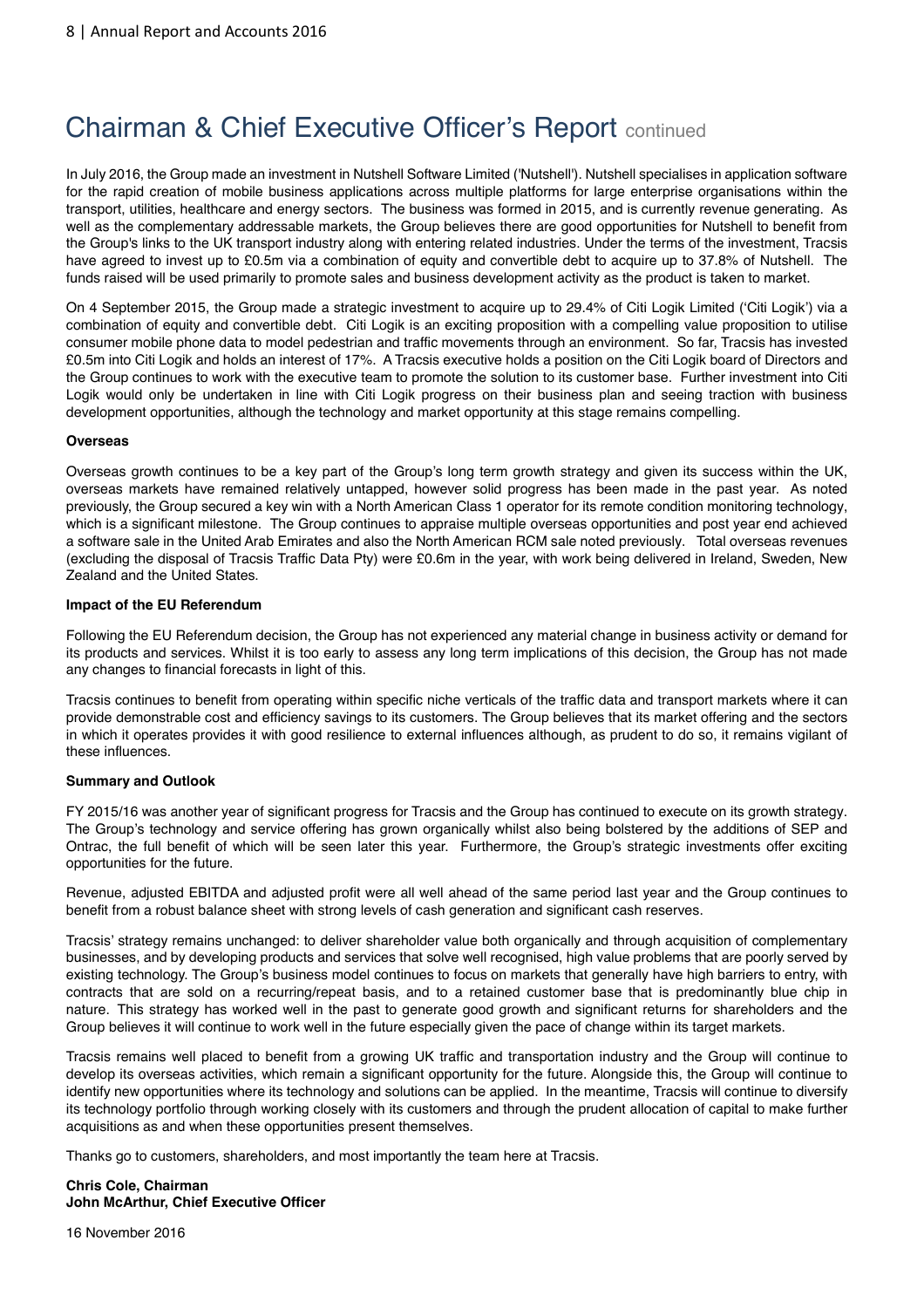## Risk Management

### **Key risks**

The board carefully considers the risks facing the Group and endeavour to minimise the impact of those risks and has reviewed this assessment during the year following the acquisitions of Ontrac Limited and SEP Limited and the disposal of the group's Australian business. The key risks are as follows:

| Description/Potential impact:<br>Rail industry structure changes                                                                                                                                                                                                                                                | Area of Group<br>impacted:                                                        | Mitigation:                                                                                                                                                                                                                                                                                                                                                                                                                                                                                                                           | Change in the year:                                                                                                                                                                                                                                                                                                                                                                                                      |  |
|-----------------------------------------------------------------------------------------------------------------------------------------------------------------------------------------------------------------------------------------------------------------------------------------------------------------|-----------------------------------------------------------------------------------|---------------------------------------------------------------------------------------------------------------------------------------------------------------------------------------------------------------------------------------------------------------------------------------------------------------------------------------------------------------------------------------------------------------------------------------------------------------------------------------------------------------------------------------|--------------------------------------------------------------------------------------------------------------------------------------------------------------------------------------------------------------------------------------------------------------------------------------------------------------------------------------------------------------------------------------------------------------------------|--|
| The<br>structure<br>present<br>and<br>organisation of the rail industry in<br>the UK may be changed in the<br>future, or by a future government,<br>impacting the Group. The Group<br>derives a significant amount of its<br>results from the UK rail industry.                                                 | Rail Technology<br>1.<br>& Services                                               | Several<br>of<br>the<br>Group's<br>products and services will still<br>be in demand regardless of the<br>structure of the industry as<br>of<br>them<br>some<br>have<br>a<br>demonstrable<br>value<br>proposition and<br>return<br>on<br>investment case. The Group<br>expects that demand<br>for<br>certain solutions will remain<br>regardless<br>of<br>ownership<br>structure. However, in certain<br>circumstances, there is very<br>mitigation<br>little<br>against<br>politically driven changes or<br>other structural changes. | In previous years, Network<br>Rail became part of HM<br>Treasury but no further<br>structural changes<br>took<br>place in the year under<br>review. The Group notes<br>continued<br>the<br>press<br>releases from Network Rail,<br>media<br>and<br>associated<br>regarding<br>its<br>coverage<br>operation and performance.<br>The threat of structural<br>changes has existed for<br>some time and is always a<br>risk. |  |
| Competition                                                                                                                                                                                                                                                                                                     |                                                                                   |                                                                                                                                                                                                                                                                                                                                                                                                                                                                                                                                       |                                                                                                                                                                                                                                                                                                                                                                                                                          |  |
| The success of the Group may<br>lead to increased competition,<br>Traffic & Data<br>especially in<br>Services where our products and<br>services may be more easily<br>replicated. The Group has a variety<br>of product and service offerings<br>and some are more exposed to<br>more competition than others. | Traffic<br>- &<br>Data<br>1.<br>Services<br>Rail Technology &<br>2.<br>Services   | The<br>Group<br>pays<br>close<br>attention<br>to<br>pricing<br>and<br>customer satisfaction for areas<br>most<br>subject<br>to<br>strong<br>competition and endeavours to<br>make sure it is competitively<br>where<br>appropriate.<br>priced<br>Where possible, the Group<br>tries to ensure its products and<br>services have a clear value<br>proposition and<br>return<br>on<br>such that<br>the<br>investment<br>products and services<br>are<br>embedded within its customer<br>base to reduce the exposure to<br>new entrants. | For the year under review,<br>Traffic & Data Services, the<br>area most heavily exposed<br>to competitive pressures,<br>continued to account for<br>around half of the Group's<br>revenues, so this specific<br>risk<br>remained<br>has<br>unchanged, but the generic<br>risks<br>in<br>respect<br>οf<br>competition for the whole<br>Group remain the same.                                                             |  |
| Reduced government spending                                                                                                                                                                                                                                                                                     |                                                                                   |                                                                                                                                                                                                                                                                                                                                                                                                                                                                                                                                       |                                                                                                                                                                                                                                                                                                                                                                                                                          |  |
| The Group derives revenues<br>and<br>from<br>directly<br>indirectly<br>government commitment to invest<br>modernise<br>and<br>transport<br>would<br>infrastructure,<br>and<br>be<br>significantly impacted if these<br>public funding streams<br>were<br>reduced.                                               | Traffic &<br>1.<br>Data<br><b>Services</b><br>Rail Technology &<br>2.<br>Services | As the Group continues to<br>and develop<br>more<br>grow<br>diverse revenue streams, the<br>to<br>government<br>exposure<br>spending should theoretically<br>reduce but will always be a risk<br>for the Traffic & Data Services<br>part of the Group due to the                                                                                                                                                                                                                                                                      | The risk and potential<br>impact of 'Brexit' is covered<br>separately within this risk<br>section.                                                                                                                                                                                                                                                                                                                       |  |

nature of its customer base. In terms of Rail Technology & Services, the Group attempts to ensure that its offerings have a clear return on investment and value proposition, to ensure demand will remain

strong.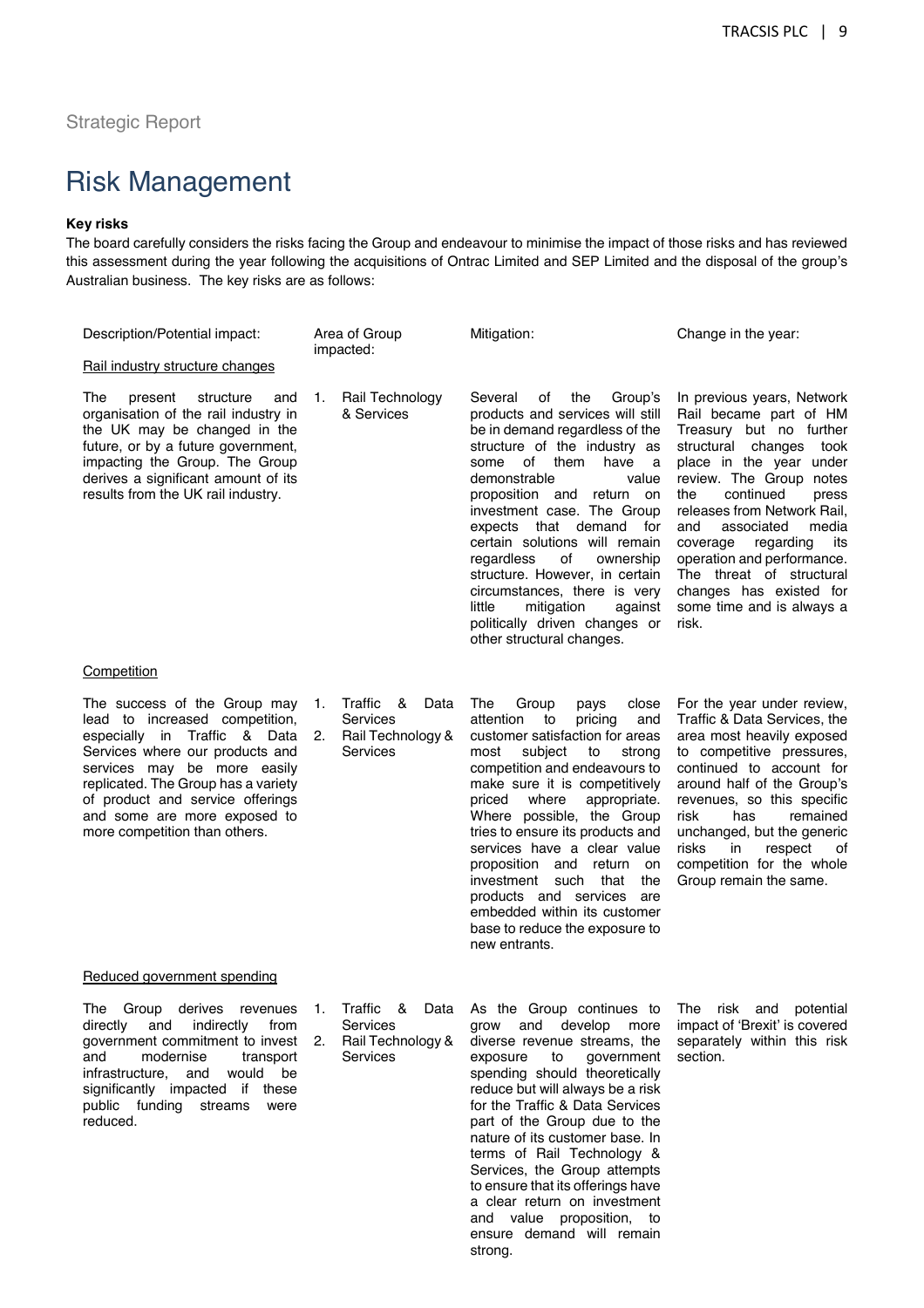### **Risk Management continued**

Description/Potential impact: Area of Group

impacted:

Mitigation: Change in the year:

Reliance on certain key customers

The Group has a large number of customers but derives a significant amount of business from one key customer for its Software & Services and also its Remote Condition Monitoring technology. The latter has no guarantee as to the timing or quantum of any<br>potential future orders. potential Furthermore, the Group's Traffic & Data Services division operates under a number of Framework Agreements with one large one in particular.

1. Rail Technology & Services

2. Traffic & Data **Services** 

As the Group continues to grow and evolve, the exposure to and reliance on any one customer will reduce. Although the Group will always be exposed to certain key customers, it manages this risk by engaging with the customers proactively to understand their needs and respond to them in terms of changes to products or service offerings to reinforce the relationship to ensure that its products and services are embedded with the customer as best as possible.

The Group continues to seek to mitigate its exposure to one customer in Remote Condition Monitoring by targeting overseas markets and<br>alternative uses for this uses for technology.

The Group acquired Ontrac during the year, which works extensively with the Group's major customer already.

Total revenues from the Group's largest customer were 14% of Group revenue (2015: 11%).

Revenues in respect of the Group's Remote Condition Monitoring were again reduced compared to the previous year, which was anticipated to some extent and revenues from this part of the group accounted for around 7% (2015: 12%) of total Group revenue.

The Traffic & Data Services division continued to account for over half of overall Group revenues and derived £2.1m (2015: £1.4m) from one particular customer.

### Attraction and retention of key employees

The Group has a number of key individuals, though their individual importance has arguably reduced as the Group has grown and the reliance on certain people reduces. However, skills and expertise in our markets are specialist and hard to find or develop, and so further growth of the business may be restricted.

All parts of the Group. The Group believes it offers competitive remuneration packages, and also offers various share schemes to staff in order to attract and retain high calibre employees. Such share schemes are designed such that employees are rewarded in the success of the Group, and are tied in for a period of time. As the Group has grown, a number of staff continue to hold old EMI options from historic times. As the Group grows, the reliance on and exposure to certain individuals in terms of impact on the overall Group, is reduced.

Largely unchanged from previous years. As the economy continues to grow then the risk of not being able to recruit or retain key individuals increases given the competition from other potential employers. In respect of the acquisitions made in the year, the Group<br>negotiated contingent contingent consideration arrangements in both cases and also negotiated terms and conditions for key

management of the acquired companies.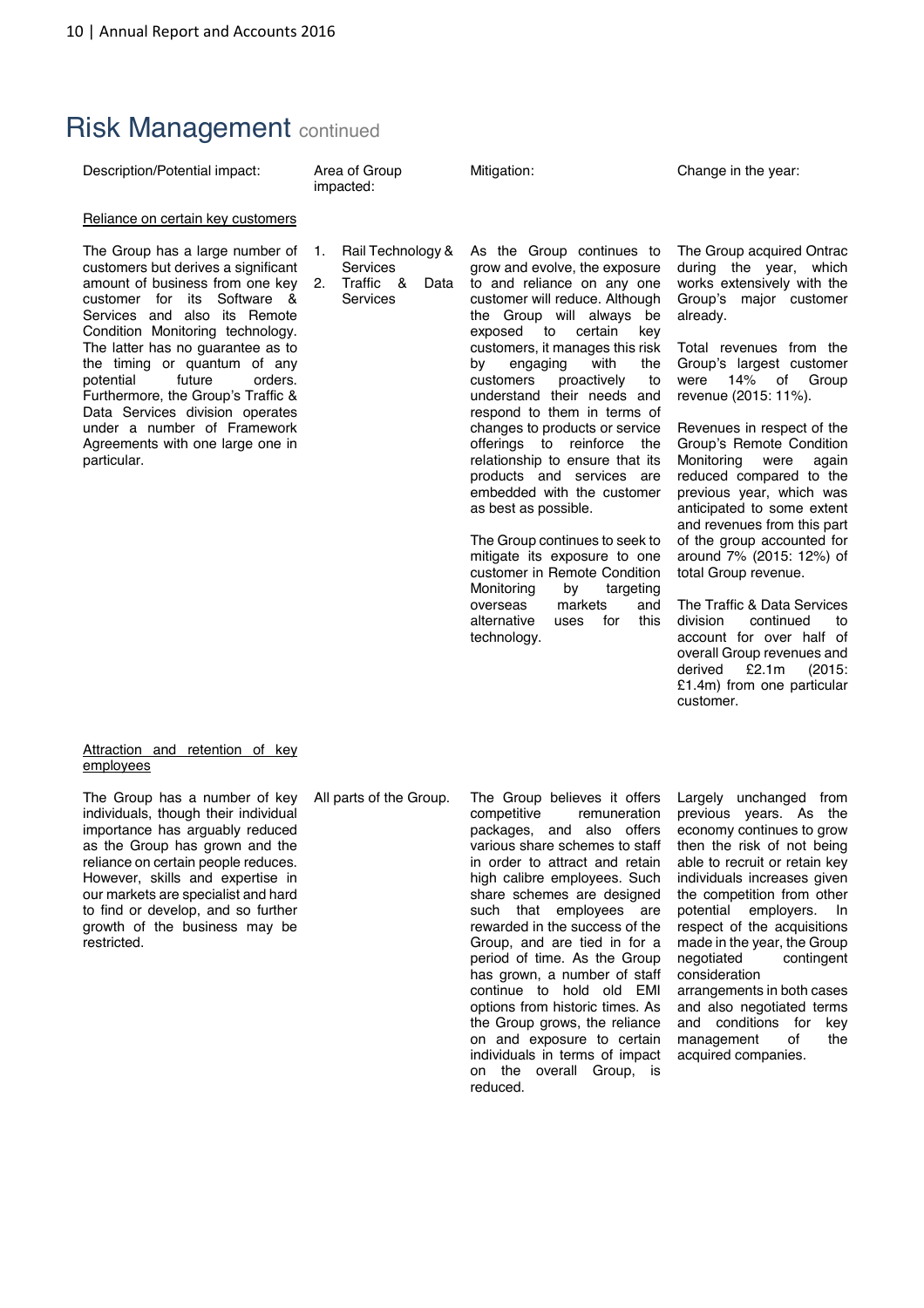### **Risk Management continued**

Description/Potential impact: Area of Group

Technological changes

The Group has a variety of product and service offerings which may be under threat should competitors develop rival technology or should more effective ways of doing things be discovered which make some of the Group's services redundant. This could potentially lead to reduced levels of business.

impacted:

1. Traffic & Data Services 2. Rail Technology & **Services** 

The Group continues to invest in research and development for its technology products to ensure that they remain up to date and also relevant to the customer base, as it also takes feedback from its clients about what they require from the products. This helps to ensure that they remain relevant. The Group works closely with its customers to deliver the next generation of products. For certain parts of the Group, the business works with technology partners who have specific expertise and can help the Group to maximise its service offerings. Some of the Group's offerings are protected by customer relationships, Framework Agreements, contractual agreements and also significant development costs, which provide protection even if new entrants may come along. The Group made a strategic investment in Citi Logik Limited in September

Mitigation: Change in the year:

This is under constant review as a Technology focussed business and as the group becomes more diverse and larger, each of the Group's product and<br>service offerings are offerings are subject to different levels of<br>technology threats at technology threats at various points in time.

The Group made a strategic investment in Citi Logik Limited in September 2015 to attempt to mitigate the risk posted by the use of mobile phone data for transport data collection.

### Customer pricing pressure

Price pressure from customers may potentially result in margins being eroded in the fullness of time if lower revenues are achieved than those which were achieved historically.

1. Traffic & Data Services

2015.

2. Rail Technology & **Services** 

The Group believes it operates a relatively lean business in order to protect against pricing pressure, and is constantly searching for ways to maintain<br>its cost base operating its cost base operating efficiently. When reviewing tenders and enquiries, pricing is submitted accordingly on the most favourable commercial terms. The Group is committed<br>to ensuring customer to ensuring satisfaction and offering a<br>compelling return on compelling return on investment for its products with a clear value proposition, with the objective that the customer base will continue to take its products due to their quality and business case, with price being of less concern to them.

Following the acquisition of SEP, Traffic & Data Services continues to make up a large part of the overall Group, and this part of the business is most exposed to pricing pressure and it also operates at lower profit<br>margins than Bail margins Technology & Services. As the element of revenue derived from Traffic & Data Services has remained at around half of Group revenues, the risk has remained unchanged on a Groupwide basis.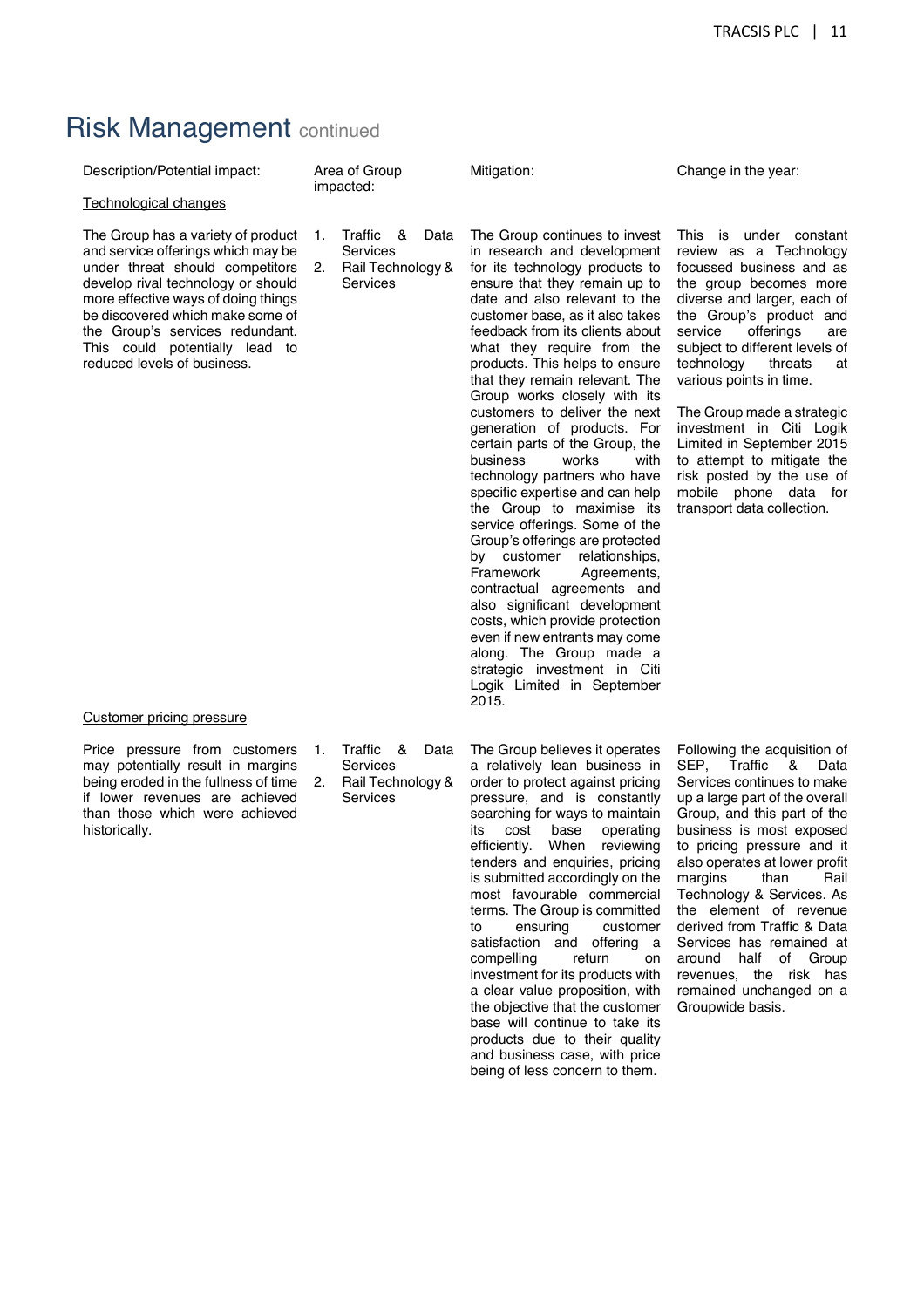# Risk Management continued

| Description/Potential impact:                                                                                                                                                                                                                                                                                                                                                                         | Area of Group<br>impacted:                                              | Mitigation:                                                                                                                                                                                                                                                                                                                                                                                                                                                                                                                          | Change in the year:                                                                                                                                                                                                                                                                                                                                      |
|-------------------------------------------------------------------------------------------------------------------------------------------------------------------------------------------------------------------------------------------------------------------------------------------------------------------------------------------------------------------------------------------------------|-------------------------------------------------------------------------|--------------------------------------------------------------------------------------------------------------------------------------------------------------------------------------------------------------------------------------------------------------------------------------------------------------------------------------------------------------------------------------------------------------------------------------------------------------------------------------------------------------------------------------|----------------------------------------------------------------------------------------------------------------------------------------------------------------------------------------------------------------------------------------------------------------------------------------------------------------------------------------------------------|
| <b>Health &amp; Safety</b>                                                                                                                                                                                                                                                                                                                                                                            |                                                                         |                                                                                                                                                                                                                                                                                                                                                                                                                                                                                                                                      |                                                                                                                                                                                                                                                                                                                                                          |
| The Group has a large number of<br>employees operating at a variety of<br>sites around the country.                                                                                                                                                                                                                                                                                                   | 1.<br>Traffic & Data<br>Services<br>Rail Technology<br>2.<br>& Services | The<br>employs<br>Group<br>a<br>dedicated Health & Safety<br>Manager for its Traffic & Data<br>Services division along with<br>external advisors. The Remote<br>Condition Monitoring division<br>engages the services of a<br>specialist Health & Safety<br>Advisor. Business unit heads<br>report on Health & safety<br>matters to the Board at every<br>board meeting. Across the<br>Group, there are a number of<br>policies,<br>procedures<br>and<br>method statements to provide<br>mitigation against health &<br>safety risk. | Following the acquisition of<br>SEP in the year, the Group<br>uses an increased number<br>of casual employees during<br>the year to perform various<br>services and as a result, the<br>risk of an incident has<br>increased<br>due<br>the<br>to<br>number of events that the<br>Group works at, and also<br>the number of casual staff<br>engaged with. |
| <b>Brand reputation</b>                                                                                                                                                                                                                                                                                                                                                                               |                                                                         |                                                                                                                                                                                                                                                                                                                                                                                                                                                                                                                                      |                                                                                                                                                                                                                                                                                                                                                          |
| Any adverse publicity concerning<br>the Group, or any of its subsidiary<br>businesses may have an impact on<br>future trading prospects if the<br>brand is<br>adversely<br>Group's<br>affected as a result of this.                                                                                                                                                                                   | All parts of the Group                                                  | The Board maintains regular<br>dialogue with Operational staff<br>and Heads of Department and<br>so is made aware of any issues<br>so that corrective action can be<br>taken if necessary.                                                                                                                                                                                                                                                                                                                                           | The Group and its brand is<br>more high profile following<br>the acquisitions of SEP and<br>Ontrac and operates at a<br>number of high profile<br>clients and their events.<br>This is both an opportunity<br>and a threat.                                                                                                                              |
| Impact of EU Referendum                                                                                                                                                                                                                                                                                                                                                                               |                                                                         |                                                                                                                                                                                                                                                                                                                                                                                                                                                                                                                                      |                                                                                                                                                                                                                                                                                                                                                          |
| The<br>decision<br>the<br>to<br>leave<br>European Union may have a<br>potential<br>impact<br>the<br><b>on</b><br>macroeconomic conditions in the<br>UK, from which the Group derives<br>the majority of its revenue and<br>profit, which may impact on the<br>Group's customers, in particular<br>those revenues derived from the<br>public sector should this lead to<br>any reduction in government | All parts of the Group                                                  | Following the EU Referendum<br>decision, the Group has not<br>experienced<br>any<br>material<br>change in business activity or<br>demand for its products and<br>services. Whilst it is too early<br>assess the<br>long<br>term<br>to<br>implications of this decision,<br>the Group has not made any<br>changes to financial forecasts<br>in light of this.                                                                                                                                                                         | Increased risk given that<br>the referendum took place<br>during<br>the year<br>under<br>review.                                                                                                                                                                                                                                                         |
| spending.                                                                                                                                                                                                                                                                                                                                                                                             |                                                                         | Tracsis continues to benefit<br>from operating within specific<br>niche verticals of the traffic<br>data and transport markets<br>where<br>it<br>can<br>provide<br>demonstrable<br>and<br>cost<br>efficiency<br>savings<br>to<br>its<br>The<br>customers.<br>Group<br>believes that its market offering<br>and the sectors in which it<br>operates provides it with good<br>resilience<br>external<br>to<br>influences<br>although,<br>as<br>prudent to do so, remain                                                                |                                                                                                                                                                                                                                                                                                                                                          |

vigilant of these influences.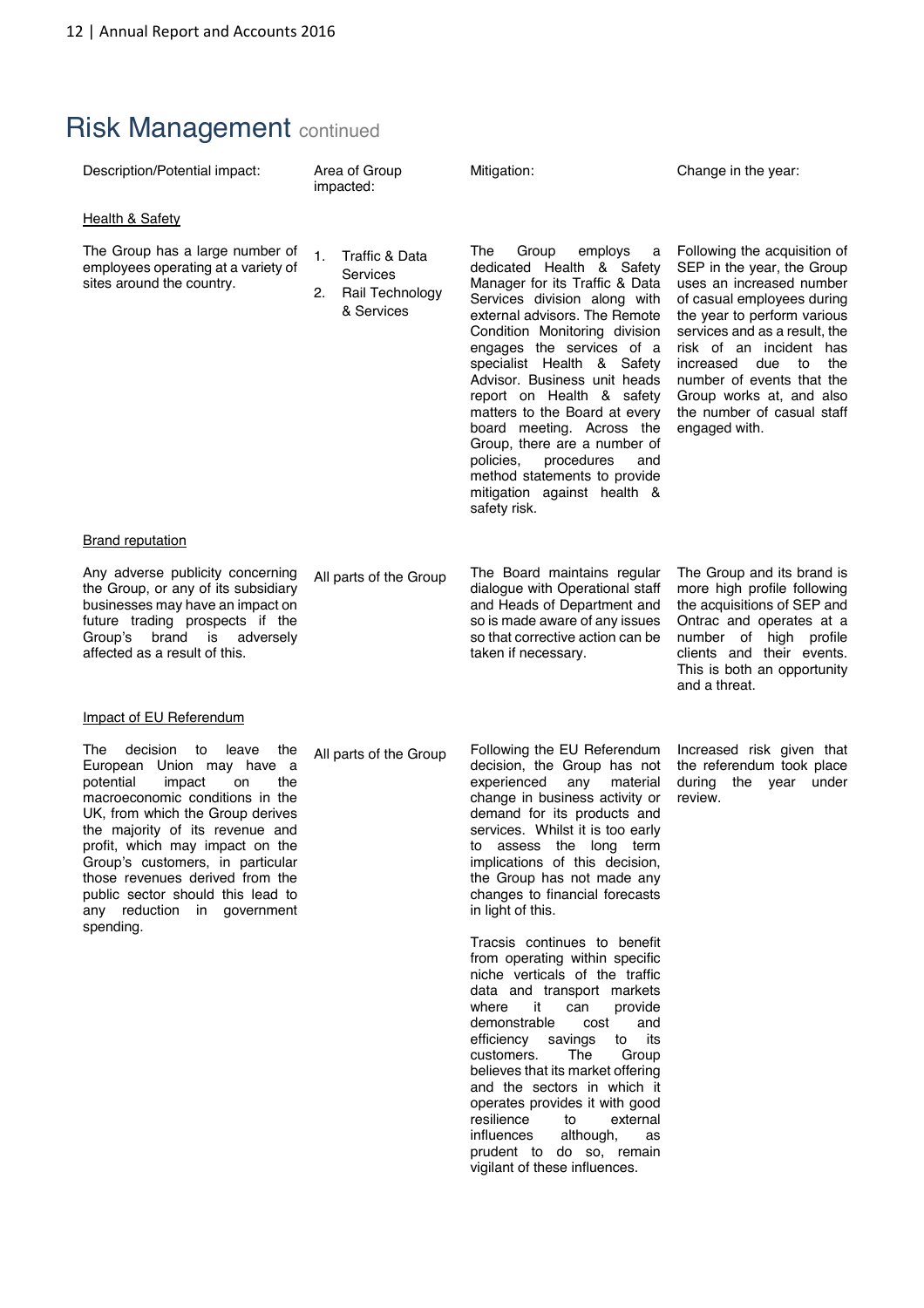## Key Performance Indicators

- 1. The Group's main Key Performance Indicators (KPIs) assessed at Group Level are as follows:
	- a. Sales Revenue and various Profit metrics versus budget, forecast and prior year
	- Sales prospects and forecasts versus budget and prior year
	- c. Cash balances, debtors and working capital requirements
- 2. Additional Key Performance Indicators specific to specific divisions:
	- a. Rail Technology & Services
		- i. Customer renewal rates for Software and new customer take up / product matrix
		- ii. Staff utilisation and chargeability
		- iii. Revenue by customer and by product type
		- iv. Delivery of major orders versus customer requirements
	- b. Traffic & Data Services:
		- i. Customer enquiries and conversion rates,
		- ii. Working capital tie up in debtors and work in progress and Capital expenditure
		- iii. Number of events and event days, plus casual staff costs relative to revenue









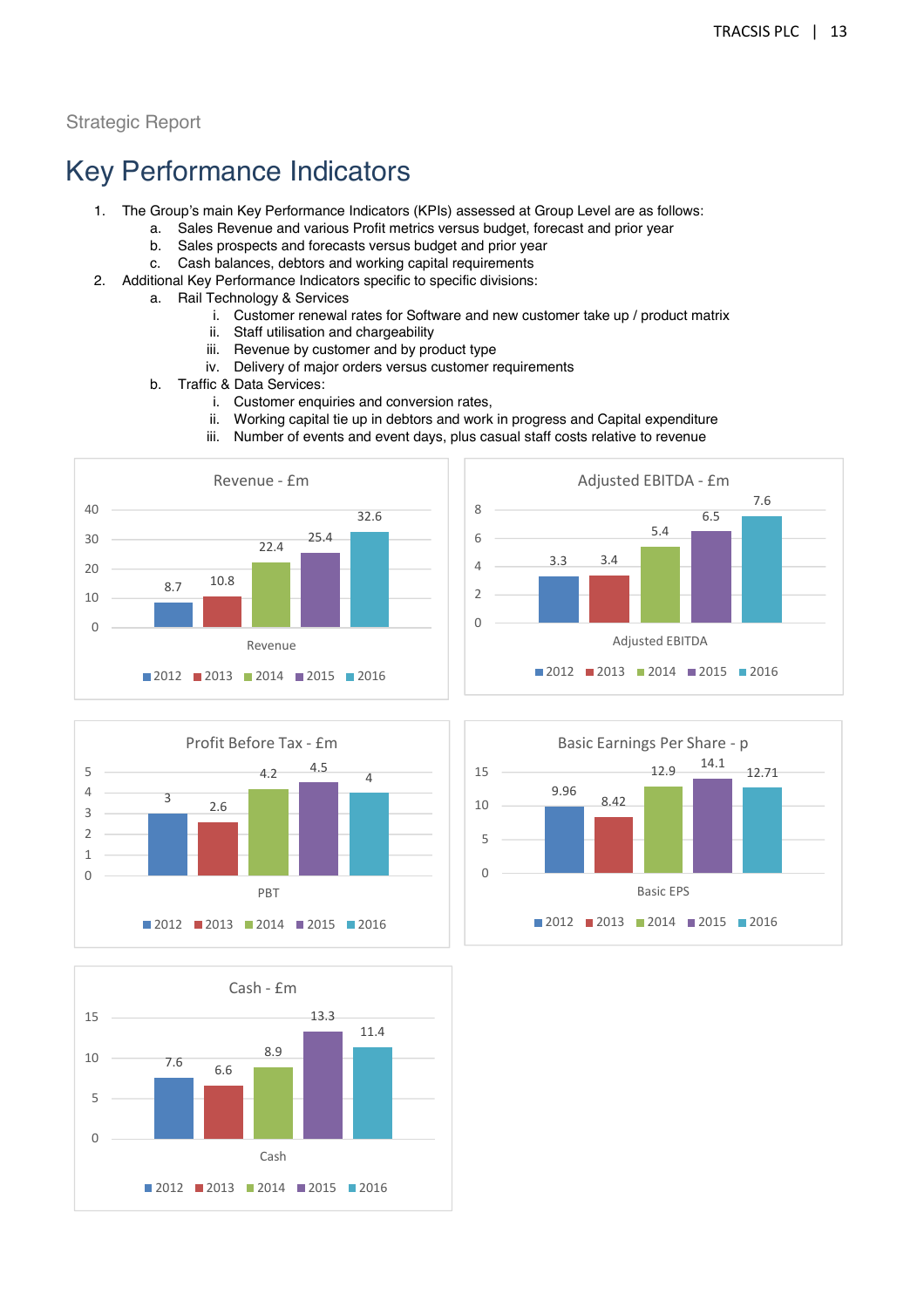Governance

# Board of Directors

### Executive Directors

### **John McArthur (41) Chief Executive Officer**

John has been the Chief Executive Officer of Tracsis since the formation of the company in January 2004. Prior to this he worked as an investment manager with Techtran Group Limited which specialises in developing the commercial potential of intellectual property developed at the University of Leeds. John also worked for several years with Axiomlab Group plc, a technology venture capital company, having started his career with Arthur Andersen & Co. He holds a first class degree in Management Science from the University of Strathclyde in Glasgow.

### **Max Cawthra** (38) Chief Financial Officer

Max joined Tracsis in September 2010 as Financial Controller and was promoted to the Board in August 2011. Max is a Chartered Accountant, having trained with Ernst & Young in Leeds. Prior to joining Tracsis, Max spent seven years at Persimmon plc in a variety of roles.

### Non-Executive Directors

### **Chris Cole** (70) Non-Executive Chairman

Chris is Non-Executive Chairman of WSP Global Inc. (listed on the Toronto Stock Exchange), the successor to WSP Group plc. He is also Non-Executive Chairman of Ashtead Group plc, having previously been a Non-Executive Director, Senior Independent Non-Executive Director of Infinis plc, and Non-Executive Chairman of Redcentric plc.

### **Charles Winward** (46) Non-Executive Director

Charles is currently Investment Director at NVM Private Equity and was previously an Executive Director of IP Group plc until April 2014, where he successfully invested in and served as Non-Executive Director at high potential technology companies, including Retroscreen Virology plc and Xeros Technology plc. Charles is a Chartered Financial Analyst, holds an MBA from the University of California at Berkeley and an undergraduate engineering degree from the University of Bristol.

### **John Nelson** (69) Non-Executive Director

John Nelson has worked at the top of the rail industry for over thirty years and has been in the sector for 47 in total. Before privatisation he was Managing Director of British Rail's biggest business, Network South East, and prior to that was General Manager of the Eastern Region, then a quarter of the rail network in the UK. Since privatisation he has established 7 new businesses including leading strategic management consultancy First Class Partnerships and the country's first Open Access company, Hull Trains. At one time or another he has chaired the Boards of 13 train operating companies and sat on the Boards of 4 others as a Non Executive Director. He continues to promote new rail ventures and was recently granted an award for outstanding personal contribution to the rail industry at the National Rail Awards 2013.

### **Lisa Charles-Jones** (45) Non-Executive Director

Lisa, is a HR professional and worked for LSL Property Services plc for 13 years, which is listed on the Main Market of the London Stock Exchange, firstly as Head of HR and for the last ten years as Group HR Director. She is a member of the Chartered Institute of Personnel and Development and holds an MBA from the University of Durham

### **Liz Richards** (58) Non-Executive Director

Liz was previously Group Finance Director of Callcredit Information Group, from 2000 to 2015. Callcredit is a consumer data business, which grew from a start-up in 2000 to a £150m turnover business with over 1,000 employees. Following its significant growth and success, the business was sold in 2014 for circa £500m. Liz is a Chartered Accountant, having trained with EY, and currently is Non-executive Director and audit committee chair of LINK Scheme Ltd, the UK ATM network operator. Prior to Callcredit, Liz worked in a variety of finance roles.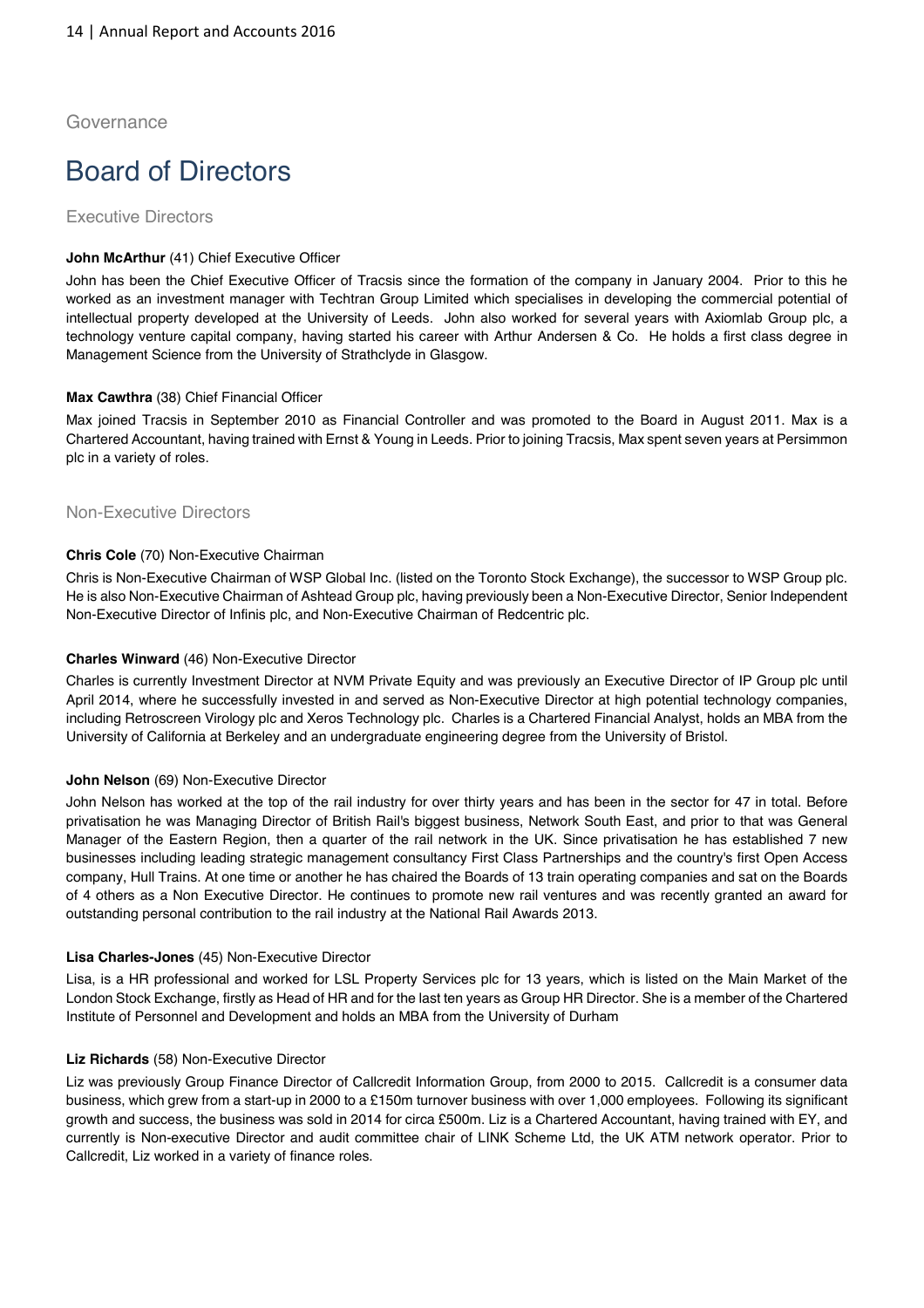### Governance

## Directors' Report

The directors present their report and the audited financial statements for the year ended 31 July 2016.

Tracsis plc ('the Company') is a public limited company incorporated and domiciled in the United Kingdom and under the Companies Act 2006.

The address of the Company's registered office is Leeds Innovation Centre, 103 Clarendon Road, Leeds, LS2 9DF.

The Company is listed on AIM, part of the London Stock Exchange.

The Group financial statements were authorised for issue by the Board of Directors on 16 November 2016.

Further information on the activities of the business, the Group strategy and an indication of the outlook for the business are presented in the Chairman and Chief Executive Officer's Statement and the Strategy and Business Model sections of the report.

### **Financial results**

Details of the Group's financial results are set out in the Consolidated Statement of Comprehensive Income, other primary statements and in the Notes to the Consolidated Financial Statements on pages 26 to 66

#### **Dividends**

The Directors have adopted a progressive dividend policy, subject to growth, profitability and cash position in the future. An interim dividend of 0.50p per share was paid in April 2016. The Directors propose a final dividend of 0.7p per share, subject to shareholder approval at the forthcoming Annual General Meeting. This will give a full year dividend of 1.2p per share (2015: 1.0p).

#### **Directors**

The directors who serve on the Board and on Board Committees during the year are set out on page 14. Sean Lippell resigned as a Director on 23 May 2016. Lisa Charles-Jones was appointed as a Director on 25 August 2016. Liz Richards was appointed as a Director on 1 September 2016.

Under the Articles of Association of the Company, one third of the directors are subject to retirement by rotation at the forthcoming Annual General Meeting, notice of which accompanies this Report and Accounts. Accordingly John Nelson and Max Cawthra retire by rotation and, being eligible, offer themselves for re-election. In addition, Lisa Charles-Jones and Liz Richards will seek re-election given they were both appointed since the last Annual General Meeting. In relation to the reelections of each of the directors, the Board is satisfied that each of these directors continues to be effective and to demonstrate commitment to the Company

Information in respect of directors' remuneration is given in the Directors' Remuneration Report on pages 18 to 21.

### **Directors' shareholdings**

Directors' beneficial interests in the shares of the Company, including family interests, at 31 July 2016 and 2015 were as follows:

|                        | 31 July 2016 |                  | 31 July 2015 |                  |
|------------------------|--------------|------------------|--------------|------------------|
|                        | Number       | $%$ of<br>issued | Number       | $%$ of<br>issued |
|                        | οf           | share            | οf           | share            |
|                        | shares       | capital          | shares       | capital          |
| John McArthur          | 1,062,783    | 3.86%            | 1,117,433    | 4.21%            |
| Max Cawthra            | 177,860      | 0.65%            | 54,000       | 0.20%            |
| John Nelson            | 100,824      | 0.37%            | 230.824      | 0.87%            |
| <b>Charles Winward</b> | 99,771       | 0.36%            | 86,771       | 0.33%            |
| Chris Cole             | 7,000        | 0.02%            | 7,000        | 0.03%            |
| Lisa Charles-Jones     |              |                  |              |                  |
| Liz Richards           |              |                  |              |                  |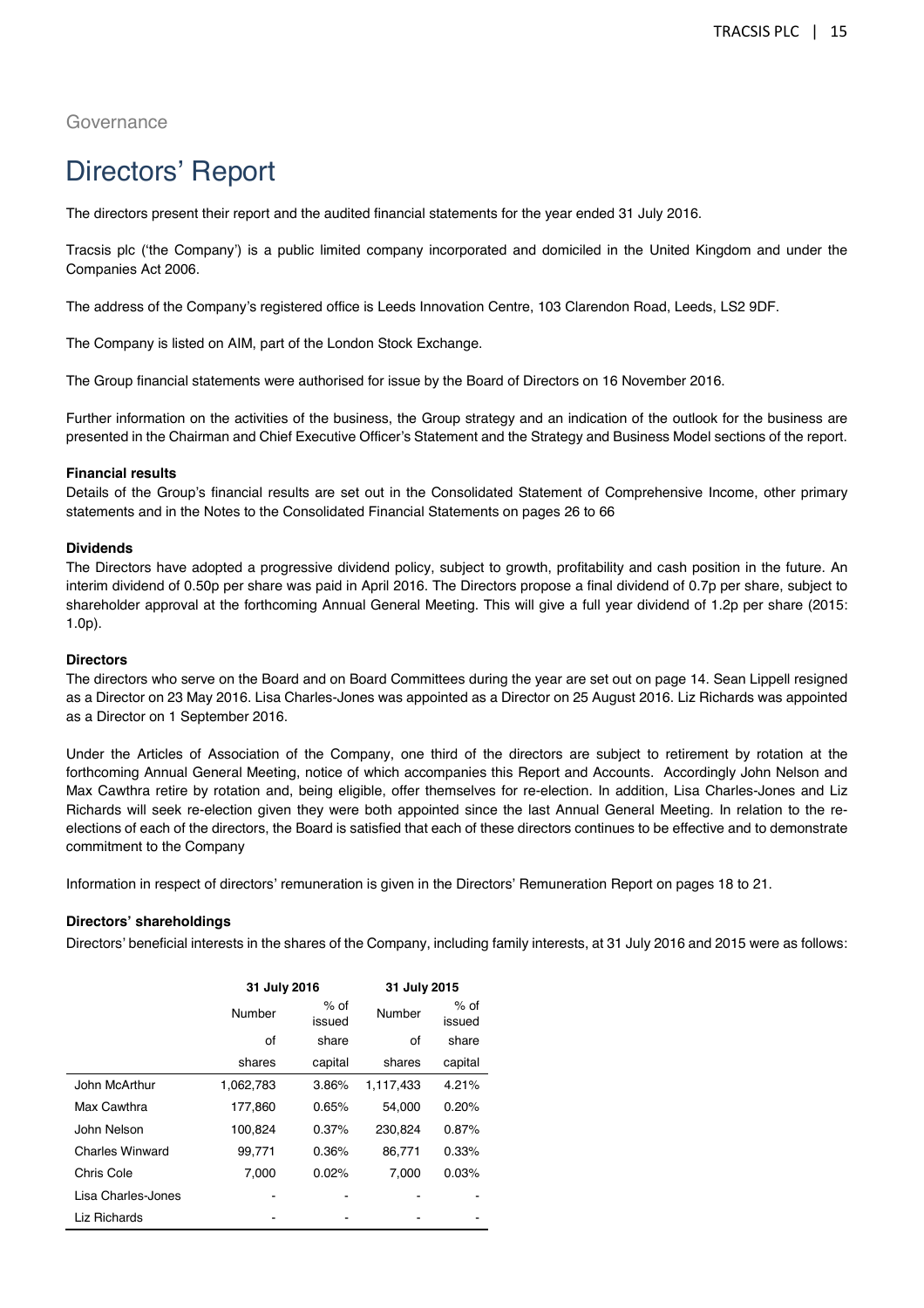# **Directors' Report continued**

None of the Directors had any interests in the share capital of subsidiaries. Further details of share options held by the directors are set out in the Directors' Remuneration Report.

### **Substantial shareholdings**

At 16 November 2016, being the latest practicable date prior to the publication of this document, the Company has been advised of the following shareholdings of 3% or more in the issued share capital of Tracsis plc:

|                                      | <b>Number</b> | % of          |
|--------------------------------------|---------------|---------------|
|                                      | οf<br>shares  | issued shares |
| Unicorn Asset Management             | 1,860,532     | 6.7%          |
| <b>Ennismore Fund Management</b>     | 1,661,274     | $6.0\%$       |
| Schroders                            | 1,473,684     | 5.3%          |
| <b>BlackRock Inc</b>                 | 1,440,986     | 5.2%          |
| <b>Liontrust Investment Partners</b> | 1,343,778     | 4.9%          |
| Downing LLP                          | 1,269,248     | 4.6%          |
| Hargreave Hale Limited               | 1,262,500     | 4.6%          |
| Fidelity                             | 1,183,182     | 4.2%          |
| Investec Asset Management            | 1,131,648     | 4.1%          |
| The University of Leeds              | 1,090,000     | 4.0%          |
| John McArthur                        | 1,062,783     | 3.9%          |

### **Payment of suppliers**

It is the Group's policy to pay suppliers in accordance with the terms and conditions agreed in advance, providing all trading terms and conditions have been met. All payments are made in the ordinary course of business and the Group expects to pay all supplier debts as they become due.

Trade payable days for the Group at 31 July 2016 were 58 days (2015: 55 days).

### **Research and development**

During the year the Group incurred £970,000 (2015: £437,000) of expenditure on research activity, which has been charged to the Income Statement.

### **Financial instruments**

Details of the Group's exposure to financial risks are set out in Note 26 to the financial statements.

### **Employment policy**

It is the policy of the Group to operate a fair employment policy. No employee or job applicant is less favourably treated than another on the grounds of their sex, sexual orientation, age, marital status, religion, race, nationality, ethnic or national origin, colour or disability and all appointments and promotions are determined solely on merit. The Directors encourage employees to be aware of all issues affecting the Group and place considerable emphasis on employees sharing in its success through its employee share option scheme.

### **Environment**

The Group adheres to all environmental regulations and has, where possible, utilised environmental-sustaining policies such as recycling and waste reduction.

### **Significant Contracts**

One of the Group's subsidiaries, MPEC Technology Limited, has a significant Framework Agreement with a major railway infrastructure provider, from which it has historically derived a significant amount of business. Tracsis Traffic Data Limited, another subsidiary company, has a significant Framework Agreement with a major worldwide engineering consultancy company from which it has historically derived a significant amount of business. Ontrac Limited works extensively with a major railway infrastructure provider, from which it has historically derived a significant amount of business. SEP Limited has a number of significant, multi-year contracts with a number of key clients.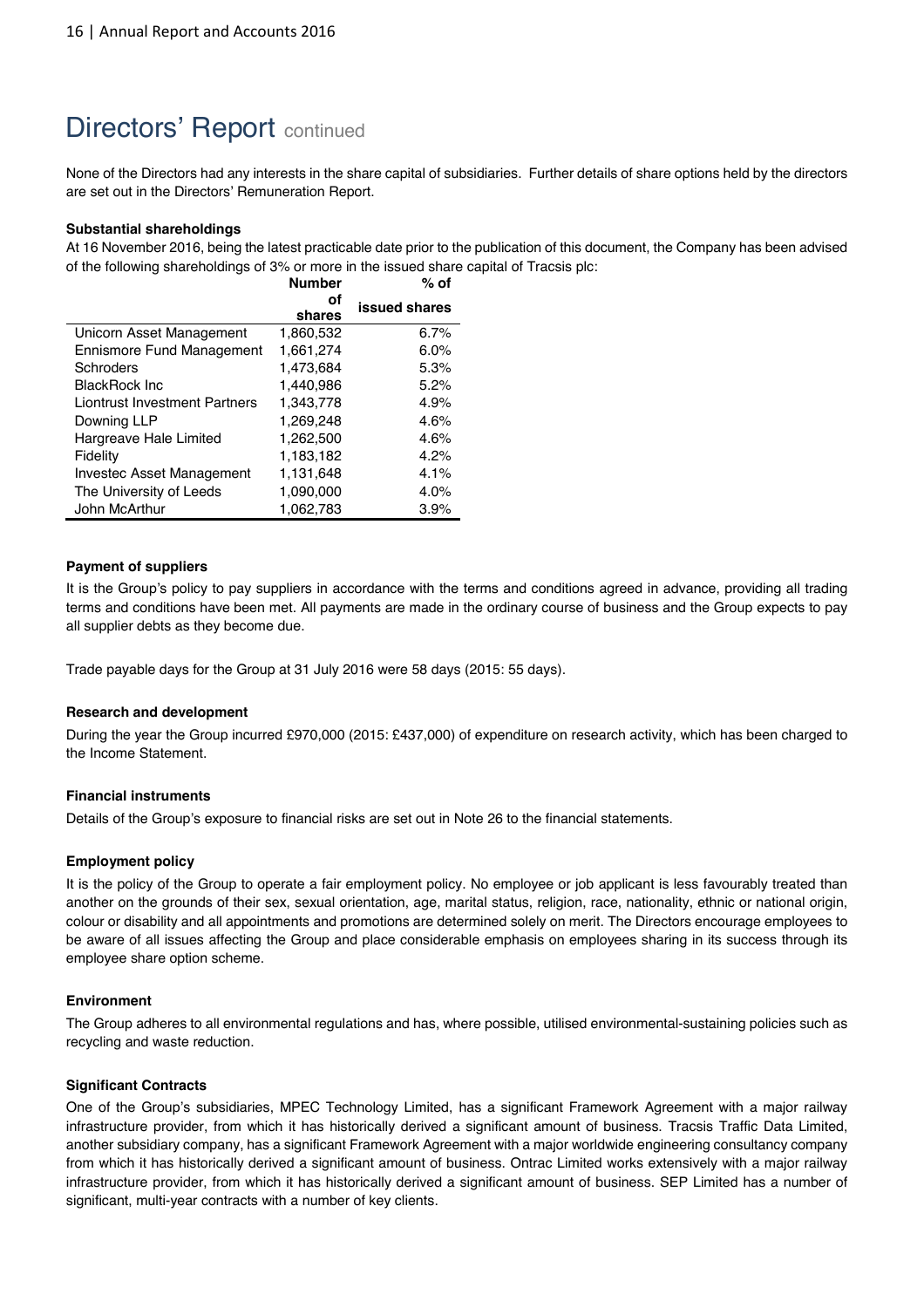# Directors' Report continued

### **Charitable donations**

The Group made charitable donations to various charities amounting to £5,200 during the year (2015: £6,290). No political donations were made.

### **Auditor**

A resolution to appoint KPMG LLP will be proposed at the Annual General Meeting.

### **Provision of information to auditor**

All of the current Directors have taken all steps that they ought to have taken to make themselves aware of any information needed by the Company's auditor for the purposes of their audit and to establish that the auditor is aware of that information. The Directors are not aware of any relevant audit information of which the auditor is unaware.

By order of the Board

**Max Cawthra Company Secretary** 

16 November 2016

Leeds Innovation Centre 103 Clarendon Road Leeds LS2 9DF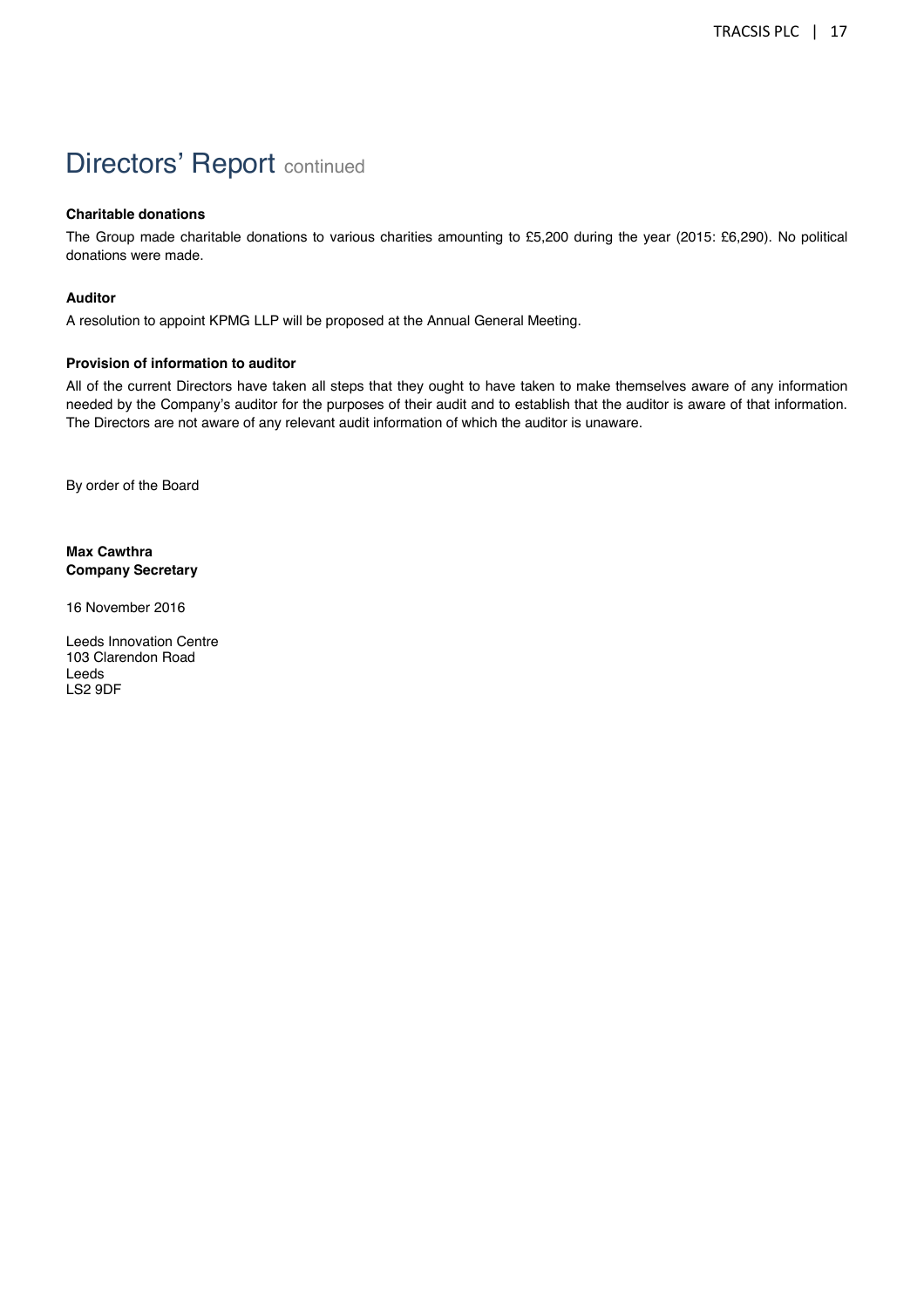Governance

## Directors' Remuneration Report

### **Unaudited information:**

Tracsis plc, as an AIM company, is not required to present a Directors Remuneration Report in accordance with the Combined Code. As part of the Company's commitment to Corporate Governance, we present a voluntary report below.

### **Remuneration committee**

The Remuneration Committee is described in the Report on Corporate Governance. The remuneration for each Executive Director is determined by the Remuneration Committee, which comprises the Non-Executive Directors. None of the committee members has any personal financial interest, other than as shareholders, in the matters to be decided.

### **Service contracts**

It is the Group's policy to enter into service contracts or letters of appointment with all Directors. Specific terms are:

|                                | <b>Date</b> | <b>Commencement</b> | <b>Unexpired</b> | <b>Notice</b> |
|--------------------------------|-------------|---------------------|------------------|---------------|
|                                | of contract | date                | term             | period        |
| <b>Executive Directors</b>     |             |                     |                  |               |
| John McArthur                  | 21.11.07    | 01.01.04            | Indefinite       | 6 months      |
| Max Cawthra                    | 20.09.10    | 20.09.10            | Indefinite       | 3 months      |
| <b>Non-Executive Directors</b> |             |                     |                  |               |
| John Nelson                    | 21.11.07    | 21.11.07            | Indefinite       | 3 months      |
| <b>Charles Winward</b>         | 21.11.07    | 21.11.07            | Indefinite       | 3 months      |
| Chris Cole                     | 28.04.14    | 28.04.14            | Indefinite       | 3 months      |
| Lisa Charles-Jones             | 25.08.16    | 25.08.16            | Indefinite       | 3 months      |
| Liz Richards                   | 01.09.16    | 01.09.16            | Indefinite       | 3 months      |

None of the service contracts or letters of appointment provide for any termination payments.

### **Remuneration policy**

The remuneration packages for Directors and senior management have been structured so as to fairly compensate them for their contribution to the Group and to encourage them to remain within the Group. The basic components of these packages include:

### **Basic salary and bonus arrangements**

Each Director receives an annual salary or Directors' fee for his/her services. These salaries are reviewed annually by the Remuneration Committee and take into account the financial performance of the Group and market conditions. The Group operates a bonus scheme. The Remuneration Committee is entitled to decide whether any bonuses are payable, and if so, what amounts should be granted to Executive Directors.

### **External appointments**

The committee recognises that its directors may be invited to become executive or non-executive directors of other companies or to become involved in charitable or public service organisations. As the Committee believes that this can broaden the knowledge and experience of the directors to the benefit of the Group, it is the Group's policy to approve such appointments provided that there is no conflict of interest and the commitment is not excessive. The director concerned can retain the fees relating to any such appointment.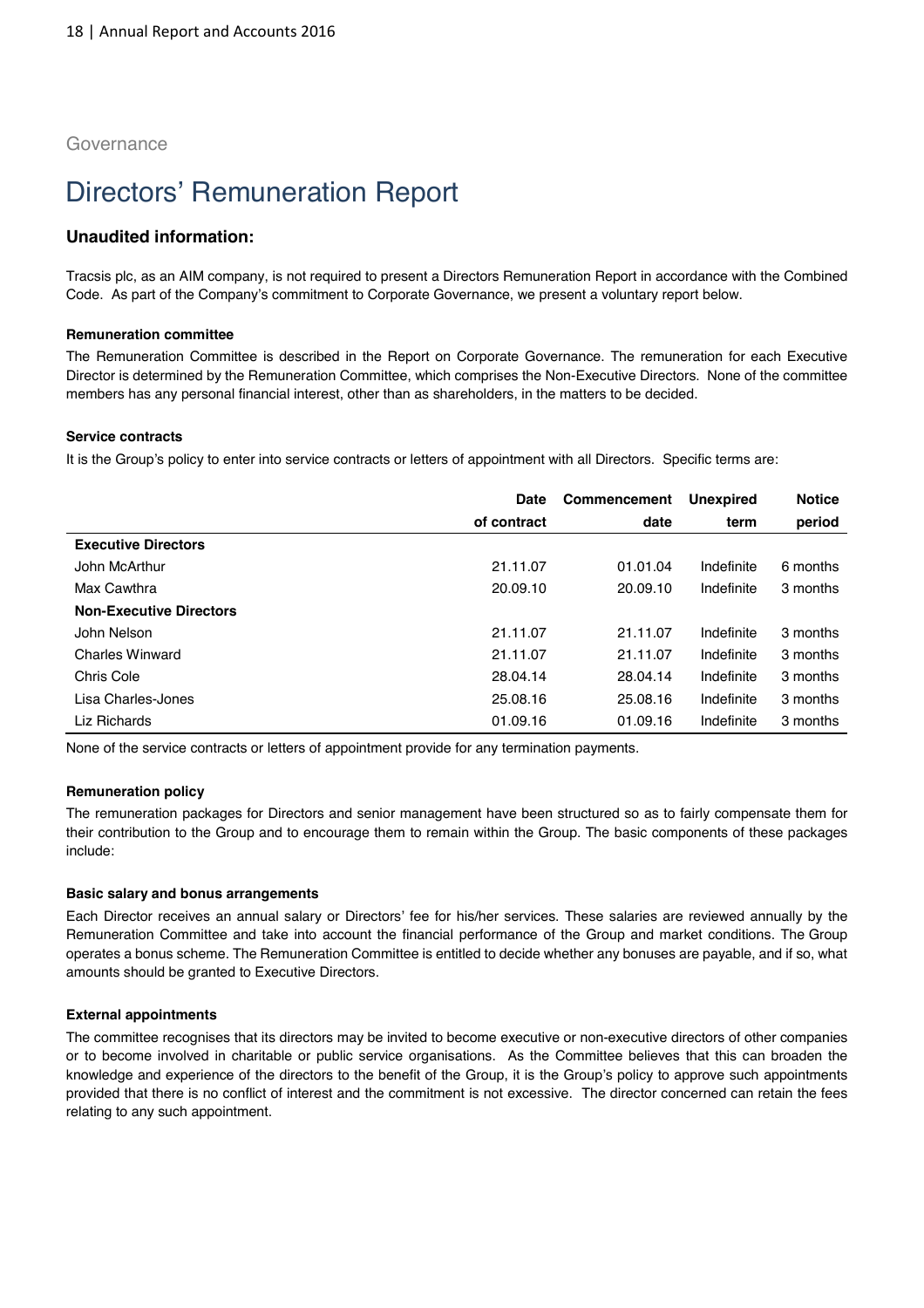# **Directors' Remuneration Report continued**

### **Pensions and benefits in kind**

All staff, Executive Directors and senior management are entitled to participate in the stakeholder pension plan established by the Group. Benefits are provided to certain Executive Directors, including private health cover. The Group does not provide any company cars to any of its Directors. The Group makes employer pension contributions to the pension schemes of J McArthur and M Cawthra at a standard 5% of basic salary, in line with the level of contributions for other members of staff. During a previous financial year, John McArthur elected to take a reduction in basic salary in return for additional employers pension contributions and this was continued in the financial year under review. There was no additional cost to the Group in respect of this arrangement.

### **Audited information:**

### **Directors' remuneration**

Directors' remuneration for the year ended 31 July 2016 is set out below

|                                          | <b>Basic</b><br>salary<br>£000 | <b>Pension</b><br>Conts<br>£'000 | <b>Bonus</b><br>£000         | <b>Benefits</b><br>in kind<br>£000 | Total<br>2016<br>£000 | Total<br>2015<br>£000 |
|------------------------------------------|--------------------------------|----------------------------------|------------------------------|------------------------------------|-----------------------|-----------------------|
| <b>Executive Directors</b>               |                                |                                  |                              |                                    |                       |                       |
| John McArthur                            | 184                            | 40                               | 99                           |                                    | 323                   | 299                   |
| Max Cawthra                              | 140                            | 7                                | 67                           |                                    | 214                   | 197                   |
|                                          | 324                            | 47                               | 166                          |                                    | 537                   | 496                   |
| <b>Non-Executive Directors</b>           |                                |                                  |                              |                                    |                       |                       |
| John Nelson                              | 23                             | $\overline{\phantom{0}}$         |                              |                                    | 23                    | 23                    |
| <b>Charles Winward</b>                   | 25                             | $\overline{\phantom{0}}$         | $\overline{\phantom{0}}$     |                                    | 25                    | 25                    |
| Chris Cole                               | 50                             | $\blacksquare$                   | $\qquad \qquad \blacksquare$ | $\blacksquare$                     | 50                    | 50                    |
| Sean Lippell (to 23 May 2016)            | 21                             | $\blacksquare$                   | $\blacksquare$               |                                    | 21                    | 25                    |
| Lisa Charles-Jones (appointed 25 Aug 16) | $\blacksquare$                 | $\overline{\phantom{a}}$         | $\qquad \qquad \blacksquare$ | $\overline{\phantom{a}}$           | $\blacksquare$        |                       |
| Liz Richards (appointed 1 Sept 16)       | -                              |                                  | ٠                            |                                    |                       |                       |
|                                          | 119                            |                                  | $\qquad \qquad \blacksquare$ |                                    | 119                   | 123                   |

### **Directors' interests in shares options in the Executive Share Option Schemes**

|                                          | At<br>1 August           |          |                          |                          | At<br>31 July                | <b>Exercise</b><br>price | Date from<br>Which   |                               |
|------------------------------------------|--------------------------|----------|--------------------------|--------------------------|------------------------------|--------------------------|----------------------|-------------------------------|
|                                          | 2015                     | Granted* | Lapsed                   | <b>Exercised</b>         | 2016                         | pence                    | <b>Exercisable</b>   | <b>Expiry date</b>            |
| <b>Executive</b><br><b>Directors</b>     |                          |          |                          |                          |                              |                          |                      |                               |
| John McArthur                            | 100,000                  | 92,727   | $\blacksquare$           | (100,000)                | 92,727                       | 0.4p                     | See note 1           | 15 Dec<br>2025                |
| Max Cawthra                              | 160,162                  | 61,819   | $\overline{\phantom{a}}$ | (150,000)                | 71,981                       | 0.4p                     | See notes 1<br>and 2 | 15 Dec<br>2025 /1 Aug<br>2022 |
| <b>Non-Executive</b><br><b>Directors</b> |                          |          |                          |                          |                              |                          |                      |                               |
| John Nelson                              | 25,000                   |          | ٠                        | ۰.                       | 25,000                       | 175p                     | See note 3           | 26 Mar<br>2023                |
| <b>Charles Winward</b>                   | 50,000                   |          | ٠                        | (50,000)                 | $\qquad \qquad \blacksquare$ | 175p                     | See note 3           | 26 Mar<br>2023                |
| <b>Chris Cole</b>                        | $\overline{\phantom{0}}$ | ٠        | $\blacksquare$           | $\overline{\phantom{a}}$ |                              |                          | $\blacksquare$       |                               |
| Lisa Charles-<br>Jones                   |                          |          | $\blacksquare$           | -                        |                              |                          |                      |                               |
| Liz Richards                             |                          |          | $\overline{\phantom{a}}$ | ٠                        |                              |                          |                      |                               |

In accordance with Corporate Governance best practice, the Group will no longer be granting stock options to Non-Executive Directors in lieu of salary. This will ensure objectivity and independence within the Board's decision making process.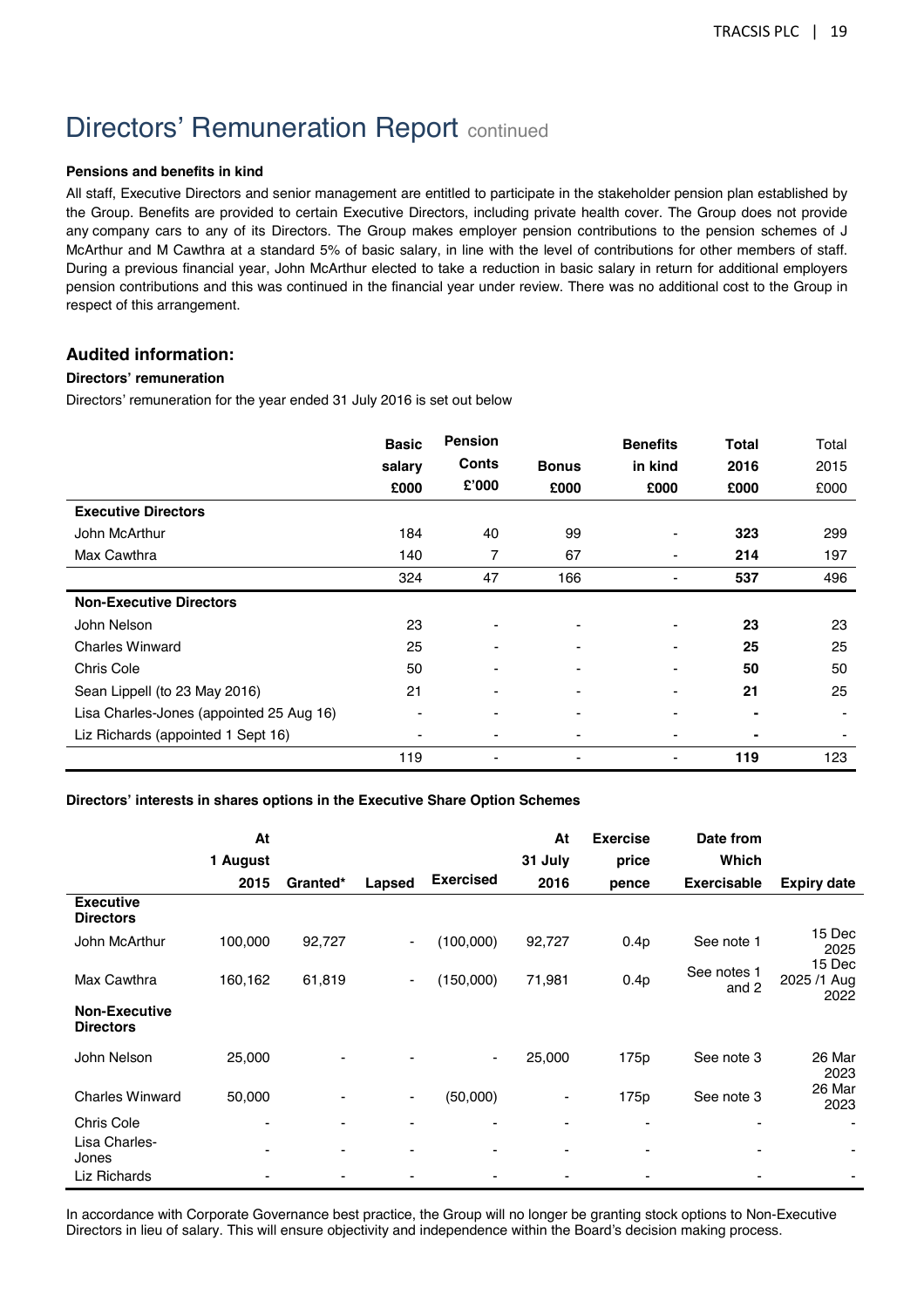# **Directors' Remuneration Report continued**

### **Directors' interests in shares options in the Executive Share Option Schemes (continued)**

### Note 1

Following a meeting of the remuneration committee on 14 December 2015, Tracsis formally granted 92,727 share options on 15 December 2015 to John McArthur, Chief Executive Officer and 61,819 share options to Max Cawthra, Chief Finance Officer, together the Group's Executive Directors.

The remuneration committee believes it is important to retain and motivate Executive Directors whilst at the same time setting challenging performance targets that are aligned with the Group's strategic goals and in shareholders' interests. The remuneration committee had sought to implement a formalised LTIP scheme for the Executive Directors for some time, but had been unable to do so due to close period restrictions imposed by various corporate activities (primarily acquisitions) and statutory reporting close periods.

Following the acquisition of Ontrac Technology Limited and Ontrac Limited (announced 2nd December 2015), the remuneration committee was now able to grant the options and has incorporated two years' worth of grants dating back to 1 August 2014.

The committee took formal advice from KPMG LLP in establishing the LTIP scheme rules and in determining appropriate targets and peer group comparators.

The options awarded have an exercise price of 0.4p and are directly linked to performance targets based on Group profitability and Total Shareholder Return relative to an AIM peer group determined by Tracsis' remuneration committee which can be summarised as follows:

### '2014 LTIP'

- John McArthur granted a maximum of 54,545 options, Max Cawthra issued a maximum of 36,364 options
- Full award is only exercisable should statutory diluted Earnings Per Share (EPS) for the year ending 31 July 2017 be 17.37p, and Total Shareholder Return (TSR) versus AIM peer group is in the top quartile
- Where statutory diluted EPS for the year ending 31 July 2017 be less than 14.37p, and TSR versus the peer group is less than the median, no options will be exercisable
- For scenarios between the above range, the options will be exercisable on a sliding scale basis in both instances

### '2015 LTIP'

- John McArthur granted maximum of 38,182 options, Max Cawthra granted a maximum of 25,455 options
- Full award is only payable should statutory diluted EPS for the year ending 31 July 2018 be 17.95p, and TSR versus the peer group is in the top quartile
- Should statutory diluted EPS for the year ending 31 July 2018 be less than 14.95p, and TSR versus the peer group is less than the median, no options will be awarded
- For scenarios between the above range, the options will be exercisable on a sliding scale basis in both instances

### Note<sub>2</sub>

Options granted in 2012/13 relate to the Company's previous LTIP scheme where Max Cawthra exchanged an element of his 2011/12 cash bonus for discounted share options as part of a scheme available to all staff, in return for 10,162 options with an exercise price of 0.4p

### Note 3

Options granted in 2012/13 are exercisable in batches in 3 monthly intervals commencing 3 months from the date of grant (26 March 2013). All options will be fully exercisable 24 months after the date of grant.

The aggregate amount of pre-tax gains made by directors on the exercise of share options was £355,177 (2015: £nil). No directors received or were due to receive any shares under long term incentive schemes other than under the share options schemes set out above.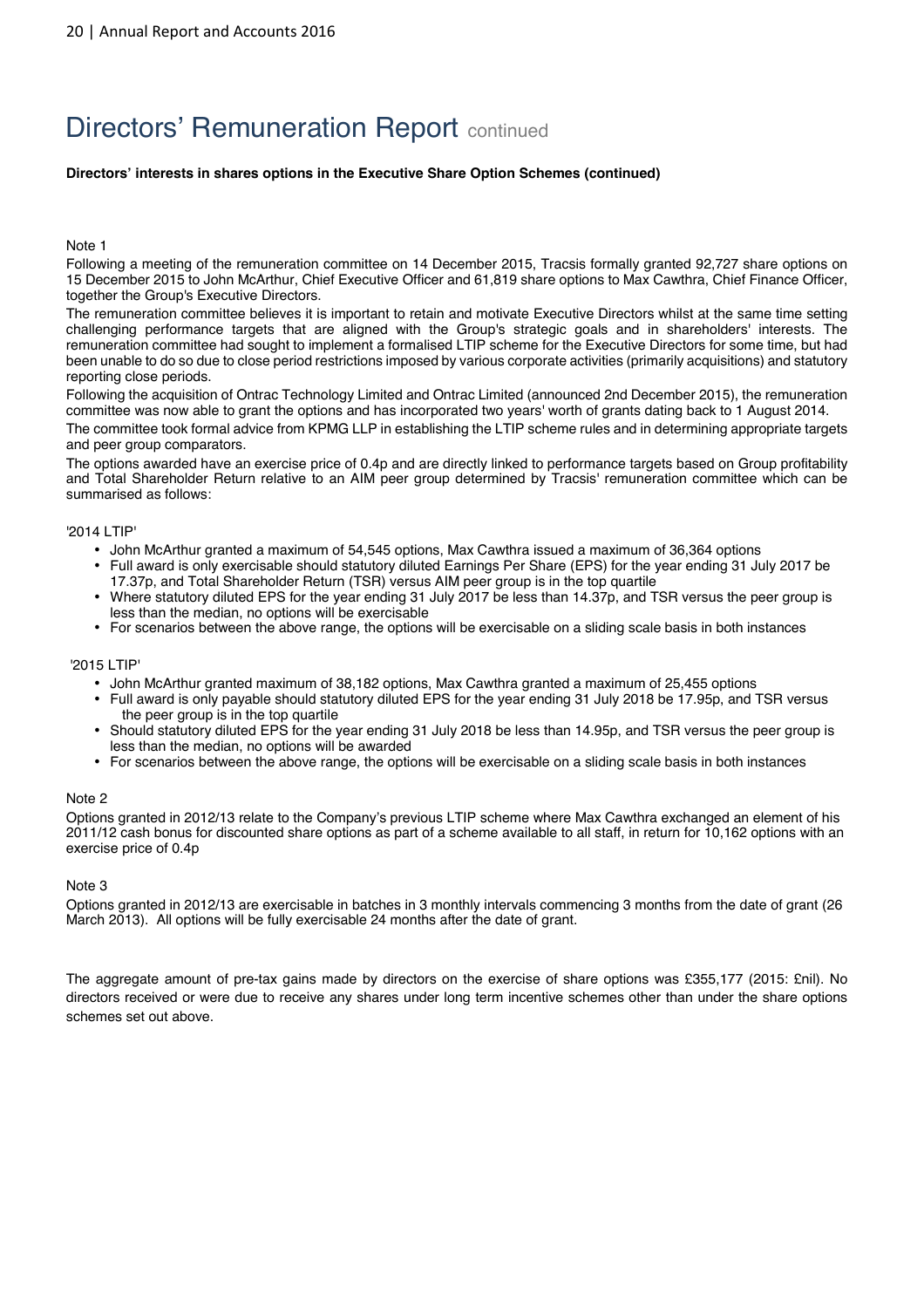## **Directors' Remuneration Report continued**

### **Performance graph**

The following graph shows the Company's share price (rebased) compared with the performance of the FTSE AIM all-share index (rebased) for the period from 1 August 2015 to 31 July 2016.



The committee has selected the above indices because they are most relevant for a company of Tracsis's size and sector.

On behalf of the Board

**Lisa Charles-Jones**  Chair of the Remuneration Committee 16 November 2016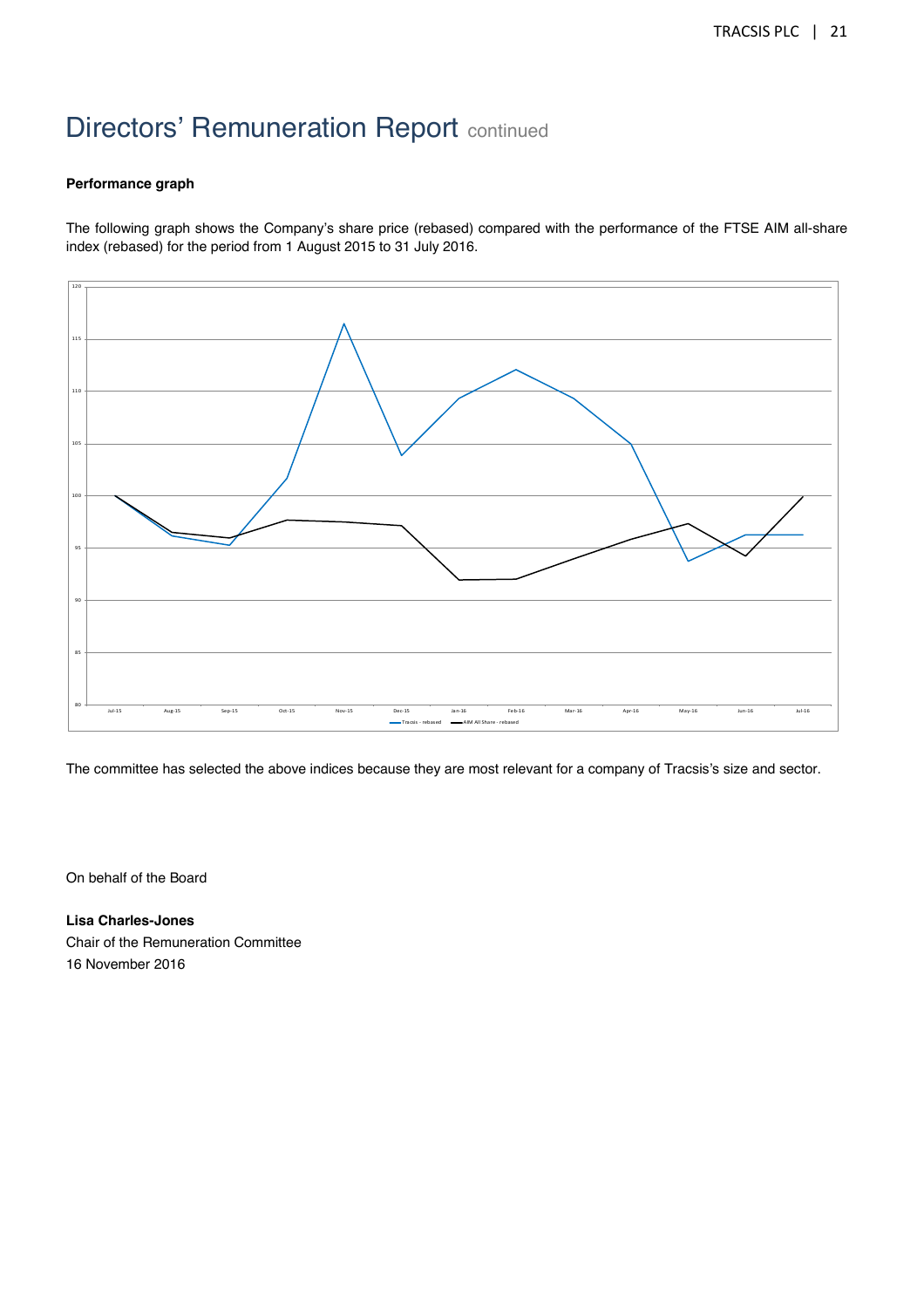### Governance

## Corporate Governance

Tracsis plc was listed on AIM on 27 November 2007. The Group recognises the importance of, and is committed to, high standards of corporate governance. Tracsis plc, as an AIM Company, is not required to comply with the current UK Corporate Governance Code, although it has adopted some of the principles as set out below.

### **The Board**

There are currently 7 Board members, comprising 2 Executive Directors and 5 Non-Executive Directors. The role of the Non-Executive Directors is to bring independent judgement to Board deliberations and decisions. Chris Cole was appointed as a Non-Executive Chairman of the Board in 2014 to oversee Board meetings and field all concerns regarding the executive management of the Group and the performance of the Executive Directors. A biography of each Director appears on page 14. The Directors each have diverse backgrounds and a wide range of experience is available to the Group. The Board meets on a monthly basis to review the Group's performance and to review and determine strategies for future growth. The Board has delegated specific responsibilities to its committees as set out below.

Each of the Directors is subject to either an executive services agreement or a letter of appointment as set out on page 14. Tracsis plc's Articles of Association require directors to retire from office and submit themselves for re-election on a one third rotation at each Annual General Meeting. John Nelson and Max Cawthra will be retiring at the Annual General Meeting and submitting themselves for re-election. In addition, Lisa Charles-Jones and Liz Richards will seek re-election given they were appointed since the last Annual General Meeting.

### **Board meetings and attendance**

Board meetings were held on 10 occasions during the year. The table below shows attendance at the meetings whether in person or by telephone. The Company Secretary records attendance at all board meetings including where attendance is by telephone conference.

|                        | <b>Board</b><br><b>Meetings</b><br>(total/poss) | <b>Nomination</b><br><b>Committee</b><br><b>Meetings</b> | <b>Remuneration</b><br><b>Committee</b><br><b>Meetings</b> | Audit<br><b>Committee</b><br><b>Meetings</b> |
|------------------------|-------------------------------------------------|----------------------------------------------------------|------------------------------------------------------------|----------------------------------------------|
| John McArthur          | 10/10                                           |                                                          |                                                            |                                              |
| Max Cawthra            | 10/10                                           | -                                                        |                                                            |                                              |
| John Nelson            | 9/10                                            |                                                          | 2/2                                                        | 2/2                                          |
| <b>Charles Winward</b> | 10/10                                           |                                                          | 2/2                                                        | 2/2                                          |
| Chris Cole             | 10/10                                           |                                                          | 2/2                                                        | 2/2                                          |
| Sean Lippell           | 5/8                                             |                                                          | 2/2                                                        | 1/1                                          |

### **Board committees**

### *Nomination Committee*

The Nomination Committee comprises Chris Cole as Chairman, and the Non-Executive Directors. The committee's primary responsibilities are to make recommendations to the Directors on all new appointments of Directors and senior management, interviewing nominees, to take up references and to consider related matters.

### *Remuneration Committee*

The Remuneration Committee comprises Lisa Charles-Jones (previously Sean Lippell) as Chairperson and the Non-Executive Directors. The committee's primary responsibilities are to review the performance of the Executive Directors and to determine the terms and conditions of service of senior management and any Executive Director appointed to the Board (including the remuneration of and grant of options to any such person under any share scheme adopted by the Group).

### *Audit Committee*

The Audit Committee similarly comprises Charles Winward as Chairperson, with this position transitioning to Liz Richards, and the Non-Executive Directors. The audit committee's primary responsibilities are to monitor the financial affairs of the Group, to ensure that the financial performance of the Group is properly measured and reported on, and to review reports from the Group's auditor relating to the accounting and internal controls.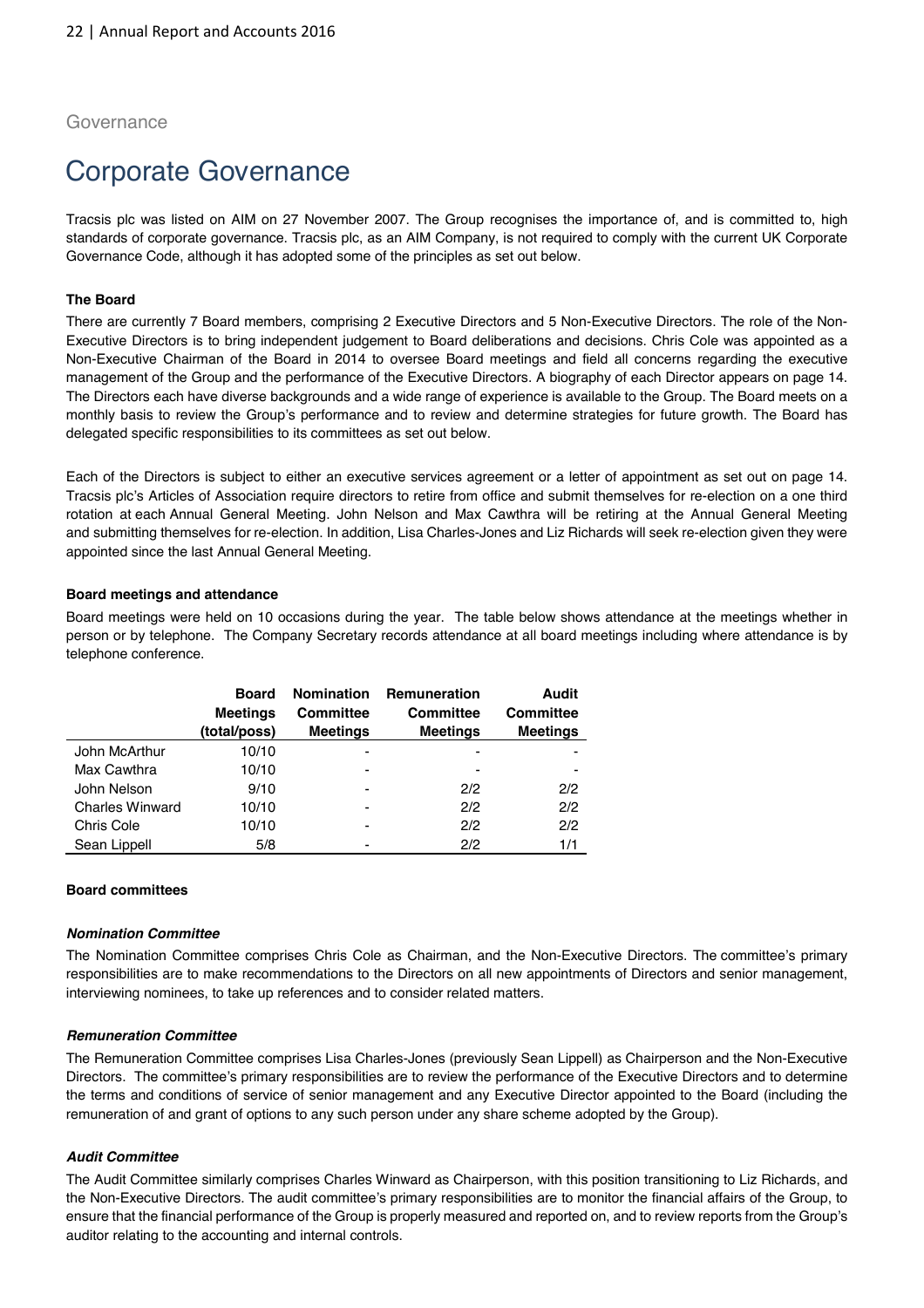# **Corporate Governance continued**

### **Non audit services**

In accordance with its policy on non audit services provided by the Group's auditor, the Audit Committee reviews and approves the award of any such work. The Audit Committee refers to the Board for approval of any work comprising non audit services where the fees for such work represent more than 25% of the annual audit fee.

### **Auditor independence and conflicts of interest**

The Audit Committee continues to evaluate the independence and objectivity of the external auditor and takes into consideration all United Kingdom professional and regulatory requirements. Consideration is given to all relationships between the Group and the audit firm (including in respect of the provision of non audit services). The Audit Committee considers whether, taken as a whole, and having regard to the views, as appropriate, of the external auditor and management, those relationships appear to impair the auditor's judgement or independence. The Audit Committee feels they do not.

### **Internal audit**

The Audit Committee agrees that there should be no internal audit function of the Group at this time considering the size of the Group and the close involvement of senior management over the Group's accounting systems. However, the Committee will keep this matter under review in the event that circumstances warrant an internal function for the Group in the future.

### **Control procedures**

The Board approves the annual budget each year. This process allows the Board to identify key performance targets and risks expected during the upcoming year. The Board also considers the agreed budget when reviewing trading updates and considering expenditures throughout the year. Progress against budget is monitored via monthly reporting of actual financial performance against budget and prior year actual results.

The Group has clear authority limits deriving from the list of matters reserved for decision by the Board including capital expenditure approval procedures.

### **Relations with shareholders**

The Board recognises and understands that it has a fiduciary responsibility to the shareholders. The Chairman's Statement and Chief Executive's Statement include detailed analysis of the Group's performance and future expectations. The Group's website (www.tracsis.com) allows shareholders access to information, including contact details and the current share price. The Chief Executive is responsible for on-going dialogue and relationships with shareholders, alongside the Chief Financial officer and Chairman.

The Annual General Meeting will be a platform for the Board to communicate with shareholders and the Board welcomes the attendance and participation of all shareholders.

### **Going concern**

The Directors have a reasonable expectation that the Group has adequate resources to continue for the foreseeable future in operational existence and have therefore adopted the going concern basis in preparing the accounts.

### **Independence of Non-Executive Directors**

The Directors consider all Non-Executive Directors to be independent.

### **Board evaluation process**

During the previous year, the Board commenced a formal evaluation process. During the year, Sean Lippell stood down as a Director. Post year end, Lisa Charles-Jones and Liz Richards were appointed as Directors.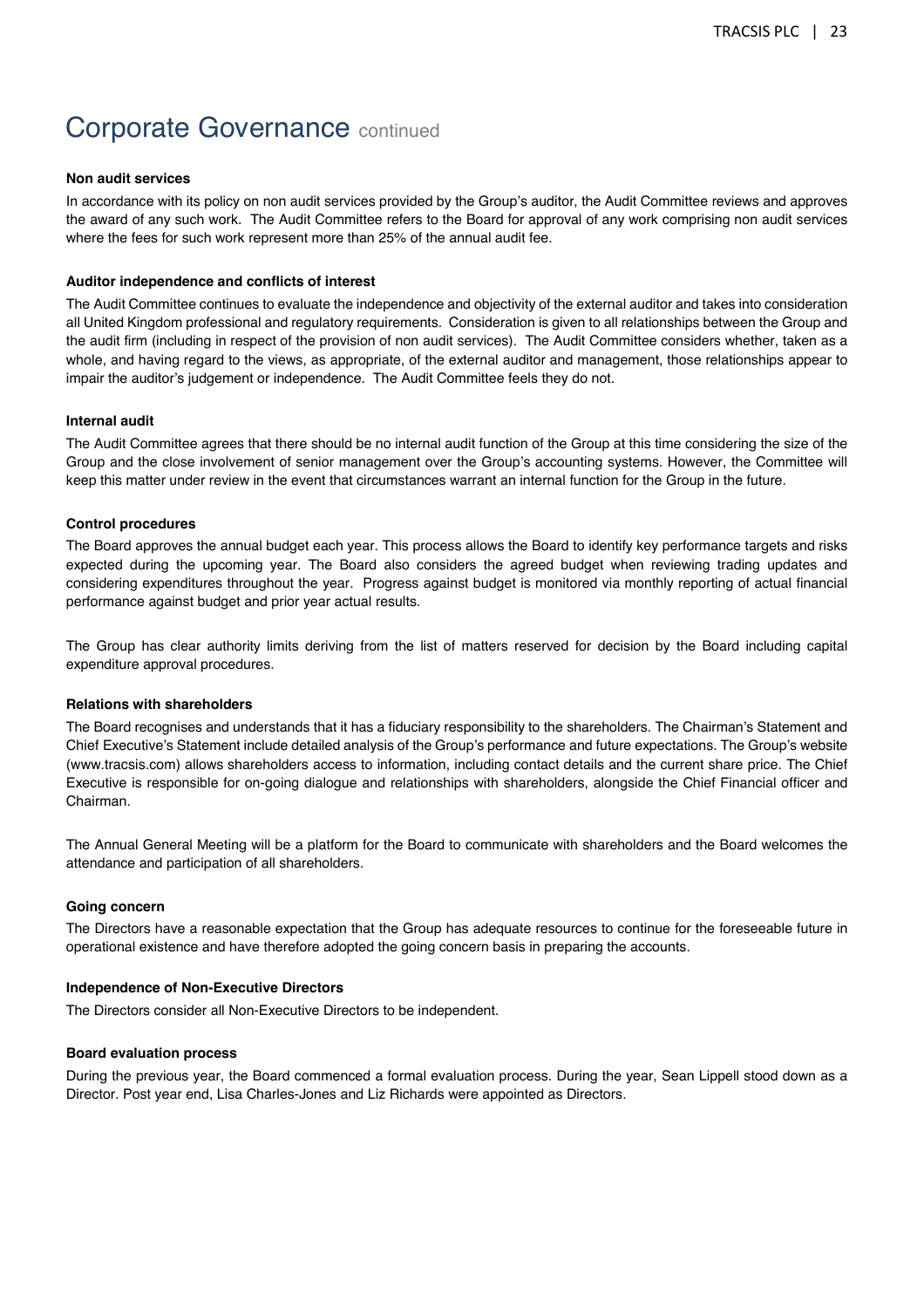## Statement of Directors' Responsibilities in respect of the Annual Report and the Financial Statements

The directors are responsible for preparing the Annual Report and the financial statements in accordance with applicable law and regulations.

Company law requires the directors to prepare group and parent company financial statements for each financial year. Under that law they are required to prepare the group financial statements in accordance with IFRSs as adopted by the EU and applicable law and have elected to prepare the parent company financial statements on the same basis. Under company law the directors must not approve the financial statements unless they are satisfied that they give a true and fair view of the state of affairs of the group and parent company and of their profit or loss for that period. In preparing each of

the group and parent company financial statements, the directors are required to:

- select suitable accounting policies and then apply them consistently;
- make judgements and estimates that are reasonable and prudent;
- state whether they have been prepared in accordance with IFRSs as adopted by the EU; and
- prepare the financial statements on the going concern basis unless it is inappropriate to presume that the group and the parent company will continue in business.

The directors are responsible for keeping adequate accounting records that are sufficient to show and explain the parent company's transactions and disclose with reasonable accuracy at any time the financial position of the parent company and enable them to ensure that its financial statements comply with the Companies Act 2006. They have general responsibility for taking such steps as are reasonably open to them to safeguard the assets of the group and to prevent and detect fraud and other irregularities.

Under applicable law and regulations, the directors are also responsible for preparing a Strategic Report, Directors' Report, Directors' Remuneration Report and Corporate Governance Statement that complies with that law and those regulations. The directors are responsible for the maintenance and integrity of the corporate and financial information included on the company's website. Legislation in the UK governing the preparation and dissemination of financial statements may differ from legislation in other jurisdictions.

### Responsibility statement of the directors in respect of the annual financial report

We confirm that to the best of our knowledge:

.

- the financial statements, prepared in accordance with the applicable set of accounting standards, give a true and fair view of the assets, liabilities, financial position and profit or loss of the company and the undertakings included in the consolidation taken as a whole; and
- the strategic report includes a fair review of the development and performance of the business and the position of the issuer and the undertakings included in the consolidation taken as a whole, together with a description of the principal risks and uncertainties that they face.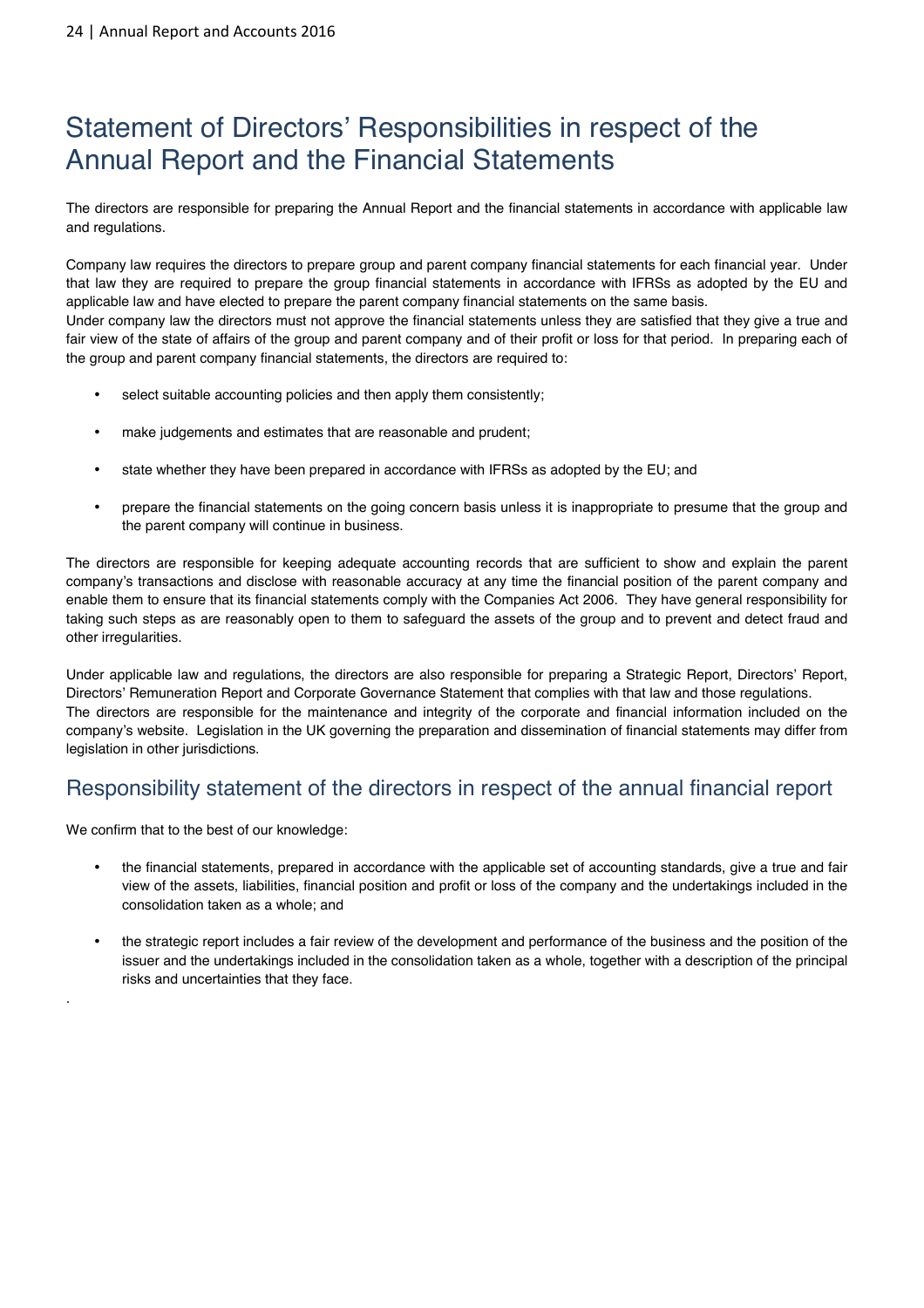### Independent Auditor's Report to the Members of Tracsis plc

We have audited the financial statements of Tracsis plc for the year ended 31 July 2016 set out on pages 26 to 76. The financial reporting framework that has been applied in their preparation is applicable law and International Financial Reporting Standards (IFRSs) as adopted by the EU and, as regards the parent company financial statements, as applied in accordance with the provisions of the Companies Act 2006.

This report is made solely to the company's members, as a body, in accordance with Chapter 3 of Part 16 of the Companies Act 2006. Our audit work has been undertaken so that we might state to the company's members those matters we are required to state to them in an auditor's report and for no other purpose. To the fullest extent permitted by law, we do not accept or assume responsibility to anyone other than the company and the company's members, as a body, for our audit work, for this report, or for the opinions we have formed.

### *Respective responsibilities of directors and auditor*

As explained more fully in the Directors' Responsibilities Statement set out on page 24, the directors are responsible for the preparation of the financial statements and for being satisfied that they give a true and fair view. Our responsibility is to audit, and express an opinion on, the financial statements in accordance with applicable law and International Standards on Auditing (UK and Ireland). Those standards require us to comply with the Auditing Practices Board's Ethical Standards for Auditors.

### *Scope of the audit of the financial statements*

A description of the scope of an audit of financial statements is provided on the Financial Reporting Council's website at: www.frc.org.uk/auditscopeukprivate..

### *Opinion on financial statements*

In our opinion:

- the financial statements give a true and fair view of the state of the group's and of the parent company's affairs as at 31 July 2016 and of the group's profit for the year then ended;
- the group financial statements have been properly prepared in accordance with IFRSs as adopted by the EU;
- the parent company financial statements have been properly prepared in accordance with IFRSs as adopted by the EU and as applied in accordance with the provisions of the Companies Act 2006; and
- the financial statements have been prepared in accordance with the requirements of the Companies Act 2006 and, as regards the group financial statements, Article 4 of the IAS Regulation

*Opinion on other matters prescribed by the Companies Act 2006* 

- the part of the Directors' Remuneration Report to be audited has been properly prepared in accordance with the Companies Act 2006;
- the information given in the Strategic Report and the Directors' Report for the financial year for which the financial statements are prepared is consistent with the financial statements; and
- the information given in the Corporate Governance Statement set out on pages 22 and 23 with respect to internal control and risk management systems in relation to financial reporting processes and about share capital structures is consistent with the financial statements.

Based solely on the work required to be undertaken in the course of the audit of the financial statements and from reading the Strategic Report, the Directors' Report and the Corporate Governance Statement:

- we have not identified material misstatements in the Strategic Report, the Directors' Report, or the specified Corporate Governance information;
- in our opinion, the Strategic Report and the Directors' Report have been prepared in accordance with the Companies Act 2006; and

### *Matters on which we are required to report by exception*

We have nothing to report in respect of the following matters where the Companies Act 2006 requires us to report to you if, in our opinion:

- adequate accounting records have not been kept by the parent company, or returns adequate for our audit have not been received from branches not visited by us; or
- the parent company financial statements and the part of the Directors' Remuneration Report to be audited are not in agreement with the accounting records and returns; or
- certain disclosures of directors' remuneration specified by law are not made; or
- we have not received all the information and explanations we require for our audit.

David Morritt (Senior Statutory Auditor) for and on behalf of KPMG LLP, Statutory Auditor Chartered Accountants

1 Sovereign Square Sovereign Street Leeds LS1 4DA

16 November 2016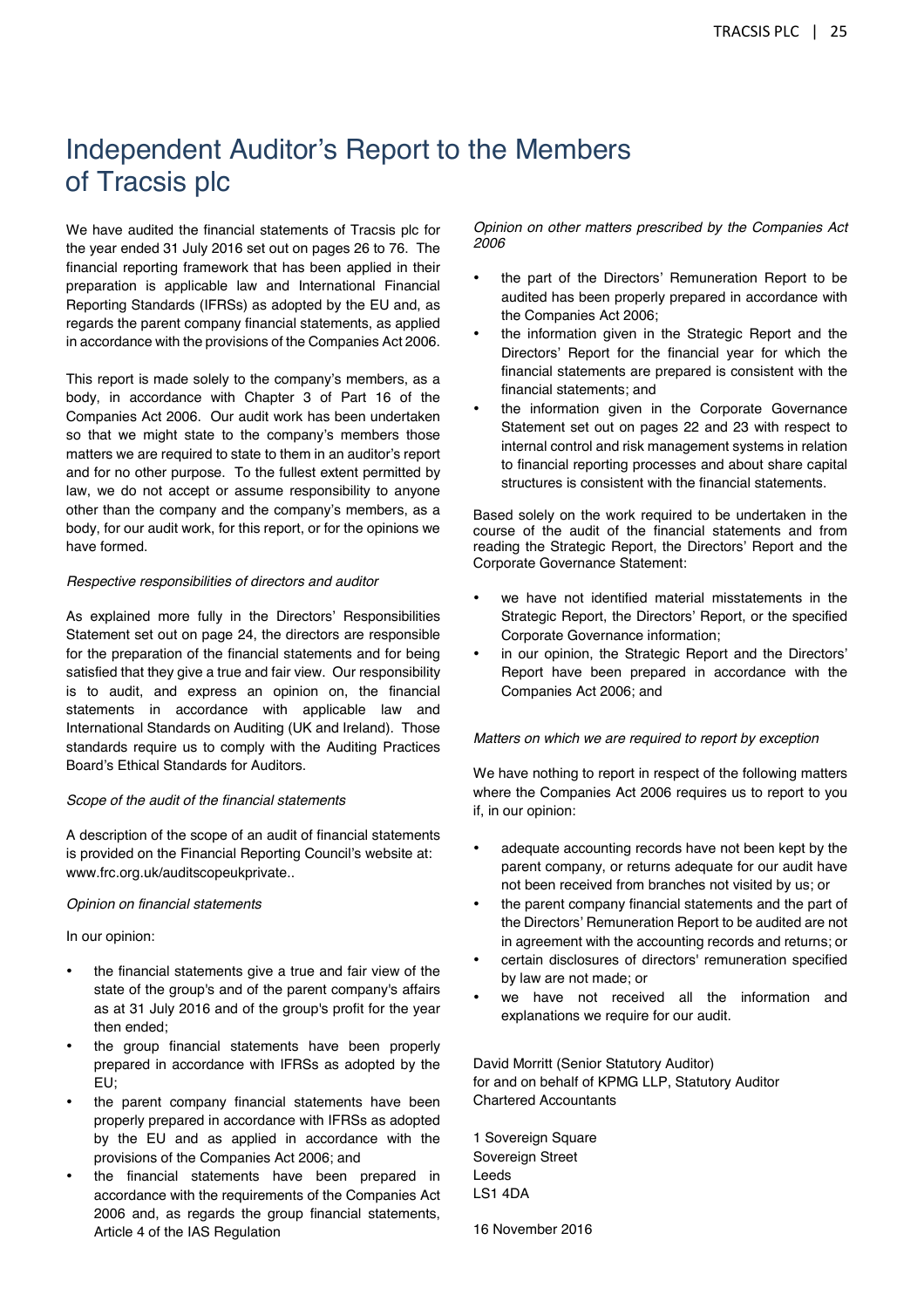### Consolidated Statement of Comprehensive Income

| for the year ended 31 July 2016                  |             | 2016                     |              |                            |              |                          | 2015                       |           |  |
|--------------------------------------------------|-------------|--------------------------|--------------|----------------------------|--------------|--------------------------|----------------------------|-----------|--|
|                                                  |             | Continuing<br>operations | Acquisitions | Discontinued<br>operations | <b>Total</b> | Continuing<br>operations | Discontinued<br>operations | Total     |  |
|                                                  | Notes       | £000                     | £000         | £000                       | £000         | £000                     | £000                       | £000      |  |
| Revenue                                          | 6           | 24,062                   | 7,341        | 1,238                      | 32,641       | 23,137                   | 2,245                      | 25,382    |  |
| Cost of sales                                    |             | (8, 448)                 | (4, 111)     | (715)                      | (13, 274)    | (8, 324)                 | (1,308)                    | (9,632)   |  |
| <b>Gross profit</b>                              |             | 15,614                   | 3,230        | 523                        | 19,367       | 14,813                   | 937                        | 15,750    |  |
| Administrative costs                             |             | (11,783)                 | (2,962)      | (662)                      | (15, 407)    | (10, 605)                | (677)                      | (11, 282) |  |
| <b>Adjusted EBITDA*</b>                          | 6           | 6,021                    | 1,423        | 201                        | 7,645        | 6,197                    | 332                        | 6,529     |  |
| Amortisation of intangible assets                | 15          | (714)                    | (664)        |                            | (1, 378)     | (714)                    |                            | (714)     |  |
| Depreciation                                     | 14          | (621)                    | (123)        | (29)                       | (773)        | (652)                    | (72)                       | (724)     |  |
| Exceptional item: Acquisition and disposal costs | 5           |                          | (136)        | (39)                       | (175)        |                          |                            |           |  |
| Exceptional item: Loss on disposal               | $\mathbf 5$ |                          |              | (272)                      | (272)        |                          |                            |           |  |
| Share-based payment charges                      | 8           | (855)                    | (232)        |                            | (1,087)      | (623)                    |                            | (623)     |  |
| <b>Operating profit / (loss)</b>                 | 9           | 3,831                    | 268          | (139)                      | 3,960        | 4,208                    | 260                        | 4,468     |  |
| Finance income                                   | 10          | 21                       | 15           |                            | 36           | 31                       |                            | 31        |  |
| Finance expense                                  | 11          | (27)                     | (10)         | (4)                        | (41)         | (20)                     | (9)                        | (29)      |  |
| Profit / (loss) before tax                       |             | 3,825                    | 273          | (143)                      | 3,955        | 4,219                    | 251                        | 4,470     |  |
| Taxation                                         | 12          | (372)                    |              | (50)                       | (422)        | (679)                    | (62)                       | (741)     |  |
| Profit / (loss) after tax                        |             | 3,453                    | 273          | (193)                      | 3,533        | 3,540                    | 189                        | 3,729     |  |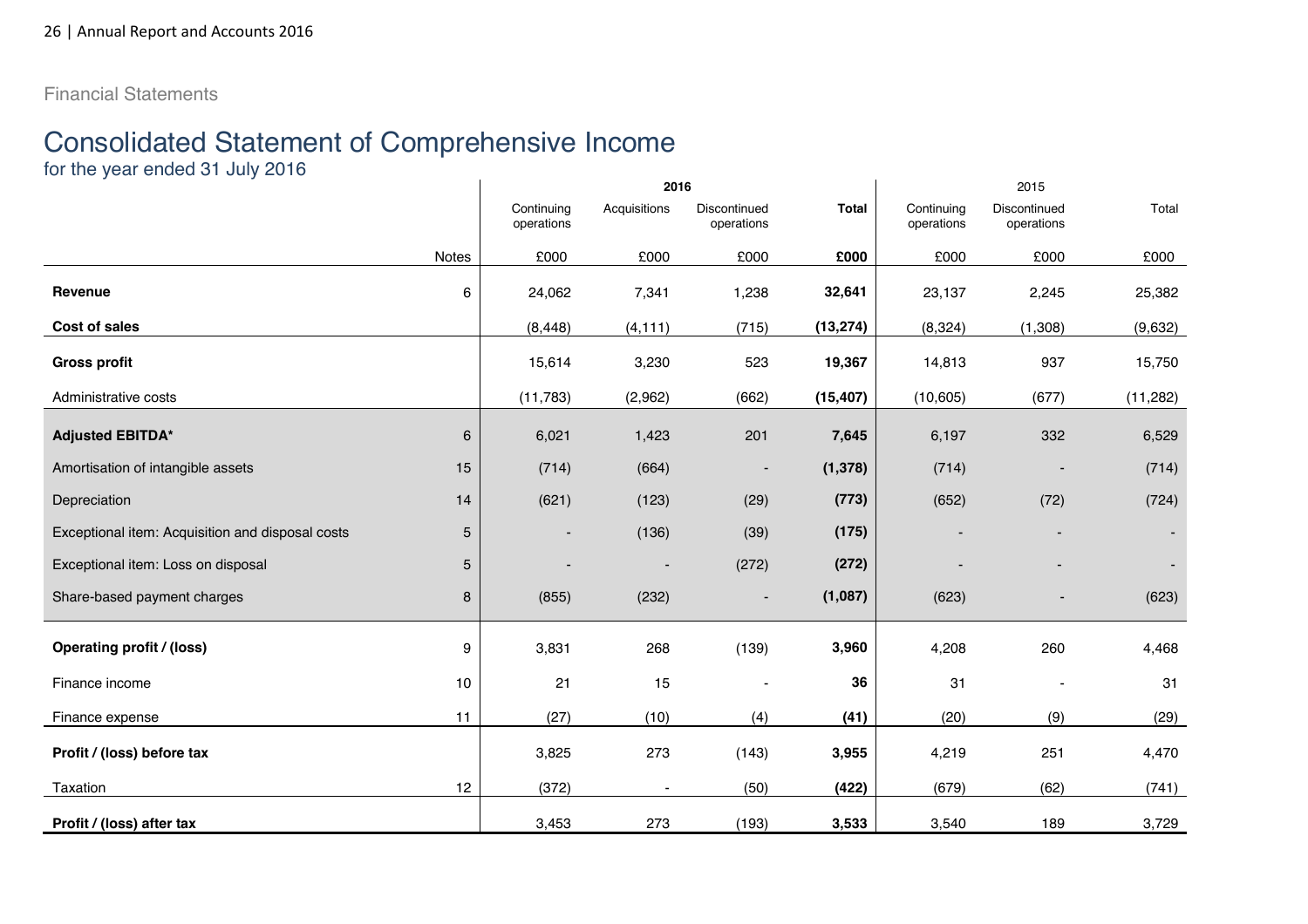| Other comprehensive income/(expense):<br>Items that are or may be reclassified subsequently to profit<br>or loss<br>Foreign currency translation differences - foreign<br>operations |    |        |                   | 189     | 189    |        | (89)  | (89)   |
|--------------------------------------------------------------------------------------------------------------------------------------------------------------------------------------|----|--------|-------------------|---------|--------|--------|-------|--------|
| Total recognised income for the year                                                                                                                                                 |    | 3,453  | 273               | (4)     | 3,722  | 3,540  | 100   | 3,640  |
|                                                                                                                                                                                      |    |        |                   |         |        |        |       |        |
|                                                                                                                                                                                      |    |        |                   |         |        |        |       |        |
| Earnings per ordinary share                                                                                                                                                          |    |        |                   |         |        |        |       |        |
| Basic                                                                                                                                                                                | 13 | 12.42p | 0.98 <sub>p</sub> | (0.69p) | 12.71p | 13.39p | 0.71p | 14.10p |
| <b>Diluted</b>                                                                                                                                                                       | 13 | 11.98p | 0.95p             | (0.67p) | 12.26p | 12.80p | 0.68p | 13.48p |

\* Earnings before finance income, tax, depreciation, amortisation, exceptional items and share-based payment charges.

The accompanying notes form an integral part of these financial statements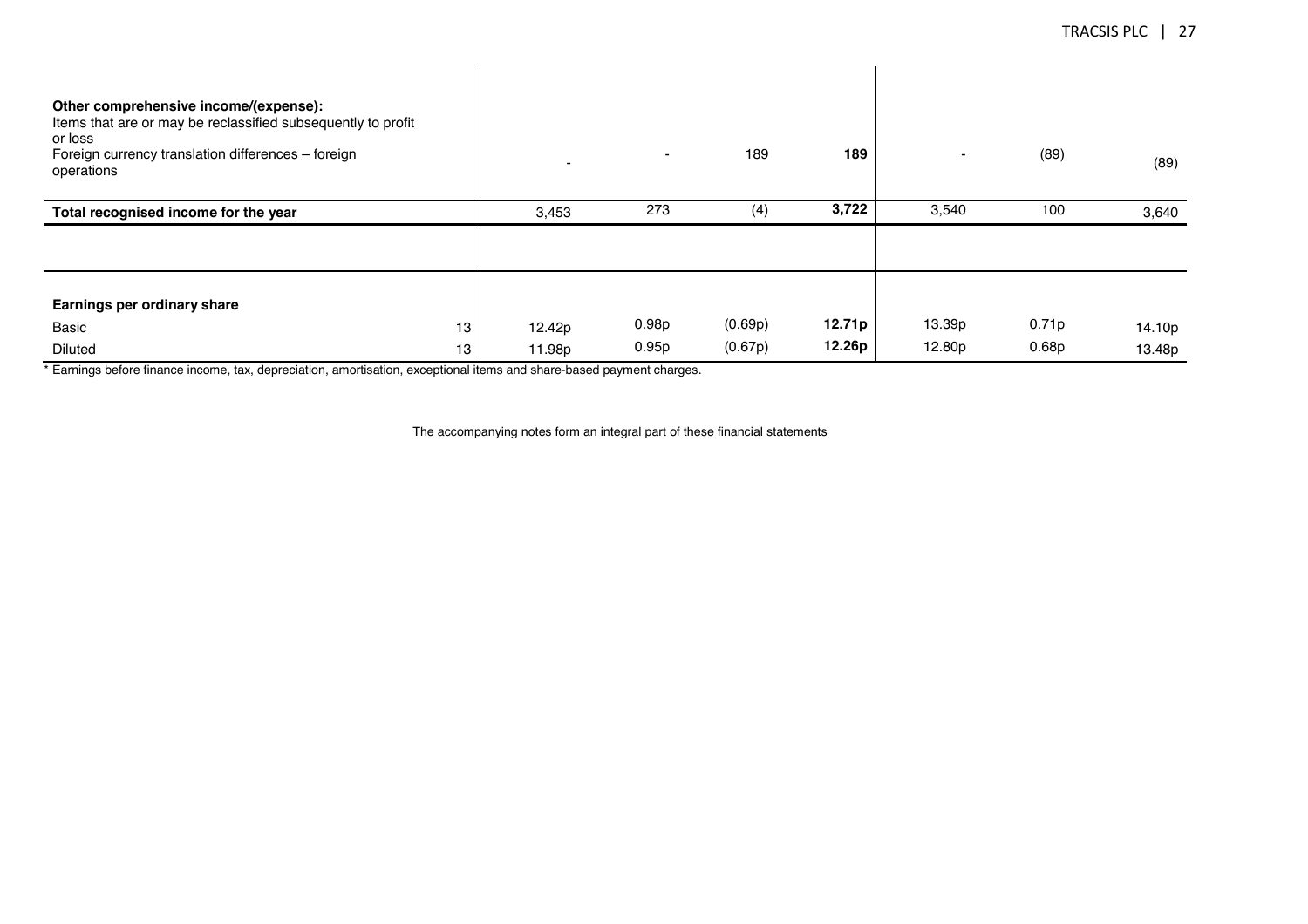### Consolidated Balance Sheet as at 31 July 2016 Company number: 05019106

|                                                                                 |      | 2016   | 2015   |
|---------------------------------------------------------------------------------|------|--------|--------|
|                                                                                 | Note | £000   | £000   |
| <b>Non-current assets</b>                                                       |      |        |        |
| Property, plant and equipment                                                   | 14   | 2,608  | 1,930  |
| Intangible assets                                                               | 15   | 26,132 | 10,010 |
| Investments - loan notes receivable                                             | 16   | 250    |        |
| Investments - equity                                                            | 16   | 500    |        |
| Deferred consideration receivable                                               | 5    | 167    |        |
| Deferred tax assets                                                             | 22   | 573    | 882    |
|                                                                                 |      | 30,230 | 12,822 |
| <b>Current assets</b>                                                           |      |        |        |
| Inventories                                                                     | 17   | 271    | 274    |
| Trade and other receivables                                                     | 19   | 6,166  | 4,273  |
| Deferred consideration receivable                                               | 5    | 133    |        |
| Cash and cash equivalents                                                       |      | 11,385 | 13,341 |
|                                                                                 |      | 17,955 | 17,888 |
| <b>Total assets</b>                                                             |      | 48,185 | 30,710 |
| <b>Non-current liabilities</b>                                                  |      |        |        |
| Hire-purchase contracts                                                         | 18   | 296    | 229    |
| Contingent & Deferred consideration payable                                     | 21   | 4,485  |        |
| Deferred tax liabilities                                                        | 22   | 4,284  | 1,734  |
|                                                                                 |      | 9,065  | 1,963  |
| <b>Current liabilities</b>                                                      |      |        |        |
| Hire-purchase contracts                                                         | 18   | 368    | 171    |
| Trade and other payables                                                        | 20   | 8,354  | 5,697  |
| Contingent & Deferred consideration payable                                     | 21   | 1,665  |        |
| <b>Current tax liabilities</b>                                                  |      | 67     | 502    |
|                                                                                 |      | 10,454 | 6,370  |
| <b>Total liabilities</b>                                                        |      | 19,519 | 8,333  |
| <b>Net assets</b>                                                               |      | 28,666 | 22,377 |
|                                                                                 |      |        |        |
| Equity attributable to equity holders of the company<br>Called up share capital | 23   | 110    | 106    |
| Share premium reserve                                                           | 24   | 5,622  | 4,776  |
| Merger reserve                                                                  | 24   | 3,010  | 1,846  |
| Share based payments reserve                                                    | 24   | 2,408  | 1,321  |
| Retained earnings                                                               | 24   | 17,516 | 14,517 |
| Translation reserve                                                             | 24   |        | (189)  |
| <b>Total equity</b>                                                             |      | 28,666 | 22,377 |

The financial statements on pages 26 to 66 were approved and authorised for issue by the Board of Directors on 16 November 2016 and were signed on its behalf by: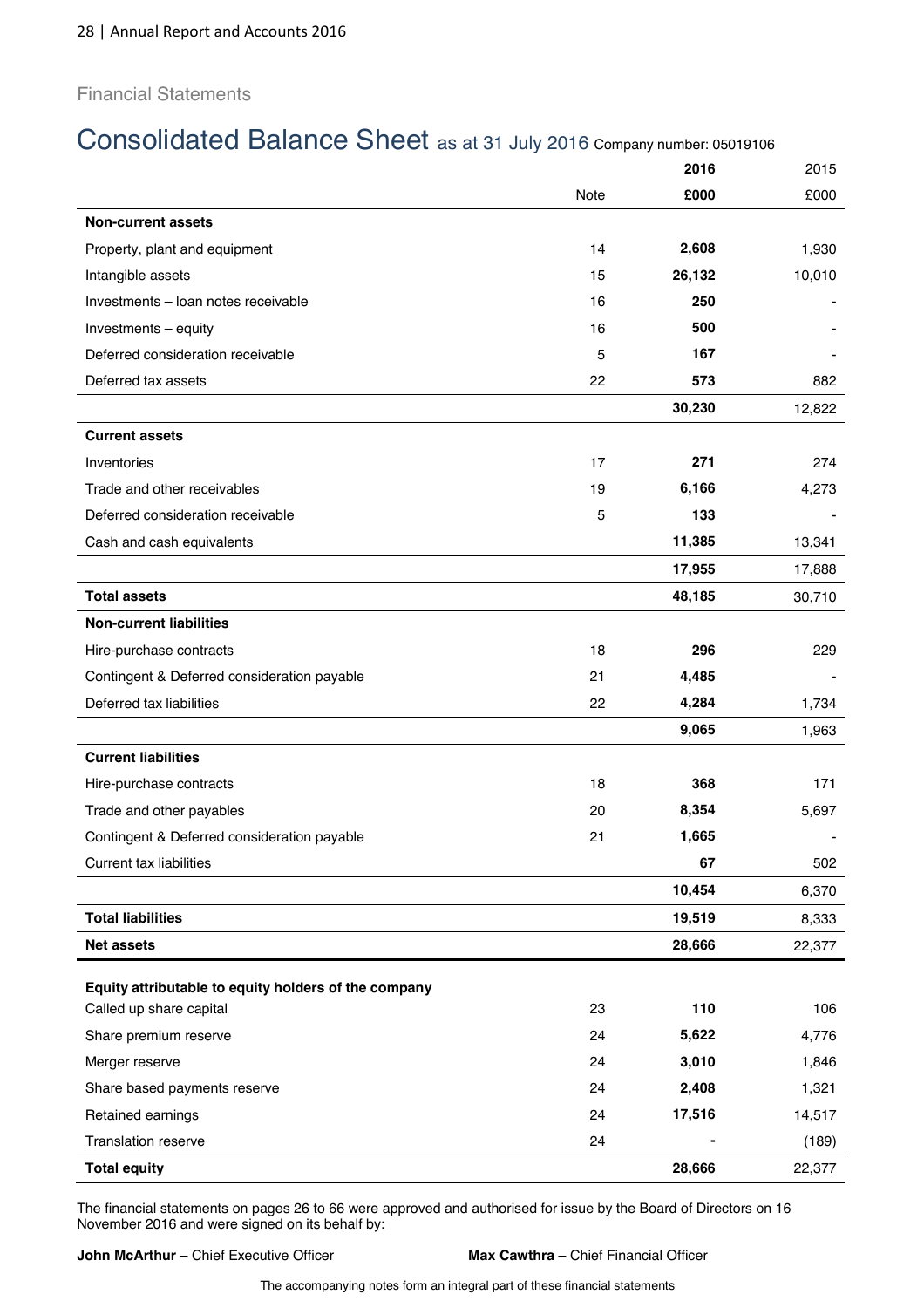# Consolidated Statement of Changes in Equity

|                                   |                          | Share          |         | Share-<br>based |          |                              |        |
|-----------------------------------|--------------------------|----------------|---------|-----------------|----------|------------------------------|--------|
|                                   | Share                    | Premium        | Merger  | Payments        | Retained | Translation                  |        |
|                                   | Capital                  | Reserve        | Reserve | Reserve         | Earnings | Reserve                      | Total  |
|                                   | £000                     | £000           | £000    | £000            | £000     | £000                         | £000   |
|                                   |                          |                |         |                 |          |                              |        |
| At 1 August 2014                  | 105                      | 4,591          | 1,846   | 698             | 10,709   | (100)                        | 17,849 |
| Profit for the year               |                          |                |         |                 | 3,729    |                              | 3,729  |
| Other comprehensive<br>expense    |                          |                |         |                 |          | (89)                         | (89)   |
| Total comprehensive income        | ÷,                       |                |         |                 | 3,729    | (89)                         | 3,640  |
| Transactions with owners:         |                          |                |         |                 |          |                              |        |
| <b>Dividends</b>                  |                          |                |         |                 | (225)    | $\blacksquare$               | (225)  |
| Share based payment<br>charges    |                          |                |         | 623             |          |                              | 623    |
| Tax movements in equity           |                          |                |         |                 | 304      | $\blacksquare$               | 304    |
| Exercise of share options         | 1                        | 185            |         |                 |          | $\qquad \qquad \blacksquare$ | 186    |
| At 31 July 2015                   | 106                      | 4,776          | 1,846   | 1,321           | 14,517   | (189)                        | 22,377 |
|                                   |                          |                |         |                 |          |                              |        |
| At 1 August 2015                  | 106                      | 4,776          | 1,846   | 1,321           | 14,517   | (189)                        | 22,377 |
| Profit for the year               |                          |                |         |                 | 3,533    | $\overline{\phantom{a}}$     | 3,533  |
| Other comprehensive income        |                          |                |         |                 |          | 22                           | 22     |
| Reclassification on disposal      | $\overline{\phantom{a}}$ |                |         |                 | ÷        | 167                          | 167    |
| Total comprehensive income        |                          |                |         |                 | 3,533    | 189                          | 3,722  |
| Transactions with owners:         |                          |                |         |                 |          |                              |        |
| <b>Dividends</b>                  |                          |                |         |                 | (301)    |                              | (301)  |
| Share based payment<br>charges    |                          |                |         | 1,087           |          |                              | 1,087  |
| Tax movements in equity           |                          |                |         |                 | (233)    |                              | (233)  |
| Exercise of share options         | 3                        | 846            |         |                 |          |                              | 849    |
| Shares issued as<br>consideration | 1                        | $\blacksquare$ | 1,164   |                 |          | $\overline{\phantom{a}}$     | 1,165  |
| At 31 July 2016                   | 110                      | 5,622          | 3,010   | 2,408           | 17,516   | $\blacksquare$               | 28,666 |

Details of the nature of each component of equity are set out in Notes 23 and 24.

The accompanying notes form an integral part of these financial statements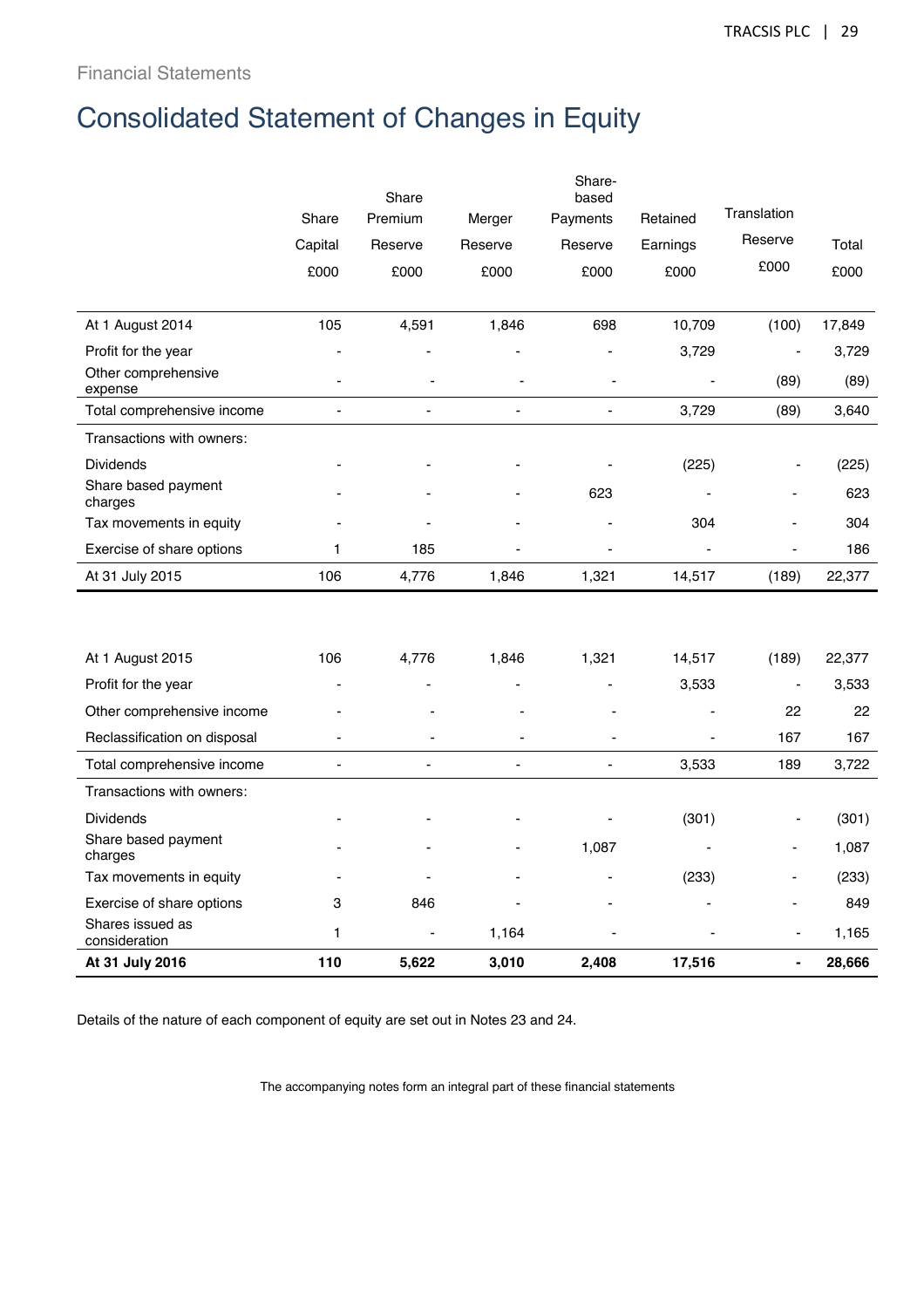# Consolidated Cash Flow Statement

for the year ended 31 July 2016

|                                                         |              | 2016         | 2015   |
|---------------------------------------------------------|--------------|--------------|--------|
|                                                         | <b>Notes</b> | £000         | £000   |
| <b>Operating activities</b>                             |              |              |        |
| Profit for the year                                     |              | 3,533        | 3,729  |
| Finance income                                          | 10           | (36)         | (31)   |
| Finance expense                                         | 11           | 41           | 29     |
| Depreciation                                            | 14           | 773          | 724    |
| Loss on disposal of plant and equipment                 |              | $\mathbf{2}$ | 3      |
| Loss on disposal of business                            | 5            | 272          |        |
| Amortisation of intangible assets                       | 15           | 1,378        | 714    |
| Income tax charge                                       | 12           | 422          | 741    |
| Share based payment charges                             | 8            | 1,087        | 623    |
| Operating cash inflow before changes in working capital |              | 7,472        | 6,532  |
| Movement in inventories                                 |              | 3            | (11)   |
| Movement in trade and other receivables                 |              | (506)        | 169    |
| Movement in trade and other payables                    |              | (17)         | (378)  |
| Cash generated from operations                          |              | 6,952        | 6,312  |
| Finance income                                          | 10           | 36           | 31     |
| Finance expense                                         | 11           | (41)         | (29)   |
| Income tax paid                                         |              | (1,081)      | (964)  |
| Net cash flow from operating activities                 |              | 5,866        | 5,350  |
| <b>Investing activities</b>                             |              |              |        |
| Purchase of plant and equipment                         | 14           | (795)        | (697)  |
| Proceeds from disposal of plant and equipment           |              | 83           | 59     |
| Acquisition of subsidiaries                             | 5            | (6, 761)     |        |
| Proceeds from disposal of subsidiaries                  | 5            | 166          |        |
| Equity investments and loans to investments             | 5            | (750)        |        |
| Receipt of deferred consideration                       | 5            | 74           |        |
| Payment of contingent & deferred consideration          | 5/21         | (30)         |        |
| Net cash flow used in investing activities              |              | (8,013)      | (638)  |
| <b>Financing activities</b>                             |              |              |        |
| Dividends paid                                          | 30           | (301)        | (225)  |
| Proceeds from exercise of share options                 |              | 849          | 186    |
| Hire purchase repayments                                | 18           | (369)        | (186)  |
| Net cash flow from / (used in) financing activities     |              | 179          | (225)  |
| Net (decrease) / increase in cash and cash equivalents  |              | (1,968)      | 4,487  |
| Effect of exchange fluctuations                         |              | 12           | (66)   |
| Cash and cash equivalents at the beginning of the year  |              | 13,341       | 8,920  |
| Cash and cash equivalents at the end of the year        |              | 11,385       | 13,341 |

The accompanying notes form an integral part of these financial statements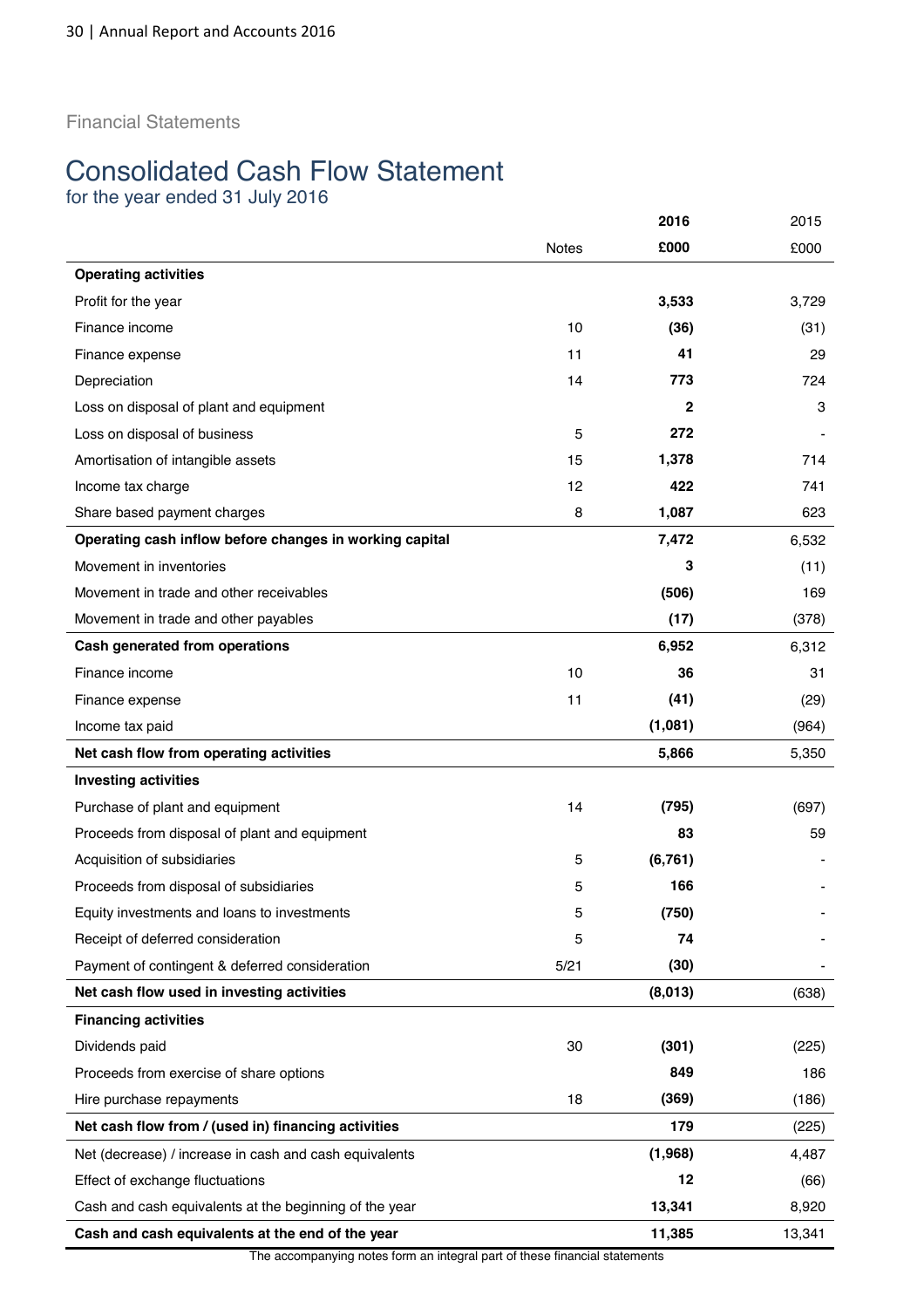### Notes to the Consolidated Financial Statements

### **1 Reporting entity**

Tracsis plc (the 'Company') is a company incorporated in the United Kingdom. The consolidated financial statements of the Company for the year ended 31 July 2016 comprise the Company and its subsidiaries (together referred to as the 'Group').

### **2 Basis of preparation**

### **(a) Statement of compliance**

The Group consolidated financial statements have been prepared in accordance with International Financial Reporting Standards ('IFRSs') as adopted by the EU and applicable law. The Company has elected to prepare its parent company financial statements in accordance with FRS 101. These parent company statements appear after the notes to the consolidated financial statements.

### **(b) Basis of measurement**

The Accounts have been prepared under the historical cost convention.

### **(c) Functional and presentation currency**

These consolidated financial statements are presented in sterling, which is the Group and Company's functional currency. All financial information presented in sterling has been rounded to the nearest thousand.

### **(d) Use of estimates and judgements**

The preparation of financial statements in conformity with IFRSs requires management to make judgements, estimates and assumptions that affect the application of policies and reported amounts of assets and liabilities, income and expenses. The estimates and associated assumptions are based on historical experience and various other factors that are believed to be reasonable under the circumstances, the results of which form the basis of making the judgements about carrying values of assets and liabilities that are not readily apparent from other sources. Actual results may differ from these estimates.

The estimates and underlying assumptions are reviewed on an ongoing basis. Revisions to accounting estimates are recognised in the period in which the estimate is revised if the revision only affects that period, or in the period of the revision and future periods, if the revision affects both current and future periods.

Judgements made by management in the application of IFRSs that have a significant effect on the Group financial statements and estimates with a significant risk of material adjustment in future years are disclosed in Note 4.

### **(e) Accounting developments**

The Group and Company financial statements have been prepared and approved by the directors in accordance with International Financial Reporting Standards as adopted by the EU ("Adopted IFRSs"). The accounting policies have been applied consistently to all periods presented in the consolidated financial statements, unless otherwise stated.

Certain new standards, amendments and interpretations to existing standards have been published that are mandatory for the group's accounting period beginning on or after 1 August 2015. The following new standards and amendments to standards are mandatory and have been adopted for the first time for the financial year beginning 1 August 2015:

- Annual Improvements to IFRSs 2010 2012 Cycle
- Annual Improvements to IFRSs 2011 2013 Cycle

These standards have not had a material impact on the Consolidated Financial Statements.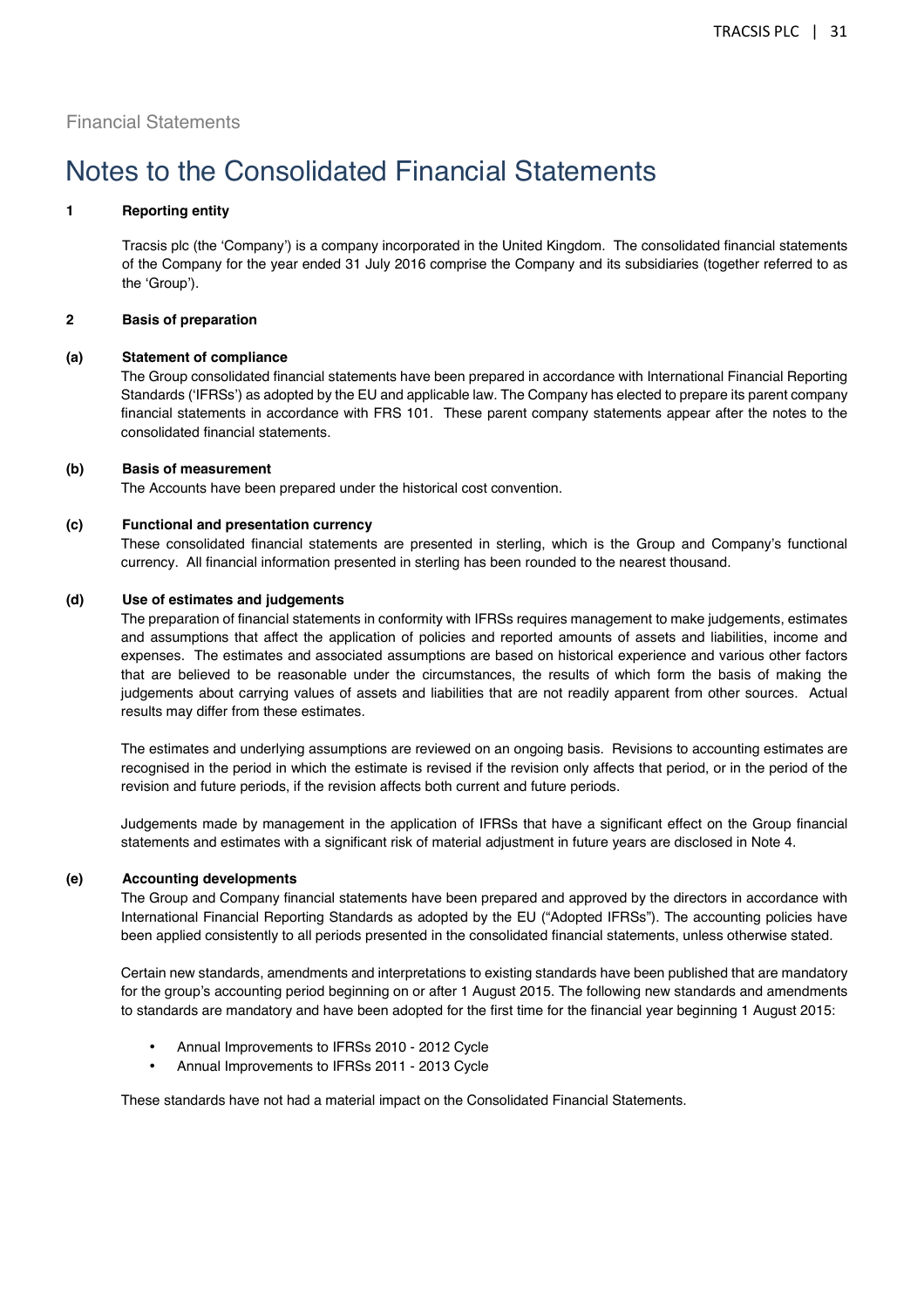### **2 Basis of preparation (continued)**

Certain new standards, amendments and interpretations to existing standards have been published that are mandatory for the group's accounting period beginning on or after 1 August 2016. The Group has elected not to adopt early these standards which are described below:

- Accounting for Acquisitions of Interests in Joint Operations (Amendments to IFRS 11)
- Clarification of Acceptable Methods of Depreciation and Amortisation (Amendments to IAS 16 and IAS 38)
- Equity Method in Separate Financial Statements (Amendments to IAS 27)
- Annual Improvements to IFRSs 2012–2014 Cycle various standards
- Investment Entities: Applying the Consolidation Exception (Amendments to IFRS 10, IFRS 12 and IAS 28)
- Disclosure Initiative (Amendments to IAS 1)
- Disclosure Initiative (Amendments to IAS 7)
- Recognition of Deferred Tax Assets for Unrealised Losses (Amendments to IAS 12)
- IFRS 15 Revenue from Contracts with Customers
- **IFRS 9 Financial Instruments**
- Classification and Measurement of Share-based Payment Transactions (Amendments to IFRS 2)
- IFRS 16 Leases

The above are not expected to have a material impact on the group's reported results.

### **(f) Going concern**

The Group is debt free and has substantial cash resources. The Board has prepared cash flow forecasts for the forthcoming year based upon assumptions for trading and the requirements for cash resources.

Based upon this analysis, the Board has concluded that the Group has adequate working capital resources and that it is appropriate to use the going concern basis for the preparation of the consolidated financial statements.

### **3 Significant accounting policies**

The accounting policies set out below have been applied consistently to all periods presented in these consolidated financial statements and have been applied consistently by Group entities, except as stated in note 2(e), which addresses changes in accounting policies.

### **(a) Basis of consolidation**

The Group's accounting policy with respect to business combinations is set out below.

Subsidiaries are entities controlled by the Company. The financial statements of subsidiaries are included in the consolidated financial statements from the date that control commences until the date control ceases. The accounting policies of subsidiary companies have been changed where necessary to align them with the policies adopted by the Group.

The Group entities included in these consolidated financial statements are those listed in note 29.

All intra-group balance and transactions, including unrealised profits arising from intra-group transactions, are eliminated fully on consolidation.

### **(b) Revenue recognition**

Revenue is measured at the fair value of the consideration received or receivable (excluding value added tax and discounts given) derived from the provision of goods and services to customers during the period. The Group derives revenue from software, post contract customer support, sale of hardware & condition monitoring technology, consultancy and professional services, and data capture/passenger counting services.

Revenue from software is derived from the sale of software both as a perpetual and non-cancellable annual licences, the provision of software as a service and the support and hosting services associated with this.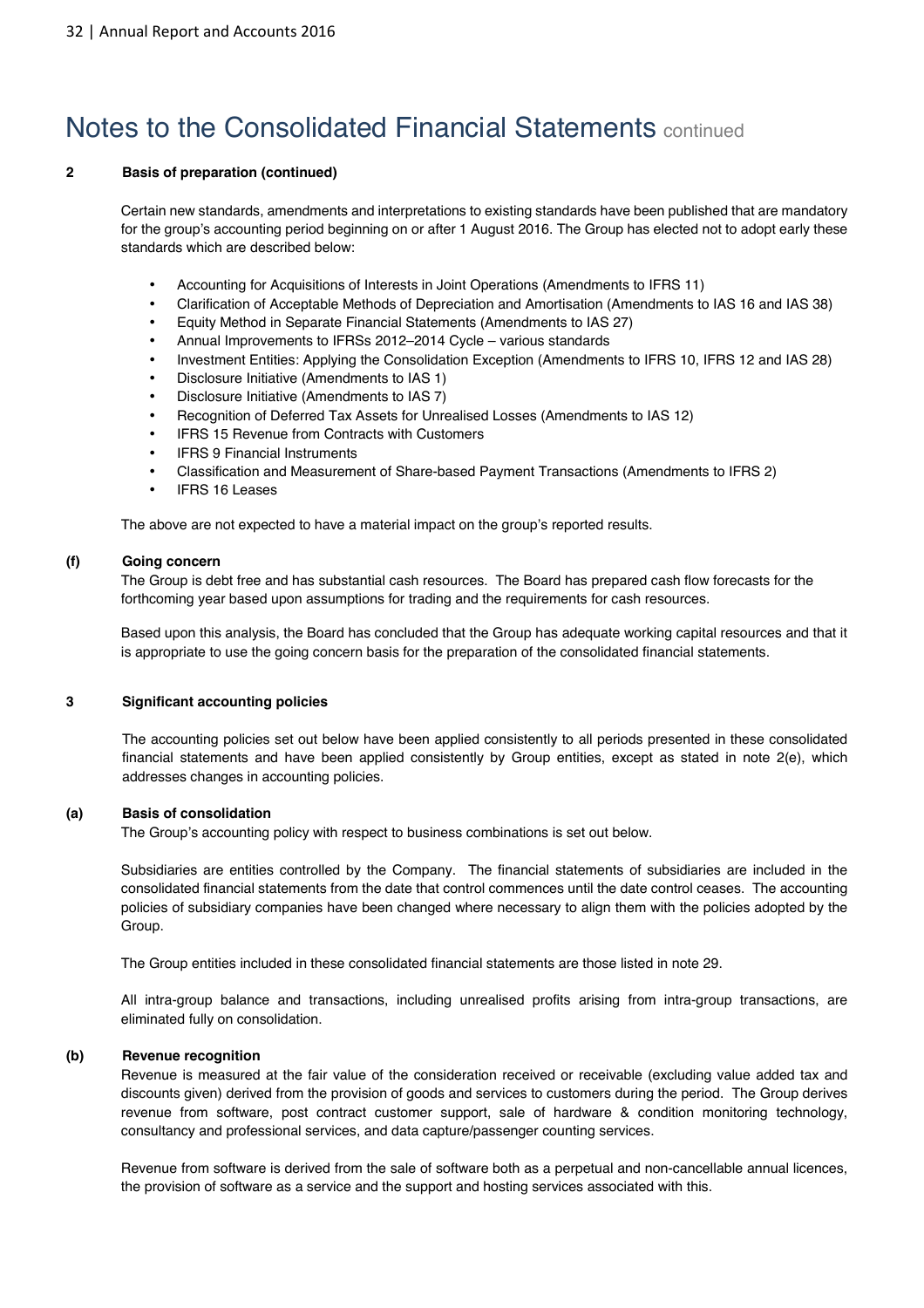### **3 Significant accounting policies (continued)**

#### **Revenue recognition (continued)**

The Group recognises the revenue from the sale of perpetual and non-cancellable annual software licences and specified upgrades upon shipment of the software product or upgrade, when there are no significant vendor obligations remaining, when the fee is fixed and determinable and when collectability is considered probable. Where appropriate the Group provides a reserve for estimated returns under the standard acceptance terms at the time the revenue is recognised. Payment terms are agreed separately with each customer.

Revenue from the provision of Software as a Service under contracts with extended terms which combine software and support services elements are recognised evenly over the period to which the services relate. Customers pay an agreed fee covering a range of periods, for a defined contractual term, and the contracts provide the customer with various rights during the term of the contract. This policy reflects the continuous nature of the transfer of value to the customer.

Revenue capable of being allocated to customer support services is recognised on a straight-line basis over the term of the support contract. Revenue not recognised in the income statement under this policy is classified as deferred income in the balance sheet.

Revenue capable of being allocated to hosting services is recognised on a straight line basis over the term of the hosting contract. Revenue not recognised in the income statement under this policy is classified as deferred income in the balance sheet.

In the case where a single contract involves the combination of any or all of sale of software as a perpetual or noncancellable annual licence, provision of Software as a Service, support services and hosting services, the amount of consideration is derived from an assessment of the fair value of each of the individual constituent elements of the goods and services provided. The revenue allocated to each element is recognised as outlined above.

Revenue from hardware sales and condition monitoring technology is recognised as the products are shipped to customers. Provision is made for any returns to customers, or credit notes to be issued.

Revenue from consultancy and professional services is recognised when the services have been performed, once the work and value has been agreed with the customer.

In respect of data collection and counting services, revenue is recognised on services not yet billed at the fair value of consideration expected to be receivable to the extent that the work has already been carried out at the year end. Where the outcome of a contract can be estimated reliably, revenue and costs are recognised by reference to the stage of completion of the contract activity at the end of the reporting period, measured based on work performed and if its receipt is considered probable. Where the outcome of a contract cannot be estimated reliably, contract revenue is only recognised to the extent of contract costs incurred that it is probable will be recoverable. Contract costs are recognised as expenses in the period in which they are incurred. When it is probable that total contract costs will exceed total contract revenue, the expected loss is recognised as an expense immediately.

Revenue from event planning and traffic management services is recognised when the services have been performed, once the work and value has been agreed with the customer.

#### **(c) Property, plant and equipment**

Items of property, plant and equipment are initially recognised at cost. As well as the purchase price, cost includes directly attributable costs. The corresponding liability is recognised within provisions. Items of property, plant and equipment are carried at depreciated cost.

Depreciation is provided on all items of property, plant and equipment so as to write off the carrying value of items over their expected useful economic lives. It is applied at the following rates:

| Freehold buildings (excluding land) | $\qquad \qquad$          | 4% on cost                                   |
|-------------------------------------|--------------------------|----------------------------------------------|
| Computer equipment                  | $\overline{\phantom{0}}$ | 33 1/3% on cost                              |
| Office fixtures and fittings        | $\qquad \qquad -$        | $10\% - 20\%$ on cost                        |
| Motor vehicles                      | $\qquad \qquad$          | $20 - 25\%$ per annum reducing balance basis |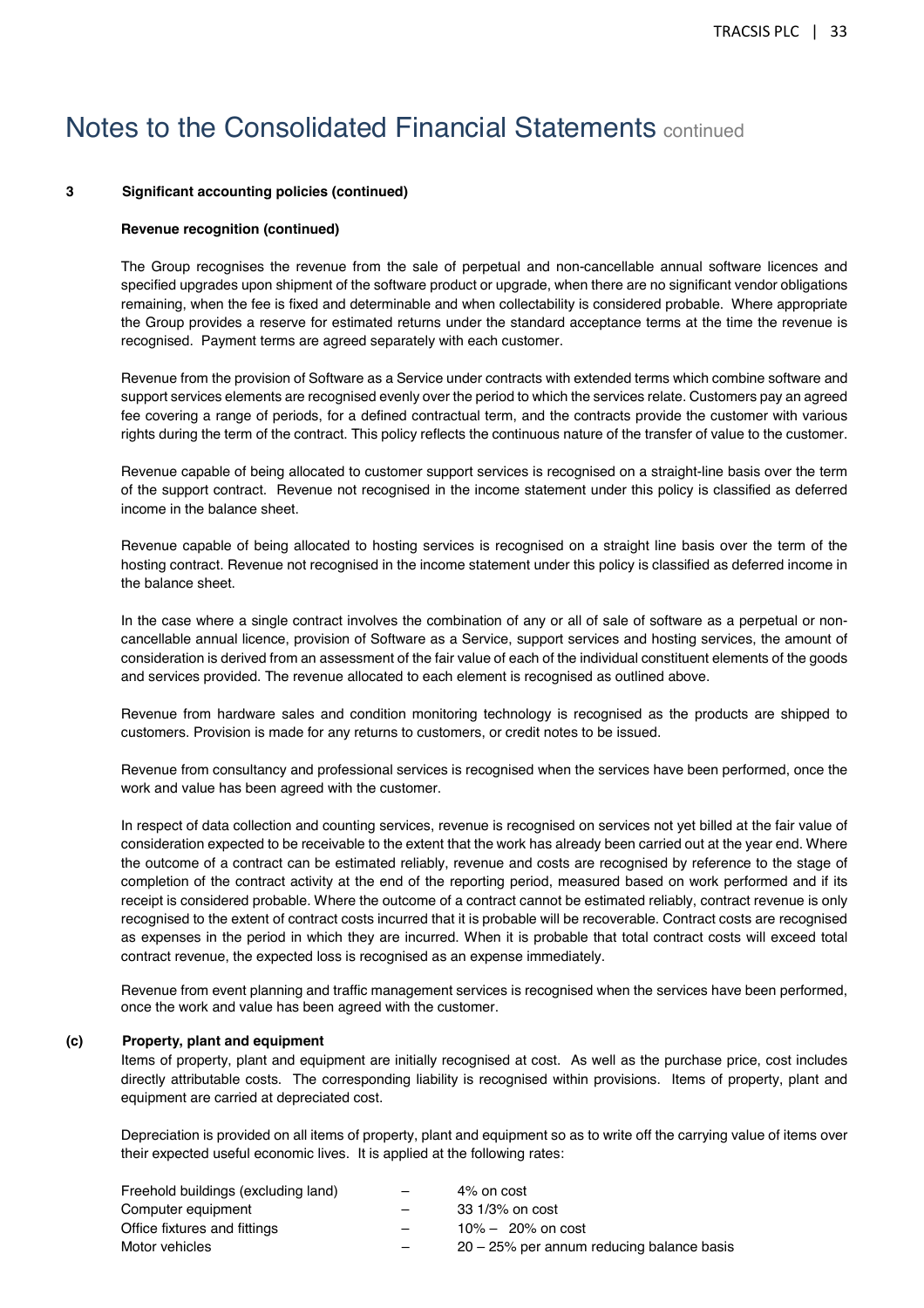### **3 Significant accounting policies (continued)**

### **(d) Intangible assets**

### **Goodwill**

Goodwill arising on acquisitions comprises the excess of the fair value of the consideration for investments in subsidiary undertakings over the fair value of the net identifiable assets acquired at the date of acquisition. Adjustments are made to fair values to bring the accounting policies of the acquired businesses into alignment with those of the Company. The costs of integrating and reorganising acquired businesses are charged to the post acquisition income statement. Goodwill arising on acquisitions of subsidiaries is included in intangible assets.

Goodwill is not amortised but is tested annually for impairment and carried at cost less accumulated impairment losses. Gains and losses on the disposal of an entity include the carrying amount of goodwill relating to the entity sold.

Goodwill is allocated to cash-generating units for the purpose of impairment testing. Each of those cash-generating units represents the lowest level within the group at which the associated level of goodwill is monitored for management purposes and are not larger than the operating segments determined in accordance with IFRS 8 "Operating Segments".

### **Business Combinations**

From 1 August 2009 the Group has applied IFRS 3 *Business Combinations* (2008) in accounting for business combinations. The change in accounting policy has been applied prospectively and has had no material impact on earnings per share. Business combinations are accounted for using the acquisition method as at the acquisition date, which is the date on which control is transferred to the Group. An investor controls an investee when the investor is exposed, or has rights, to variable returns from its involvement with the investee and has the ability to affect those returns through its power over the investee.

For acquisitions on or after 1 August 2009, the Group measures goodwill at the acquisition date as:

- the fair value of the consideration transferred; plus
- the recognised amount of any non-controlling interests in the acquiree; plus if the business combination is achieved in stages, the fair value of the existing equity interest in the acquiree; less
- the net recognised amount (generally fair value) of the identifiable assets acquired and liabilities assumed.

When the excess is negative, a bargain purchase gain is recognised immediately in profit or loss.

The consideration transferred does not include amounts related to the settlement of pre-existing relationships. Such amounts are generally recognised in profit or loss.

Costs related to the acquisition, other than those associated with the issue of debt or equity securities, that the Group incurs in connection with a business combination are expensed as incurred.

Any contingent consideration payable is recognised at fair value at the acquisition date. If the contingent consideration is classified as equity, it is not remeasured and settlement is accounted for within equity. Otherwise, subsequent changes to the fair value of the contingent consideration are recognised in profit or loss. Contingent consideration is treated as part of the costs of acquisition provided it is not contingent on the continuing employment of the vendors.

For acquisitions prior to 1 August 2009, goodwill represents the excess of the cost of the acquisition over the Group's interest in the recognised amounts (generally fair value) of the identifiable assets, liabilities and contingent liabilities of the acquiree.

Transaction costs, other than those associated with the issue of debt or equity securities, that the Group incurred in connection with business combinations were capitalised as part of the cost of acquisition.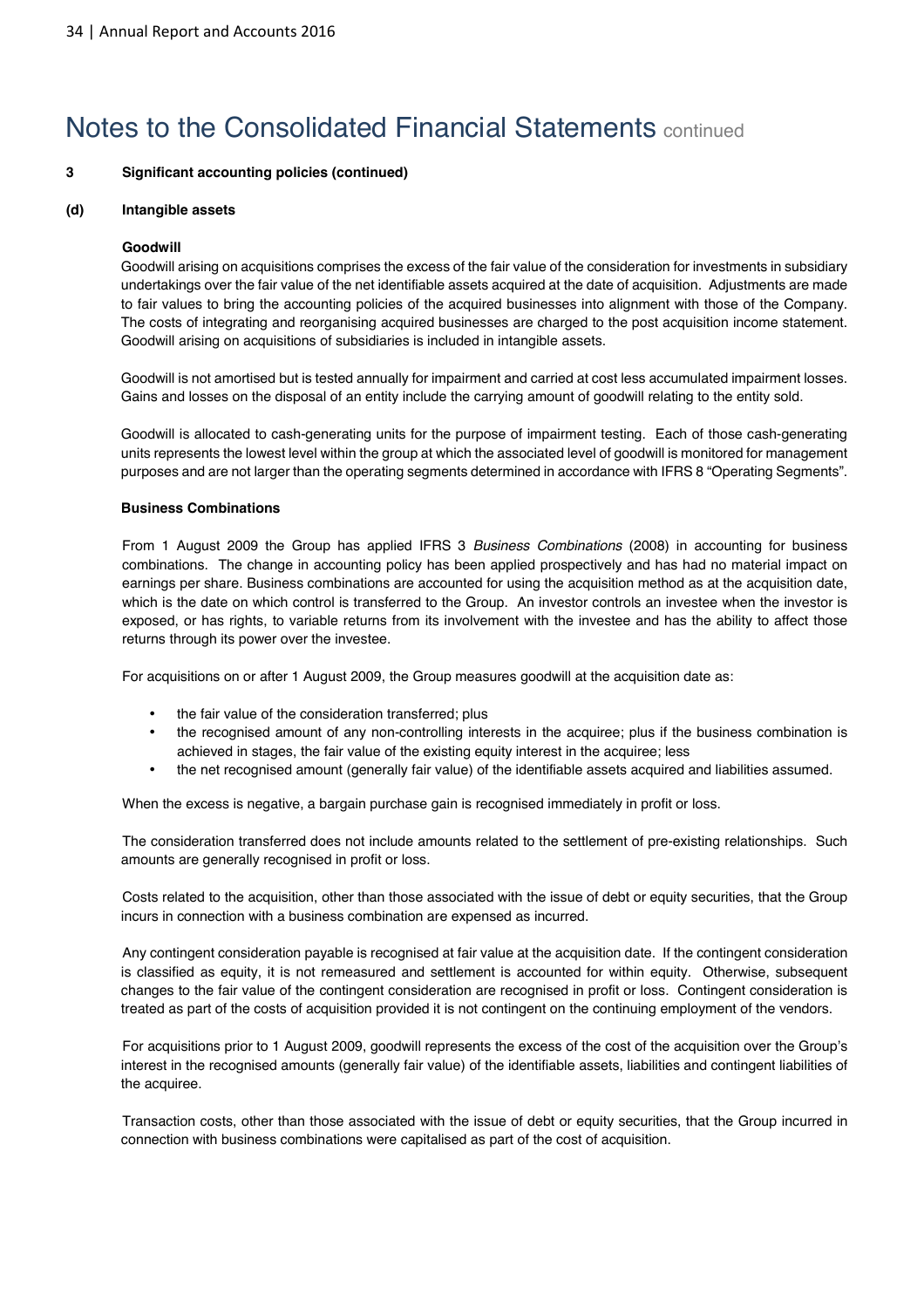### **3 Significant accounting policies (continued)**

### **Intangible assets (continued)**

### **Other intangible assets**

An intangible asset, which is an identifiable non-monetary asset without physical substance, is recognised to the extent that it is probable that the expected future economic benefits attributable to the asset will flow to the group and that its cost can be measured reliably. The asset is deemed to be identifiable when it is separable or when it arises from contractual or other legal rights.

Intangible assets, primarily customer relationships and technology related assets, acquired as part of a business combination are capitalised separately from goodwill and are carried at cost less accumulated amortisation and accumulated impairment losses. Amortisation is calculated using a straight line method over the estimated useful life of the assets of 10 to 20 years for customer related assets and 10 years for technology related assets.

### **(e) Impairment of non-current assets**

Where an indication of impairment is identified, the recoverable amount of the asset is estimated in order to determine the extent of the impairment loss (if any). If the recoverable amount (higher of fair value less cost to sell and value in use of an asset) is estimated to be less than its carrying amount, the carrying amount of the asset is reduced to its recoverable amount.

### **(f) Research and Development Costs**

Expenditure on internally developed products is capitalised as intangible assets if it can be demonstrated that:

- it is technically feasible to develop the product for it to be sold;
- adequate resources are available to complete the development;
- there is an intention to complete and sell the product;
- the Group is able to sell the product;
- sale of the product will generate future economic benefits; and
- expenditure on the project can be measured reliably.

Capitalised development costs would be amortised over the periods the Group expected to benefit from selling the products developed. At present, the Group has not considered that its development expenditure meets the criteria for capitalisation.

Development expenditure not satisfying the above criteria and expenditure on the research phase of internal projects are recognised in the income statement as incurred.

### **(g) Financial instruments**

The Group classifies its financial instruments, or their component parts, on initial recognition as a financial asset, a financial liability or an equity instrument in accordance with the substance of the contractual arrangement.

Financial instruments are recognised on the balance sheet when the Group becomes a party to the contractual provisions of the instrument.

Financial instruments issued by the Group are treated as equity only to the extent that they do not meet the definition of a financial liability. The Group's ordinary shares are classified as equity instruments, net of issue costs.

### *(i) Cash and cash equivalents*

Cash and cash equivalents in the balance sheet are included at cost and comprise cash at bank, cash in hand and short term deposits with an original maturity of three months or less.

*(ii) Trade receivables* 

Trade receivables do not carry interest and are stated at their nominal value as reduced by appropriate allowances for estimated irrecoverable amounts.

*(iii) Trade payables* 

Trade payables are not interest bearing and are stated at their nominal value.

*(iv) Equity instruments* 

Equity instruments issued by the Group are recorded at the proceeds received, net of direct issue costs.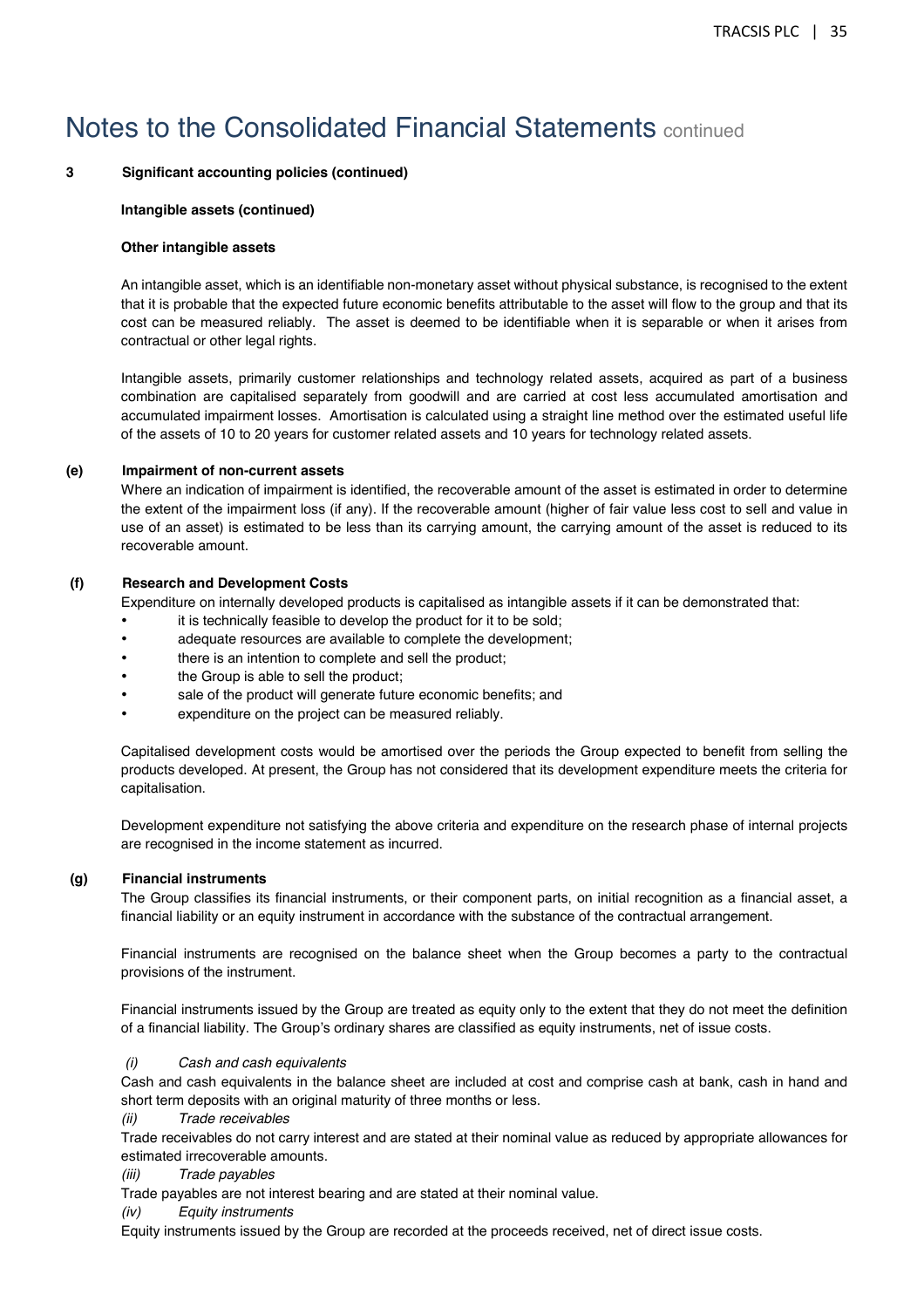## **3 Significant accounting policies (continued)**

### **(h) Taxation**

The tax on the profit or loss for the year represents current and deferred tax.

The tax currently payable is based on taxable profit for the period. Taxable profit differs from net profit as reported in the income statement because it excludes items of income or expense that are taxable or deductible in other years and it further excludes items that are never taxable or deductible. The Group's liability for current tax is calculated using tax rates that have been enacted at the balance sheet date.

Deferred tax is provided in full, using the liability method, on temporary differences arising between the tax bases of assets and liabilities and their carrying value in the financial statements.

The principal temporary differences arise from depreciation on plant and equipment and share options granted by the Group to employees and directors.

Deferred tax assets and liabilities are measured on an undiscounted basis at the tax rates that are expected to apply when the related asset is realised or liability is settled, based on tax rates and laws enacted or substantively enacted at the balance sheet date.

Where the deferred tax asset recognised in respect of share-based payments would give rise to a credit in excess of the related accounting charge at the prevailing tax rate the excess is recognised directly in equity.

Deferred tax assets are recognised to the extent that it is probable that future taxable profit will be available against which the temporary differences can be utilised.

### **(i) Dividend distribution**

Dividend distribution to the Company's shareholders is recognised as a liability in the Group's financial statements in the period in which the dividends are approved by the Company's shareholders, or in the case of interim dividends, when paid.

### **(j) Leases**

Leases are classified as finance leases whenever the terms of the lease transfer substantially all the risks and rewards of ownership to the lessee. All other leases are classified as operating leases. Assets held under finance leases are initially recognised as assets of the Group at their fair value at the inception of the lease or, if lower, at the present value of the minimum lease payments. The corresponding liability to the lessor is included in the balance sheet as a finance lease obligation. Lease payments are apportioned between finance charges and reduction of the lease obligation so as to achieve a constant rate of interest on the remaining balance of the liability. Finance charges are charged directly to profit or loss, unless they are directly attributable to qualifying assets, in which case they are capitalised in accordance with the Group's general policy on borrowing costs. Contingent rentals are recognised as expenses in the periods in which they are incurred.

Operating lease payments are recognised as an expense on a straight line basis over the lease term, except where another systematic basis is more representative of the time pattern in which economic benefits from the leased asset are consumed. Contingent rentals arising under operating leases are recognised as an expense in the period in which they are incurred.

In the event that lease incentives are received to enter into operating leases, such incentives are recognised as a liability. The aggregate benefit of incentives is recognised as a reduction of rental expense on a straight line basis, except where another systematic basis is more representative of the time pattern in which economic benefits from the leased asset are consumed.

### **(k) Employee benefits**

Wages, salaries, social security contributions, paid annual leave, bonuses and non-monetary benefits are accrued in the year in which the associated services are rendered by the employees of the Group. Where the Group provides long term employee benefits, the cost is accrued to match the rendering of the services by the employees concerned.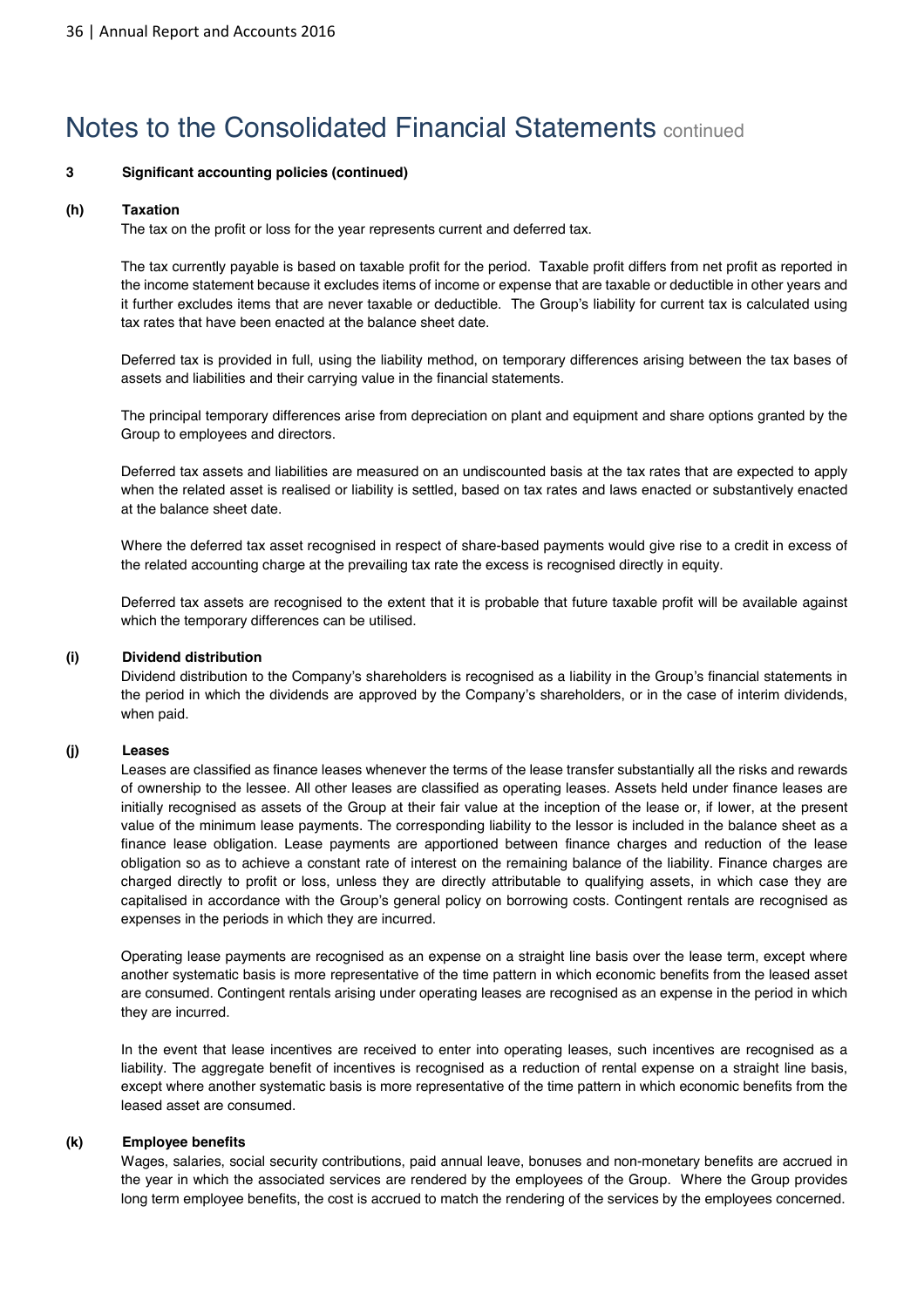## **3 Significant accounting policies (continued)**

### **(l) Share based payments**

The Group issues equity-settled share based payments to certain employees (including directors). Equity-settled share based payments are measured at fair value at the date of grant. The fair value determined at the grant date of the equity-settled share based payments is expensed on a straight line basis over the vesting period, together with a corresponding increase in equity, based upon the Group's estimate of the shares that will eventually vest.

Fair value is measured using the Black-Scholes option pricing model. The expected life used in the model has been adjusted, based on management's best estimate, for the effects of non-transferability, exercise restrictions and behavioural considerations.

Where the terms and conditions of options are modified, as a minimum an expense is recognised as if the terms had not been modified. In addition, an expense is recognised for any increase in the value of the transaction as a result of the modification, as measured at the date of modification.

Where an equity-settled transaction is cancelled, it is treated as if it had vested on the date of the cancellation, and any expense not yet recognised for the transaction is recognised immediately. However, if a new transaction is substituted for the cancelled transaction, and designated as a replacement transaction on the date that it was granted, the cancelled and new transactions are treated as if they were a modification of the original transaction as described in the previous paragraph.

### **(m) Retirement benefits**

Contributions to defined contribution pension schemes are charged to the income statement in the year to which they relate.

### **(n) Exceptional items**

Items which are significant by virtue of their size or nature and/or which are considered non-recurring are classified as exceptional operating items. Such items, which include for example costs relating to acquisitions, profit/loss on disposal, amortisation of intangible assets and share based payment charges, are included within the appropriate consolidated income statement category but are highlighted separately. Exceptional operating items are excluded from the profit measures used by the board to monitor underlying performance.

### **(o) Finance income**

Finance income comprises interest income on funds invested. Interest income is recognised as it accrues in profit or loss, using the effective interest method.

### **(p) Cash and cash equivalents**

Cash and cash equivalents comprise cash balances and call deposits. The Group considers all highly liquid investments with original maturity dates of three months or less to be cash equivalents.

### **(q) Operating segments**

Following the acquisitions of SEP Limited and Ontrac Limited and the disposal of Tracsis Traffic Australia Pty Limited in the period, the Group has reviewed its internal reporting structures and has amended its Operating Segments. The Group has divided its results into two segments being 'Rail Technology and Services' and 'Traffic & Data Services'. 'Rail Technology and Services' includes the Group's Software, Consultancy, and Remote Condition Monitoring Technology and also includes Ontrac which was acquired in the period. Traffic & Data Services includes SEP which was acquired in the period. The level of disclosure of segmental and other information is determined by such assessment. Further details of the considerations made and the resulting disclosures are provided in note 6 to the financial statements.

## **(r) Inventories**

Inventories are measured at the lower of cost and net realisable value. Provision is made for slow moving and obsolete inventories on a line by line basis.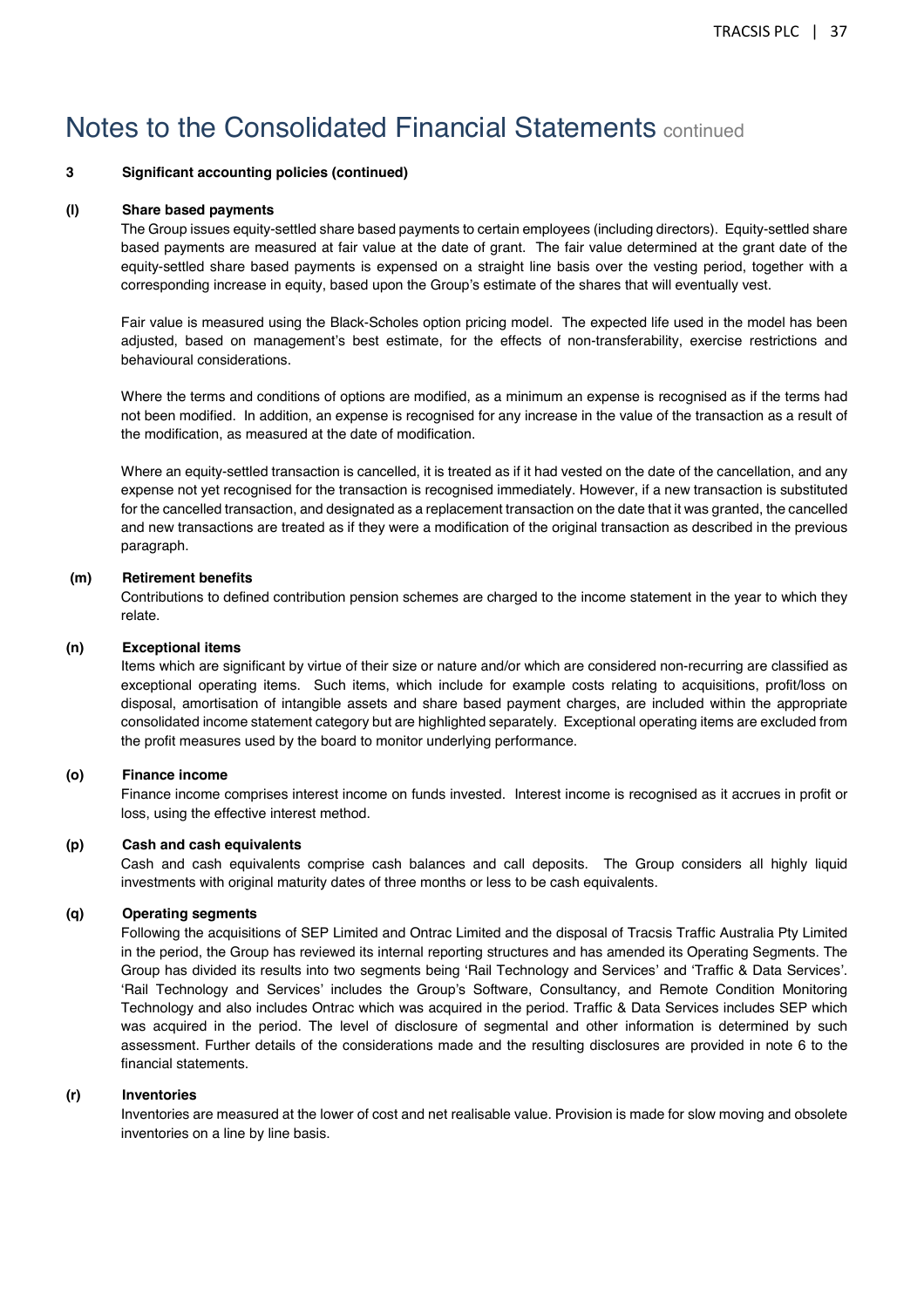## **3 Significant accounting policies (continued)**

## **(s) Foreign currencies**

The individual financial statements of each Group entity are presented in the currency of the primary economic environment in which the entity operates (its functional currency). For the purpose of the consolidated financial statements, the results and financial position of each Group entity are expressed in Pounds Sterling, which is the functional currency of the Company and the presentation currency for the consolidated financial statements.

In preparing the financial statements of the individual entities, transactions in currencies other than the entity's functional currency (foreign currencies) are recorded at the rates of exchange prevailing at the dates of the transactions. At each balance sheet date, monetary items denominated in foreign currencies are retranslated at the rates prevailing at the balance sheet date. Non-monetary items carried at fair value that are denominated in foreign currencies are retranslated at the rates prevailing at the date when the fair value was determined.

Non-monetary items that are measured in terms of historical cost in a foreign currency are not retranslated.

Exchange differences are recognised in profit or loss in the period in which they arise except for:

- exchange differences that relate to assets under construction for future productive use, which are included in the cost of those assets when they are regarded as an adjustment to interest costs on foreign currency borrowings; and
- exchange differences on monetary items receivable from or payable to a foreign operation for which settlement is neither planned nor likely to occur, which form part of the net investment in a foreign operation, and which are recognised in the foreign currency translation reserve and recognised in profit or loss on disposal of the net investment.

### **(t) Translation of financial statements of foreign entities**

The assets and liabilities of foreign operations are translated using exchange rates at the balance sheet date. The components of shareholders' equity are stated at historical value. An average exchange rate for the period is used to translate the results and cash flows of foreign operations.

Exchange differences arising on translating the results and net assets of foreign operations are taken to the translation reserve in equity until the disposal of the investment. The gain or loss in the income statement on the disposal of foreign operations includes the release of the translation reserve relating to the operation that is being sold.

During the year, the Group disposed of Tracsis Traffic Data Pty Limited and the translation reserve was eliminated as a result of this disposal.

### **(t) Investments**

Investments are recorded at cost and less provision for any impairment in value.

Where it is deemed that the group has a significant influence over the investment, then the investment will be accounted for as an associated undertaking under the equity method.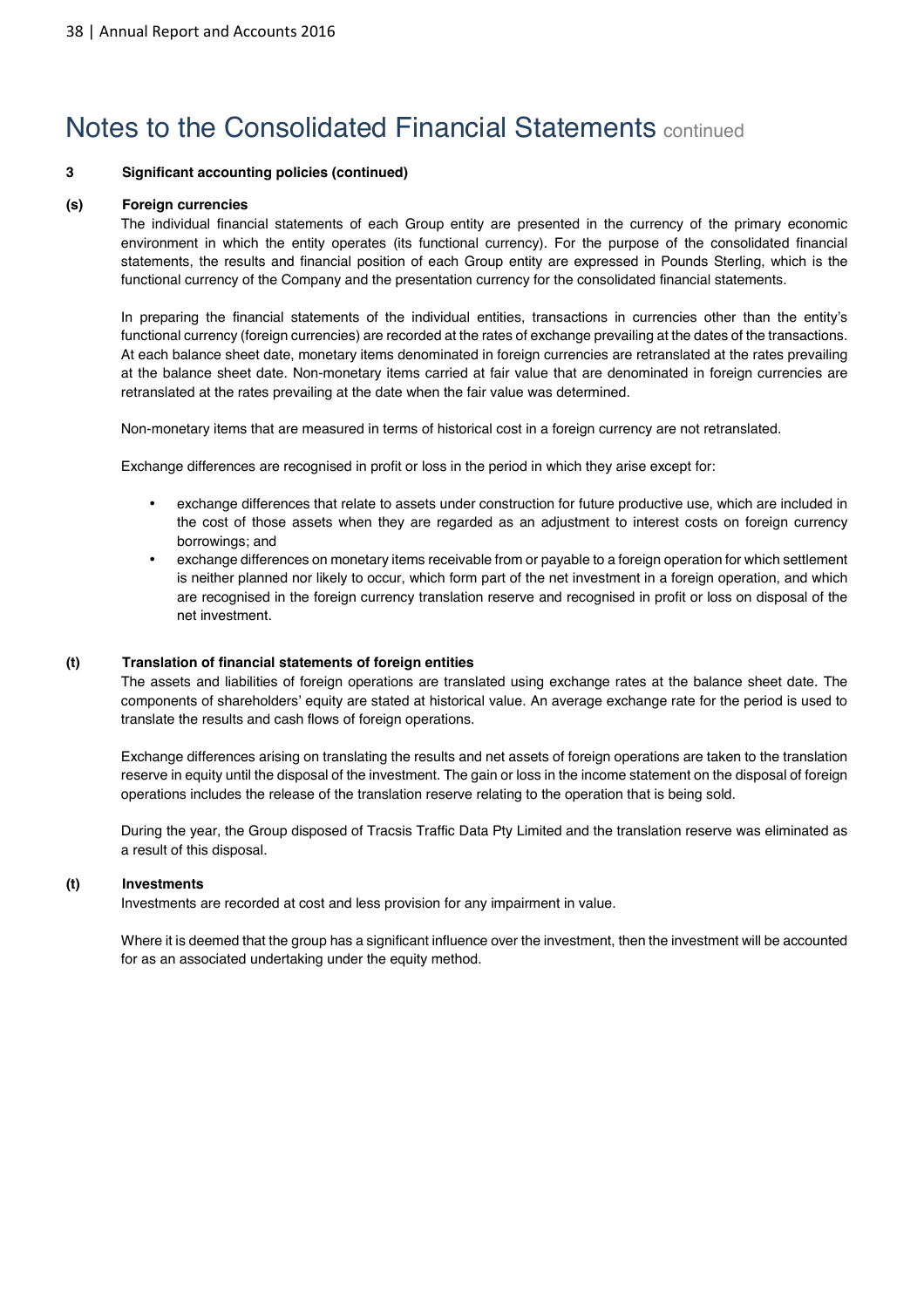## **4 Critical Accounting Estimates and Judgements**

The Group's accounting policies are set out in Note 3.

The Directors consider that the key judgements and estimates made in the preparation of the consolidated financial statements are:

#### *Intangible fixed assets*

On acquisition, the Company calculates the fair value of the net assets acquired. Due to the nature of the companies acquired, this often requires the recognition of additional intangible assets, specifically in relation to technology or customer relationships. The assessment of intangible assets acquired is necessarily judgemental and has been performed using a discounted cash flow model. Significant judgement has been applied in assessing the future revenues to be achieved from that acquisition, the growth rate of that revenue, the associated costs and the discount factor to be applied. In addition, management make estimates as to the useful economic life of the resulting intangible assets, based on their industry expertise. These estimates affect the amount of amortisation recognised in each financial year.

Actual results may vary significantly from expectations in future years. Annual reviews of the Group's intangible fixed assets are carried out, using commercial judgements to determine whether there is any evidence that the useful economic life is no longer appropriate, or whether there are impairment indicators relating to specific intangible assets due to changes in circumstance during the financial year in question.

### *Revenue recognition*

Certain of the Group's contracts for software licences, software provided as a service, maintenance services and other consultancy projects have a term of more than one year. The Directors assess the fair value of the entire contract attributable to each of the different services and the timing of when revenues should be recognised and this assessment can differ from the legally contracted values. A level of judgement and estimate is required in assessing the level of potential customer returns for certain hardware products. Some of the Group's revenue is derived from data capture/counting services, in which projects can last for an extended period of time. As such, an element of judgement is required when assessing the stage of completion at a period end.

### *Share-based payments*

The Group has equity settled share-based remuneration schemes for employees. The fair value of share options is estimated by using the Black-Scholes valuation model, on the date of grant based on certain assumptions. These assumptions include, among others, expected volatility, expected life of the options and number of options expected to vest.

### *Contingent consideration*

Within the share purchase agreements for the acquisitions of SEP Limited and Ontrac Technology Limited, are various provisions relating to contingent consideration. As part of both of these transactions, contingent consideration is payable, which is linked to the financial performance of both companies post acquisition. Included within the balance sheet are amounts of £6.15m in respect of both acquisitions, which are management's best estimates of the fair value of the amounts payable.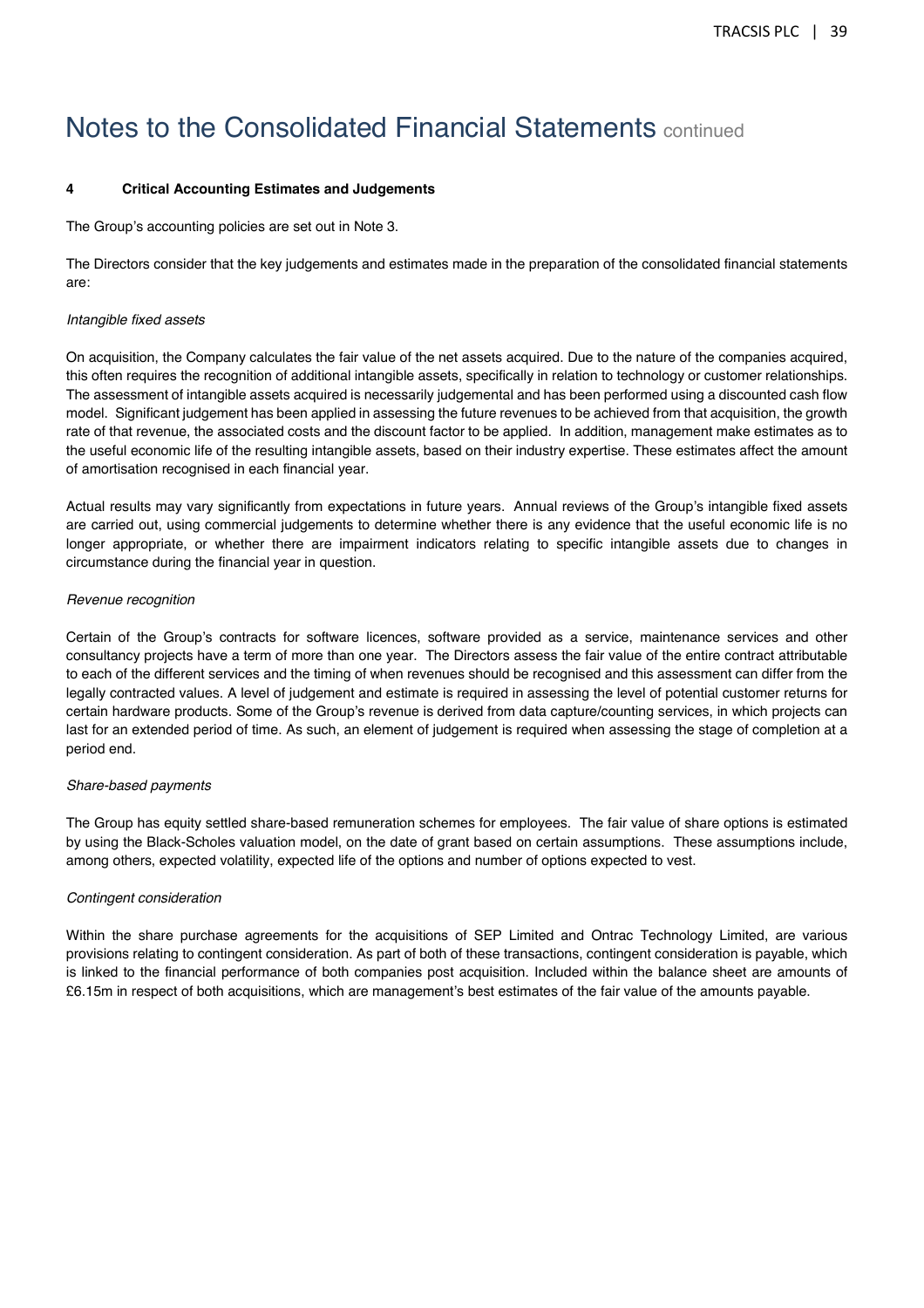## **5 Acquisitions, disposals and investments in the current year**

## a) Acquisition: SEP Limited and SEP Events Limited

On 25 September 2015, the Group acquired 100% of the share capital of SEP Limited and its wholly owned subsidiary SEP Events Limited (SEP).

Based in North Yorkshire, SEP are leading providers of traffic planning and management services for the events industry. Since its formation in 1989, SEP's client list has grown to include many of the UK's largest and most prestigious outdoor entertainment and sporting fixtures, along with major agricultural events, air shows and music festivals.

SEP is highly complementary to Tracsis' existing Traffic & Data Services division and will offer strong cross sell and upsell opportunities in the fullness of time. Both companies have worked together in the past and collaborated on major events such as Royal Ascot, T in the Park, The Grand National and the Wings and Wheels air show.

In the year ended 30 September 2014, SEP generated revenue of £4.0m, an adjusted EBITDA of £0.4m and Profit before Tax of £0.3m. The business is debt free and had cash balances at completion of c. £0.6m, with tangible net assets of c. £0.6m. SEP employs 30 permanent staff, all of whom will remain with the business post transaction. In addition, the business deploys several thousand contract workers at its events throughout the year.

The acquisition consideration comprised an initial cash payment of £1.625m and the issue of 55,005 ordinary shares of 0.4p each in Tracsis at an issue price of 454.5p (a total value of £0.25m). Deferred consideration of £0.1m is payable over two years with performance consideration of up to £0.6m is payable based on SEP achieving certain financial targets in the two years post acquisition, giving a total consideration of up to £2.6m.

In the period to 31 July 2016 the Company contributed revenue of £4.1m and pre tax profit of £0.15m to the Group's results, excluding amortisation of associated intangible assets, exceptional costs and share based payments. If the acquisition had occurred on 1 August 2015, management estimates that the contribution to Group revenue would have been £5.4m and Group pre tax profit for the period of £0.35m. In determining these amounts, management has assumed that the fair value adjustments, determined provisionally that arose on the date of acquisition would have been the same if the acquisition had occurred on 1 August 2015.

The acquisition had the following effect on the Group's assets and liabilities on the acquisition date:

|                                              |                 |             | Recognised  |
|----------------------------------------------|-----------------|-------------|-------------|
|                                              | Pre-acquisition | Fair value  | value on    |
|                                              | carrying amount | adjustments | acquisition |
|                                              | £000            | £000        | £000        |
| Intangible assets: Customer relationships    |                 | 1,449       | 1,449       |
| Tangible fixed assets                        | 333             |             | 333         |
| Trade and other receivables                  | 811             |             | 811         |
| Trade and other payables and deferred income | (980)           | (100)       | (1,080)     |
| Hire Purchase contracts                      | (133)           |             | (133)       |
| Deferred tax liability                       |                 | (261)       | (261)       |
| Net identified assets and liabilities        | 31              | 1,088       | 1,119       |
| Goodwill on acquisition                      |                 |             | 555         |
|                                              |                 |             | 1,674       |

| Consideration paid in cash                                   | 1,638 |
|--------------------------------------------------------------|-------|
| Net cash acquired                                            | (644) |
| Net cash flow                                                | 994   |
| Consideration paid: fair value of shares issued              | 250   |
| Fair value of deferred and performance consideration payable | 430   |
| Total consideration                                          | 1.674 |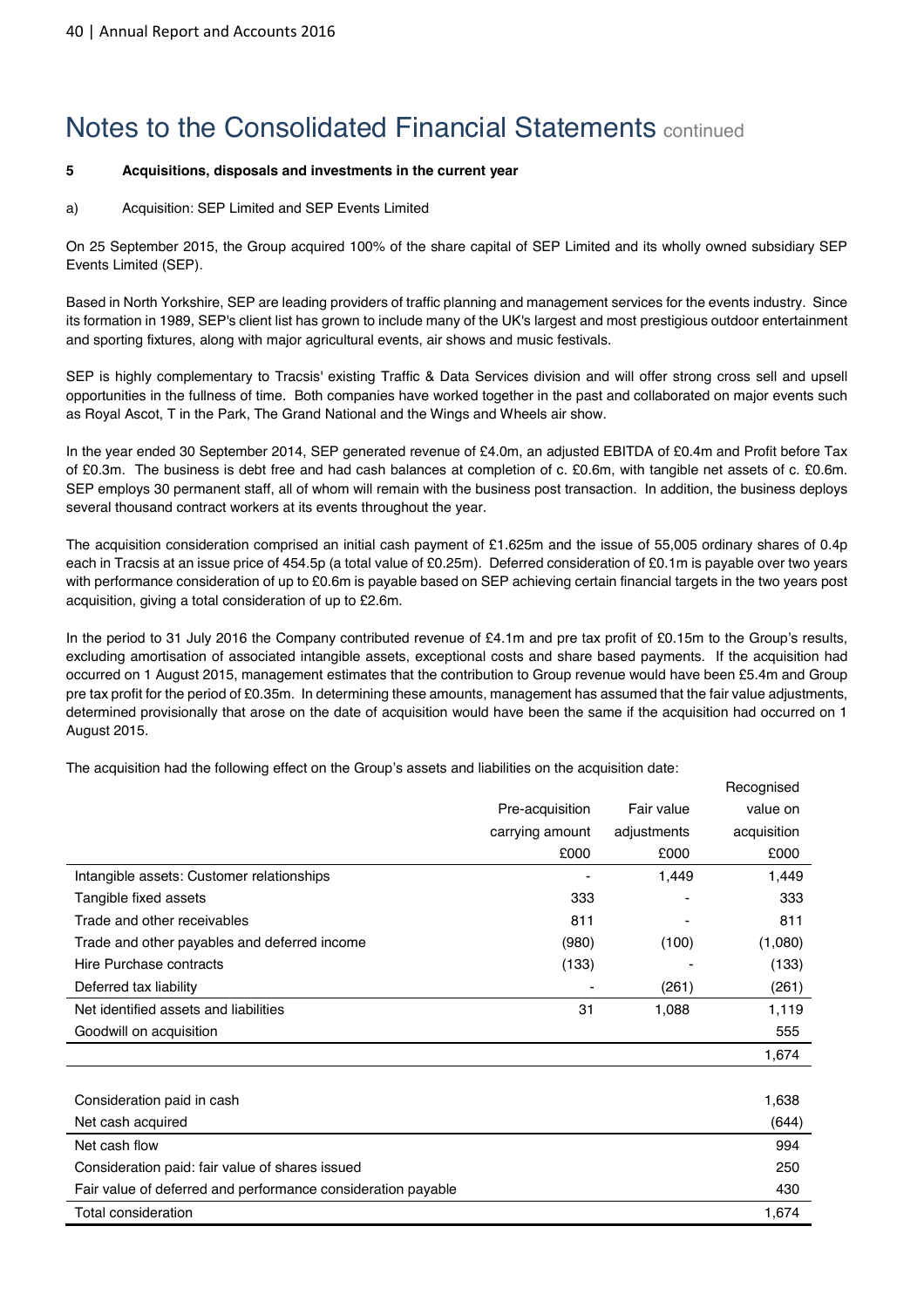### **5 Acquisitions, disposals and investments in the current year (continued)**

### a) Acquisition: SEP Limited and SEP Events Limited (continued)

Pre-acquisition carrying amounts were determined based on applicable IFRSs, immediately prior to the acquisition. The values of assets and liabilities recognised on acquisition are the estimated fair values. The goodwill that arose on acquisition can be attributed to a multitude of assets that cannot readily be separately identified for the purposes of fair value accounting.

The fair value adjustments were provisional and arise in accordance with the requirements of IFRSs to recognise intangible assets acquired. In determining the fair values of intangible assets the Group has used discounted cash flow forecasts. The fair value of shares issued was based on market value at the date of issue.

The Group incurred acquisition related costs of £37k which are included within administrative expenses.

There were no subsequent adjustments to provisional fair values

## b) Acquisition: Ontrac Limited and Ontrac Technology Limited

On 1 December 2015, the Group acquired the entire issued share capital of Ontrac Limited and Ontrac Technology Limited (together being "Ontrac").

Based in Gateshead and London, Ontrac is an award winning software development and IT solutions company that work with a range of clients in the transport, construction and local government sectors. Ontrac works extensively within UK rail where their products have helped digitise process intensive workflows and aided with collaborative working through access to shared information. Ontrac is highly complementary to Tracsis' existing software development and consulting division and offers strong cross sell and upsell opportunities across the Group.

In the year ended 31 January 2015, Ontrac generated revenue of £7.1m and adjusted Profit before Tax of £2.4m. The business is debt free and has a history of strong organic growth coupled with excellent cash generation. Ontrac employs around 30 permanent staff, all of whom will remain with the business post transaction.

The acquisition consideration comprises an initial cash payment of £6.0m which was funded out of Tracsis cash reserves and the issue of 197,624 new ordinary shares in Tracsis (issued at a price of 463p which valued the shares at £915k), along with a payment of around £4.6m that represents the value of the Company's tangible net assets at completion.

Additional Deferred Consideration of up to £5.0m along with Performance Consideration of up to £3.0m is payable subject to Ontrac achieving certain financial targets in the two years post acquisition. Therefore, Tracsis paid an initial amount of £11.5m (£6.9m goodwill and £4.6m for tangible assets) and on the basis that all stretch financial targets are achieved, a maximum total consideration of up to £19.5m.

In the period to 31 July 2016 the Company contributed revenue of £3.2m and pre tax profit of £1.1m to the Group's results, excluding amortisation of associated intangible assets, exceptional costs and share based payment charges. If the acquisition had occurred on 1 August 2015, management estimates that the contribution to Group revenue would have been £5.2m and Group pre tax profit for the period of £1.7m. In determining these amounts, management has assumed that the fair value adjustments, determined provisionally that arose on the date of acquisition would have been the same if the acquisition had occurred on 1 August 2015.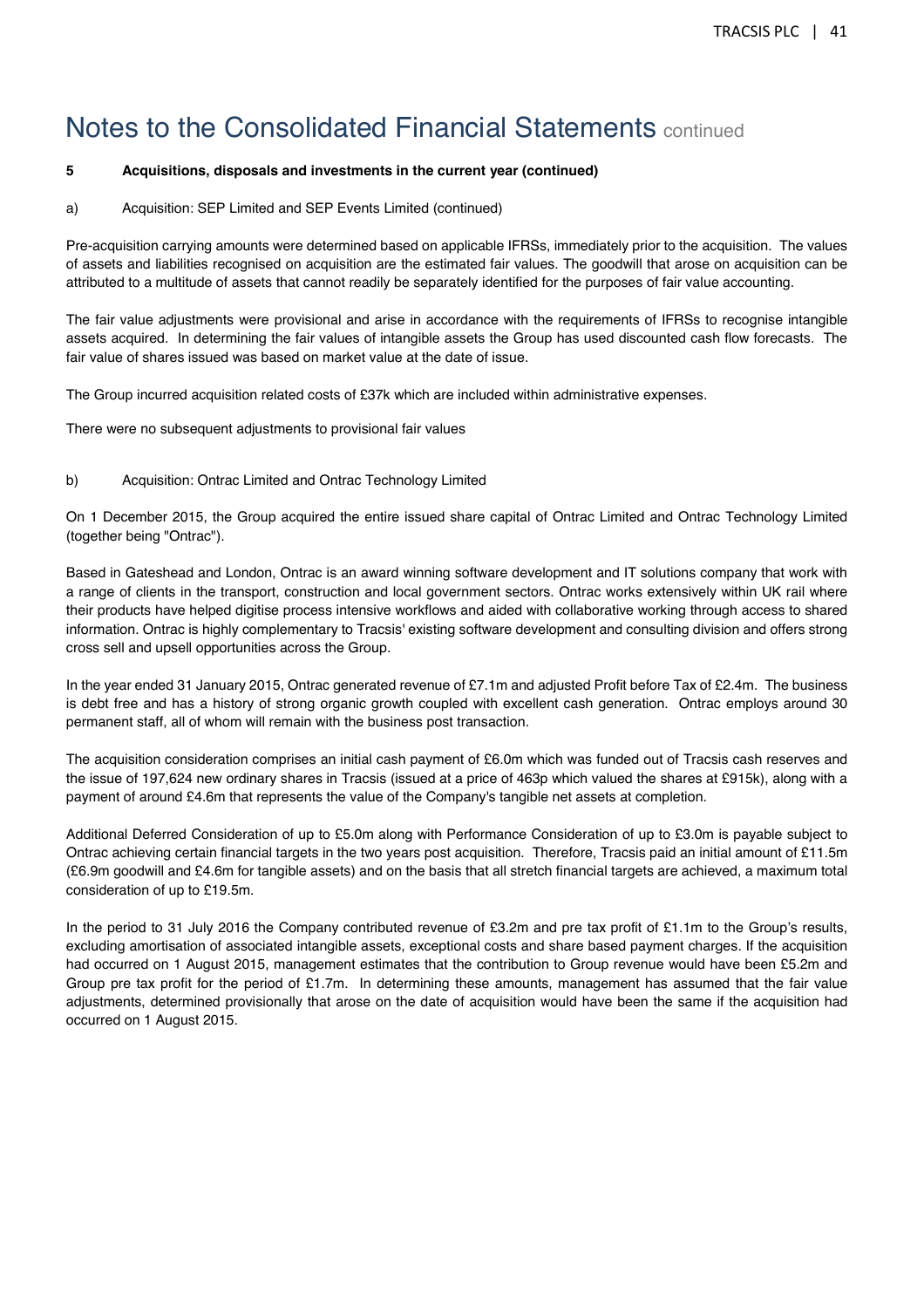## **5 Acquisitions, disposals and investments in the current year (continued)**

b) Acquisition: Ontrac Limited and Ontrac Technology Limited (continued)

The acquisition had the following effect on the Group's assets and liabilities on the acquisition date:

|                                                              |                 |             | Recognised  |
|--------------------------------------------------------------|-----------------|-------------|-------------|
|                                                              | Pre-acquisition | Fair value  | value on    |
|                                                              | carrying amount | adjustments | acquisition |
|                                                              | £000            | £000        | £000        |
| Intangible assets: Technology assets                         |                 | 1,400       | 1,400       |
| Intangible assets: Customer relationships                    |                 | 13,494      | 13,494      |
| Tangible fixed assets                                        | 121             |             | 121         |
| Trade and other receivables                                  | 1,510           |             | 1,510       |
| Trade and other payables and deferred income                 | (1, 483)        | (468)       | (1,951)     |
| Hire purchase contracts                                      | (54)            |             | (54)        |
| Income tax payable                                           | (5)             |             | (5)         |
| Deferred tax liability                                       | (4)             | (2,681)     | (2,685)     |
| Net identified assets and liabilities                        | 85              | 11,745      | 11,830      |
| Goodwill on acquisition                                      |                 |             | 602         |
|                                                              |                 |             | 12,432      |
|                                                              |                 |             |             |
| Consideration paid in cash                                   |                 |             | 10,741      |
| Net cash acquired                                            |                 |             | (4,974)     |
| Net cash flow                                                |                 |             | 5,767       |
| Consideration paid: fair value of shares issued              |                 |             | 915         |
| Fair value of deferred and performance consideration payable |                 |             | 5,750       |
| <b>Total consideration</b>                                   |                 |             | 12,432      |

Pre-acquisition carrying amounts were determined based on applicable IFRSs, immediately prior to the acquisition. The values of assets and liabilities recognised on acquisition are the estimated fair values. The goodwill that arose on acquisition can be attributed to a multitude of assets that cannot readily be separately identified for the purposes of fair value accounting.

The fair value adjustments were provisional and arise in accordance with the requirements of IFRSs to recognise intangible assets acquired. In determining the fair values of intangible assets the Group has used discounted cash flow forecasts. The fair value of shares issued was based on market value at the date of issue.

The Group incurred acquisition related costs of £64k which are included within administrative expenses.

### c) Investment: Strategic Investment in Citi Logik Limited

On 4 September 2015, the Group made a strategic investment to acquire up to 29.4% of Citi Logik Limited (Citi Logik). Under the terms of the agreement, the Group agreed to invest up to £1.0m via a combination of equity and debt funding in return for up to 29.4% of the issued share capital in Citi Logik.

Investment of £0.5m (£0.375m equity and £0.125m debt) was made immediately with a further £0.5m subject to delivery of agreed business plan milestones. The initial investment represented 17.24% of the issued share capital of Citi Logik.

In February 2016, it became apparent that the business plan milestones were not being achieved and as a result, the Group did not invest the balance of £0.5m.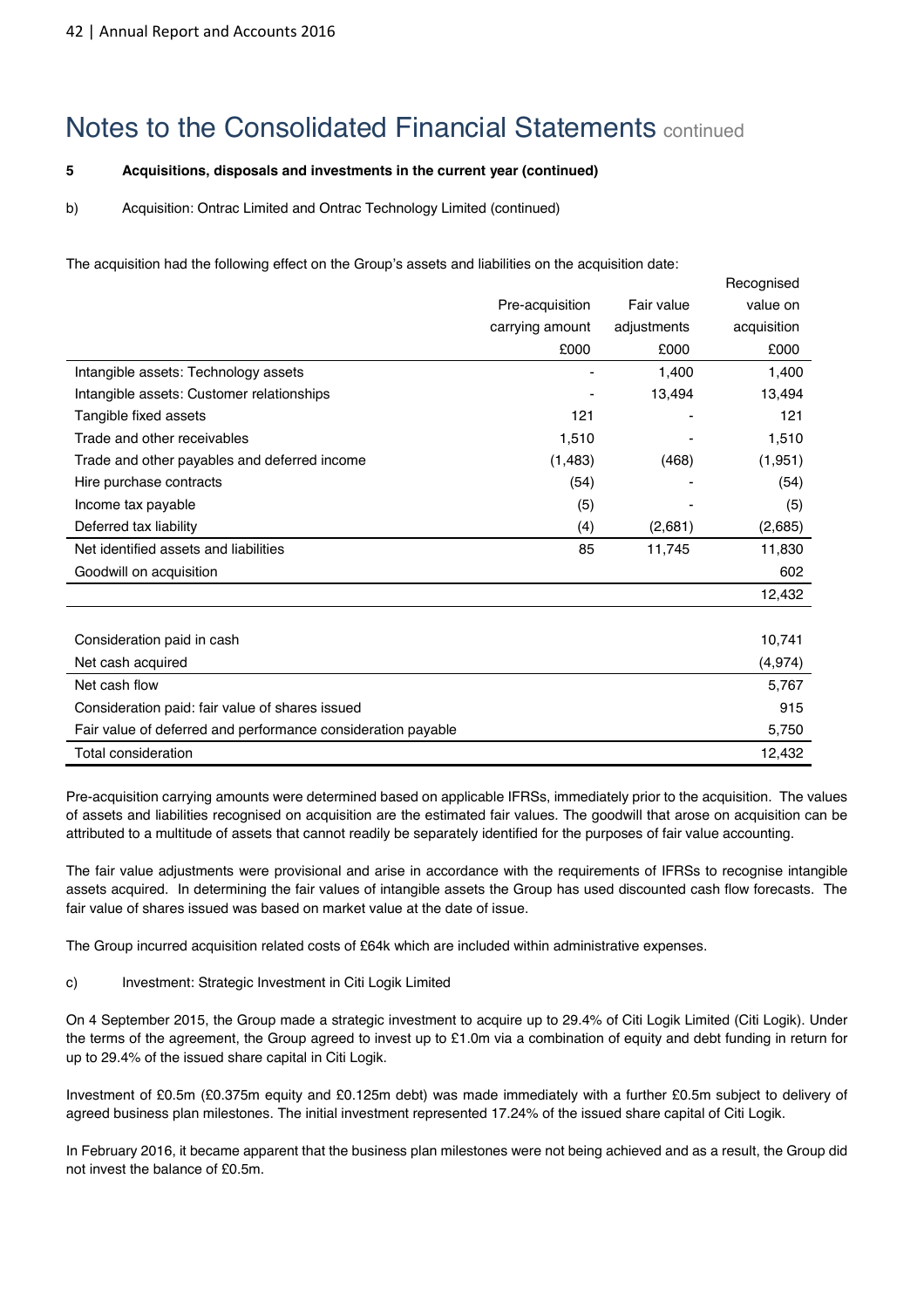## **5 Acquisitions, disposals and investments in the current year (continued)**

## c) Investment: Strategic Investment in Citi Logik Limited (continued)

In the Group's interim results to 31 January, Citi Logik was accounted for as an associated undertaking as the Group believed it had significant influence and had the intention to invest the full amount and take a 29.4% stake. However, due to a review in February 2016, it was concluded that this was not appropriate for the year end accounts. As such, the Group's investment in Citi Logik has been treated as an Investment.

The investment is carried at cost.

The Group incurred acquisition related costs of £20k which are included within administrative expenses.

## d) Investment: Nutshell Software Limited

On 21 July 2016, the Group entered into an agreement to acquire up to 37.8% of Nutshell Software Limited for total consideration of £0.5m split as £0.25m of equity and £0.25m of debt. The investment will be made in three tranches and the first one made in July 2016 comprised a total of £0.25m which was split £0.125m equity and £0.125m of debt in return for 23.3% of the shares in the company.

Nutshell specialises in application software for the rapid creation of mobile business applications (apps) across multiple platforms for large enterprise organisations within the transport, utilities, healthcare and energy sector. The business was formed in 2015, and is currently revenue generating although has yet to post accounts. Tracsis management believe there are good opportunities for Nutshell to benefit from the Group's links to the UK transport industry along with entering related industries.

The investment is carried at cost.

The Group incurred acquisition related costs of £15k which are included within administrative expenses.

e) Disposal: Tracsis Traffic Data Pty Limited

On 22 December 2015, the Group disposed of Tracsis Traffic Data Pty Limited ("TTD"), its data capture operation in Australia, to Martin Prowse, the Managing Director of that Company as part of a management buy-out (the "Disposal").

The Disposal aligns with the Group's strategy to maintain strength in its core markets and operate in high value, niche markets. The Board is focused on continuing to drive its growth strategy in the UK and overseas but no longer believe TTD's data capture operations in Australia is required to achieve this goal. The Directors believe that disposing TTD, which has limited trading visibility and does not have critical mass, mitigates the Group's execution risk which is inherent in operations of this kind.

In the year ended 31 July 2015, TTD generated revenue of £2.2m, EBITDA of £0.3m, Profit before Tax of £0.25m and had tangible net assets of circa £0.5m.

The Disposal proceeds include an initial payment of AUS \$285k and deferred consideration of AUS \$799k payable over 3 years to give total consideration of AUS \$1,084k.

For the period 1 August 2015 to 22 December 2015, TTD generated revenue of £1.2m and Profit before Tax of £0.2m.

As part of the disposal agreement, the Group has security arrangements over the shares and assets of TTD and connected parties, which will remain in place until the consideration is paid in full.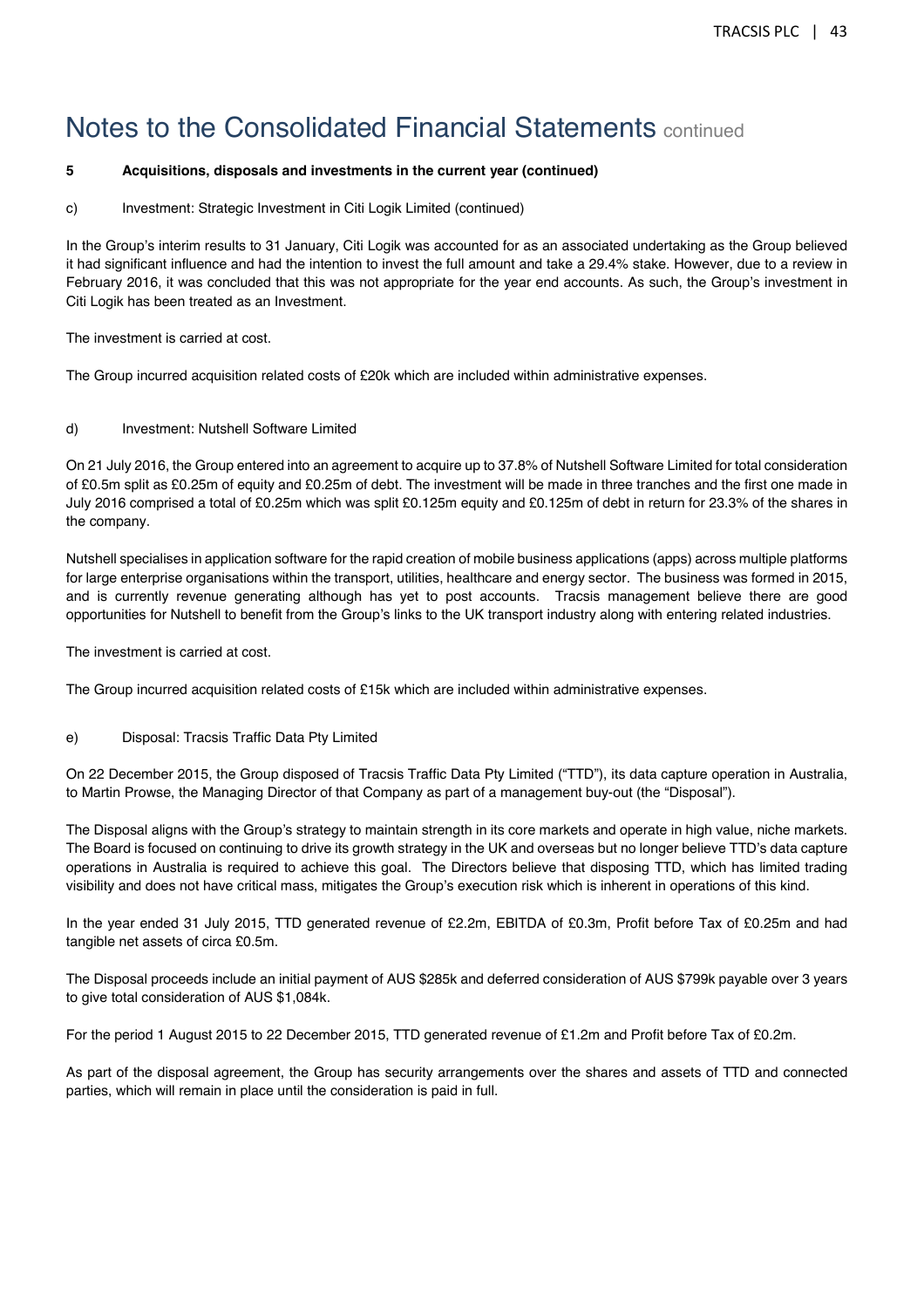## **5 Acquisitions, disposals and investments in the current year (continued)**

d) Disposal: Tracsis Traffic Data Pty Limited (continued)

Further details on this disposal are as follows:

|                                       | AUS    | GBP   |
|---------------------------------------|--------|-------|
|                                       | \$'000 | £'000 |
| Consideration:                        |        |       |
| Initial                               | 285    | 136   |
| Deferred                              | 799    | 374   |
|                                       | 1,084  | 510   |
| Overdraft                             | 64     | 30    |
|                                       | 1,148  | 540   |
| Net assets at disposal excl overdraft |        | 645   |
| Loss on disposal pre foreign exchange |        | (105) |
| Elimination of translation reserve    |        | (167) |
| Loss on disposal                      |        | (272) |
|                                       |        |       |
| Initial Consideration received        | 285    | 136   |
| Deferred consideration received       | 145    | 74    |
| Receivable after more than one year   | 290    | 167   |
| Receivable in less than one year      | 364    | 133   |
| Total                                 | 1,084  | 510   |
| Overdraft                             |        | 30    |
| Total consideration                   |        | 540   |

The Group incurred disposal related costs of £39,000 which are included within administrative expenses.

The disposal had the following effect on the Group's assets and liabilities on the disposal date:

|                                       | Value on |
|---------------------------------------|----------|
|                                       | disposal |
|                                       | £000     |
| Tangible fixed assets                 | 219      |
| Trade and other receivables           | 934      |
| Trade and other payables              | (357)    |
| Income tax payable                    | (101)    |
| Hire purchase contracts               | (50)     |
| Net identified assets and liabilities | 645      |
| Elimination of translation reserve    | 167      |
| Loss on disposal                      | (272)    |
|                                       | 540      |
|                                       |          |
| Consideration received in cash        | 136      |
| Deferred consideration receivable     | 374      |
| Overdraft disposed of                 | 30       |
| Total consideration receivable        | 540      |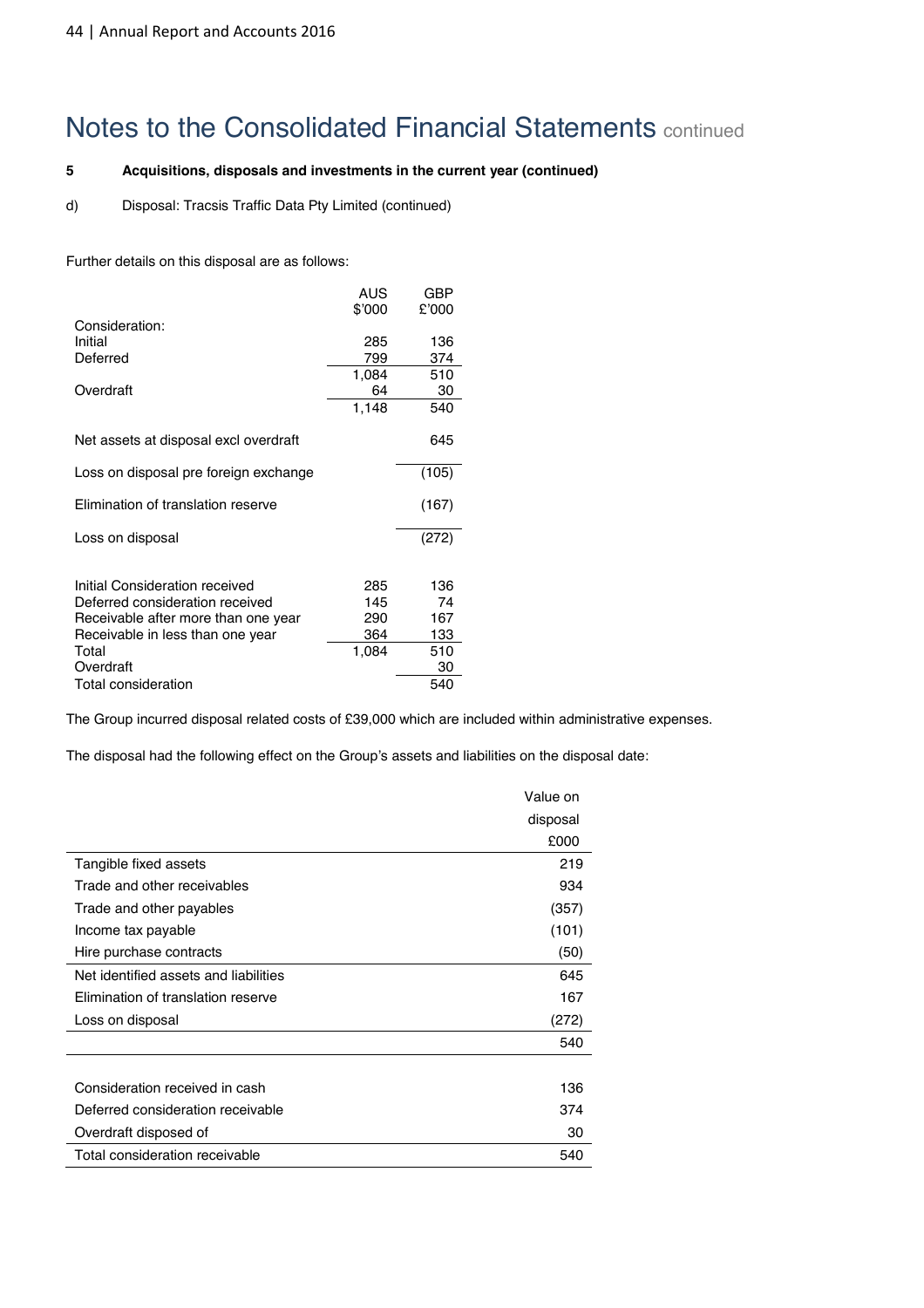### **6 Segmental analysis**

Following the acquisitions of SEP Limited and Ontrac Limited and the disposal of Tracsis Traffic Australia Pty Limited in the period, the Group has reviewed its internal reporting structures and has amended its Operating Segments. The Group has divided its results into two segments being 'Rail Technology and Services' and 'Traffic & Data Services'.

'Rail Technology and Services' includes the Group's Software, Consultancy and Remote Condition Monitoring technology and also includes Ontrac which was acquired in the period. Traffic & Data Services includes SEP which was acquired in the period.

In accordance with IFRS 8 'Operating Segments', the Group has made the following considerations to arrive at the disclosure made in these financial statements.

IFRS 8 requires consideration of the Chief Operating Decision Maker ("CODM") within the Group. In line with the Group's internal reporting framework and management structure, the key strategic and operating decisions are made by the Board of Directors, who review internal monthly management reports, budgets and forecast information as part of this. Accordingly, the Board of Directors are deemed to be the CODM.

Operating segments have then been identified based on the internal reporting information and management structures within the Group. From such information it has been noted that the CODM reviews the business as two segments, receiving internal information on that basis. The management structure and allocation of key resources, such as operational and administrative resources, are arranged on a centralised basis.

In addition to the two segments referred to above, the CODM reviews a split of revenue streams on a monthly basis and as such, this additional information has been provided below.

|                                               | 2016   | 2015   |
|-----------------------------------------------|--------|--------|
| Revenue                                       | £000   | £000   |
| Software                                      | 6,605  | 5,593  |
| Consultancy                                   | 2,091  | 1,956  |
| Acquisition: Ontrac                           | 3,213  |        |
| <b>Remote Condition Monitoring Technology</b> | 2,157  | 2,975  |
| Rail Technology & Services                    | 14,066 | 10,524 |
|                                               |        |        |
| <b>Traffic &amp; Data Services</b>            | 14,447 | 14,858 |
| Acquisition: SEP                              | 4,128  |        |
| <b>Traffic &amp; Data Services</b>            | 18,575 | 14,858 |
|                                               |        |        |
| Total revenue                                 | 32,641 | 25,382 |

### **Reconciliations of reportable segment revenues, profit or loss, assets and liabilities and other material items**

Information regarding the results of the reportable segment is included below. Performance is measured based on segment profit before income tax, as included in the internal management reports that are reviewed by the Board of Directors. Segment profit is used to measure performance. There are no material inter-segment transactions, however, when they do occur, pricing between segments is determined on an arm's length basis. Revenues disclosed below materially represent revenues to external customers.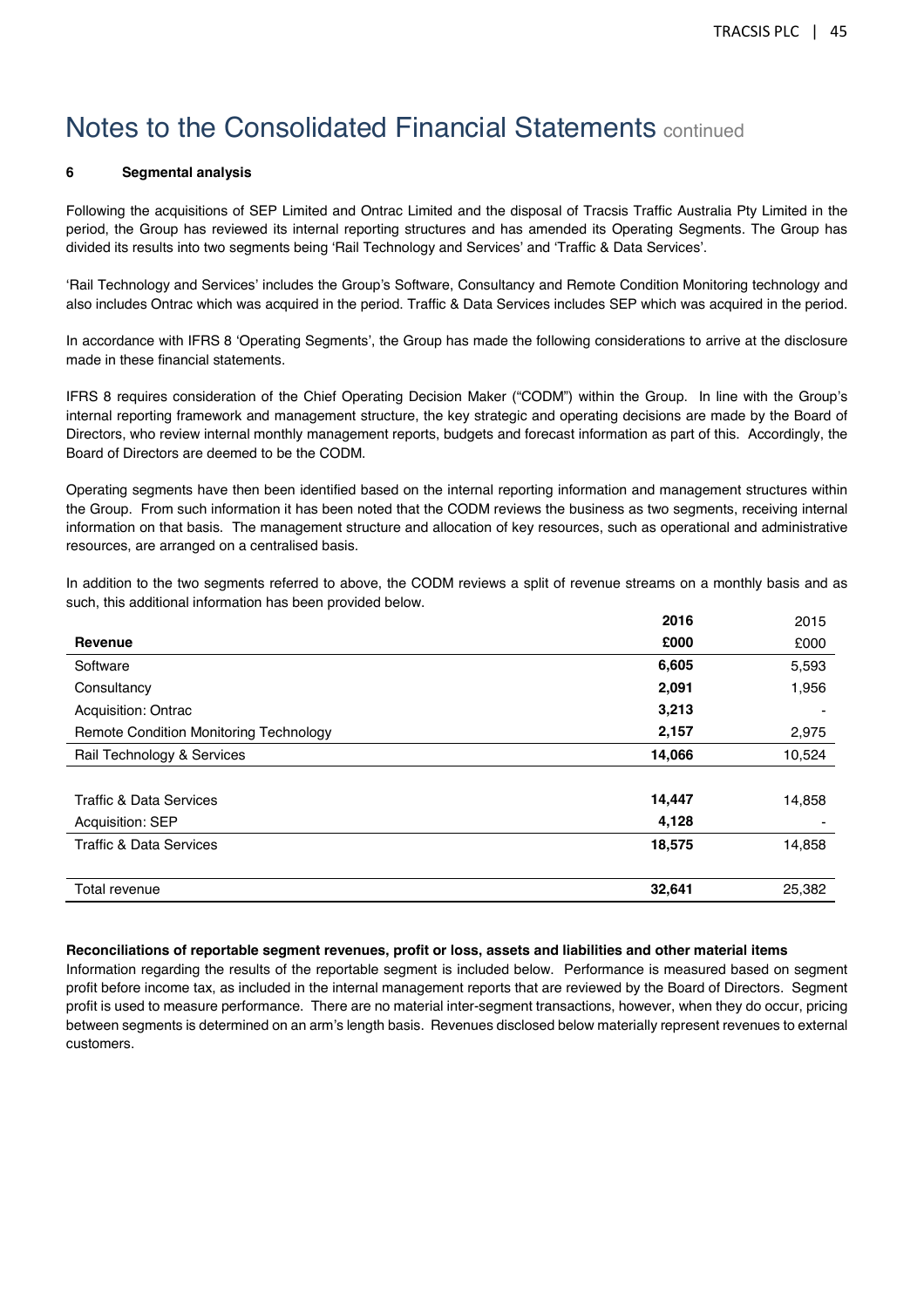## **6 Segmental analysis (continued)**

|                                                | 2016                                    |                                              |          |          |  |
|------------------------------------------------|-----------------------------------------|----------------------------------------------|----------|----------|--|
|                                                | Rail<br>Technology &<br><b>Services</b> | <b>Traffic &amp; Data</b><br><b>Services</b> |          | Total    |  |
|                                                | £000                                    | £000                                         | £000     | £000     |  |
| Revenues                                       |                                         |                                              |          |          |  |
| Total revenue for reportable segments          | 14,066                                  | 18,575                                       |          | 32,641   |  |
| Consolidated revenue                           | 14,066                                  | 18,575                                       |          | 32,641   |  |
| Profit or loss                                 |                                         |                                              |          |          |  |
| EBITDA for reportable segments                 | 5,346                                   | 2,299                                        |          | 7,645    |  |
| Amortisation of intangible assets              |                                         |                                              | (1, 378) | (1, 378) |  |
| Depreciation                                   | (111)                                   | (662)                                        |          | (773)    |  |
| Exceptional item: Acquisition & disposal costs | (79)                                    | (96)                                         |          | (175)    |  |
| Exceptional item: Loss on disposal             |                                         | (272)                                        |          | (272)    |  |
| Share-based payment charges                    |                                         |                                              | (1,087)  | (1,087)  |  |
| Interest receivable/payable(net)               |                                         |                                              | (5)      | (5)      |  |
| Consolidated profit before tax                 | 5,156                                   | 1,269                                        | (2, 470) | 3,955    |  |

|                                       | 2015                             |                                              |                          |        |  |
|---------------------------------------|----------------------------------|----------------------------------------------|--------------------------|--------|--|
|                                       | Rail<br>Technology &<br>Services | <b>Traffic &amp; Data</b><br><b>Services</b> | Unallocated              | Total  |  |
|                                       | £000                             | £000                                         | £000                     | £000   |  |
| Revenues                              |                                  |                                              |                          |        |  |
| Total revenue for reportable segments | 10,524                           | 14,858                                       | $\overline{\phantom{a}}$ | 25,382 |  |
| Consolidated revenue                  | 10,524                           | 14,858                                       |                          | 25,382 |  |
| Profit or loss                        |                                  |                                              |                          |        |  |
| EBITDA for reportable segments        | 4,343                            | 2,186                                        |                          | 6,529  |  |
| Amortisation of intangible assets     |                                  |                                              | (714)                    | (714)  |  |
| Depreciation                          | (73)                             | (651)                                        | $\overline{\phantom{a}}$ | (724)  |  |
| Share-based payment charges           |                                  |                                              | (623)                    | (623)  |  |
| Interest receivable/payable(net)      |                                  |                                              | 2                        | 2      |  |
| Consolidated profit before tax        | 4,270                            | 1,535                                        | (1, 335)                 | 4,470  |  |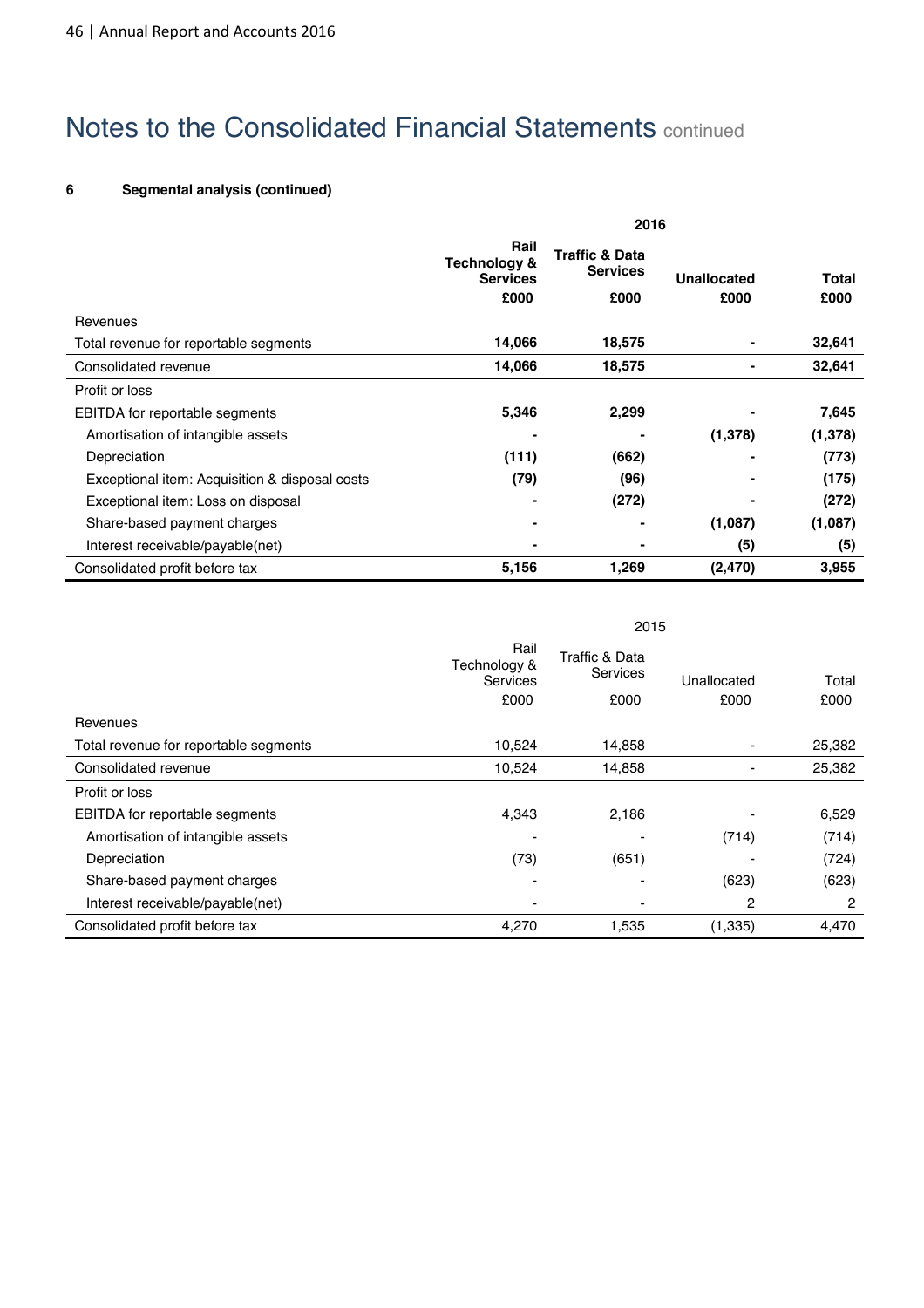## **6 Segmental analysis (continued)**

|                                                  | 2016                                      |                                                     |                     |                      |
|--------------------------------------------------|-------------------------------------------|-----------------------------------------------------|---------------------|----------------------|
|                                                  | Rail<br>Technology<br>& Services<br>£'000 | Traffic &<br><b>Data</b><br><b>Services</b><br>£000 | Unallocated<br>£000 | Total<br><b>COOO</b> |
| <b>Assets</b>                                    |                                           |                                                     |                     |                      |
| Total assets for reportable segments (exc. cash) | 2,401                                     | 6,944                                               |                     | 9,345                |
| Intangible assets and investments                | $\blacksquare$                            |                                                     | 26,882              | 26,882               |
| Deferred tax assets                              |                                           |                                                     | 573                 | 573                  |
| Cash and cash equivalents                        | 4,365                                     | 1,507                                               | 5,513               | 11,385               |
| Consolidated total assets                        | 6,766                                     | 8,451                                               | 32,968              | 48,185               |
| <b>Liabilities</b>                               |                                           |                                                     |                     |                      |
| Total liabilities for reportable segments        | (5,004)                                   | (4,081)                                             |                     | (9,085)              |
| Deferred tax                                     |                                           |                                                     | (4,284)             | (4, 284)             |
| Deferred/contingent consideration                |                                           |                                                     | (6, 150)            | (6, 150)             |
| Consolidated total liabilities                   | (5,004)                                   | (4,081)                                             | (10, 434)           | (19, 519)            |

|                                                  | 2015                                      |                                           |                     |               |
|--------------------------------------------------|-------------------------------------------|-------------------------------------------|---------------------|---------------|
|                                                  | Rail<br>Technology &<br>Services<br>£'000 | Traffic & Data<br><b>Services</b><br>£000 | Unallocated<br>£000 | Total<br>£000 |
| Assets                                           |                                           |                                           |                     |               |
| Total assets for reportable segments (exc. cash) | 1,722                                     | 4,755                                     |                     | 6,477         |
| Intangible assets                                |                                           |                                           | 10,010              | 10,010        |
| Deferred tax assets                              |                                           |                                           | 882                 | 882           |
| Cash and cash equivalents                        | 3,863                                     | 1,277                                     | 8,201               | 13,341        |
| Consolidated total assets                        | 5,585                                     | 6,032                                     | 19,093              | 30,710        |
| Liabilities                                      |                                           |                                           |                     |               |
| Total liabilities for reportable segments        | (3,967)                                   | (2,632)                                   |                     | (6, 599)      |
| Deferred tax                                     |                                           |                                           | (1,734)             | (1,734)       |
| Consolidated total liabilities                   | (3,967)                                   | (2,632)                                   | (1,734)             | (8, 333)      |

## **Major customers**

Transactions with the Group's largest customer represent 14% of the Group's total revenues (2015: 11%).

## **Geographic split of revenue**

| A geographical analysis of revenue is provided below: | 2016   | 2015   |
|-------------------------------------------------------|--------|--------|
|                                                       | £000   | £000   |
| United Kingdom                                        | 30,798 | 22,534 |
| Australia                                             | 1,238  | 2,245  |
| Rest of the World                                     | 605    | 603    |
| Total                                                 | 32,641 | 25,382 |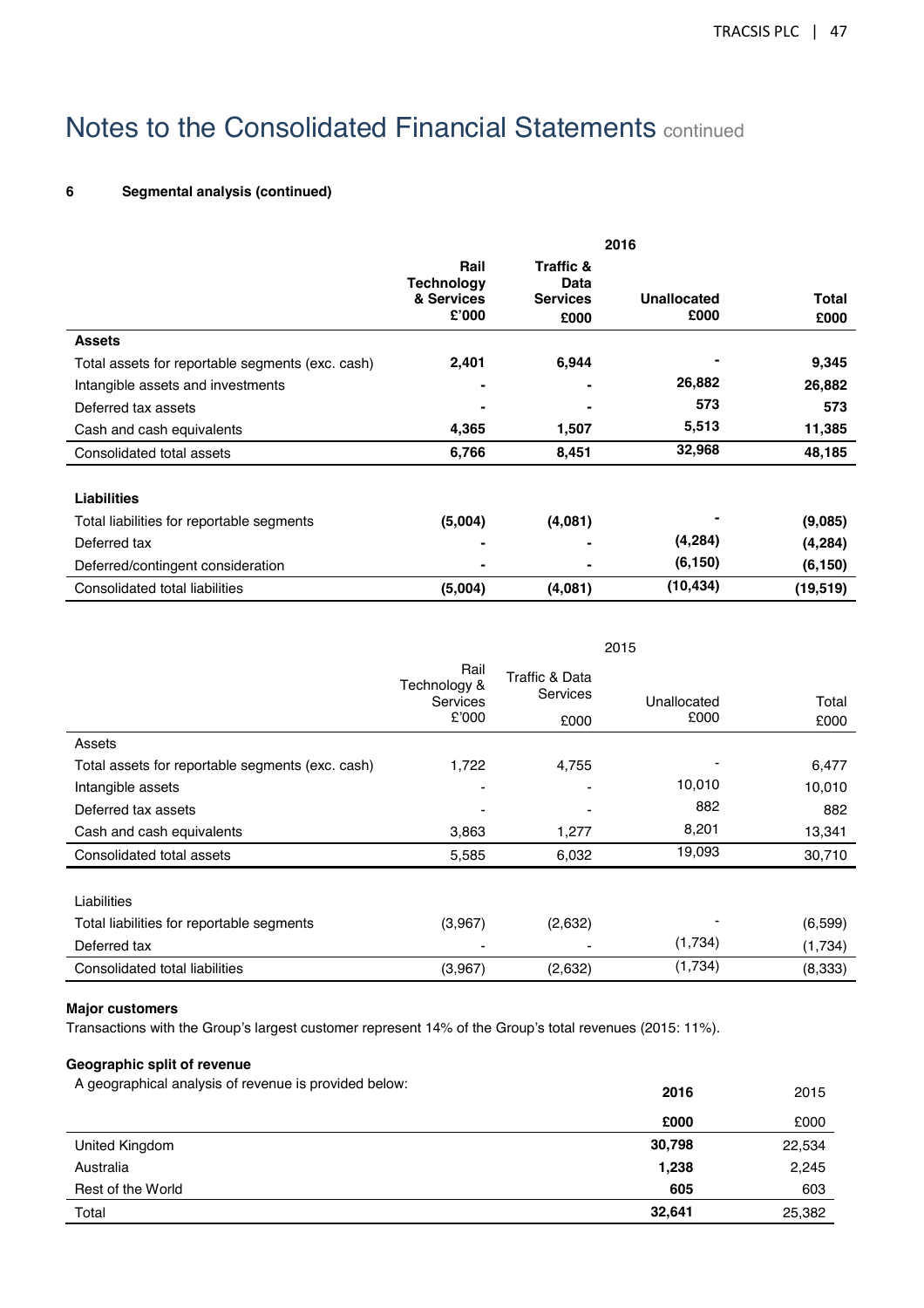## **7 Employees and personnel costs**

|                                                               | 2016   | 2015   |
|---------------------------------------------------------------|--------|--------|
|                                                               | £000   | £000   |
| Staff costs:                                                  |        |        |
| Wages and salaries                                            | 15,033 | 10,651 |
| Social security contributions                                 | 1,110  | 875    |
| Contributions to defined contribution plans                   | 271    | 176    |
| Equity-settled share based payment transactions               | 1,087  | 623    |
|                                                               | 17,501 | 12,325 |
|                                                               |        |        |
| Average number of employees (including directors) in the year | 644    | 401    |

The directors' remuneration and share options are detailed within the Directors' Remuneration Report on pages 18 to 21.

## **8 Share based payments**

The Group has four share option schemes for all employees (including directors).

## EMI Share options

Options are exercisable at a price agreed at the date of grant. The vesting period is usually between one and five years. The exercise of options is dependent upon eligible employees meeting performance criteria. The options may not be exercised before the occurrence of a takeover, sale or admission. The options are settled in equity once exercised. If the options remain unexercised after a period of 10 years from the date of grant, the options expire. Options are forfeited if the employee leaves the Group before the options vest.

## Discounted EMI Share options

In August 2012, the Group implemented a new EMI share option scheme, resulting in discounted EMI share options being issued to staff instead of cash bonuses, provided certain predetermined performance criteria were met for both the overall group, and the part of the business the employee directly works in. This scheme was made available to all staff. Staff are also able to exchange an element of annual salary in return for share options too. The vesting period is three years. The exercise of options is dependent upon eligible employees meeting performance criteria. The options may not be exercised before the occurrence of a takeover, sale or admission. The options are settled in equity once exercised. If the options remain unexercised after a period of 10 years from the date of grant, the options expire. Options are forfeited if the employee leaves the Group before the options vest.

## Unapproved Share options

In August 2015, the Group implemented a revised share option scheme, resulting in discounted unapproved share options being issued to staff instead of cash bonuses, provided certain predetermined performance criteria were met for both the overall group, and the part of the business the employee directly works in. This scheme was made available to all staff except for Directors. Staff are also able to exchange an element of annual salary in return for share options too. The vesting period is three and a half years. The exercise of options is dependent upon eligible employees meeting performance criteria. The options may not be exercised before the occurrence of a takeover, sale or admission. The options are settled in equity once exercised. If the options remain unexercised after a period of 10 years from the date of grant, the options expire. Options are forfeited if the employee leaves the Group before the options vest.

### Directors' scheme

Directors were not entitled to take part in the 2015 staff scheme and a revised scheme was implemented by the Remuneration Committee. Details of this scheme are provided in the Directors Remuneration Report.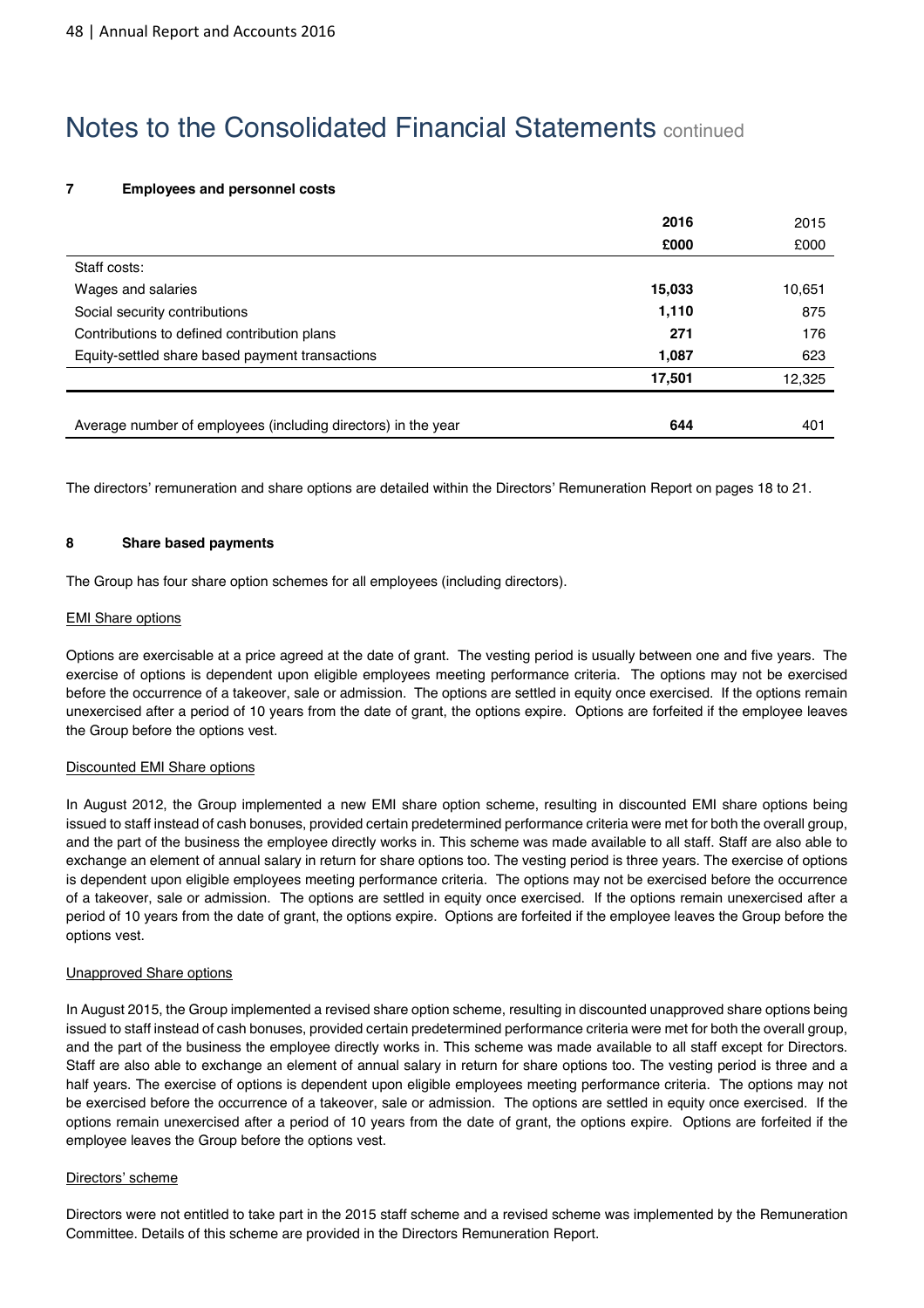### **8 Share based payments (continued)**

Details of the schemes are given below:

|             |                |            |             |           | Earliest        |            |
|-------------|----------------|------------|-------------|-----------|-----------------|------------|
|             | Employees      | Number     | Performance | Exercise  | exercise        | Expiry     |
| Grant date  | entitled       | of options | conditions  | price (p) | date            | date       |
| 28/01/2009  | $\overline{c}$ | 42,000     | Time served | 52.0      | 28/07/2009*     | 28/01/2019 |
| 20/05/2010  | 3              | 30,000     | Time served | 51.5      | 20/01/2011*     | 20/05/2020 |
| 12/01/2011  | 1              | 12,500     | Time served | 49.5      | 12/07/2011*     | 12/01/2021 |
| 22/09/2011  | 3              | 49,351     | Time served | 63.5      | 22/03/2012*     | 22/09/2021 |
| 21/11/2011  | 1              | 25,000     | Time served | 57.5      | 21/05/2012*     | 21/11/2021 |
| 02/08/2012  | 11             | 31,958     | Time served | 0.40      | 02/08/2013**    | 02/08/2022 |
| 02/08/2012  | 8              | 64,183     | Time served | 123.0     | 02/02/2013*     | 02/08/2022 |
| 08/01/2013  | 5              | 42,500     | Time served | 159.0     | 08/07/2013*     | 08/01/2023 |
| 28/01/2013  | 1              | 70,000     | Time served | 155.5     | 28/07/2013*     | 28/01/2023 |
| 26/03/2013  | 1              | 25,000     | Time served | 175.0     | 26/06/2013***   | 26/03/2023 |
| 26/03/2013  | 1              | 14,286     | Time served | 0.40      | 26/03/2014**    | 26/03/2023 |
| 01/08/2013  | 11             | 248,751    | Time served | 162.5     | 01/02/2014*     | 01/08/2023 |
| 01/08/2013  | 31             | 59,959     | Time served | 0.40      | 01/08/2014**    | 01/08/2023 |
| 01/01/2014  | $\overline{c}$ | 61,250     | Time served | 199.5     | 01/07/2014*     | 01/01/2024 |
| 01/01/2014  | $\overline{c}$ | 24,686     | Time served | 0.40      | 01/01/2015**    | 01/01/2024 |
| 01/08/2014  | 63             | 198,912    | Time served | 0.40      | 01/08/2015**    | 01/08/2024 |
| 02/01/2015  | 1              | 856        | Time served | 0.40      | 02/01/2016**    | 02/01/2025 |
| 01/08/2015  | 106            | 262,349    | Time served | 0.40      | 01/08/2016 **** | 01/08/2025 |
| 25/09/2015  | 29             | 82,873     | Time served | 0.40      | 25/09/2016****  | 25/09/2025 |
| 01/12/2015  | 5              | 55,134     | Time served | 0.40      | 01/12/2016****  | 01/12/2025 |
| 15/12/2015  | 2              | 154,546    | EPS and TSR | 0.40      | 15/12/2017      | 15/12/2025 |
| Outstanding |                | 1,556,094  |             |           |                 |            |

\* Vesting dates for these options are: 10% vest six months after grant date, 15% vest 12 months after grant date, 15% vest 18 months after grant date, 15% vest 24 months after grant date, 20% vest 30 months after grant date, 25% vest 36 months after grant date.

\*\* Vesting dates for these options are linked to time served, and were awarded based on certain performance conditions being met, and in exchange for an annual cash bonus. The full vesting is achieved over a 3 year period, with various forfeit/reductions if exercise takes place sooner

\*\*\* Vesting dates for these options are in equal three month instalments over a 24 month period

\*\*\*\* Vesting dates for these options are linked to time served, and were awarded based on certain performance conditions being met, and in exchange for an annual cash bonus. The full vesting is achieved over a 3.5 year period, with various forfeit/reductions if exercise takes place sooner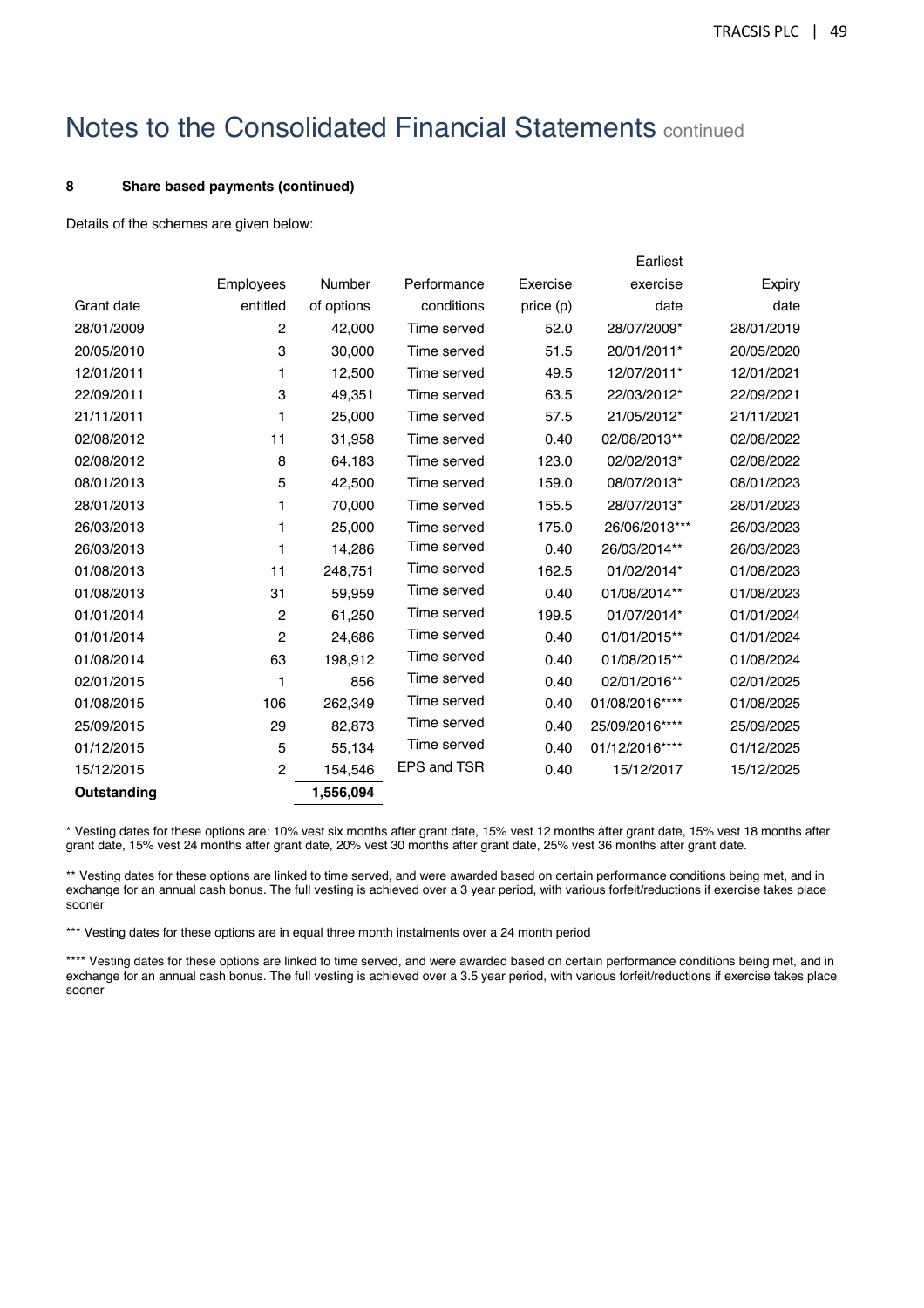## **8 Share based payments (continued)**

The number and weighted average exercise price of share options are as follows:

|                         |               | 2016              |           | 2015               |
|-------------------------|---------------|-------------------|-----------|--------------------|
|                         |               | Weighted          |           | Weighted           |
|                         |               | Average           |           | Average            |
|                         | 2016          | <b>Exercise</b>   | 2015      | Exercise           |
|                         | <b>Number</b> | <b>Price</b>      | Number    | Price              |
| Outstanding at 1 August | 1,733,207     | 101.8p            | 1,838,560 | 106.0p             |
| Granted                 | 554,902       | 0.4 <sub>p</sub>  | 206,763   | 0.4p               |
| Forfeited               | (2,713)       | 0.4 <sub>p</sub>  | (5,902)   | 0.4p               |
| Exercised               | (729, 302)    | 116.5p            | (306,214) | 60.9p              |
| Outstanding at 31 July  | 1,556,094     | 59.0 <sub>p</sub> | 1,733,207 | 101.8p             |
| Exercisable at 31 July  | 798,418       | 98.1p             | 1,159,321 | 110.1 <sub>p</sub> |

The share options outstanding at the end of the year have a weighted average remaining contractual life of 7 years (2015: 7 years).

## **Fair value assumptions of share based payment charges**

The estimate of the fair value of share based awards is calculated using the Black-Scholes option pricing model. The following assumptions were used:

*Options granted in previous years:* 

| Options granted on                               | 01/06/<br>2011    | 12/01/<br>2011 | 01/08/<br>2010 | 20/05/<br>2010 | 17/03/<br>2010 | 28/01/<br>2009  | 26/11/<br>2007  |
|--------------------------------------------------|-------------------|----------------|----------------|----------------|----------------|-----------------|-----------------|
| Share price at date of grant                     | 50.0 <sub>p</sub> | 49.5p          | 50.5p          | 51.5p          | 50.5p          | 52p             | 40 <sub>p</sub> |
| Exercise price                                   | 50.0p             | 49.5p          | 50.5p          | 51.5p          | 50.5p          | 52 <sub>p</sub> | 40 <sub>p</sub> |
| Vesting period (years)                           | 3                 | 3              | 3              | 3              | 3              | 3               |                 |
| Expected volatility                              | 15%               | 15%            | 15%            | 15%            | 15%            | 15%             | 40%             |
| Option life (years)                              | 10                | 10             | 10             | 10             | 10             | 10              | 10              |
| Expected life (years)                            | 10                | 10             | 10             | 10             | 10             | 10              | 10              |
| Risk-free rate                                   | 3.5%              | 0.5%           | 0.5%           | 0.5%           | 0.5%           | 0.5%            | 4.75%           |
| Expected dividends expressed as a dividend yield |                   |                |                |                |                |                 |                 |

*Options granted in previous years (continued):* 

| Options granted on                               | 22/09/<br>2011 | 21/11/<br>2011 | 01/02/<br>2012 | 20/06/<br>2012 |
|--------------------------------------------------|----------------|----------------|----------------|----------------|
| Share price at date of grant                     | 63.5p          | 57.5p          | 62.0p          | 89.0p          |
| Exercise price                                   | 63.5p          | 57.5p          | 62.0p          | 89.0p          |
| Vesting period (years)                           | 3              | 3              | 3              | 3              |
| Expected volatility                              | 50%            | 50%            | 50%            | 50%            |
| Option life (years)                              | 10             | 10             | 10             | 10             |
| Expected life (years)                            | 10             | 10             | 10             | 10             |
| Risk-free rate                                   | 3.5%           | 3.5%           | 3.5%           | 3.5%           |
| Expected dividends expressed as a dividend yield |                |                |                |                |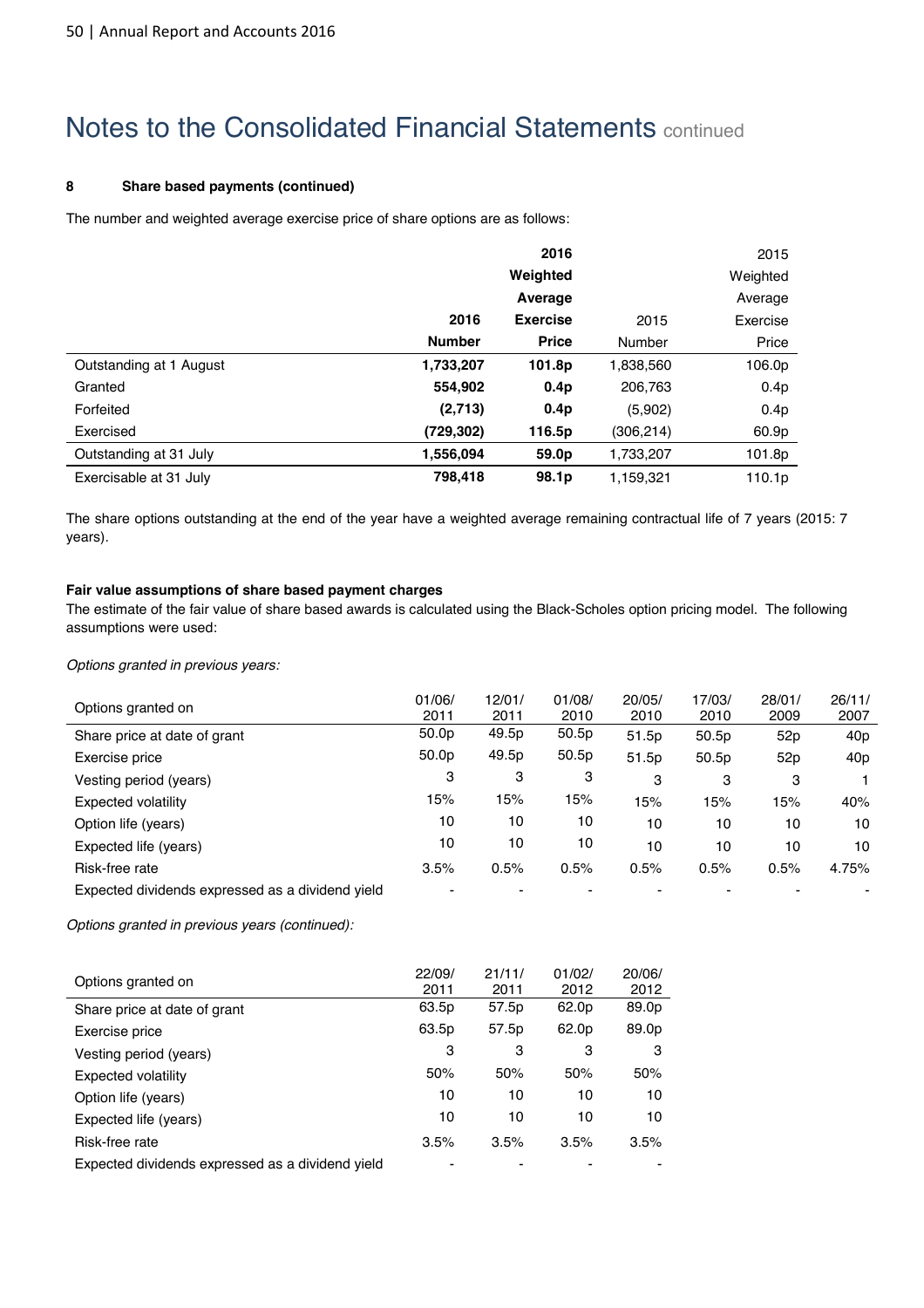## **8 Share based payments (continued)**

*Options granted in previous years (continued):* 

| Options granted on                               | 02/08/<br>2012   | 02/08/<br>2012 | 01/11/<br>2012 | 08/01/<br>2013 | 28/01/<br>2013 | 28/01/<br>2013 | 26/03/<br>2013 | 26/03/<br>2013   |
|--------------------------------------------------|------------------|----------------|----------------|----------------|----------------|----------------|----------------|------------------|
| Share price at date of grant                     | 123.0p           | 123.0p         | 133.5p         | 159.0p         | 155.5p         | 155.0p         | 175.0p         | 175.0p           |
| Exercise price                                   | 0.4 <sub>p</sub> | 123.0p         | 133.5p         | 159.0p         | 0.4p           | 155.0p         | 175.0p         | 0.4 <sub>p</sub> |
| Vesting period (years)                           | 3                | 3              | 3              | 3              | 3              | 3              | 2              | 3                |
| Expected volatility                              | 20%              | 20%            | 20%            | 20%            | 20%            | 20%            | 20%            | 20%              |
| Option life (years)                              | 10               | 10             | 10             | 10             | 10             | 10             | 10             | 10               |
| Expected life (years)                            | 10               | 10             | 10             | 10             | 10             | 10             | 10             | 10               |
| Risk-free rate                                   | 3.5%             | 3.5%           | 3.5%           | 3.5%           | 3.5%           | 3.5%           | 3.5%           | 3.5%             |
| Expected dividends expressed as a dividend yield |                  |                |                |                |                |                |                |                  |

*Options granted in previous years (continued):*

| Options granted on                               | 01/08/<br>2013 | 01/08/<br>2013   | 01/11/<br>2013 | 01/01/<br>2014 | 01/01/<br>2014   | 01/08/2<br>014 | 02/01/2<br>015 |
|--------------------------------------------------|----------------|------------------|----------------|----------------|------------------|----------------|----------------|
| Share price at date of grant                     | 162.5p         | 162.5p           | 185.0p         | 199.5p         | 199.5p           | 330.0p         | 411.5p         |
| Exercise price                                   | 162.5p         | 0.4 <sub>p</sub> | 185.0p         | 199.5p         | 0.4 <sub>p</sub> | 0.4p           | 0.4p           |
| Vesting period (years)                           | 3              | 3                | 3              | 3              | 3                | 3              | 3              |
| Expected volatility                              | 30%            | 30%              | 30%            | 30%            | 30%              | 30%            | 30%            |
| Option life (years)                              | 10             | 10               | 10             | 10             | 10               | 10             | 10             |
| Expected life (years)                            | 10             | 10               | 10             | 10             | 10               | 10             | 10             |
| Risk-free rate                                   | 3.5%           | 3.5%             | 3.5%           | 3.5%           | 3.5%             | 3.5%           | 3.5%           |
| Expected dividends expressed as a dividend yield |                |                  |                |                |                  |                |                |

*Options granted in the current year:* 

| Options granted on                               | 01/08/<br>2015   | 25/09/<br>2015   | 01/12/<br>2015 | 15/12/<br>2015   | 15/12/<br>2015   |
|--------------------------------------------------|------------------|------------------|----------------|------------------|------------------|
| Share price at date of grant                     | 420.0p           | 452.5p           | 462.5p         | 550.0p           | 550.0p           |
| Exercise price                                   | 0.4 <sub>p</sub> | 0.4 <sub>p</sub> | 0.4p           | 0.4 <sub>p</sub> | 0.4 <sub>p</sub> |
| Vesting period (years)                           | 3.5              | 3.5              | 3.5            | 2                | 3                |
| Expected volatility                              | 30%              | 30%              | 30%            | 30%              | 30%              |
| Option life (years)                              | 10               | 10               | 10             | 10               | 10               |
| Expected life (years)                            | 10               | 10               | 10             | 10               | 10               |
| Risk-free rate                                   | 3.5%             | 3.5%             | 3.5%           | 3.5%             | 3.5%             |
| Expected dividends expressed as a dividend yield |                  |                  |                |                  |                  |

The expected volatility is based on the historic volatility of the Company's share price.

## **Charge to the income statement**

|                             | 2016  | 2015 |
|-----------------------------|-------|------|
|                             | £000  | £000 |
| Share based payment charges | 1,087 | 623  |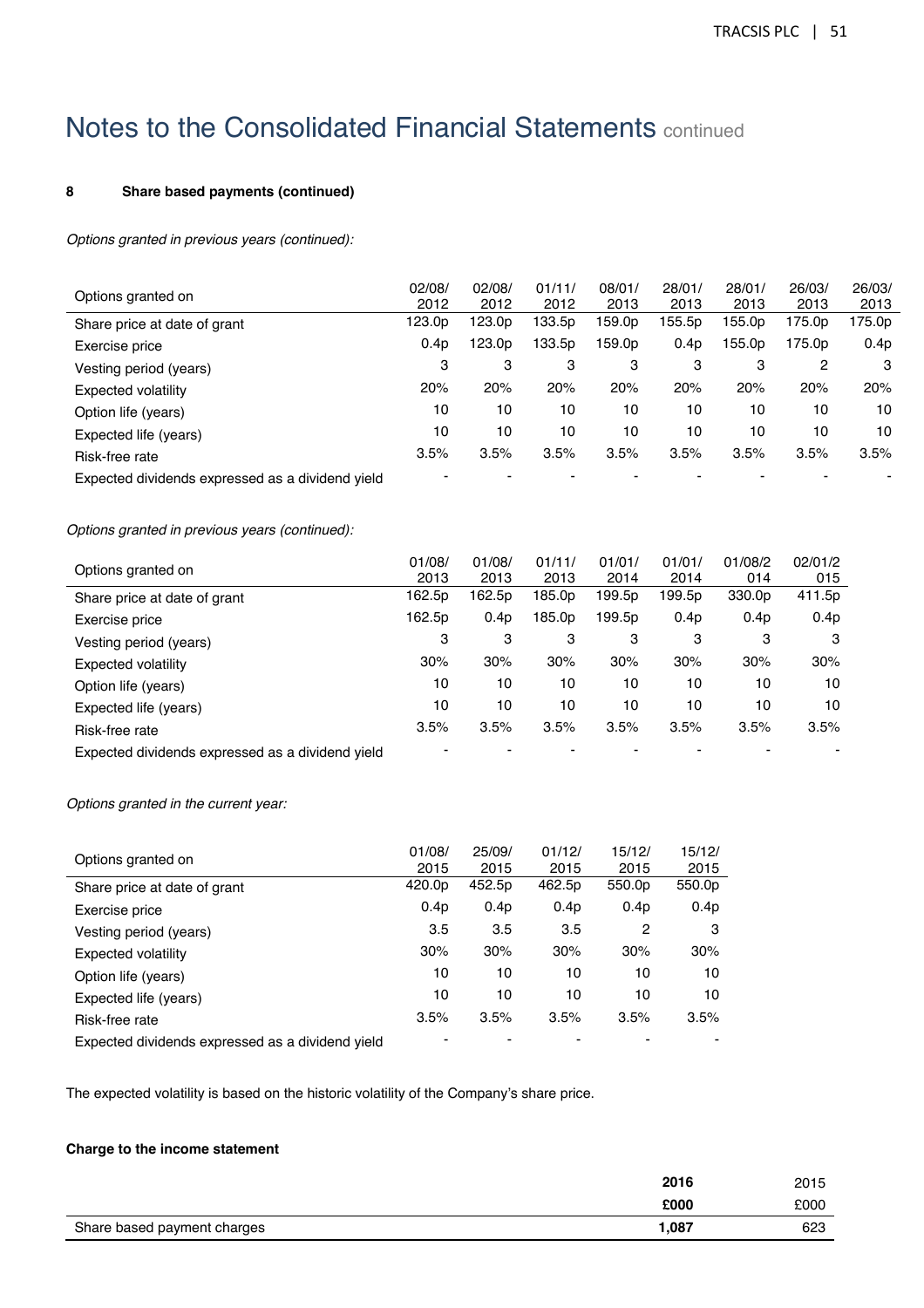## **9 Operating profit**

| Operating profit is stated after charging:                              | 2016<br>£000 | 2015<br>£000 |
|-------------------------------------------------------------------------|--------------|--------------|
| Depreciation of property, plant and equipment - owned                   | 562          | 640          |
| Depreciation of property, plant and equipment - leased                  | 211          | 84           |
| Total depreciation                                                      | 773          | 724          |
| Loss on disposal of plant and equipment                                 | $\mathbf{2}$ | 3            |
| Operating lease rentals: Land and buildings                             | 375          | 237          |
| Operating lease rentals: Plant & machinery                              | 45           | 68           |
| Total operating lease rentals                                           | 420          | 305          |
| Research and development expenditure expensed as incurred               | 970          | 437          |
|                                                                         |              |              |
|                                                                         |              |              |
|                                                                         | 2016         | 2015         |
|                                                                         | £000         | £000         |
| Auditor's remuneration:                                                 |              |              |
| Audit of these financial statements                                     | 16           | 16           |
| Amounts receivable by auditors and their associates in respect of:      |              |              |
| - Audit of financial statements of subsidiaries pursuant to legislation | 42           | 38           |
| - Other services relating to taxation                                   | 6            | 3            |
| - Other services                                                        | 15           | 32           |
| <b>Finance income</b><br>10                                             | 2016<br>£000 | 2015<br>£000 |
| Interest received on bank deposits                                      | 36           | 31           |
|                                                                         |              |              |
| 11<br><b>Finance expense</b>                                            |              |              |
|                                                                         | 2016         | 2015         |
|                                                                         | £000         | £000         |
| Interest on finance lease obligations                                   | 41           | 29           |
| <b>Taxation</b><br>12                                                   |              |              |
| 12.1<br>Recognised in the income statement                              |              |              |
|                                                                         | 2016         | 2015         |
|                                                                         | £000         | £000         |
| <b>Current tax expense</b>                                              |              |              |
| Current year                                                            | 756          | 959          |
| Adjustment in respect of prior periods                                  | (14)         | 14           |
| Total current year                                                      | 742          | 973          |
| Deferred tax                                                            |              |              |
| Current year                                                            | (320)        | (232)        |
| Adjustment in respect of prior periods                                  |              |              |
| Total deferred tax                                                      | (320)        | (232)        |
| Total tax in income statement                                           | 422          | 741          |
|                                                                         |              |              |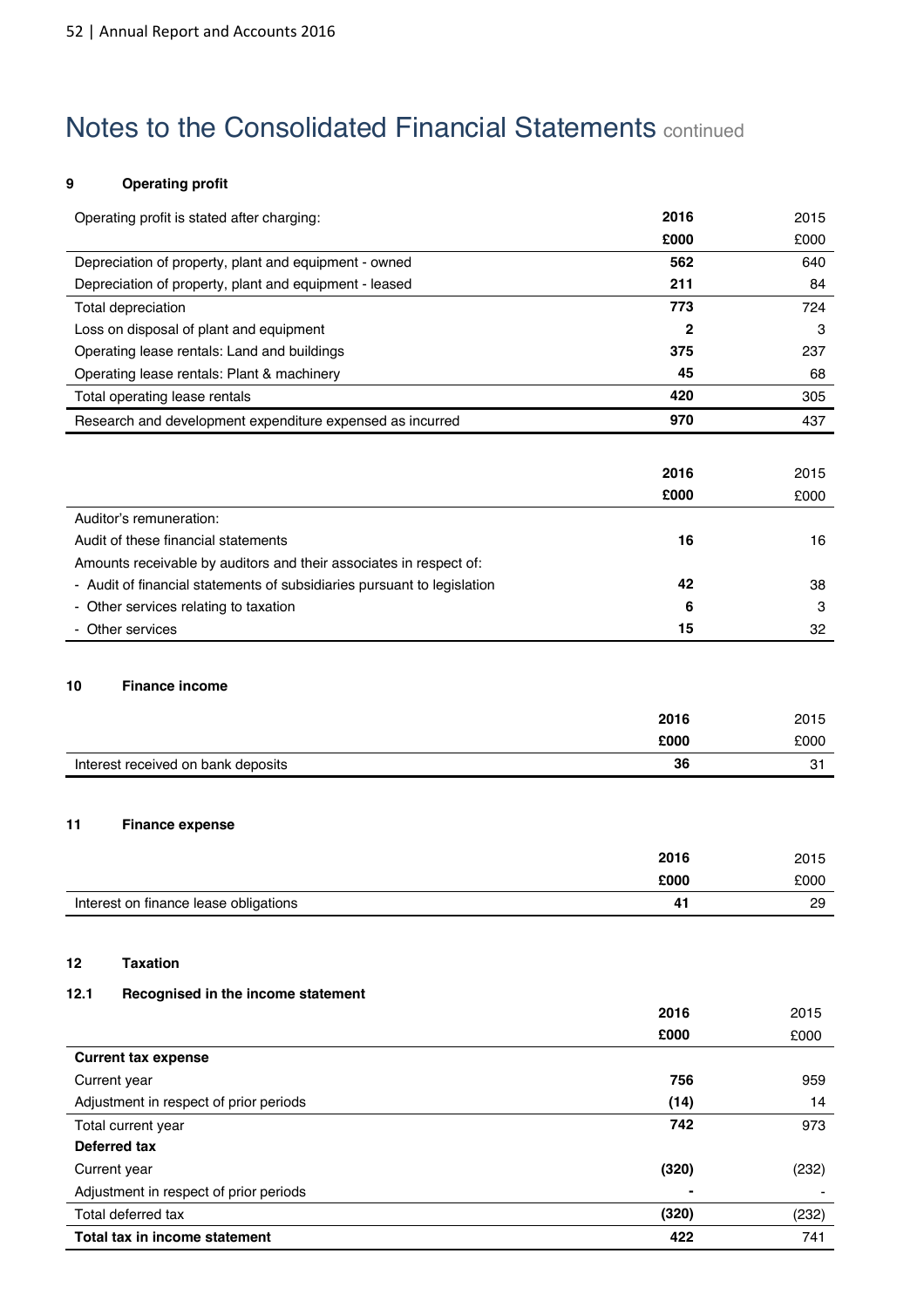## **12 Taxation (continued)**

Reconciliation of the effective tax rate

|                                                                                                         | 2016  | 2016  | 2015  | 2015  |
|---------------------------------------------------------------------------------------------------------|-------|-------|-------|-------|
|                                                                                                         | £000  | %     | £000  | $\%$  |
| Profit before tax for the period                                                                        | 3.955 | 100.0 | 4,470 | 100.0 |
| Expected tax charge based on the standard rate of<br>corporation tax in the UK of $20\%$ (2015: 20.66%) | 791   | 20.0  | 924   | 20.7  |
| Expenses not deductible for tax purposes                                                                | 4     | 0.1   | 22    | 0.5   |
| Research and development enhancement                                                                    | (252) | (6.4) | (115) | (2.6) |
| Adjustment in respect of prior periods                                                                  | (14)  | (0.3) | 14    | 0.3   |
| Effect of rate changes                                                                                  | (158) | (4.0) |       |       |
| Losses brought forward                                                                                  | (26)  | (0.6) |       |       |
| Other movements                                                                                         | 77    | 1.9   | (104) | (2.3) |
| Total tax expense                                                                                       | 422   | 10.7  | 741   | 16.6  |

Reductions in the UK corporation tax rate from 23% to 21% (effective from 1 April 2014) and 20% (effective from 1 April 2015) were substantively enacted on 2 July 2013. Further reductions to 19% (effective from 1 April 2017) and to 18% (effective 1 April 2020) were substantively enacted on 26 October 2015. The deferred tax asset and liability at 31 July 2016 has been calculated based on these rates. An additional reduction to 17% (effective from 1 April 2020) was announced in the Budget on 16 March 2016. This will reduce the company's future current tax charge accordingly and reduce the deferred tax asset and liability further.

## **12.2 Recognised in reserves – direct to equity**

|                                                                 | 2016  | 2015 |
|-----------------------------------------------------------------|-------|------|
|                                                                 | £000  | £000 |
| <b>Deferred Tax</b>                                             |       |      |
| Deferred tax (charge) / credit relating to share based payments | (233) | 304  |

## **13 Earnings per share**

### **Basic earnings per share**

The calculation of basic earnings per share at 31 July 2016 was based on the profit attributable to ordinary shareholders of £3,533,000 (2015: £3,729,000) and a weighted average number of ordinary shares in issue of 27,807,000 (2015: 26,443,000), calculated as follows:

The earnings figure of £3,533,000 is split as £3,453,000 from continuing operations (2015: £3,540,000), £273,000 from acquisitions and (£193,000) from discontinued operations (2015: £189,000).

### **Weighted average number of ordinary shares**

In thousands of shares

|                                                          | 2016   | 2015   |
|----------------------------------------------------------|--------|--------|
| Issued ordinary shares at 1 August                       | 26.564 | 26.258 |
| Effect of shares issued related to business combinations | 360    |        |
| Effect of shares issued for cash                         | 883    | 185    |
| Weighted average number of shares at 31 July             | 27.807 | 26.443 |

## **Diluted earnings per share**

The calculation of diluted earnings per share at 31 July 2016 was based on profit attributable to ordinary shareholders of £3,533,000 (2015: £3,729,000) and a weighted average number of ordinary shares in issue after adjustment for the effects of all dilutive potential ordinary shares of 28,811,000 (2015: 27,656,000):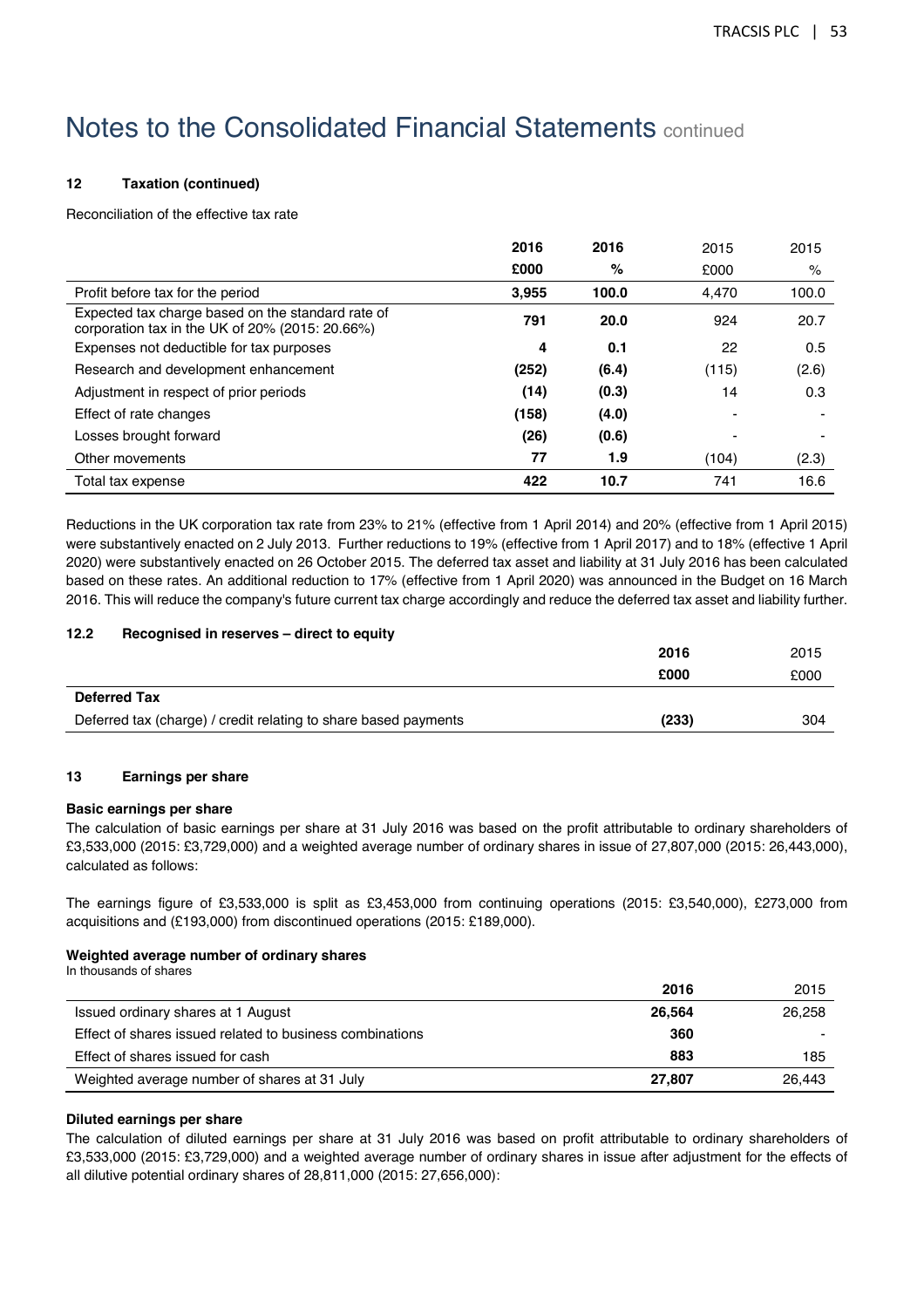## **13 Earnings per share (continued)**

## **Adjusted EPS**

In addition, Adjusted Profit EPS is shown below on the grounds that it is a common metric used by the market in monitoring similar businesses. A reconciliation of this figure is provided below:

|                                                  | 2016  | 2015  |
|--------------------------------------------------|-------|-------|
|                                                  | £'000 | £'000 |
| Profit attributable to ordinary shareholders     | 3,533 | 3,729 |
| Amortisation of intangible assets                | 1,378 | 714   |
| Share-based payment charges                      | 1,087 | 623   |
| Exceptional item: Acquisition and disposal costs | 175   |       |
| Exceptional item: Loss on disposal               | 272   |       |
| Adjusted profit for EPS purposes                 | 6.445 | 5,066 |
|                                                  |       |       |

## **Weighted average number of ordinary shares**

In thousands of shares

| For the purposes of calculating Basic earnings per share             | 27,807             | 26.443             |
|----------------------------------------------------------------------|--------------------|--------------------|
| Adjustment for the effects of all dilutive potential ordinary shares | 28.811             | 27,656             |
|                                                                      |                    |                    |
| Basic adjusted earnings per share                                    | 23.18 <sub>p</sub> | 19.16 <sub>p</sub> |
| Diluted adjusted earnings per share                                  | 22.37 <sub>p</sub> | 18.32p             |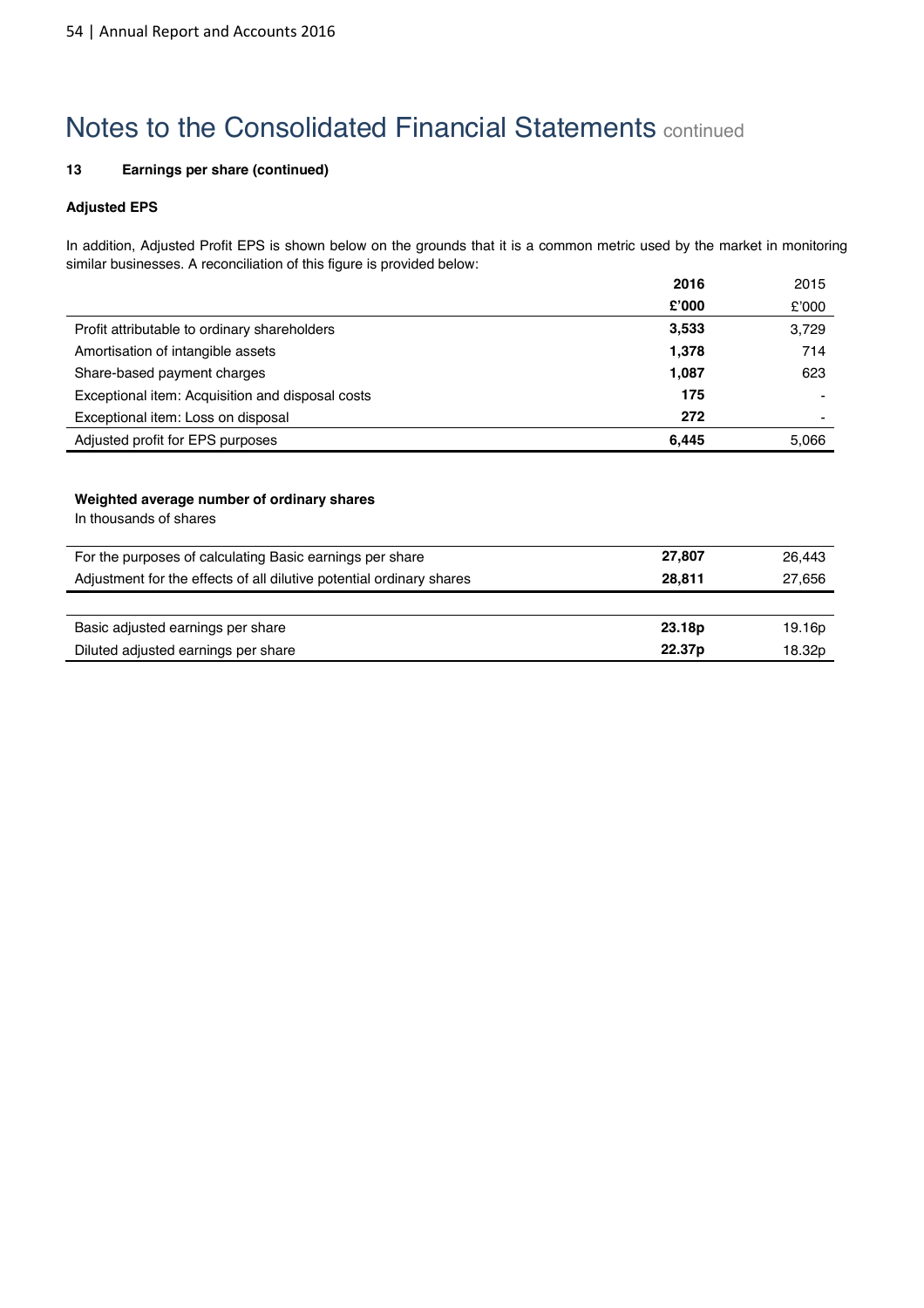## **14 Property, plant and equipment**

|                         | Freehold         |          |           | Plant,<br>machinery, |              |
|-------------------------|------------------|----------|-----------|----------------------|--------------|
|                         | Land &           | Motor    | Computer  | fixtures             |              |
|                         | <b>Buildings</b> | Vehicles | equipment | & fittings           | <b>Total</b> |
|                         | £000             | £000     | £000      | £000                 | £000         |
| Cost                    |                  |          |           |                      |              |
| At 1 August 2014        | 400              | 771      | 1,172     | 1,487                | 3,830        |
| Additions               |                  | 367      | 292       | 391                  | 1,050        |
| <b>Disposals</b>        |                  | (156)    | (13)      | (70)                 | (239)        |
| Exchange rate variances |                  | (37)     | (67)      | (17)                 | (121)        |
| At 31 July 2015         | 400              | 945      | 1,384     | 1,791                | 4,520        |
| Additions               |                  | 529      | 154       | 608                  | 1,291        |
| Disposals               |                  | (254)    | (10)      | (3)                  | (267)        |
| Arising on acquisition  |                  | 251      | 55        | 148                  | 454          |
| On disposal of business |                  | (174)    | (64)      | (500)                | (738)        |
| Exchange rate variances |                  | 9        | 4         | 26                   | 39           |
| At 31 July 2016         | 400              | 1,306    | 1,523     | 2,070                | 5,299        |
|                         |                  |          |           |                      |              |
| Depreciation            |                  |          |           |                      |              |
| At 1 August 2014        | 42               | 480      | 879       | 740                  | 2,141        |
| Charge for the year     | 12               | 104      | 211       | 397                  | 724          |
| <b>Disposals</b>        | ٠                | (106)    | (6)       | (65)                 | (177)        |
| Exchange rate variances |                  | (29)     | (54)      | (15)                 | (98)         |
| At 31 July 2015         | 54               | 449      | 1,030     | 1,057                | 2,590        |
| Charge for the year     | 12               | 247      | 199       | 315                  | 773          |
| Disposals               |                  | (175)    | (5)       | (2)                  | (182)        |
| On disposal of business | $\blacksquare$   | (104)    | (37)      | (378)                | (519)        |
| Exchange rate variances |                  | 6        | 2         | 21                   | 29           |
| At 31 July 2016         | 66               | 423      | 1,189     | 1,013                | 2,691        |
|                         |                  |          |           |                      |              |
| Net book value          |                  |          |           |                      |              |
| At 1 August 2014        | 358              | 291      | 293       | 747                  | 1,689        |
| At 31 July 2015         | 346              | 496      | 354       | 734                  | 1,930        |
| At 31 July 2016         | 334              | 883      | 334       | 1,057                | 2,608        |

The net book value of assets held under finance lease obligations is £791,000 (2015: £426,000).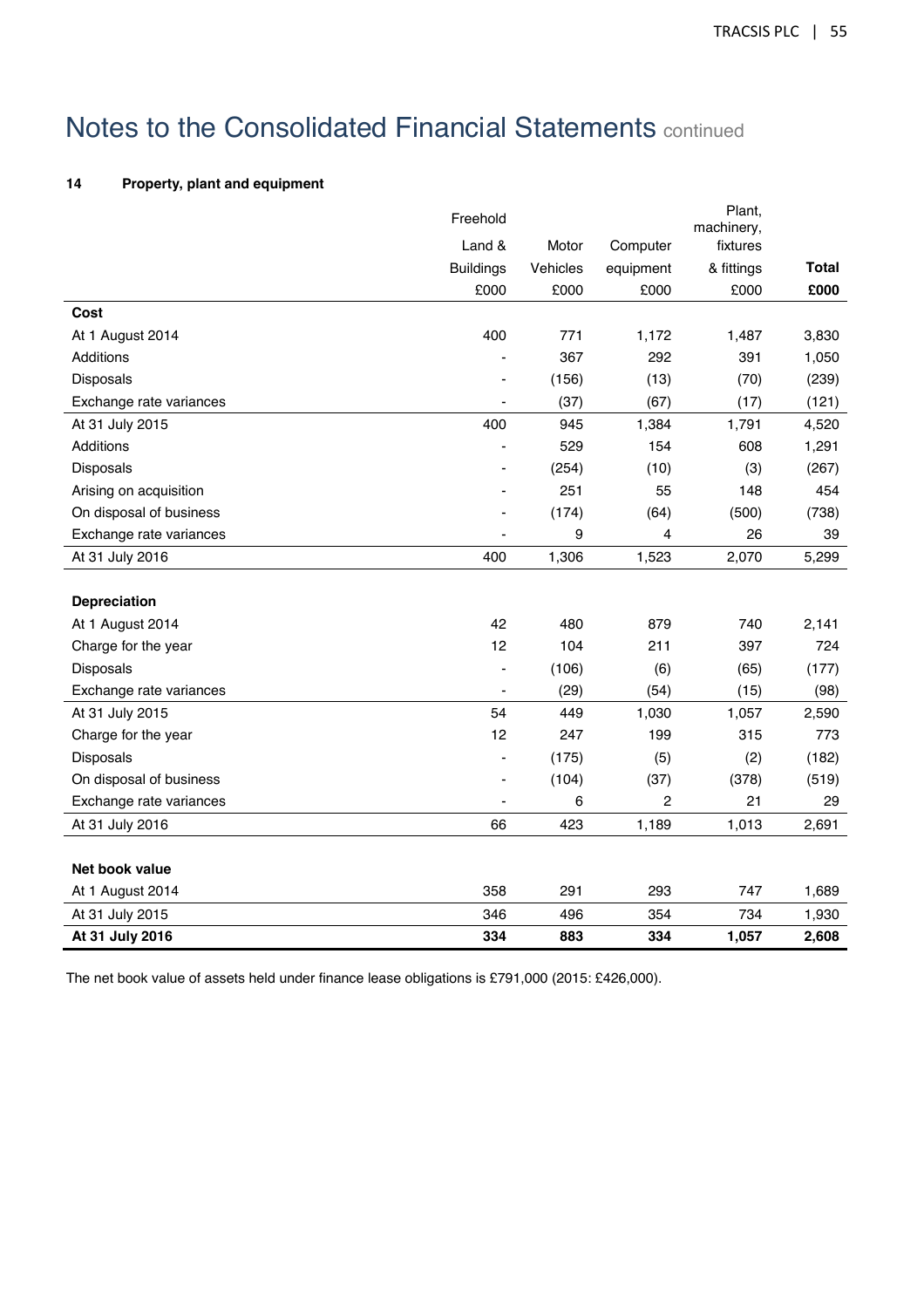## **15 Intangible assets**

|                             |                          | Customer<br>related | Technology<br>related |        |
|-----------------------------|--------------------------|---------------------|-----------------------|--------|
|                             | Goodwill                 | intangibles         | intangibles           | Total  |
|                             | £000                     | £000                | £000                  | £000   |
| Cost                        |                          |                     |                       |        |
| At 1 August 2014            | 1,868                    | 7,430               | 2,574                 | 11,872 |
| Arising on acquisition      |                          |                     |                       |        |
| At 31 July 2015             | 1,868                    | 7,430               | 2,574                 | 11,872 |
| Arising on acquisition      | 1,157                    | 14,943              | 1,400                 | 17,500 |
| At 31 July 2016             | 3,025                    | 22,373              | 3,974                 | 29,372 |
| Amortisation and impairment |                          |                     |                       |        |
| At 1 August 2014            | $\overline{\phantom{0}}$ | 789                 | 359                   | 1,148  |
| Charge for the year         |                          | 456                 | 258                   | 714    |
| At 31 July 2015             |                          | 1,245               | 617                   | 1,862  |
| Charge for the year         |                          | 1,027               | 351                   | 1,378  |
| At 31 July 2016             |                          | 2,272               | 968                   | 3,240  |
| <b>Carrying amounts</b>     |                          |                     |                       |        |
| At 1 August 2014            | 1,868                    | 6,641               | 2,215                 | 10,724 |
| At 31 July 2015             | 1,868                    | 6,185               | 1,957                 | 10,010 |
| At 31 July 2016             | 3,025                    | 20,101              | 3,006                 | 26,132 |

The following carrying values of intangible assets arising from the acquisitions that the Group has completed in the current and previous years are analysed as follows:

|                                                                                               | Goodwill |                          | <b>Customer related</b><br>intangibles |                          | <b>Technology related</b><br>intangibles |       |
|-----------------------------------------------------------------------------------------------|----------|--------------------------|----------------------------------------|--------------------------|------------------------------------------|-------|
|                                                                                               | 2016     | 2015                     | 2016                                   | 2015                     | 2016                                     | 2015  |
|                                                                                               | £000     | £000                     | £000                                   | £000                     | £000                                     | £000  |
| <b>Tracsis Rail Consultancy Limited</b><br>(previously) RWA Rail Limited                      | 671      | 671                      | 460                                    | 496                      |                                          |       |
| <b>Tracsis Passenger Counts Limited</b><br>(previously Peeping Limited)                       | 43       | 43                       | 240                                    | 258                      |                                          |       |
| Safety Information Systems Limited                                                            | 136      | 136                      | 181                                    | 195                      | 77                                       | 100   |
| <b>MPEC Technology Limited</b>                                                                | 269      | 269                      | 947                                    | 1,011                    | 330                                      | 398   |
| Tracsis Traffic Data Limited<br>(previously Sky High Technology)<br>Limited and Sky High plc) | 390      | 390                      | 1,143                                  | 1,314                    |                                          |       |
| Datasys Integration Limited                                                                   | 359      | 359                      | 2,756                                  | 2,911                    | 1,293                                    | 1,459 |
| <b>SEP Limited</b>                                                                            | 555      | $\overline{\phantom{a}}$ | 1,328                                  | $\overline{\phantom{0}}$ |                                          |       |
| <b>Ontrac Technology Limited</b>                                                              | 602      | $\overline{\phantom{a}}$ | 13,046                                 | ٠                        | 1,306                                    |       |
|                                                                                               | 3,025    | 1,868                    | 20,101                                 | 6,185                    | 3,006                                    | 1,957 |

The amortisation charge is recognised in the following line items in the income statement:

|                         | 2016  | 2015 |
|-------------------------|-------|------|
|                         | £000  | £000 |
| Administrative expenses | 1,378 | 714  |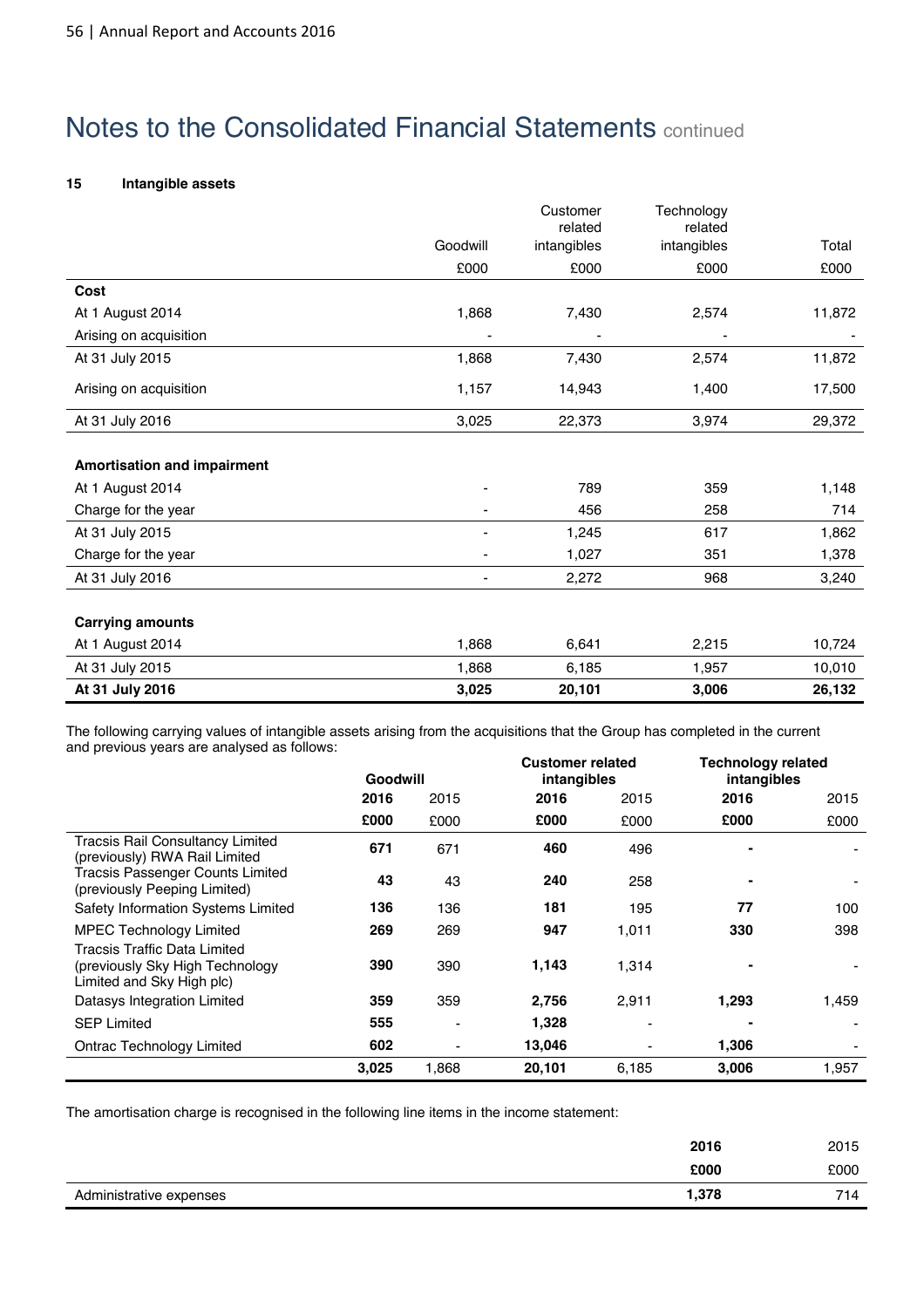## **15 Intangible assets (continued)**

Customer related intangibles and technology related intangibles are amortised over their useful life, which is the period during which they are expected to generate revenue.

Goodwill acquired in a business combination is allocated to cash generating units (CGUs) and is tested for impairment on an annual basis, or more frequently if there are indications that the carrying value might be impaired, by comparing the carrying amount against the discounted cash flow projections of the CGU. CGUs are not larger than the operating segments of the Group.

The carrying value of the goodwill has been determined based on value in use calculations, covering detailed budgets and three year forecasts, followed by an extrapolation of expected cash flows at growth rates given below. The growth rates reflect prudent long term growth rates for the services provided by the CGU. Gross and operating margins have been assumed to remain constant based on budget and past experience.

|                       | 2016   | 2015   |
|-----------------------|--------|--------|
| Long term growth rate | $.0\%$ | $.0\%$ |
| Discount rate         | 10-12% | 10-12% |

The directors' key assumptions relate to revenue growth and the discount rate, however, carrying value is not significantly sensitive to reasonably foreseeable changes in either assumption. No impairment charges in respect of goodwill arose during the year.

### **16 Investments**

During the year, the Group made investments in Citi Logik Limited and Nutshell Software Limited. Further details regarding these transactions are shown in note 5 'Acquisitions, disposals and investments in the current year'.

The total investments made were as follows (a combination of debt and equity)

|                                  | % held     | 2016 | 2015                     |
|----------------------------------|------------|------|--------------------------|
|                                  | At 31 July | £000 | £000                     |
| Citi Logik Limited               | 17.2%      | 500  | $\overline{\phantom{0}}$ |
| <b>Nutshell Software Limited</b> | 23.3%      | 250  |                          |
|                                  |            | 750  | $\overline{\phantom{0}}$ |

### These are represented as follows:

*Equity investments:* 

|                                  | 2016 | 2015                     |
|----------------------------------|------|--------------------------|
|                                  | £000 | £000                     |
| Citi Logik Limited               | 375  | $\overline{\phantom{0}}$ |
| <b>Nutshell Software Limited</b> | 125  | $\overline{\phantom{0}}$ |
|                                  | 500  | $\overline{\phantom{0}}$ |

### *Convertible Loan notes receivable from investments:*

|                                  | 2016 | 2015                     |
|----------------------------------|------|--------------------------|
|                                  | £000 | £000                     |
| Citi Logik Limited               | 125  | $\overline{\phantom{0}}$ |
| <b>Nutshell Software Limited</b> | 125  | $\blacksquare$           |
|                                  | 250  | $\blacksquare$           |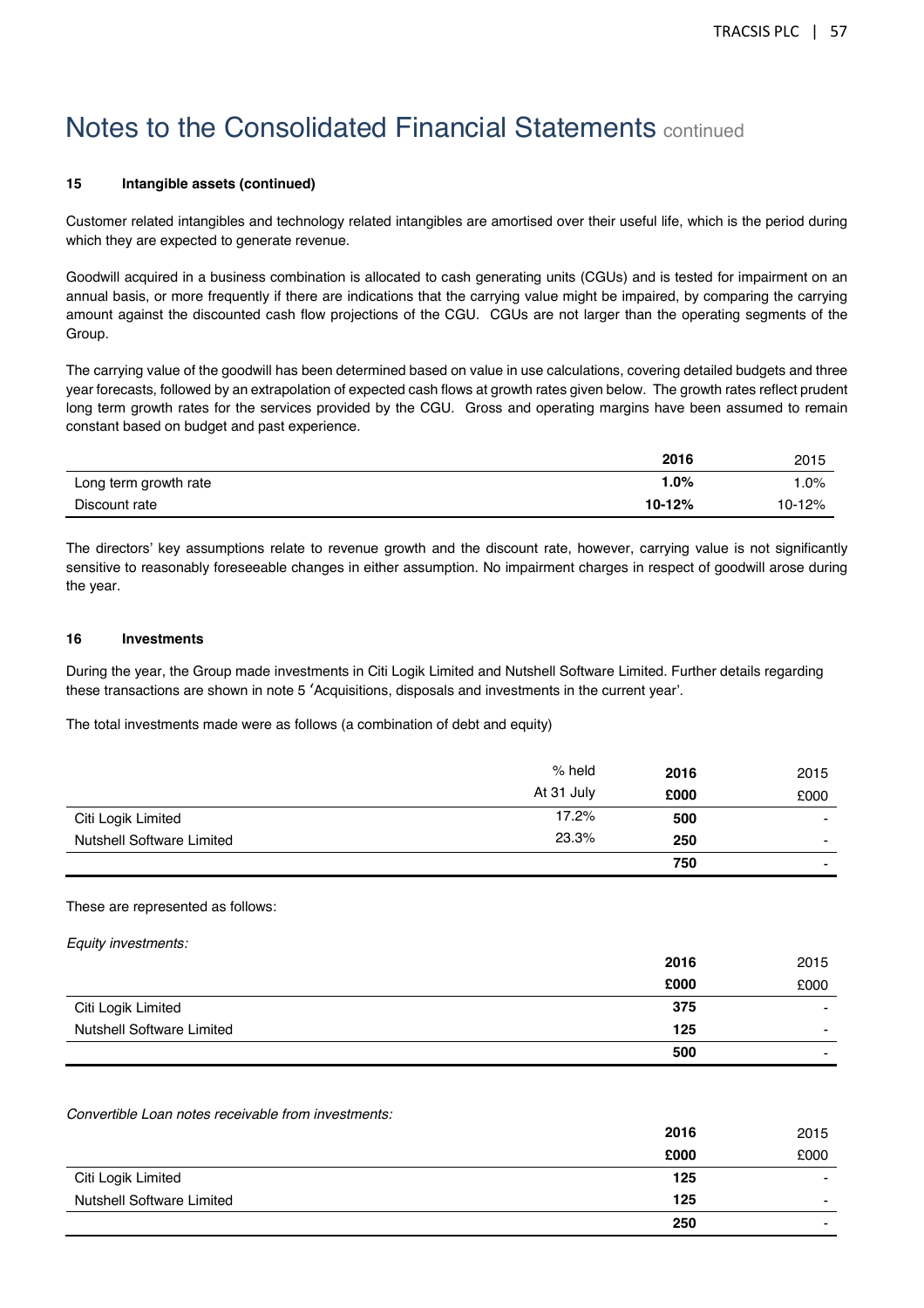## **17 Inventories**

|                                  | 2016 | 2015 |
|----------------------------------|------|------|
|                                  | £000 | £000 |
| Raw materials & work in progress | 121  | 100  |
| Finished goods                   | 150  | 174  |
|                                  | 271  | 274  |

The value of inventories expensed in the period in cost of sales was £470,000 (2015: £759,000). Provision is made for slow moving and obsolete stock on a line by line basis. The value of any write downs/reversals in the current and previous period was not material.

## **18 Hire purchase contracts**

|                                         | 2016           | 2015 |
|-----------------------------------------|----------------|------|
|                                         | £000           | £000 |
| Due within one year                     | 368            | 171  |
| Due after more than one year:           |                |      |
| Between one and two years               | 238            | 135  |
| Between two and three years             | 58             | 72   |
| Between three and four years            | ۰              |      |
| Between four and five years             | $\blacksquare$ | 15   |
| Total due after more than one year      | 296            | 229  |
| Total hire purchase contract obligation | 664            | 400  |

A reconciliation of the obligation is stated below.

|                             | 2016  | 2015                     |
|-----------------------------|-------|--------------------------|
|                             | £000  | £000                     |
| At start of the year        | 400   | 233                      |
| New hire purchase contracts | 496   | 353                      |
| Arising on acquisition      | 187   | -                        |
| On disposal of business     | (50)  | $\overline{\phantom{0}}$ |
| Repayments                  | (369) | (186)                    |
| At end of the year          | 664   | 400                      |

|                           | Carrying<br>amount<br>£000 | Contractual<br>cash flows<br>£000 | Less than<br>one year<br>£000 | One to<br>Two years<br>£000 | Two to<br>Five years<br>£000 |
|---------------------------|----------------------------|-----------------------------------|-------------------------------|-----------------------------|------------------------------|
| Hire Purchase Obligations |                            |                                   |                               |                             |                              |
| 2016                      | 664                        | 717                               | 401                           | 253                         | 63                           |
| 2015                      | 400                        | 433                               | 191                           | 145                         | 97                           |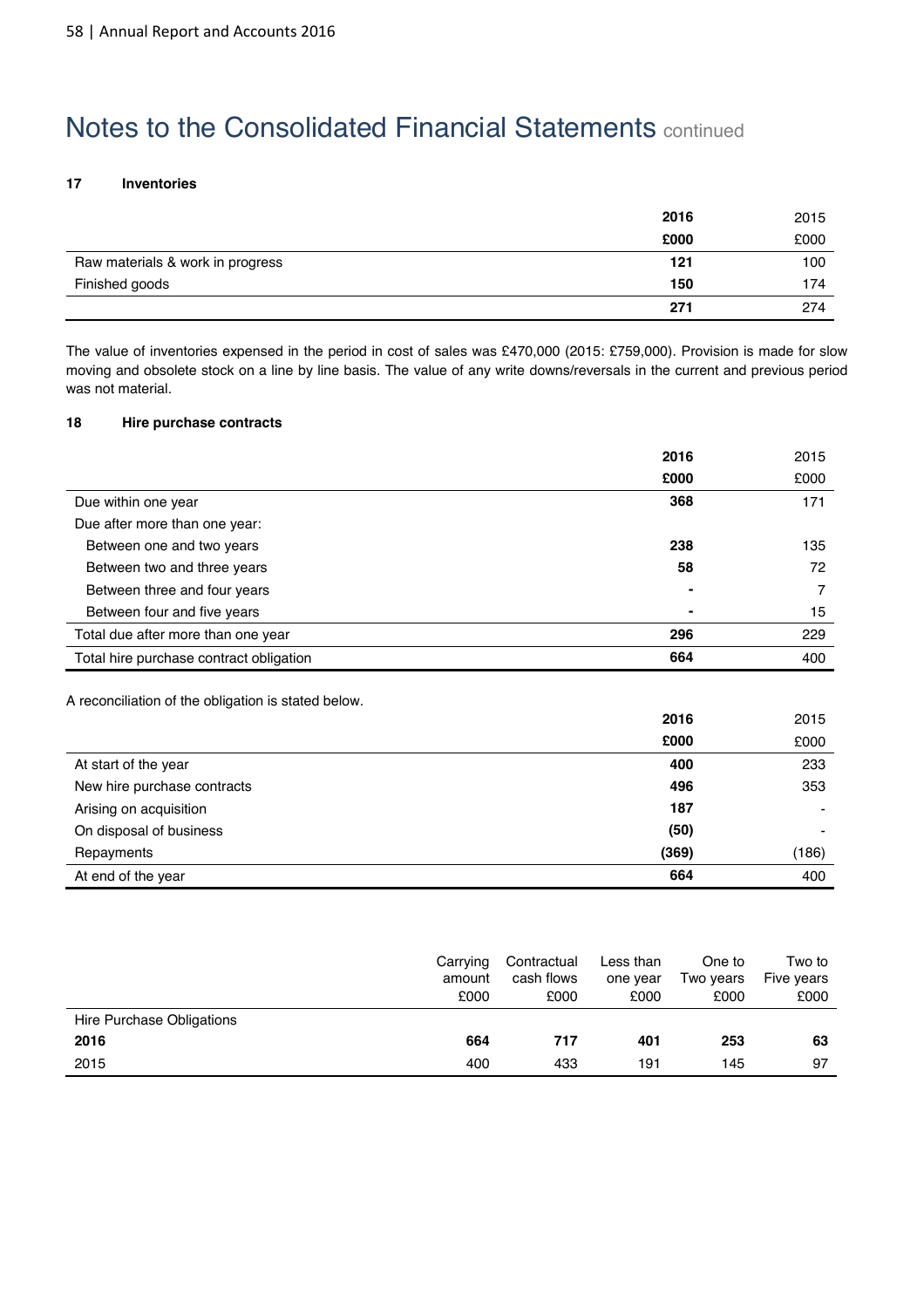## **19 Trade and other receivables**

|                                   | 2016  | 2015  |
|-----------------------------------|-------|-------|
|                                   | £000  | £000  |
| Trade receivables                 | 5,041 | 2,864 |
| Other receivables and prepayments | 407   | 305   |
| Amounts recoverable on contracts  | 718   | 1,104 |
|                                   | 6,166 | 4.273 |

A breakdown of trade receivables between the United Kingdom and Australia operations is as follows:

|                | 2016           | 2015  |
|----------------|----------------|-------|
|                | £000           | £000  |
| United Kingdom | 5,041          | 2,466 |
| Australia      | $\blacksquare$ | 398   |
|                | 5,041          | 2,864 |

Although the Group has a large number of customers, there is a concentration of risk in that the Group derives a large amount of revenue from one major customer, though the credit worthiness of this customer is unquestionably strong. In other cases, where one customer represents a significant proportion of overall revenue, the relationship consists of a large number of small contracts which are not considered to be interdependent. The directors do not consider that any of the amounts from the sale of goods to be irrecoverable, hence no provision has been made for bad or doubtful debts in either the current or preceding year.

The fair values of trade and other receivables are the same as their book values.

Amounts recoverable on contracts relate to part completed projects related to the Group's transportation data collection operations within the Traffic & Data Services part of the group.

Trade receivables that are past due are considered individually for impairment. The Group uses a monthly ageing profile as an indicator when considering impairment. The summarised ageing analysis of trade receivables past due but considered to be not impaired is as follows:

|                                | 2016  | 2015 |
|--------------------------------|-------|------|
|                                | £000  | £000 |
| Under 30 days overdue          | 1,536 | 585  |
| Between 30 and 60 days overdue | 170   | 268  |
| Over 60 days overdue           | 29    | 58   |
|                                | 1,735 | 911  |

The other classes within trade and other receivables do not contain impaired assets. The Group did not incur any material impairment losses on trade receivables in the period. The ageing profile above takes account of the enlarged Group, and the fact that the payment terms/collection period for an enlarged Group with a wide variety of customers has evolved.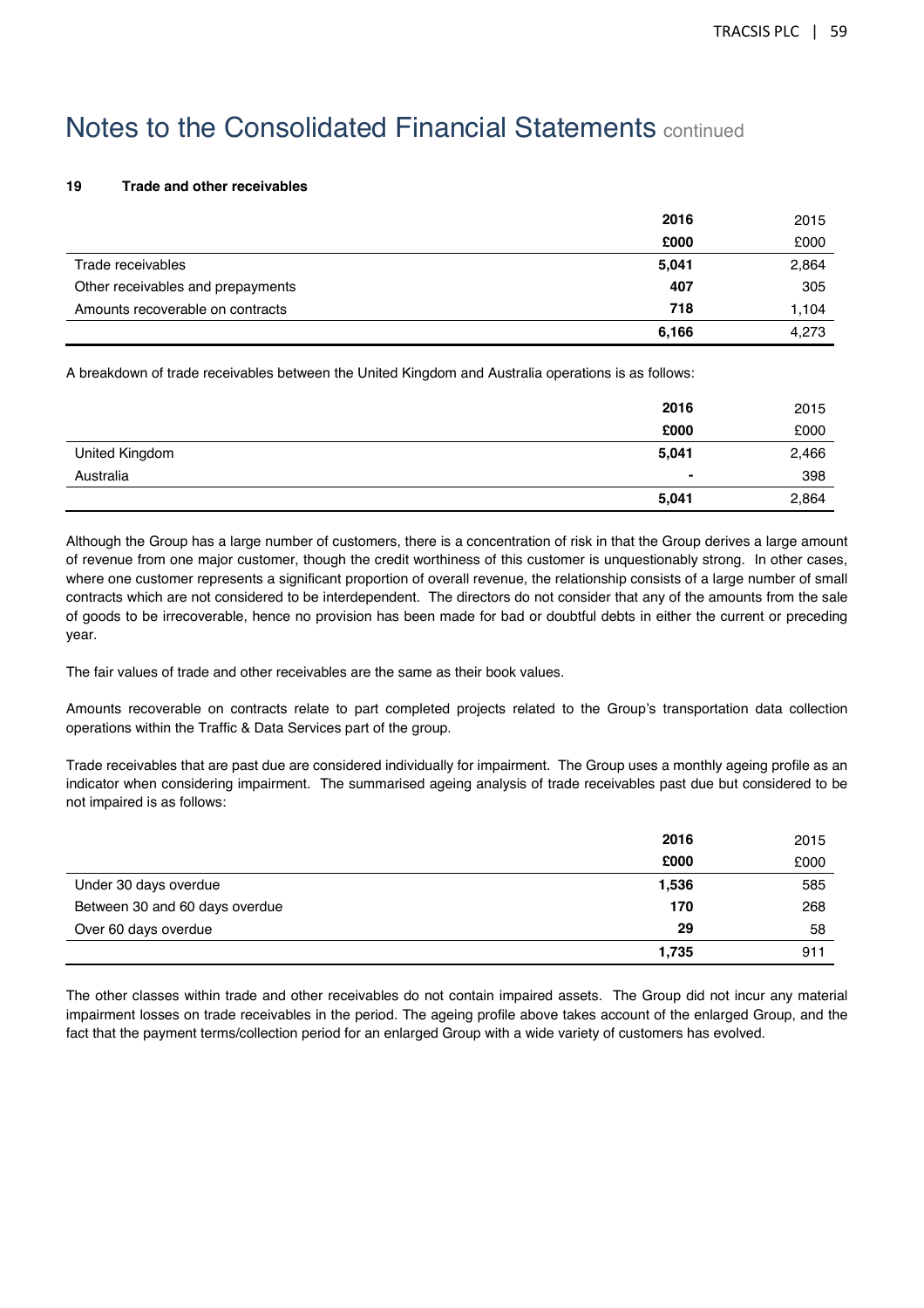## **20 Trade and other payables**

|                               | 2016  | 2015  |
|-------------------------------|-------|-------|
|                               | £000  | £000  |
| Trade payables                | 883   | 646   |
| Other tax and social security | 1,799 | 1,000 |
| Deferred income               | 3,435 | 1,930 |
| Accruals and other payables   | 2,237 | 2,121 |
|                               | 8,354 | 5,697 |

The Directors consider that the carrying amounts of trade payables approximates to their fair value.

Deferred income relates to sales invoiced in advance of the completion of post contract customer support and hosting obligations, instances where the Group has raised sales invoices in advance of installation and acceptance of certain software sales, and also for software licences covering several accounting periods. Support, and revenue from Software as a Service will be recognised in the income statement over the remaining period of the contract, with other deferred income being recognised when the successful installation takes place, or over the period of time for which multiyear deals relate to.

## **21 Contingent and deferred consideration**

During the year, the Group acquired SEP Limited and Ontrac Limited. Under the share purchase agreements in respect of both acquisitions, contingent consideration is payable which is linked to the profitability of the acquired businesses for a two year period post acquisition.

Under the terms of the share purchase agreements, the maximum amounts payable are as follows:

|                       | 2016  | 2015                     |
|-----------------------|-------|--------------------------|
|                       | £000  | £000                     |
| <b>SEP Limited</b>    | 680   | -                        |
| <b>Ontrac Limited</b> | 8,000 | -                        |
|                       | 8,680 | $\overline{\phantom{0}}$ |

During the year, deferred consideration of £30k was paid in respect of the SEP acquisition.

At the balance sheet date, the Directors assessed the fair value of the remaining amounts payable which were deemed to be as follows:

|                       | 2016  | 2015                     |
|-----------------------|-------|--------------------------|
|                       | £000  | £000                     |
| <b>SEP Limited</b>    | 400   | $\overline{\phantom{a}}$ |
| <b>Ontrac Limited</b> | 5,750 | $\overline{\phantom{a}}$ |
|                       | 6,150 | -                        |

These total amounts payable are split between amounts due within one year and more than one year as follows:

|                              | 2016  | 2015                     |
|------------------------------|-------|--------------------------|
|                              | £000  | £000                     |
| Due within one year          | 1,665 | $\overline{\phantom{0}}$ |
| Due after more than one year | 4,485 | $\overline{\phantom{0}}$ |
|                              | 6,150 | $\overline{\phantom{0}}$ |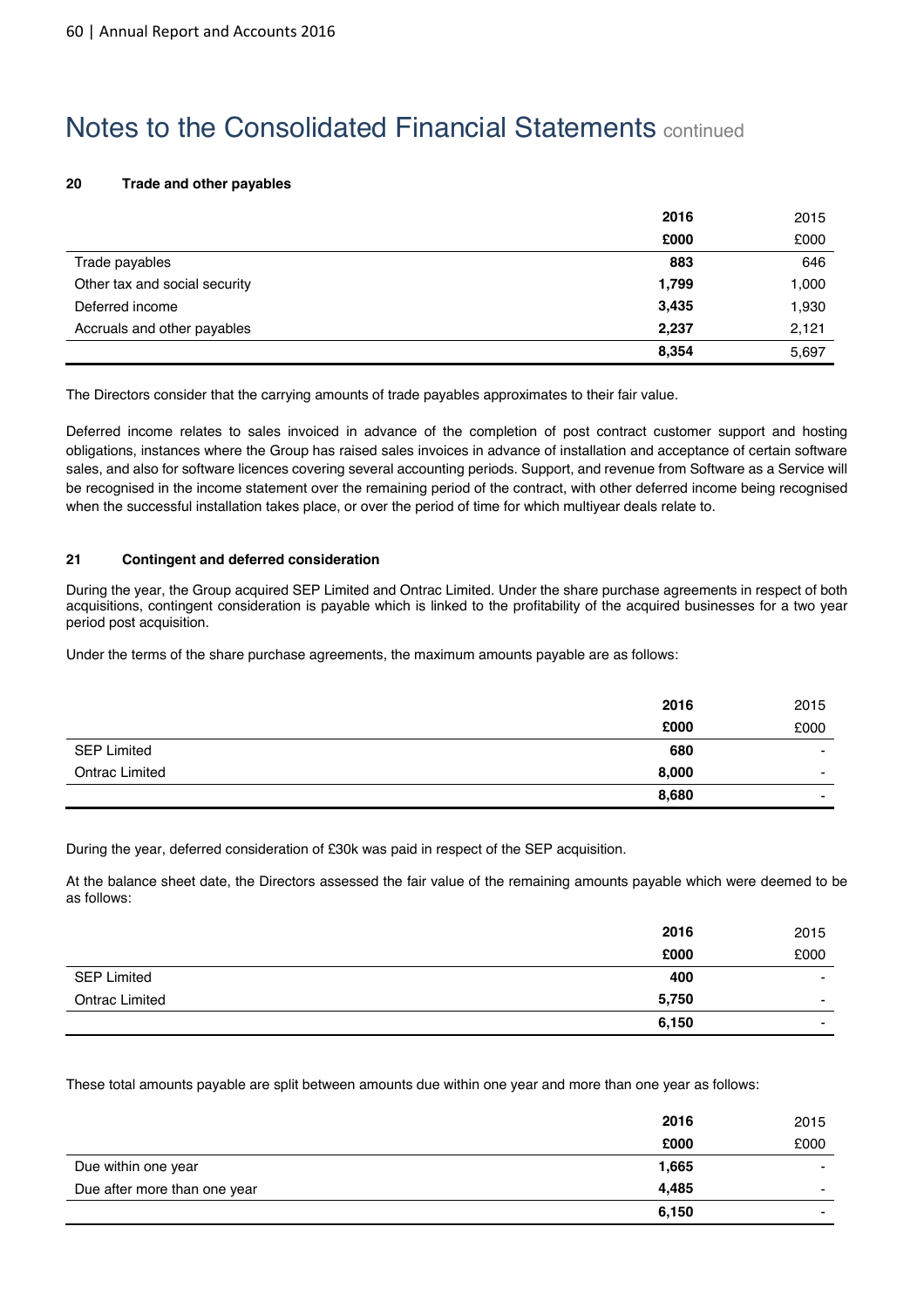## **22 Deferred tax**

|                                     |                          | Accelerated              |              |                          |              |
|-------------------------------------|--------------------------|--------------------------|--------------|--------------------------|--------------|
|                                     | Intangible               | capital                  | <b>Share</b> |                          |              |
| Non-current liability/(asset)       | assets                   | allowances               | options      | Other                    | <b>Total</b> |
|                                     | £000                     | £000                     | £000         | £000                     | £000         |
| At 31 July 2014                     | 1.771                    | 101                      | (560)        | 76                       | 1,388        |
| (Credit)/charge to income statement | (142)                    | 4                        | (18)         | (76)                     | (232)        |
| Recognised in equity                | $\overline{\phantom{a}}$ | $\overline{\phantom{a}}$ | (304)        | $\blacksquare$           | (304)        |
| At 31 July 2015                     | 1,629                    | 105                      | (882)        | $\overline{\phantom{a}}$ | 852          |
| Arising on acquisition              | 2,942                    | 4                        |              | $\overline{\phantom{a}}$ | 2,946        |
| (Credit)/charge to income statement | (412)                    | 16                       | 76           | $\blacksquare$           | (320)        |
| Recognised in equity                | ٠                        | $\overline{\phantom{a}}$ | 233          |                          | 233          |
| At 31 July 2016                     | 4,159                    | 125                      | (573)        | $\blacksquare$           | 3,711        |

The closing deferred tax asset and liability has been calculated at 18% as at 31 July 2016 (2015: 20%).

This is presented on the Balance Sheet as follows within non-current assets and liabilities.

|                               | 2016  | 2015  |
|-------------------------------|-------|-------|
|                               | £000  | £000  |
| Deferred tax assets           | (573) | (882) |
| Deferred tax liabilities      | 4,284 | 1.734 |
| Net liability per table above | 3,711 | 852   |

## **23 Share capital**

|                                     | 2016          | 2016    | 2015       | 2015    |
|-------------------------------------|---------------|---------|------------|---------|
|                                     | <b>Number</b> |         | Number     |         |
| Allotted, called up and fully paid: |               |         |            |         |
| Ordinary shares of 0.4p each        | 27,546,259    | 110.185 | 26,564,328 | 106.257 |

The following share transactions have taken place during the year ended 31 July 2016:

|                                                   | 2016          | 2015       |
|---------------------------------------------------|---------------|------------|
|                                                   | <b>Number</b> | Number     |
| At start of the year                              | 26,564,328    | 26,258,114 |
| Issued as consideration for business combinations | 252.629       |            |
| Exercise of share options                         | 729.302       | 306,214    |
| At end of the year                                | 27,546,259    | 26,564,328 |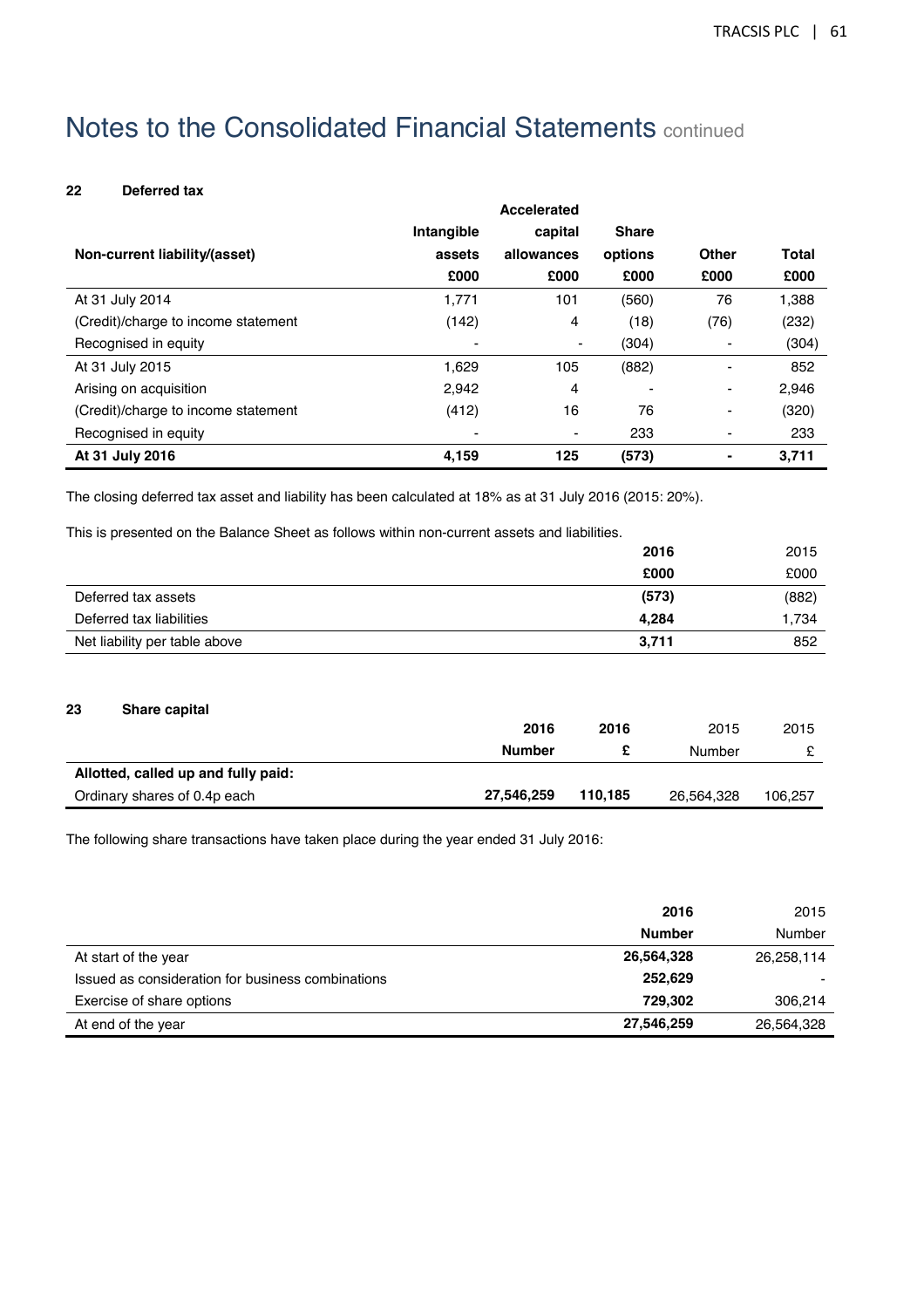## **24 Capital and reserves**

The following describes the nature and purpose of each reserve:

| <b>Reserve</b>               | <b>Description and purpose</b>                                                                 |
|------------------------------|------------------------------------------------------------------------------------------------|
| Share capital                | Amount subscribed for share capital at nominal value                                           |
| Share premium                | Amount subscribed for share capital in excess of nominal value                                 |
| Merger reserve               | Amounts arising from the premium of the fair value of shares issued over their                 |
|                              | nominal value, in respect of certain business combinations                                     |
| Share based payments reserve | Amounts arising from the requirement to expense the fair value of share options                |
|                              | in accordance with IFRS2 Share-based Payments                                                  |
| Retained earnings            | Cumulative net profits recognised in the income statement                                      |
| <b>Translation reserve</b>   | Translation differences on retranslation of Australian subsidiary (until disposal in Dec 2015) |

## **25 Operating leases**

## **Leases as lessee**

Total outstanding commitments for future minimum lease payments under non-cancellable operating leases are set out below:

## **Land and buildings**

The Group leases several office facilities under operating leases. During the year £420,000 was recognised as an expense in the income statement in respect of operating leases (2015: £305,000).

Minimum lease payments are payable as follows:

|                              | 2016  | 2015  |
|------------------------------|-------|-------|
|                              | £'000 | £'000 |
| Within one year              | 266   | 12    |
| In the second to fifth years | 563   | 367   |
|                              | 829   | 379   |

### **Plant and machinery**

|                              | 2016  | 2015  |
|------------------------------|-------|-------|
|                              | £'000 | £'000 |
| Within one year              | 11    | 21    |
| In the second to fifth years | 80    | 130   |
|                              | 91    | 151   |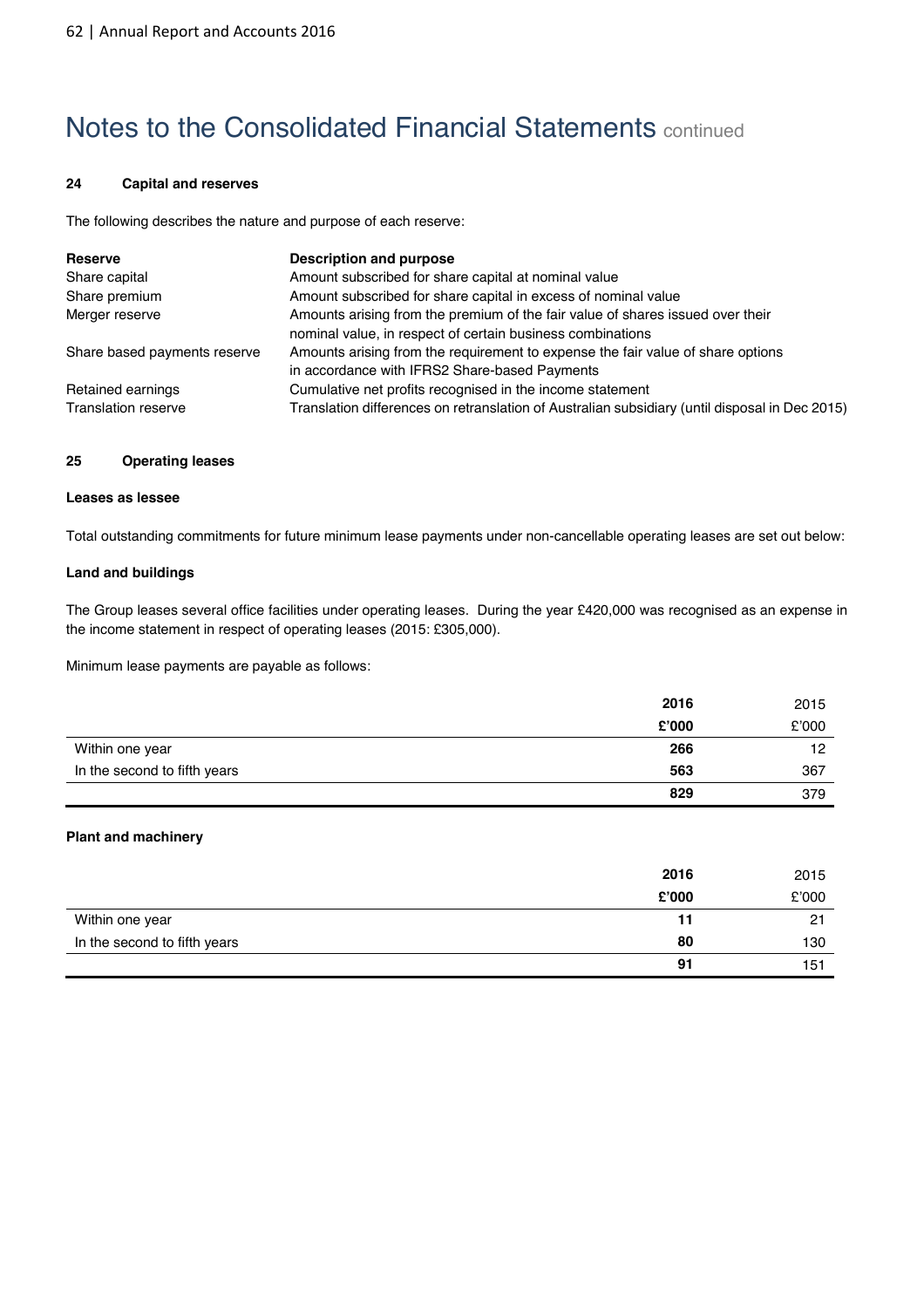## **26 Financial risk management**

The principal financial instruments comprise cash and short term deposits. The main purpose of these financial instruments is to provide finance for the Group's operations. The Group has various other financial instruments, such as trade receivables and payables that arise directly from its operations. The Group has taken advantage of the exemption to exclude short term debtors and creditors from the disclosures given below. The fair values of the financial instruments are equal to their year end carrying values and represent the maximum exposure.

|                              | 2016         |                 | 2015   |  |       |          |        |
|------------------------------|--------------|-----------------|--------|--|-------|----------|--------|
|                              | <b>Fixed</b> | <b>Floating</b> |        |  | Fixed | Floating |        |
| <b>Financial assets</b>      | Rate         | Rate            | Total  |  | Rate  | Rate     | Total  |
|                              | £000         | £000            | £000   |  | £000  | £000     | £000   |
| Cash and short term deposits | ۰            | 11.385          | 11.385 |  | 1.000 | 12.341   | 13,341 |

The Group had no financial liabilities or derivative contracts in either the current or previous year. It is policy that no trading in financial instruments should be undertaken. The surplus cash balances have been invested in deposit accounts.

The principal financial instruments used by the Group, from which financial instrument risk arises, are as follows:

- trade receivables:
- cash at bank;
- trade and other payables.

The main risks arising from the financial instruments are interest rate risk and liquidity risk. The Board reviews and agrees policies for managing each of these risks and they are summarised below.

### **Fair value or cash flow interest rate risk**

Currently the Group has surplus cash balances so does not have a borrowing requirement. Surplus cash is put on short term deposit with high credit worthy banking institutions where appropriate at either fixed or floating rates. The Board monitors the financial markets and the Group's future cash requirements to ensure that this policy is exercised in the Group's best interests.

At 31 July 2016, the Group did not have any fixed-rate deposits in place.

### **Credit risk**

The Group monitors credit risk closely and considers that its current policies of credit checks meet its objectives of managing exposure to risk. The Group has no significant concentration of credit risk. Amounts shown in the balance sheet best represent the maximum credit risk exposure in the event that other parties fail to perform their obligations under financial instruments.

### **Liquidity risk**

Liquidity risk is managed on a day to day basis. Facilities are agreed at appropriate levels having regard to the Group's forecast operating cash flows and future capital expenditures.

### **Capital disclosures**

The Group's objectives when maintaining capital are:

- to safeguard the entity's ability to continue as a going concern, so that it can continue to provide returns for shareholders and benefits for other stakeholders, and;
- to provide an adequate return to shareholders by pricing products and services commensurately with the level of risk.

The capital structure of the Group consists of cash and cash equivalents, and equity attributable to shareholders of the parent, comprising issued share capital, reserves and retained earnings as disclosed in the Consolidated Statement of Changes in Equity and Notes 13, 23 and 24. The Group sets the amount of capital it requires in proportion to risk. The Group manages its capital structure and makes adjustments to it in the light of changes in economic conditions and the risk characteristics of the underlying assets. In order to maintain or adjust the capital structure, the Group may adjust the amount of dividends paid to shareholders, return capital to shareholders, issue new shares or sell assets to reduce debt.

### **Sensitivity analysis**

In managing interest rates the Group aims to reduce the impact of short term fluctuations on the Group's earnings. Over the long term, permanent changes in interest rates would have an impact on consolidated earnings. The Directors consider that a change of 100 basis points in interest rates at any period end would not have a material impact on cash flows.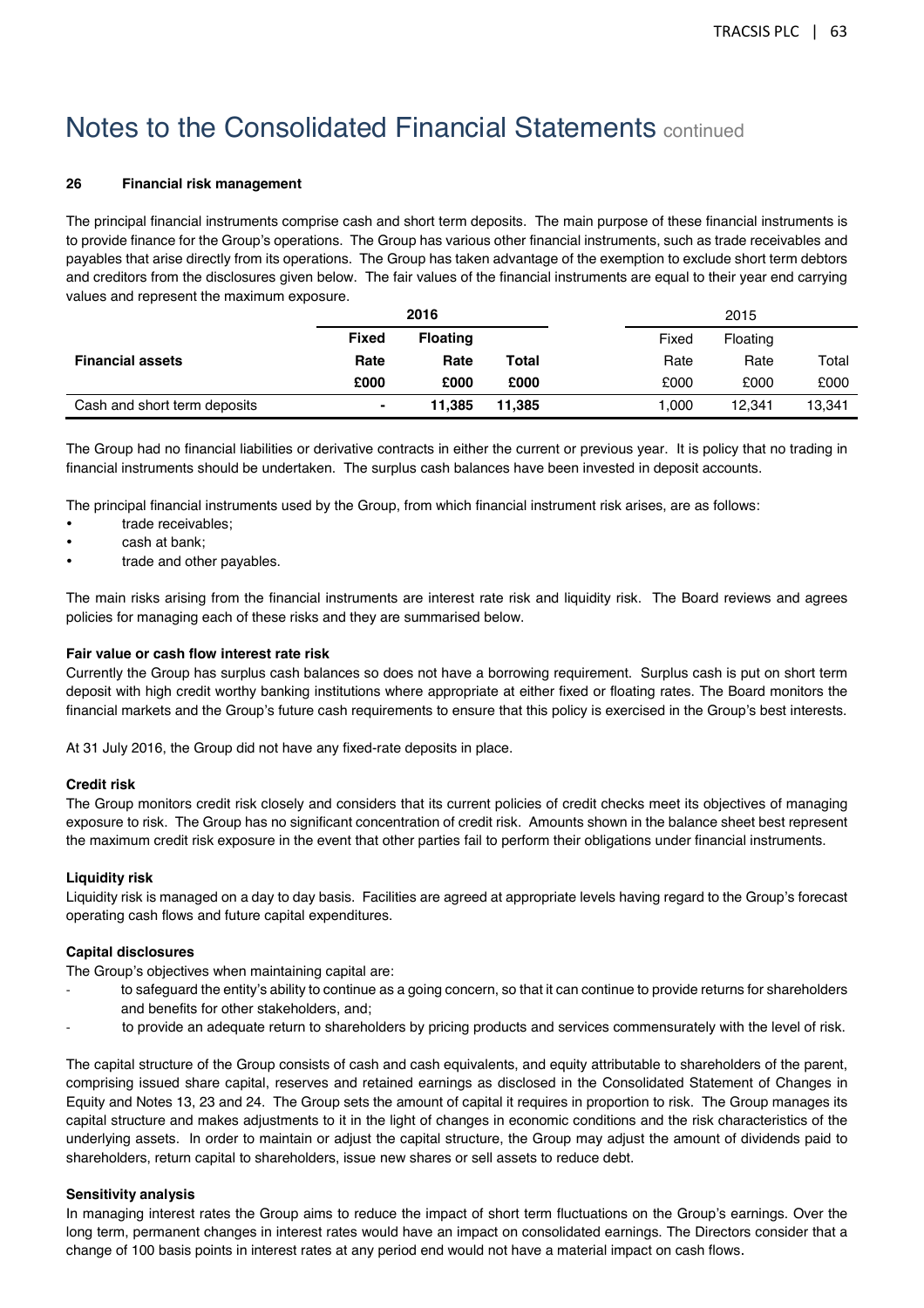## **26 Financial risk management (continued)**

## **Market risks**

The Directors consider that the Group has no significant exposure to market risks with respect to its financial instruments.

### **Foreign currency risk**

The Group had an Australian subsidiary which was disposed of during the year. Balances and transactions in Australian dollars were converted into Sterling and hence the Group was exposed to an element of currency risk/fluctuation until its disposal.

## **27 Related Party Transactions**

The following transactions took place during the year with other related parties:

|                                 | <b>Purchase of</b> | Amounts owed to<br>related parties |      |                          |
|---------------------------------|--------------------|------------------------------------|------|--------------------------|
|                                 | goods and services |                                    |      |                          |
|                                 | 2016               | 2015                               | 2016 | 2015                     |
|                                 | £000               | £000                               | £000 | £000                     |
| Leeds Innovation Centre Limited | 74                 | 75                                 |      |                          |
| Ashtead Plant Hire Co Limited   | 25                 | $\blacksquare$                     | 13   | $\overline{\phantom{0}}$ |

Leeds Innovation Centre Limited is a company which is connected to The University of Leeds. Tracsis plc rents its office accommodation, along with related office services, from this company.

Ashtead Plant Hire Co Limited is a subsidiary of Ashtead Group plc (Ashtead) of which Chris Cole is Chairman. SEP Limited, one of the Group's subsidiaries purchased goods and services from Ashtead during the year. All transactions with Ashtead took place at arm's length commercial rates and were not connected to Mr Cole's position at Ashtead. SEP Limited traded with Ashtead prior to its acquisition by Tracsis plc.

|                            | Sale of            |       | Amounts owed by<br>related parties |      |
|----------------------------|--------------------|-------|------------------------------------|------|
|                            | goods and services |       |                                    |      |
|                            | 2016<br>2015       |       | 2016                               | 2015 |
|                            | £000               | £000  | £000                               | £000 |
| WSP I Parsons Brinckerhoff | 2.136              | 1.487 | 679                                | 519  |

WSP | Parsons Brinckerhoff (WSP) is a company which is connected to Chris Cole who serves as non-executive Chairman of Tracsis plc and also of WSP. Sales to WSP took place at arm's length commercial rates and were not connected to Mr Cole's position at WSP as the Group traded with WSP prior to his appointment at Tracsis in April 2014. On 31 October 2014, WSP completed the acquisition of Parsons Brinckerhoff (PB) which made PB a related party of the Group from this date. One of the Group's subsidiary companies, (Tracsis Traffic Data Limited, previously Sky High Technology Limited), traded extensively with PB prior to its acquisition by WSP as it carried out an agreement for a significant piece of data collection work for a UK transport agency which was entered into in May 2014. All transactions with PB took place at arm's length commercial rates and were not connected to Mr Cole's position at WSP.

### Nutshell Software Limited

On 21 July 2016, the Group entered into an agreement to make an investment in Nutshell Software Limited, a company connected to Martyn Cuthbert who is a Director of Ontrac Limited and Ontrac Technology Limited, subsidiary companies of the Group following their acquisition in December 2015. Further details regarding this investment are provided in note 5.

### **Terms and conditions of transactions with related parties**

The purchases from related parties are made at normal market prices. Outstanding balances that relate to trading balances are unsecured, interest free and settlement occurs in cash. There have been no guarantees provided or received for any related party receivables or payables.

### **Compensation of key management personnel of the Group**

The Group considers the directors to be its key management personnel. Full details of their compensation are set out in the Directors' Remuneration Report.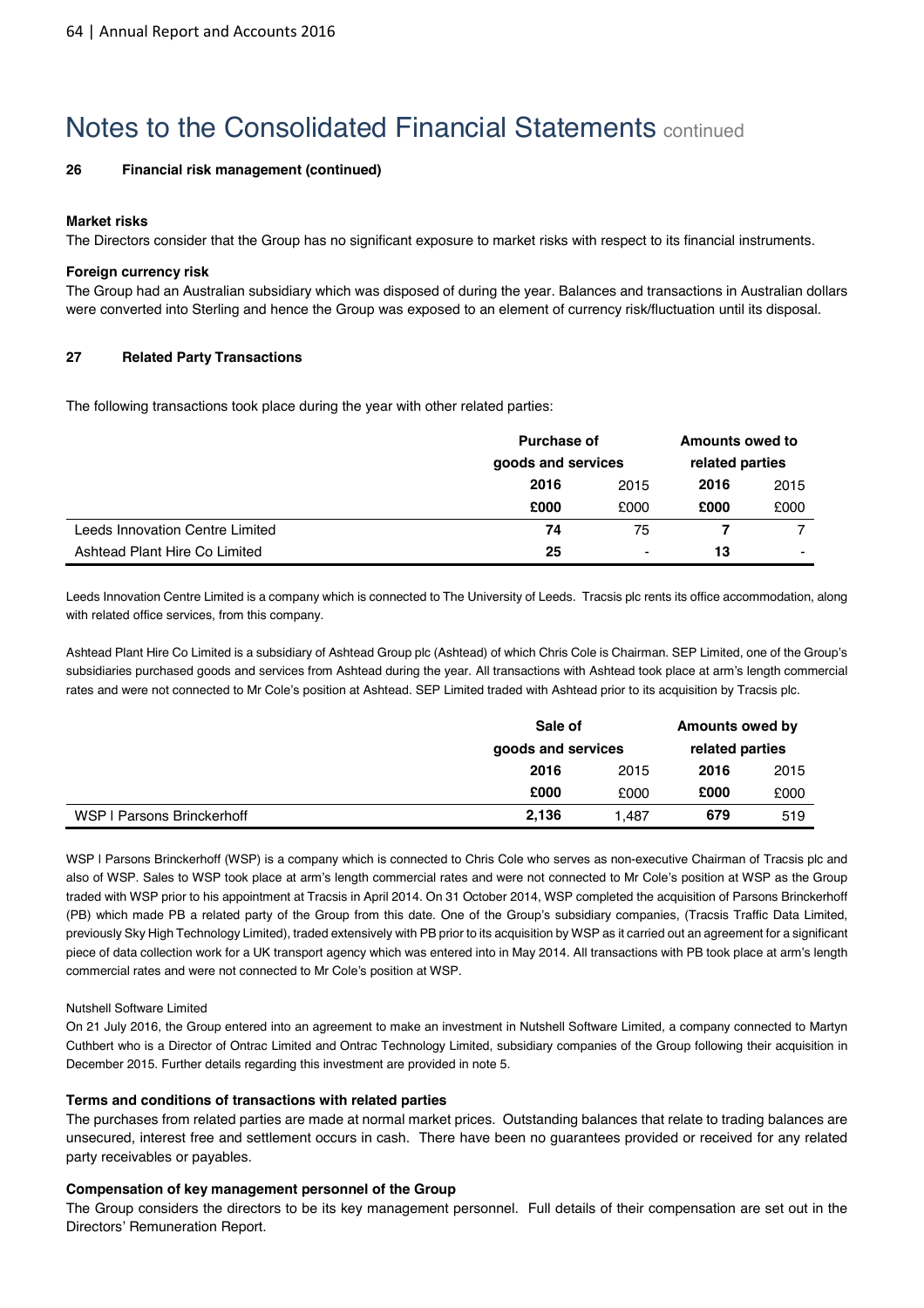## **28 Employee benefits**

The Group makes contributions to defined contribution pension schemes for its employees. The pension cost charge for the year comprises contributions payable by the Group to the schemes and other personal pension plans and amounted to £271,000 (2015: £176,000). There were outstanding contributions at 31 July 2016 of £35,000 (2015: £19,000).

### **29 Group entities**

Below are the subsidiary undertakings which contribute to the Group results:

|                                                                                                           |                                          |                                 | % ordinary<br>share |
|-----------------------------------------------------------------------------------------------------------|------------------------------------------|---------------------------------|---------------------|
| <b>Held by Tracsis plc</b>                                                                                | <b>Principal activity</b>                | <b>Country of incorporation</b> | capital owned       |
| <b>Tracsis Rail Consultancy Limited</b><br>(previously RWA Rail Limited)                                  | Rail industry consultancy                | <b>England and Wales</b>        | 100%                |
| <b>Tracsis Passenger Counts Limited</b><br>(previously Peeping Limited)                                   | Rail industry consultancy                | <b>England and Wales</b>        | 100%                |
| Safety Information Systems Limited                                                                        | Software and consultancy                 | <b>England and Wales</b>        | 100%                |
| <b>MPEC Technology Limited</b>                                                                            | Rail industry hardware &<br>Datalogging  | <b>England and Wales</b>        | 100%                |
| Tracsis Traffic Data Limited (previously<br>Sky High Technology Limited and Sky<br>High plc)              | <b>Transportation data</b><br>collection | <b>England and Wales</b>        | 100%                |
| Datasys Integration Limited                                                                               | <b>Holding Company</b>                   | <b>England and Wales</b>        | 100%                |
| Datasys Limited                                                                                           | Rail industry software                   | <b>England and Wales</b>        | 100%                |
| <b>SEP Limited</b>                                                                                        | Event planning & traffic<br>management   | <b>England and Wales</b>        | 100%                |
| <b>SEP Events Limited</b>                                                                                 | Dormant                                  | <b>England and Wales</b>        | 100%                |
| <b>Ontrac Technology Limited</b>                                                                          | Holding company                          | <b>England and Wales</b>        | 100%                |
| Ontrac Limited                                                                                            | Rail industry software                   | <b>England and Wales</b>        | 100%                |
| S-H TrafficData Solutions Private<br>Limited                                                              | Data processing                          | India                           | 100%                |
| Sky High Data Capture Limited                                                                             | Dormant                                  | <b>England and Wales</b>        | 100%                |
| Sky High Traffic Data Limited                                                                             | Dormant                                  | <b>England and Wales</b>        | 100%                |
| The Web Factory Birmingham Limited                                                                        | Dormant                                  | <b>England and Wales</b>        | 100%                |
| Forsyth Whitehead & Associates<br>Limited                                                                 | Dormant                                  | <b>England and Wales</b>        | 100%                |
| Sky High Technology (Scotland)<br>Limited                                                                 | Dormant                                  | <b>England and Wales</b>        | 100%                |
| Count on Us Traffic Limited                                                                               | Dormant                                  | <b>England and Wales</b>        | 100%                |
| <b>Burra Burra Distribution Limited</b>                                                                   | Dormant                                  | <b>England and Wales</b>        | 100%                |
| Sky High NCS Limited                                                                                      | Dormant                                  | <b>England and Wales</b>        | 100%                |
| Halifax Computer Services Limited                                                                         | Dormant                                  | <b>England and Wales</b>        | 100%                |
| Skyhightraffic Limited                                                                                    | Dormant                                  | <b>England and Wales</b>        | 100%                |
| The Traffic Survey Company Limited                                                                        | Dormant                                  | <b>England and Wales</b>        | 100%                |
| The People Counting Company Limited                                                                       | Dormant                                  | <b>England and Wales</b>        | 100%                |
| Myratech.net Limited                                                                                      | Dormant                                  | <b>England and Wales</b>        | 100%                |
| <b>Footfall Verification Limited</b>                                                                      | Dormant                                  | <b>England and Wales</b>        | 100%                |
| Disposed in the year:                                                                                     |                                          |                                 |                     |
| Tracsis Traffic Data Australia Pty<br>Limited (previously Sky High Traffic<br>Data Australia Pty Limited) | Transportation data<br>collection        | Australia                       | 100%                |
| Minority investments:                                                                                     |                                          |                                 |                     |
| Citi Logik Limited                                                                                        | <b>Mobile Network Data</b><br>Analysis   | <b>England and Wales</b>        | 17.2%               |
| <b>Nutshell Software Limited</b>                                                                          | Mobile application<br>development        | <b>England and Wales</b>        | 23.3%               |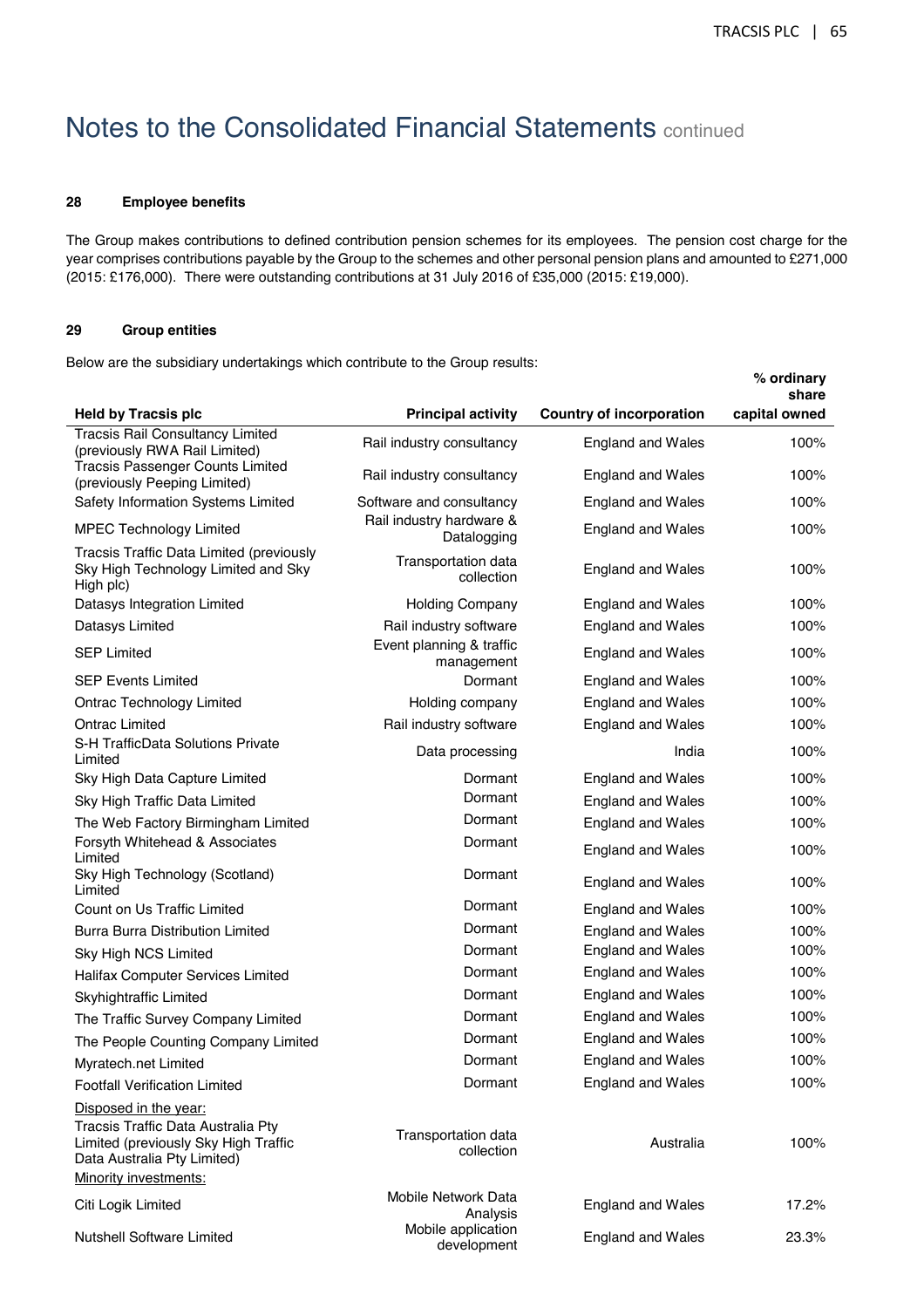## **30 Dividends**

The Group introduced a progressive dividend policy during previous years. The cash cost of the dividend payments is shown below:

|                                                      | 2016 | 2015 |
|------------------------------------------------------|------|------|
|                                                      | £000 | £000 |
| Final dividend for 2013/14 of 0.45p per share paid   | ٠    | 119  |
| Interim dividend for 2014/15 of 0.40p per share paid |      | 106  |
| Final dividend for 2014/15 of 0.60p per share paid   | 164  |      |
| Interim dividend for 2015/16 of 0.50p per share paid | 137  | -    |
| Total dividends paid                                 | 301  | 225  |

The dividends paid or proposed in respect of each financial year is as follows:

|                                                        | 2016 | 2015 | 2014 | 2013 | 2012 |
|--------------------------------------------------------|------|------|------|------|------|
|                                                        | £000 | £000 | £000 | £000 | £000 |
| Interim dividend for 2011/12 of 0.20p per share paid   |      |      |      |      | 48   |
| Final dividend for 2011/12 of 0.35p per share paid     |      |      |      |      | 87   |
| Interim dividend for 2012/13 of 0.30p per share paid   |      |      |      | 75   |      |
| Final dividend for 2012/13 of 0.40p per share paid     |      |      |      | 102  |      |
| Interim dividend for 2013/14 of 0.35p per share paid   |      |      | 89   |      |      |
| Final dividend for 2013/14 of 0.45p per share paid     |      |      | 119  |      |      |
| Interim dividend for 2014/15 of 0.40p per share paid   |      | 106  |      |      |      |
| Final dividend for 2014/15 of 0.60p per share paid     |      | 164  |      |      |      |
| Interim dividend for 2015/16 of 0.50p per share paid   | 137  |      |      |      |      |
| Final dividend for 2015/16 of 0.70p per share proposed | 194  |      |      |      |      |

The total dividends paid or proposed in respect of each financial year ended 31 July is as follows:

|                                | 2016 | 2015  | 2014 | 2013 | 2012  |
|--------------------------------|------|-------|------|------|-------|
| Total dividends paid per share | . 2p | . .0p | 0.8p | 0.7p | 0.55p |

The dividend will be payable on 10 February 2017 to shareholders on the Register at 27 January 2017.

## **31 Events after the Balance Sheet date**

In August 2016, one of the Group's subsidiaries, MPEC Technology Limited, signed a significant order with a North American Class 1 railroad operator for its Remote Condition Monitoring technology. Under the terms of the agreement, the initial order comprises the outright purchase of hardware units, a software licence for the Group's data aggregation and analysis tool Centrix, and various ancillary products. The Directors continue to view the US rail industry as being the largest and most accessible growth market for the Group's RCM technology although the specific timing of further sales in new territories remains difficult to predict.

## **32 Contingent liabilities**

As detailed in note 21, the maximum remaining amounts payable under the share purchase agreements in respect of the Ontrac and SEP acquisitions is £8.65m. Management have assessed the likely amounts payable as £6.15m and have included a contingent consideration creditor in respect of this amount. It is therefore possible that additional amounts may be payable, but in order for this to happen, the performance of both acquisitions will have to be stronger than anticipated which will lead to revenue and profit in excess of expectations.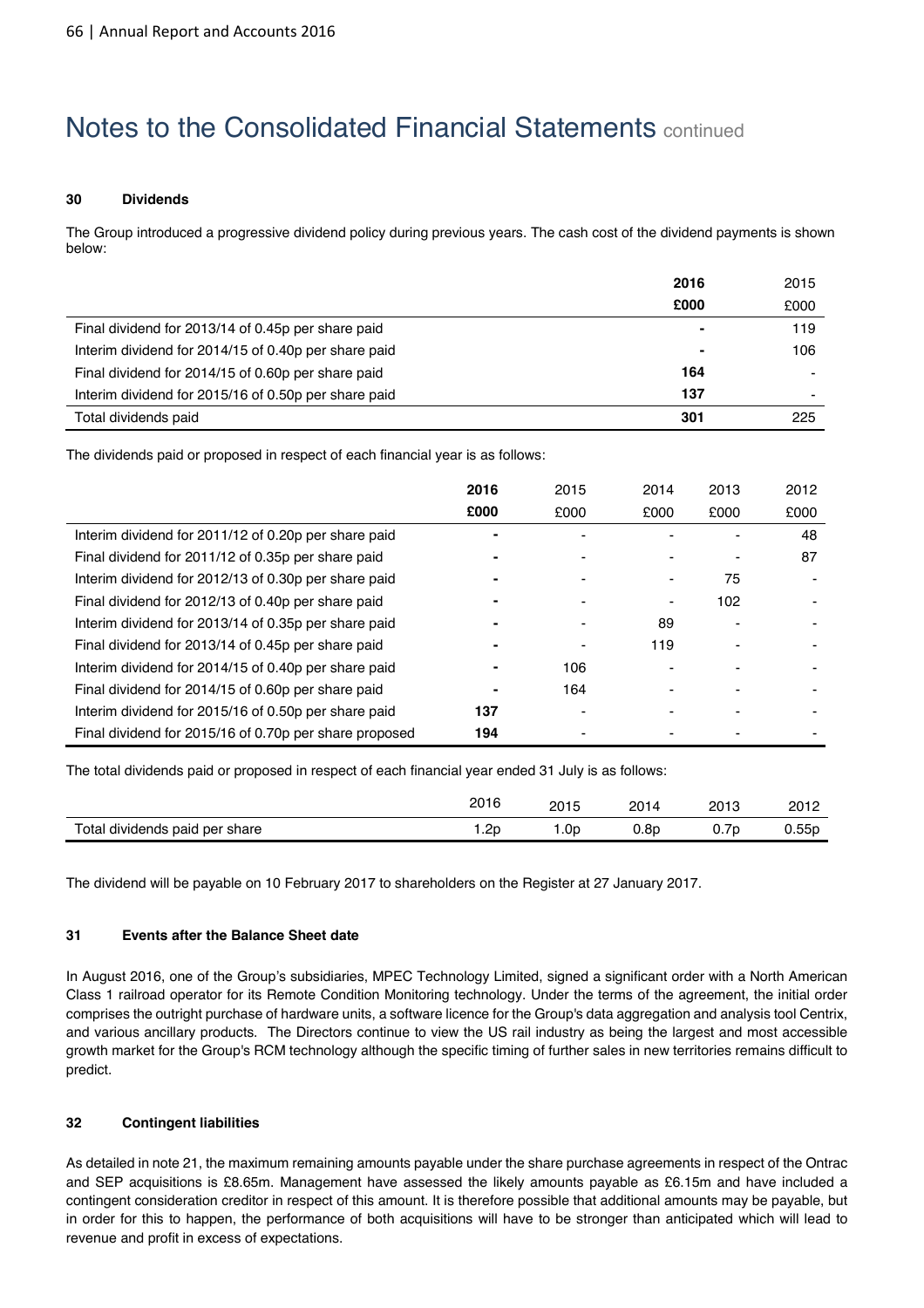Financial Statements

# Company Balance Sheet (prepared under FRS 101)

as at 31 July 2016 Company number: 05019106

|                                     |             | 2016   | 2015      |
|-------------------------------------|-------------|--------|-----------|
|                                     |             |        | (Note 42) |
|                                     | <b>Note</b> | £000   | £000      |
| <b>Non-current assets</b>           |             |        |           |
| Property, plant and equipment       | 34          | 339    | 349       |
| Investments                         | 35          | 34,567 | 14,093    |
| Deferred tax assets                 | 39          | 634    | 882       |
|                                     |             | 35,540 | 15,324    |
|                                     |             |        |           |
| <b>Current assets</b>               |             |        |           |
| Cash and cash equivalents           |             | 5,750  | 9,182     |
| Trade and other receivables         | 36          | 1,561  | 867       |
|                                     |             | 7,311  | 10,049    |
|                                     |             |        |           |
| <b>Total assets</b>                 |             | 42,851 | 25,373    |
|                                     |             |        |           |
| <b>Non-current liabilities</b>      |             |        |           |
| Deferred tax liabilities            | 39          | 198    |           |
| Contingent & deferred consideration | 38          | 4,485  |           |
|                                     |             | 4,683  |           |
|                                     |             |        |           |
| <b>Current liabilities</b>          |             |        |           |
| Trade and other payables            | 37          | 10,417 | 8,446     |
| Contingent & deferred consideration | 38          | 1,665  |           |
|                                     |             | 12,082 | 8,446     |
|                                     |             |        |           |
| <b>Total liabilities</b>            |             | 16,765 | 8,446     |
|                                     |             |        |           |
| <b>Net assets</b>                   |             | 26,086 | 16,927    |
|                                     |             |        |           |
| <b>Capital and reserves</b>         |             |        |           |
| Called up share capital             | 40          | 110    | 106       |
| Share premium reserve               |             | 5,622  | 4,776     |
| Merger reserve                      |             | 3,010  | 1,846     |
| Share based payments reserve        |             | 2,408  | 1,321     |
| Retained earnings                   |             | 14,936 | 8,878     |
| <b>Total equity</b>                 |             | 26,086 | 16,927    |

The financial statements were approved and authorised for issue by the Board of Directors on 16 November 2016 and were signed on its behalf by:

**John McArthur** – Chief Executive Officer **Max Cawthra** – Chief Financial Officer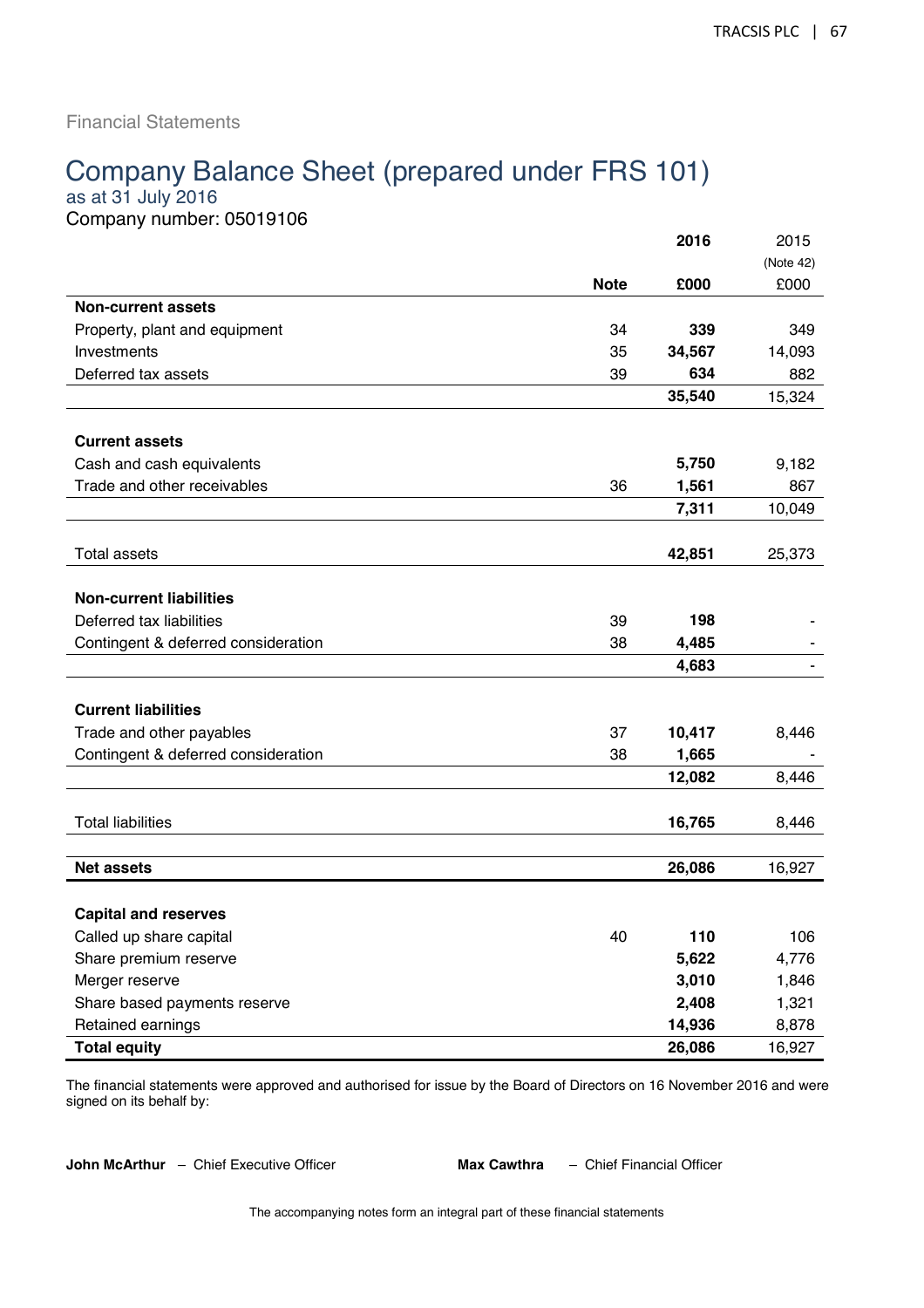## Financial Statements

## Company Statement of Changes in Equity

|                                                             |                          |                          |                           | Share<br>based              |                              |                         |
|-------------------------------------------------------------|--------------------------|--------------------------|---------------------------|-----------------------------|------------------------------|-------------------------|
|                                                             | Share<br>capital<br>£000 | Share<br>premium<br>£000 | Merger<br>reserve<br>£000 | payments<br>reserve<br>£000 | Retained<br>earnings<br>£000 | Total<br>equity<br>£000 |
| At 1 August 2015 (note 42)                                  | 106                      | 4,776                    | 1,846                     | 1,321                       | 8,878                        | 16,927                  |
| Profit and total comprehensive<br>income                    |                          |                          |                           |                             | 6,592                        | 6,592                   |
| <b>Dividends</b>                                            |                          | ۰                        |                           |                             | (301)                        | (301)                   |
| Share based payment charges                                 |                          | ۰                        |                           | 1,087                       |                              | 1,087                   |
| Tax movements in equity                                     |                          |                          |                           |                             | (233)                        | (233)                   |
| Exercise of share options                                   | 3                        | 846                      |                           |                             |                              | 849                     |
| Shares issued as consideration<br>for business combinations | 1                        |                          | 1.164                     |                             |                              | 1,165                   |
| At 31 July 2016                                             | 110                      | 5,622                    | 3,010                     | 2,408                       | 14,936                       | 26,086                  |

|                                          |         |         |         | Share<br>based |          |        |
|------------------------------------------|---------|---------|---------|----------------|----------|--------|
|                                          | Share   | Share   | Merger  | payments       | Retained | Total  |
|                                          | capital | premium | reserve | reserve        | earnings | equity |
|                                          | £000    | £000    | £000    | £000           | £000     | £000   |
| At 1 August 2014 (note 42)               | 105     | 4,591   | 1,846   | 698            | 7,098    | 14,338 |
| Profit and total comprehensive<br>income |         | ۰       |         |                | 1,701    | 1,701  |
| <b>Dividends</b>                         |         | ۰       | ۰       | ۰              | (225)    | (225)  |
| Share based payment charges              |         | ۰       |         | 623            | ٠        | 623    |
| Tax movements in equity                  |         | ۰       |         |                | 304      | 304    |
| Exercise of share options                | ۰       | 185     |         |                |          | 186    |
| At 31 July 2015 (note 42)                | 106     | 4,776   | 1,846   | 1,321          | 8,878    | 16,927 |

The following describes the nature and purpose of each reserve:

**Reserve Constraining Description and purpose** Share capital **Amount** subscribed for share capital at nominal value Share premium Amount subscribed for share capital in excess of nominal value Merger reserve **Amounts** arising from the premium of the fair value of shares issued over their nominal value, in respect of certain business combinations Share based payments reserve Amounts arising from the requirement to expense the fair value of share options in accordance with IFRS2 Share-based Payments Retained earnings Cumulative net profits recognised in the income statement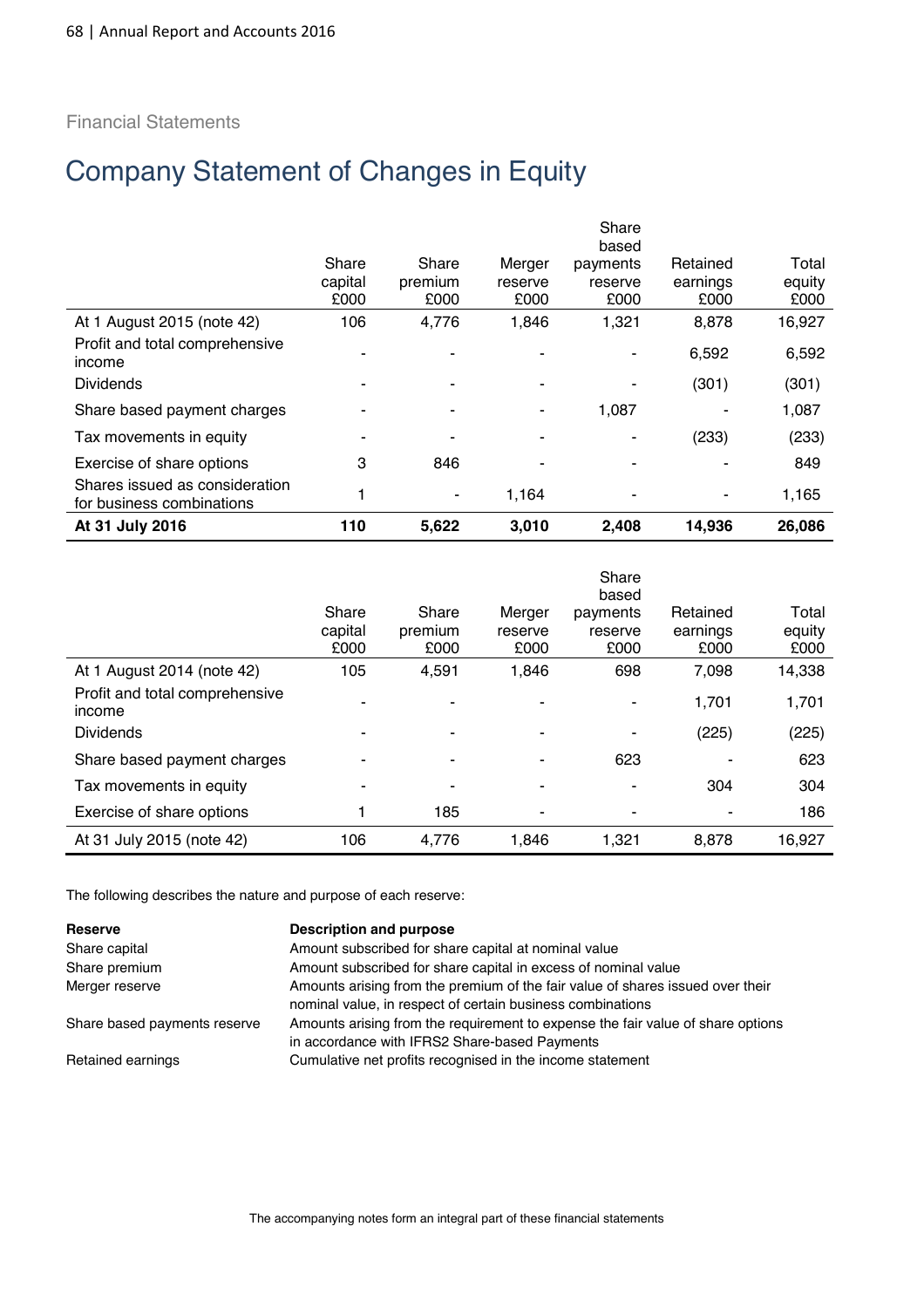Financial Statements

## Notes to the Company Balance Sheet

## **33 Company accounting policies**

Tracsis plc ("the Company") was incorporated and is domiciled in the United Kingdom. Its registered office is Leeds Innovation Centre, 103 Clarendon Road, Leeds, LS2 9DF, registered number 05019106. The principal activity of Tracsis plc is that of a holding company and also software development and consultancy for the rail industry.

The company's accounting reference date is 31 July.

## **a) Basis of preparation**

The financial statements have been prepared in accordance with Financial Reporting Standard 101 'Reduced Disclosure Framework' ("FRS 101") which has been applied.

The principal accounting policies adopted in the preparation of the financial statements are set out below. The policies have been consistently applied to all the years presented, unless otherwise stated.

The financial statements have been prepared on a historical cost basis. The presentation currency used is sterling and amounts have been presented in round thousands ("£000s").

Disclosure exemptions adopted:

In preparing these financial statements the company has taken advantage of all disclosure exemptions conferred by FRS 101. Therefore these financial statements do not include:

- certain comparative information as otherwise required by EU endorsed IFRS;
- certain disclosures regarding the company's capital;
- a statement of cash flows:
- the effect of future accounting standards not yet adopted;
- these financial statements do not include certain disclosures in respect of share based payments.
- the disclosure of the remuneration of key management personnel; and
- disclosure of related party transactions with other wholly owned members of the Tracsis plc group of companies.

In addition, and in accordance with FRS 101 further disclosure exemptions have been adopted because equivalent disclosures are included in the Company's financial statements.

## **b) Accounting policies**

### **First time application of FRS 101**

In the current year the company has adopted FRS 101. In previous years the financial statements were prepared in accordance with applicable UK accounting standards.

This change in the basis of preparation has not materially altered the recognition and measurement requirements previously applied in accordance with applicable UK accounting standards. Consequently the principal accounting policies are unchanged from the prior year. The change in basis of preparation has enabled the Company to take advantage of all of the available disclosure exemptions permitted by FRS 101 in the financial statements. There have been no other material amendments to the disclosure requirements previously applied in accordance with applicable UK accounting standards.

A reconciliation of the position pre and post transition to FRS 101 is provided in note 42.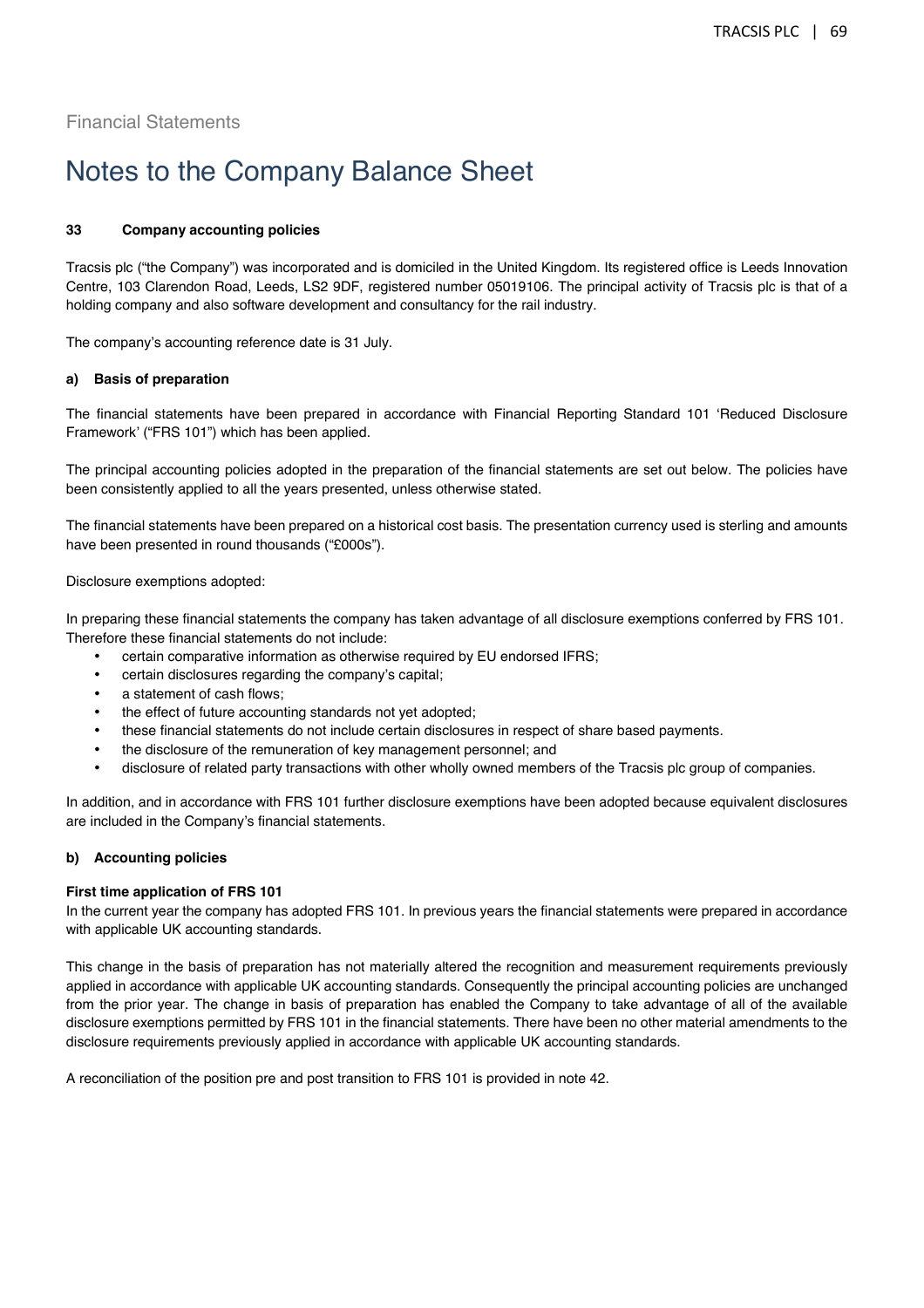# Notes to the Company Balance Sheet continued

## **33 Company accounting policies (continued)**

### **Revenue recognition**

Revenue is measured at the fair value of the consideration received or receivable (excluding value added tax and discounts given) derived from the provision of goods and services to customers during the period. The Company derives revenue from software licences, post contract customer support and consultancy services.

The Company recognises the revenue from the sale of software licences and specified upgrades upon shipment of the software product or upgrade, when there are no significant vendor obligations remaining, when the fee is fixed and determinable and when collectability is considered probable. Where appropriate the Company provides a reserve for estimated returns under the standard acceptance terms at the time the revenue is recognised. Payment terms are agreed separately with each customer.

Revenue from post contract customer support and consultancy services is recognised on a straight-line basis over the term of the contract. Revenue received and not recognised in the profit and loss account under this policy is classified as deferred income in the balance sheet.

Revenue from other products and services is recognised as the products are shipped or services provided.

Revenue from consultancy and professional services is recognised when the services have been performed, once the work and value has been agreed with the customer.

### **Property, plant and equipment**

Property, plant and equipment is initially recognised at cost. As well as the purchase price, cost includes directly attributable costs.

Depreciation is provided on all items so as to write off the carrying value of items over their expected useful economic lives. It is applied at the following rates:

| Freehold buildings (excluding land) | - | 4% on cost      |
|-------------------------------------|---|-----------------|
| Computer equipment                  | - | 33 1/3% on cost |

### **Investments**

Fixed asset investments are stated at cost less provision for impairment where appropriate. The directors consider annually whether a provision against the value of investments on an individual basis is required. Such provisions are charged in the income statement in the year.

## **Taxation**

The tax on the profit or loss for the year represents current and deferred tax.

The tax currently payable is based on taxable profit for the period. Taxable profit differs from net profit as reported in the income statement because it excludes items of income or expense that are taxable or deductible in other years and it further excludes items that are never taxable or deductible. The Company's liability for current tax is calculated using tax rates that have been enacted at the balance sheet date.

Deferred tax is provided in full, using the liability method, on temporary differences arising between the tax bases of assets and liabilities and their carrying value in the financial statements. The principal temporary differences arise from depreciation on plant and equipment and share options granted by the Group to employees and directors.

Deferred tax assets and liabilities are measured on an undiscounted basis at the tax rates that are expected to apply when the related asset is realised or liability is settled, based on tax rates and laws enacted or substantively enacted at the balance sheet date. Where the deferred tax asset recognised in respect of share-based payments would give rise to a credit in excess of the related accounting charge at the prevailing tax rate the excess is recognised directly in equity.

Deferred tax assets are recognised to the extent that it is probable that future taxable profit will be available against which the temporary differences can be utilised.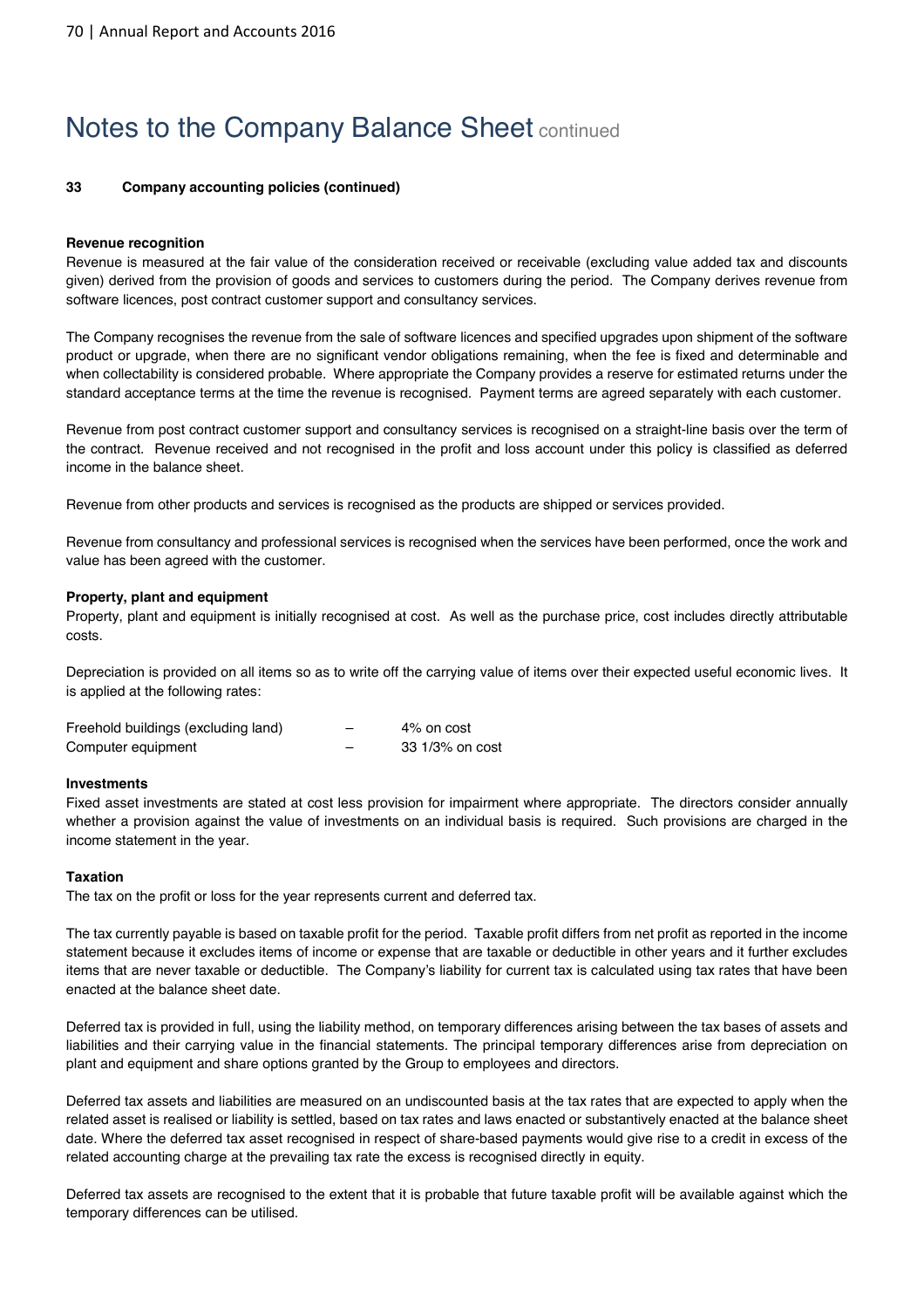## Notes to the Company Balance Sheet continued

## **33 Company accounting policies (continued)**

## **Leases**

Leases are classified as finance leases whenever the terms of the lease transfer substantially all the risks and rewards of ownership to the lessee. All other leases are classified as operating leases. Operating lease payments are recognised as an expense on a straight line basis over the lease term, except where another systematic basis is more representative of the time pattern in which economic benefits from the leased asset are consumed.

## **Share based payments**

The Company's accounting policies followed are in all material regards the same as the Group's policy as shown on page 37. Where there are charges relating to subsidiary undertakings, these are borne by the relevant subsidiary undertakings via a recharge.

The Company has not presented its own profit and loss account as permitted by Section 408 of the Companies Act 2006. The Company's profit after taxation for the year amounted to £6,592,000 after receiving dividends from subsidiary undertakings of £6,250,000 (2015: profit of £1,701,000 after receiving dividends of £1,600,000).

## **34 Property, plant and equipment**

|                          | Freehold         |                         |                            |
|--------------------------|------------------|-------------------------|----------------------------|
|                          | Land &           | Computer                |                            |
|                          | <b>Buildings</b> | equipment               | <b>Total</b>               |
|                          | £000             | £000                    | £000                       |
| Cost                     |                  |                         |                            |
| At 1 August 2015         | 400              | 26                      | 426                        |
| Additions                |                  | 4                       | 4                          |
| At 31 July 2016          | 400              | 30                      | 430                        |
|                          |                  |                         |                            |
| Depreciation             |                  |                         |                            |
| At 1 August 2015         | 54               | 23                      | 77                         |
| Charge for the year      | 12               | $\overline{2}$          | 14                         |
| At 31 July 2016          | 66               | 25                      | 91                         |
|                          |                  |                         |                            |
| Net book value           |                  |                         |                            |
| At 31 July 2015          | 346              | 3                       | 349                        |
| At 31 July 2016          | 334              | $5\phantom{.0}$         | 339                        |
| <b>Investments</b><br>35 |                  | Shares in, and loans to | subsidiary<br>undertakinge |

|                  | $rac{1}{2}$ |
|------------------|-------------|
|                  | £000        |
| Cost             |             |
| At 1 August 2015 | 14,093      |
| Additions        | 20,474      |
| At 31 July 2016  | 34,567      |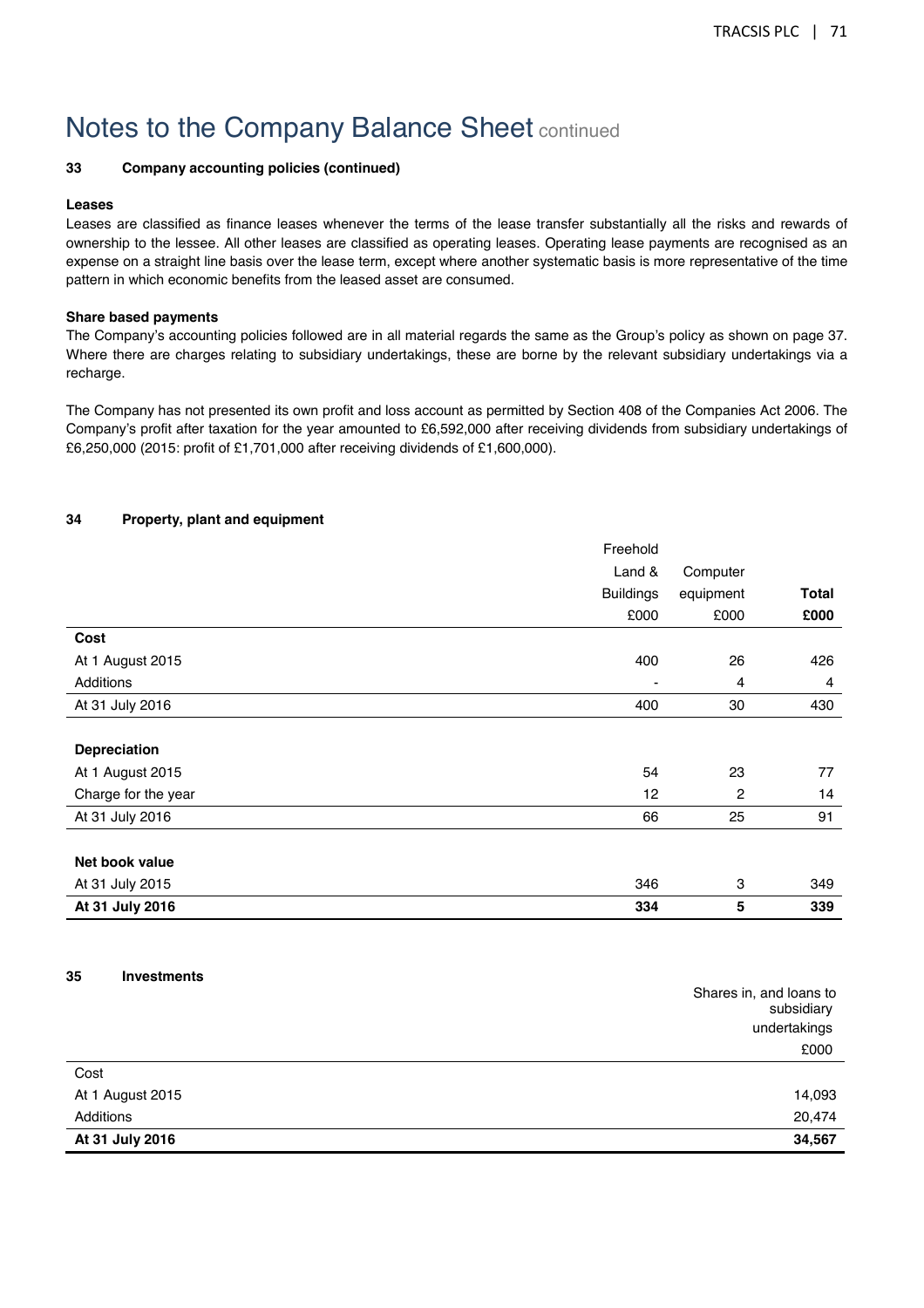## **35 Investments (continued)**

The companies in which Tracsis plc's interest is more than 10% at the year end are as follows:

|                                                                                                               |                          |                                         | Class and      |               |
|---------------------------------------------------------------------------------------------------------------|--------------------------|-----------------------------------------|----------------|---------------|
|                                                                                                               | Country of               |                                         | percentage     |               |
| Name                                                                                                          | incorporation            | Principal activity                      | of shares held | Holding       |
| Subsidiary undertakings:                                                                                      |                          |                                         |                |               |
| <b>Tracsis Rail Consultancy</b><br>Limited (previously)<br>R.W.A. Rail Limited                                | <b>England and Wales</b> | Rail industry consultancy               | Ordinary 100%  | Direct        |
| <b>Tracsis Passenger Counts</b><br>Limited (previously)<br>Peeping Limited<br>Safety Information              | <b>England and Wales</b> | Rail industry ancillary<br>services     | Ordinary 100%  | <b>Direct</b> |
| <b>Systems Limited</b>                                                                                        | <b>England and Wales</b> | Software and consultancy                | Ordinary 100%  | Direct        |
| <b>MPEC Technology Limited</b>                                                                                | <b>England and Wales</b> | Rail industry hardware &<br>datalogging | Ordinary 100%  | <b>Direct</b> |
| <b>Tracsis Traffic Data</b><br>Limited (previously Sky<br><b>High Technology Limited</b><br>and Sky High plc) | <b>England and Wales</b> | Transportation data collection          | Ordinary 100%  | <b>Direct</b> |
| Datasys Integration<br>Limited                                                                                | <b>England and Wales</b> | <b>Holding Company</b>                  | Ordinary 100%  | Direct        |
| Datasys Limited                                                                                               | <b>England and Wales</b> | Rail industry software                  | Ordinary 100%  | Indirect      |
| <b>SEP Limited</b>                                                                                            | <b>England and Wales</b> | Event planning & traffic<br>management  | Ordinary 100%  | <b>Direct</b> |
| <b>SEP Events Limited</b>                                                                                     | <b>England and Wales</b> | Dormant                                 | Ordinary 100%  | Indirect      |
| <b>Ontrac Technology Limited</b>                                                                              | <b>England and Wales</b> | <b>Holding Company</b>                  | Ordinary 100%  | <b>Direct</b> |
| <b>Ontrac Limited</b>                                                                                         | <b>England and Wales</b> | Rail industry software                  | Ordinary 100%  | Indirect      |
| S-H TrafficData Solutions<br><b>Private Limited</b>                                                           | India                    | Data processing                         | Ordinary 100%  | Indirect      |
| Sky High Data Capture<br>Limited                                                                              | <b>England and Wales</b> | Dormant                                 | Ordinary 100%  | Indirect      |
| Sky High Traffic Data<br>Limited                                                                              | <b>England and Wales</b> | Dormant                                 | Ordinary 100%  | Indirect      |
| The Web Factory<br>Birmingham Limited                                                                         | <b>England and Wales</b> | Dormant                                 | Ordinary 100%  | Indirect      |
| Forsyth Whitehead &<br><b>Associates Limited</b>                                                              | <b>England and Wales</b> | Dormant                                 | Ordinary 100%  | Indirect      |
| Sky High Technology<br>(Scotland) Limited                                                                     | <b>England and Wales</b> | Dormant                                 | Ordinary 100%  | Indirect      |
| Count on Us Traffic<br>Limited                                                                                | <b>England and Wales</b> | Dormant                                 | Ordinary 100%  | Indirect      |
| Burra Burra Distribution<br>Limited                                                                           | <b>England and Wales</b> | Dormant                                 | Ordinary 100%  | Indirect      |
| Sky High NCS Limited                                                                                          | <b>England and Wales</b> | Dormant                                 | Ordinary 100%  | Indirect      |
| <b>Halifax Computer Services</b><br>Limited                                                                   | <b>England and Wales</b> | Dormant                                 | Ordinary 100%  | Indirect      |
| Skyhightraffic Limited                                                                                        | <b>England and Wales</b> | Dormant                                 | Ordinary 100%  | Indirect      |
| The Traffic Survey<br><b>Company Limited</b>                                                                  | <b>England and Wales</b> | Dormant                                 | Ordinary 100%  | Indirect      |
| The People Counting<br><b>Company Limited</b>                                                                 | <b>England and Wales</b> | Dormant                                 | Ordinary 100%  | Indirect      |
| Myratech.net Limited                                                                                          | <b>England and Wales</b> | Dormant                                 | Ordinary 100%  | Indirect      |
| <b>Footfall Verification</b><br>Limited                                                                       | <b>England and Wales</b> | Dormant                                 | Ordinary 100%  | Indirect      |
| <b>Minority investments</b>                                                                                   |                          |                                         |                |               |
| Citi Logik Limited                                                                                            | <b>England and Wales</b> | Mobile network data analysis            | Ordinary 17.2% | Direct        |
| Nutshell Software Limited                                                                                     | <b>England and Wales</b> | Mobile application<br>development       | Ordinary 23.3% | Indirect      |

Tracsis Traffic Data Pty, an Australian company that was held indirectly via Tracsis Traffic Data Limited, was disposed of during the year.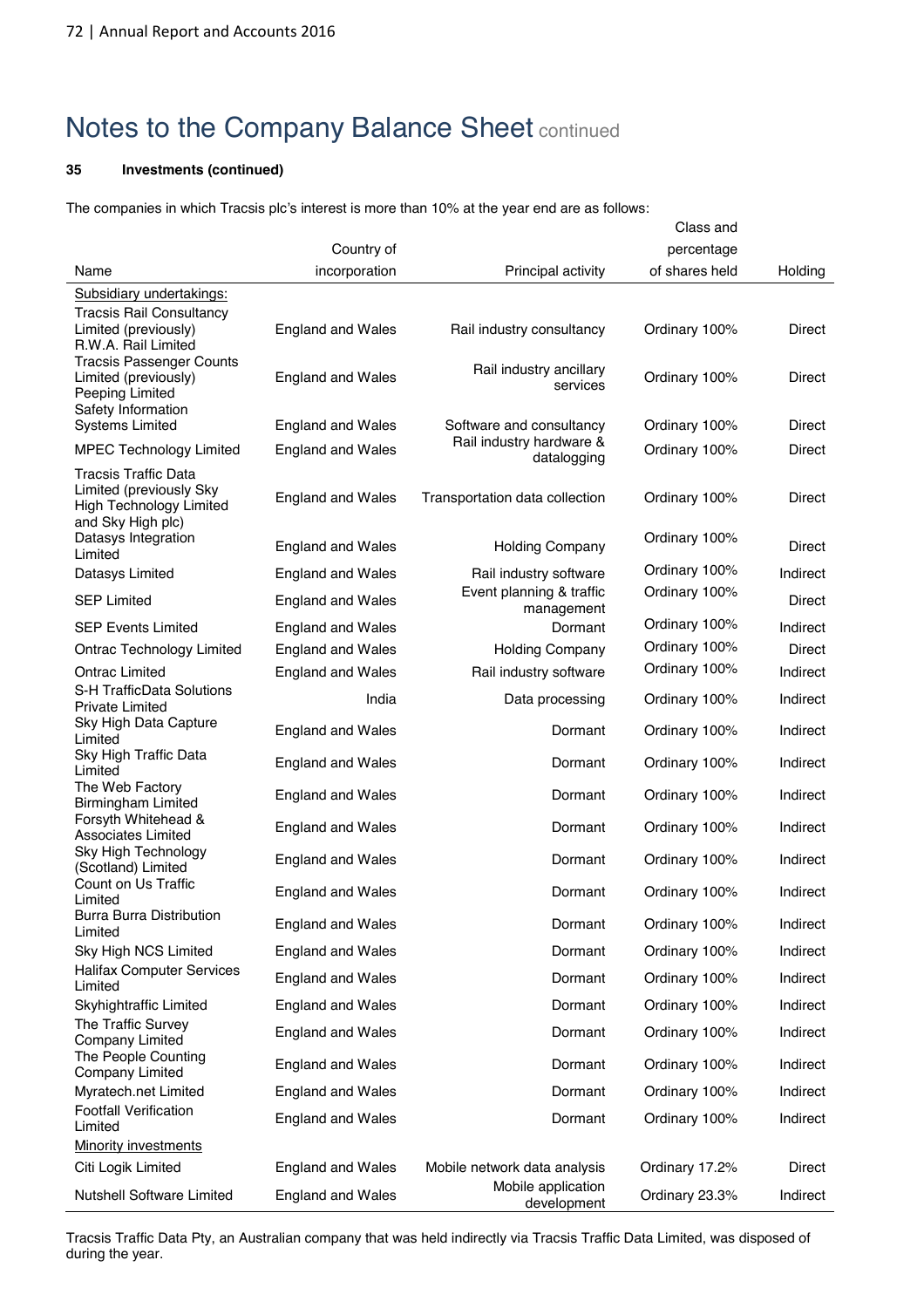### **36 Trade and other receivables**

|                                    | 2016  | 2015 |
|------------------------------------|-------|------|
|                                    | £000  | £000 |
| Trade receivables                  | 197   | 179  |
| Amounts owed by group undertakings | 538   | 245  |
| Other debtors                      | 175   | 12   |
| Corporation Tax                    | 630   | 416  |
| Prepayments                        | 21    | 15   |
|                                    | 1,561 | 867  |

The carrying value of trade receivables approximates to the fair value.

Corporation tax is recoverable from other Group companies as Tracsis plc acts as the lead company for the Group's Payment on Account regime.

### **37 Trade and other payables**

|                                         | 2016   | 2015  |
|-----------------------------------------|--------|-------|
|                                         | £000   | £000  |
| Trade payables                          | 11     | 32    |
| Other tax and social security           | 45     | 86    |
| Amounts owed to subsidiary undertakings | 9,778  | 7,767 |
| Accruals and deferred income            | 583    | 561   |
|                                         | 10,417 | 8,446 |

The carrying value of trade receivables approximates to the fair value.

### **38 Contingent and Deferred consideration**

During the year, the Company acquired SEP Limited and Ontrac Limited. Under the share purchase agreements in respect of both acquisitions, contingent consideration is payable which is linked to the profitability of the acquired businesses for a two year period post acquisition.

Under the terms of the share purchase agreements, the maximum amounts payable are as follows:

|                       | 2016  | 2015                     |
|-----------------------|-------|--------------------------|
|                       | £000  | £000                     |
| <b>SEP Limited</b>    | 680   | $\overline{\phantom{a}}$ |
| <b>Ontrac Limited</b> | 8,000 | $\overline{\phantom{0}}$ |
|                       | 8,680 | $\overline{\phantom{0}}$ |

During the year, deferred consideration of £30k was paid in respect of the SEP acquisition.

At the balance sheet date, the Directors assessed the fair value of the remaining amounts payable which were deemed to be as follows:

|                    | 2016  | 2015                     |
|--------------------|-------|--------------------------|
|                    | £000  | £000                     |
| <b>SEP Limited</b> | 400   | $\overline{\phantom{a}}$ |
| Ontrac Limited     | 5,750 | -                        |
|                    | 6,150 | -                        |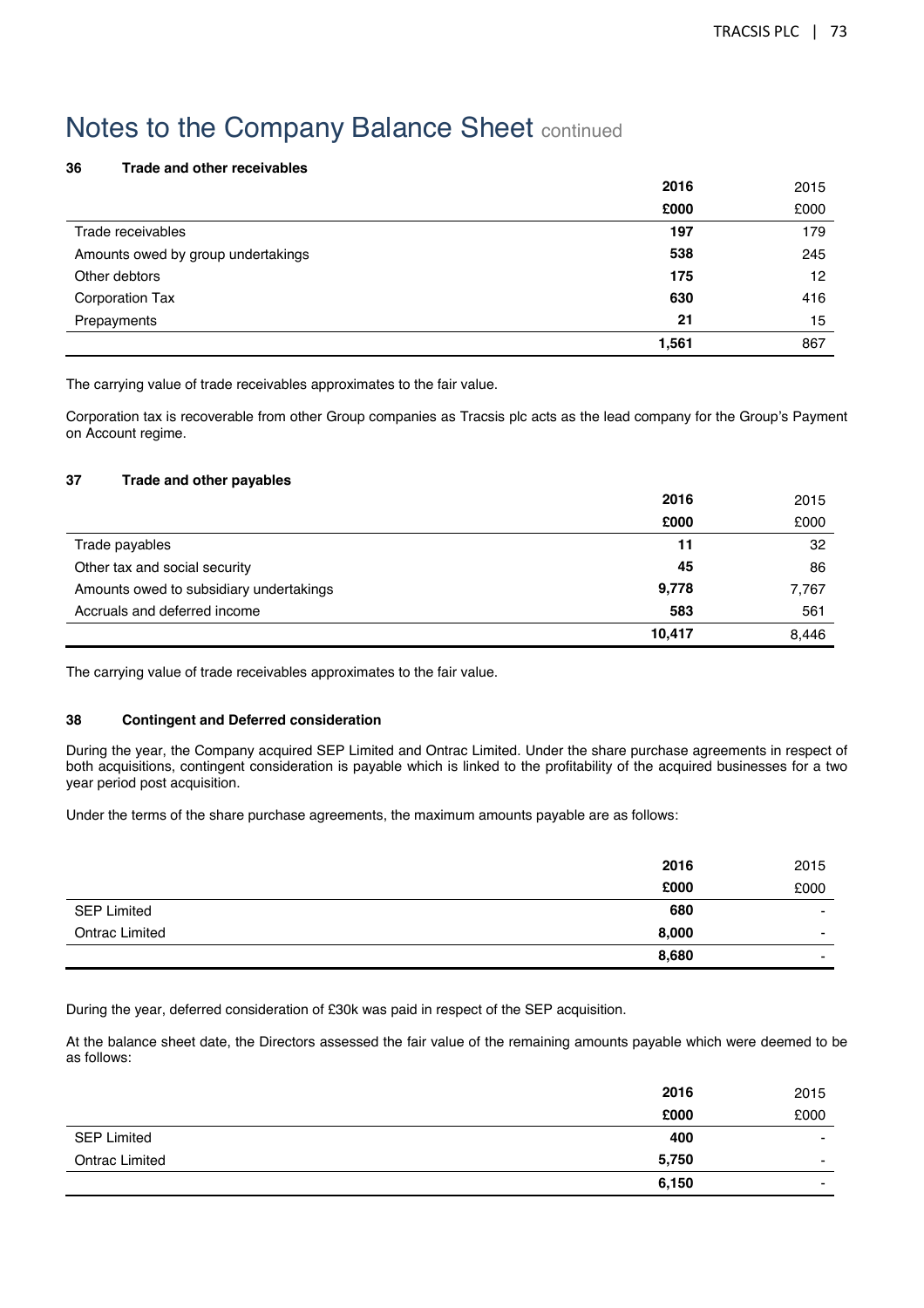### **38 Contingent and Deferred consideration (continued)**

These total amounts payable are split between amounts due within one year and more than one year as follows:

|                              | 2016  | 2015                     |
|------------------------------|-------|--------------------------|
|                              | £000  | £000                     |
| Due within one year          | 1,665 | $\overline{\phantom{0}}$ |
| Due after more than one year | 4,485 | -                        |
|                              | 6,150 | -                        |

### **39 Deferred tax (asset) / liability**

|                                                       | 2016  | 2015      |
|-------------------------------------------------------|-------|-----------|
|                                                       |       | (Note 42) |
|                                                       | £000  | £000      |
| At start of the year – restated                       | (882) | (557)     |
| (Credit) / charge to income statement during the year | 213   | (21)      |
| Charge / (Credit) to equity during the year           | 233   | (304)     |
| At end of the year                                    | (436) | (882)     |

### **40 Share capital**

|                                     | 2016          | 2016    | 2015       | 2015    |
|-------------------------------------|---------------|---------|------------|---------|
|                                     | <b>Number</b> |         | Number     |         |
| Allotted, called up and fully paid: |               |         |            |         |
| Ordinary shares of 0.4p each        | 27,546,259    | 110.185 | 26,564,328 | 106,257 |

The following share transactions have taken place during the year ended 31 July 2016:

|                                                   | 2016          | 2015       |
|---------------------------------------------------|---------------|------------|
|                                                   | <b>Number</b> | Number     |
| At start of the year                              | 26,564,328    | 26,258,114 |
| Issued as consideration for business combinations | 252.629       |            |
| Exercise of share options                         | 729.302       | 306,214    |
| At end of the year                                | 27,546,259    | 26,564,328 |

### **41 Operating leases**

Operating lease commitments

Minimum lease payments are payable as follows:

|                           | 2016           | 2015  |
|---------------------------|----------------|-------|
| Land and buildings:       | £'000          | £'000 |
| Within one year           | 10             | -     |
| Between one and two years | $\blacksquare$ | 60    |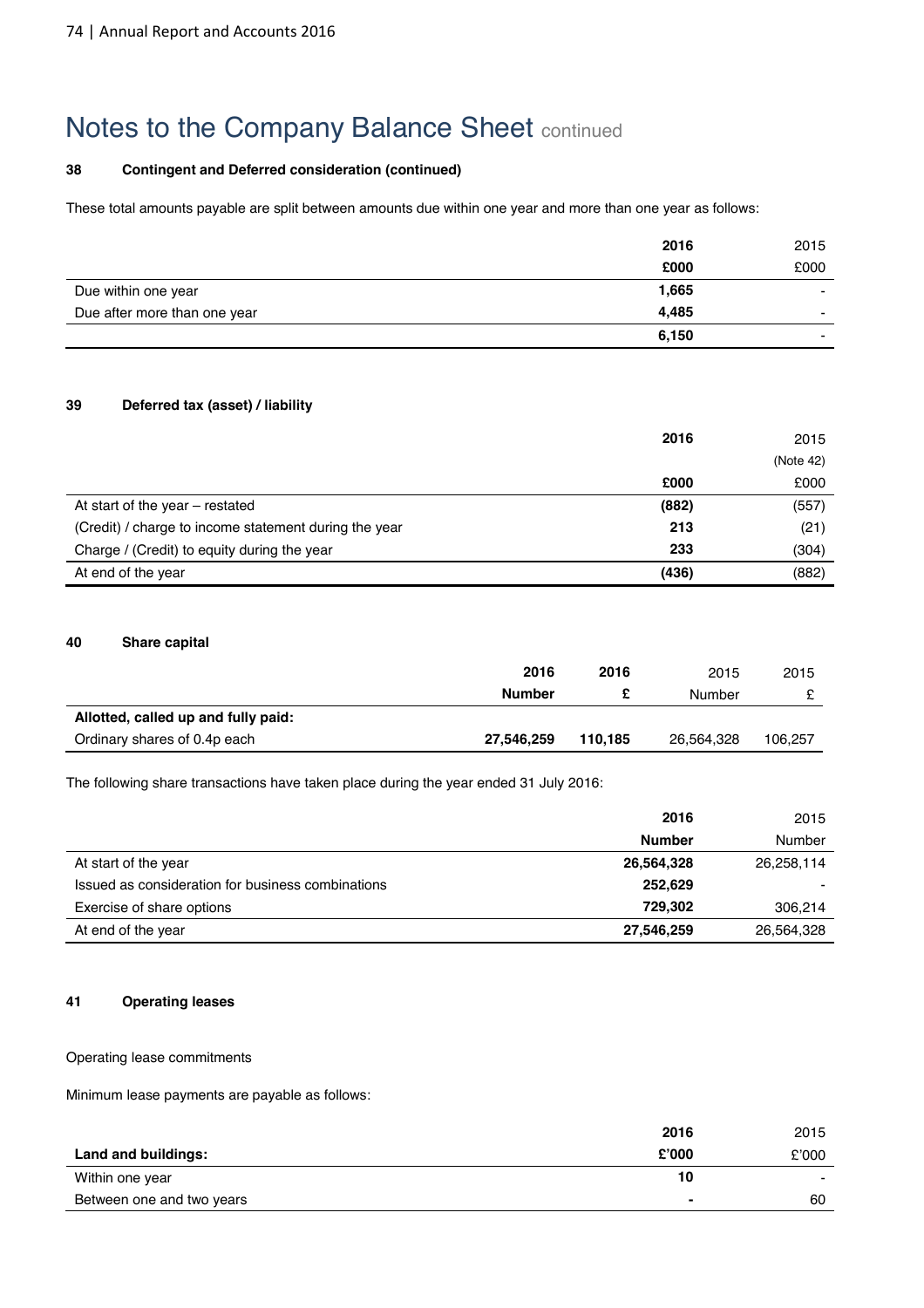### **42 Explanation of transition to FRS 101**

Under UK GAAP, the company did not recognise a deferred tax asset on gains made by employees on share options. Upon transition to FRS 101, the company has recognised a deferred tax asset where appropriate.

A reconciliation is set out below showing the impact of this restatement.

The total impact of this was to recognise a deferred tax asset in respect of share options amounting to £867k. As detailed below, and in the Statement of Changes in Equity, this was split as an asset of £563k as at 31 July 2014, with £304k relating to the year ended 31 July 2015 to give a total adjustment required of £867k.

No other adjustments were required.

Date of transition – 1 August 2014

|                                |                | Effect of<br>transition |                |
|--------------------------------|----------------|-------------------------|----------------|
|                                |                | to FRS                  |                |
|                                | <b>UK GAAP</b> | 101                     | <b>FRS 101</b> |
|                                | £000           | £000                    | £000           |
| <b>Non-current assets</b>      |                |                         |                |
| Property, plant and equipment  | 359            |                         | 359            |
| Investments                    | 14,093         |                         | 14,093         |
| Deferred tax assets            |                | 563                     | 563            |
|                                | 14,452         | 563                     | 15,015         |
|                                |                |                         |                |
| <b>Current assets</b>          |                |                         |                |
| Cash and cash equivalents      | 5,294          |                         | 5,294          |
| Trade and other receivables    | 1,261          |                         | 1,261          |
|                                | 6,555          | ä,                      | 6,555          |
| <b>Total assets</b>            | 21,007         | 563                     | 21,570         |
| <b>Current liabilities</b>     |                |                         |                |
| Trade and other payables       | 7,226          |                         | 7,226          |
|                                |                |                         |                |
|                                |                |                         |                |
| <b>Non Current liabilities</b> |                |                         |                |
| Deferred Tax                   | 6              | $\overline{a}$          | 6              |
|                                | 6              |                         | 6              |
| <b>Total liabilities</b>       | 7,232          | $\blacksquare$          | 7,232          |
|                                |                |                         |                |
| <b>Net assets</b>              | 13,775         | 563                     | 14,338         |
|                                |                |                         |                |
| <b>Capital and reserves</b>    |                |                         |                |
| Called up share capital        | 105            |                         | 105            |
| Share premium reserve          | 4,591          |                         | 4,591          |
| Merger reserve                 | 1,846          |                         | 1,846          |
| Share based payments reserve   | 698            |                         | 698            |
| Retained earnings              | 6,535          | 563                     | 7,098          |
| <b>Total equity</b>            | 13,775         | 563                     | 14,338         |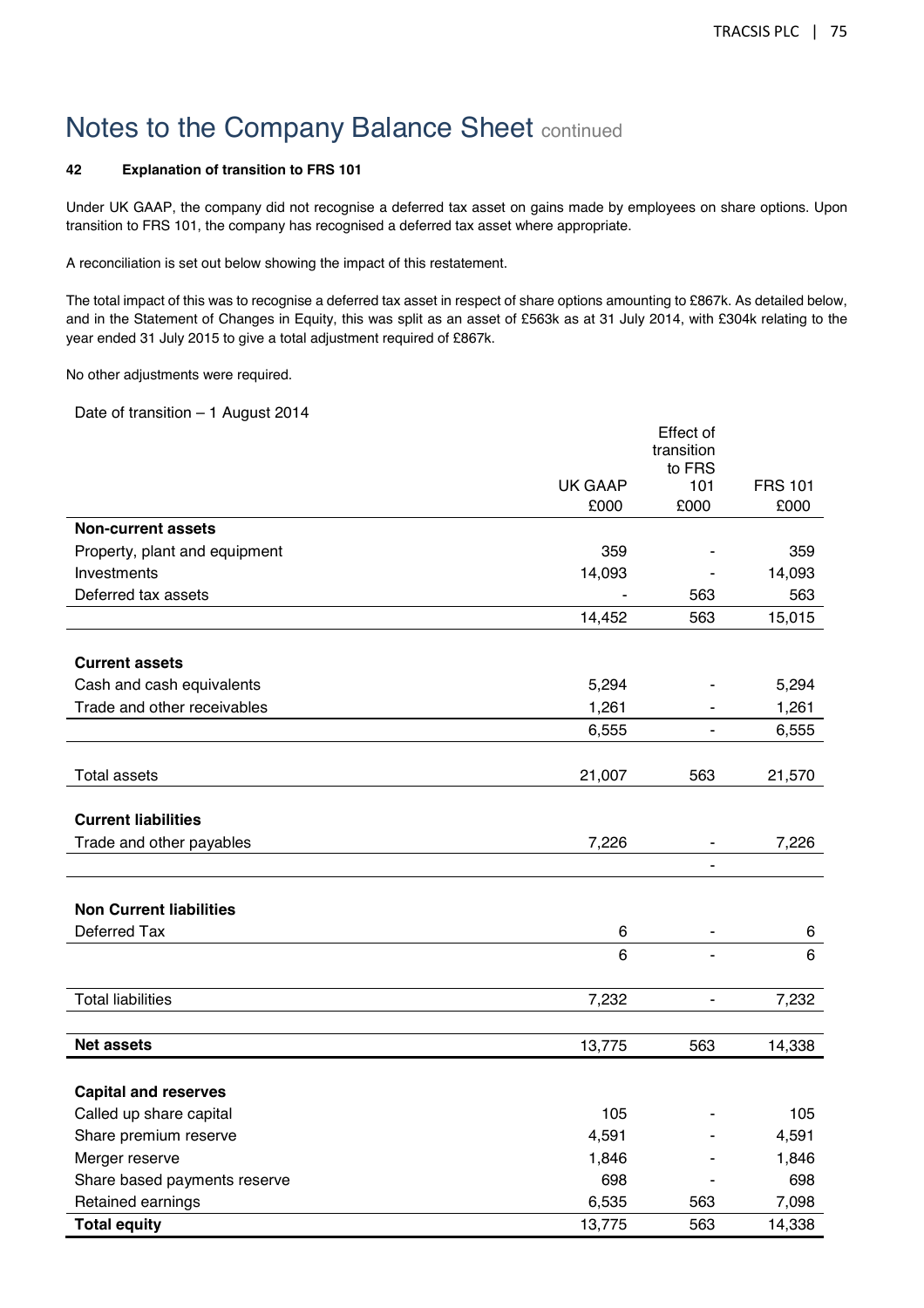## **42 Explanation of transition to FRS 101 (continued)**

## 31 July 2015 comparatives

|                               |                | <b>Effect of</b><br>transition<br>to FRS |                |
|-------------------------------|----------------|------------------------------------------|----------------|
|                               | <b>UK GAAP</b> | 101                                      | <b>FRS 101</b> |
|                               | £000           | £000                                     | £000           |
| <b>Non-current assets</b>     |                |                                          |                |
| Property, plant and equipment | 349            |                                          | 349            |
| Investments                   | 14,093         |                                          | 14,093         |
| Deferred tax assets           | 15             | 867                                      | 882            |
|                               | 14,457         | 867                                      | 15,324         |
|                               |                |                                          |                |
| <b>Current assets</b>         |                |                                          |                |
| Cash and cash equivalents     | 9,182          |                                          | 9,182          |
| Trade and other receivables   | 867            |                                          | 867            |
|                               | 10,049         |                                          | 10,049         |
|                               |                |                                          |                |
| <b>Total assets</b>           | 24,506         | 867                                      | 25,373         |
|                               |                |                                          |                |
| <b>Current liabilities</b>    |                |                                          |                |
| Trade and other payables      | 8,446          | $\overline{\phantom{0}}$                 | 8,446          |
|                               | 8,446          | $\blacksquare$                           | 8,446          |
|                               |                |                                          |                |
| <b>Total liabilities</b>      | 8,446          |                                          | 8,446          |
|                               |                |                                          |                |
| <b>Net assets</b>             | 16,060         | 867                                      | 16,927         |
|                               |                |                                          |                |
| <b>Capital and reserves</b>   |                |                                          |                |
| Called up share capital       | 106            |                                          | 106            |
| Share premium reserve         | 4,776          |                                          | 4,776          |
| Merger reserve                | 1,846          |                                          | 1,846          |
| Share based payments reserve  | 1,321          |                                          | 1,321          |
| Retained earnings             | 8,011          | 867                                      | 8,878          |
| <b>Total equity</b>           | 16,060         | 867                                      | 16,927         |